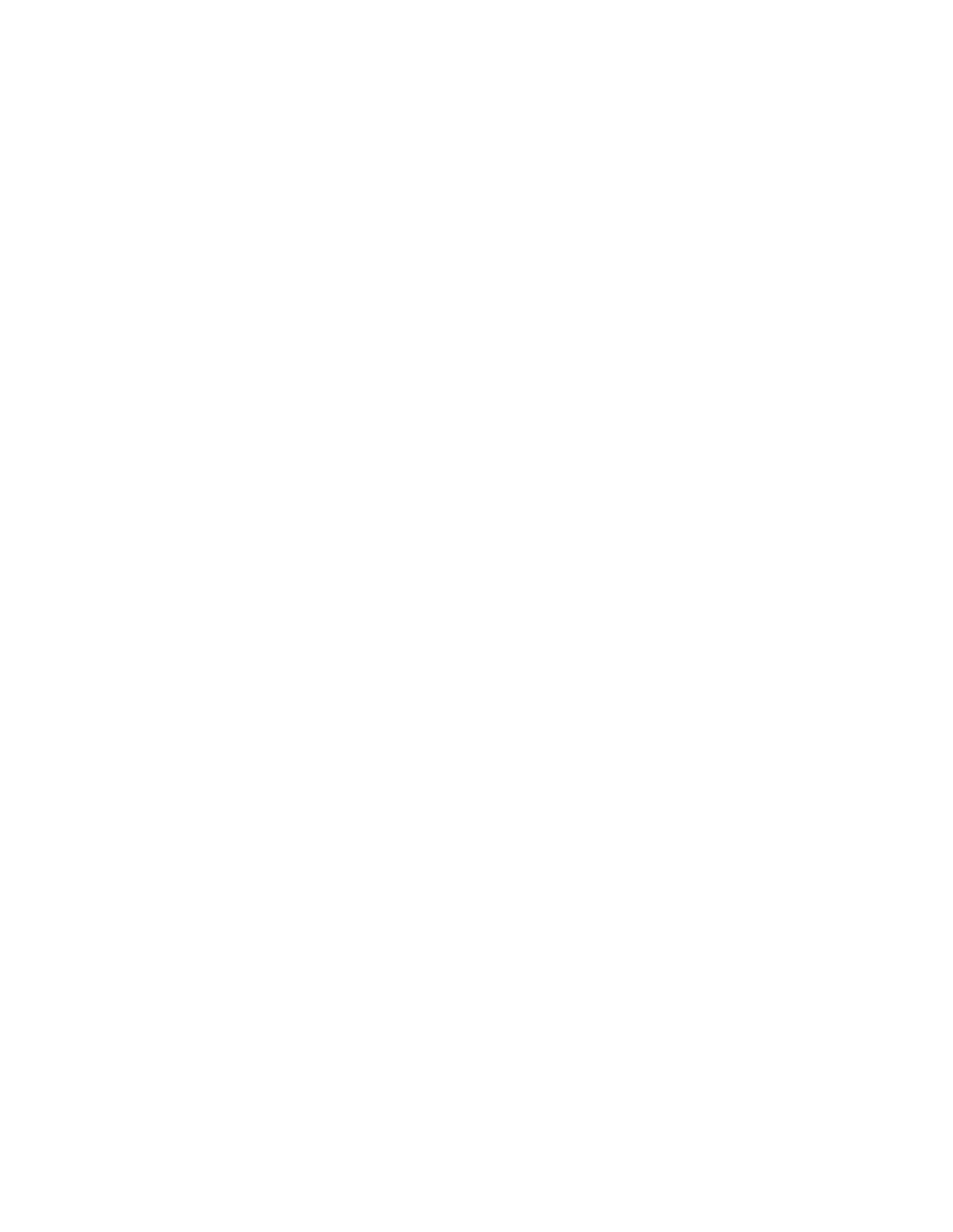**University of Alberta** 

#### **Faculty of Graduate Studies and Research**

The undersigned certify that they have read, and recommend to the Faculty of Graduate Studies and Research for acceptance, a thesis entitled *Clustering by Committee* submitted by Patrick André Pantel in partial fulfillment of the requirements for the degree of Doctor of Philosophy.

 $\mathcal{L}_\text{max}$  and  $\mathcal{L}_\text{max}$  and  $\mathcal{L}_\text{max}$  and  $\mathcal{L}_\text{max}$  and  $\mathcal{L}_\text{max}$ 

 $\mathcal{L}_\text{max}$  and  $\mathcal{L}_\text{max}$  and  $\mathcal{L}_\text{max}$  and  $\mathcal{L}_\text{max}$  and  $\mathcal{L}_\text{max}$ 

 $\mathcal{L}_\text{max}$  and  $\mathcal{L}_\text{max}$  and  $\mathcal{L}_\text{max}$  and  $\mathcal{L}_\text{max}$  and  $\mathcal{L}_\text{max}$ 

 $\mathcal{L}_\text{max}$  and  $\mathcal{L}_\text{max}$  and  $\mathcal{L}_\text{max}$  and  $\mathcal{L}_\text{max}$  and  $\mathcal{L}_\text{max}$ 

 $\mathcal{L}_\text{max}$  and  $\mathcal{L}_\text{max}$  and  $\mathcal{L}_\text{max}$  and  $\mathcal{L}_\text{max}$  and  $\mathcal{L}_\text{max}$ 

 $\mathcal{L}_\text{max}$  and  $\mathcal{L}_\text{max}$  and  $\mathcal{L}_\text{max}$  and  $\mathcal{L}_\text{max}$  and  $\mathcal{L}_\text{max}$ 

 Dr. Dekang Lin Supervisor

Dr. Russell Greiner

Dr. Francis Jeffry Pelletier

Dr. Greg Kondrak

Dr. Peter Hooper

 Dr. Dan Roth External Reader

Date: \_\_\_\_\_\_\_\_\_\_\_\_\_\_\_\_\_\_\_\_\_\_\_\_\_\_\_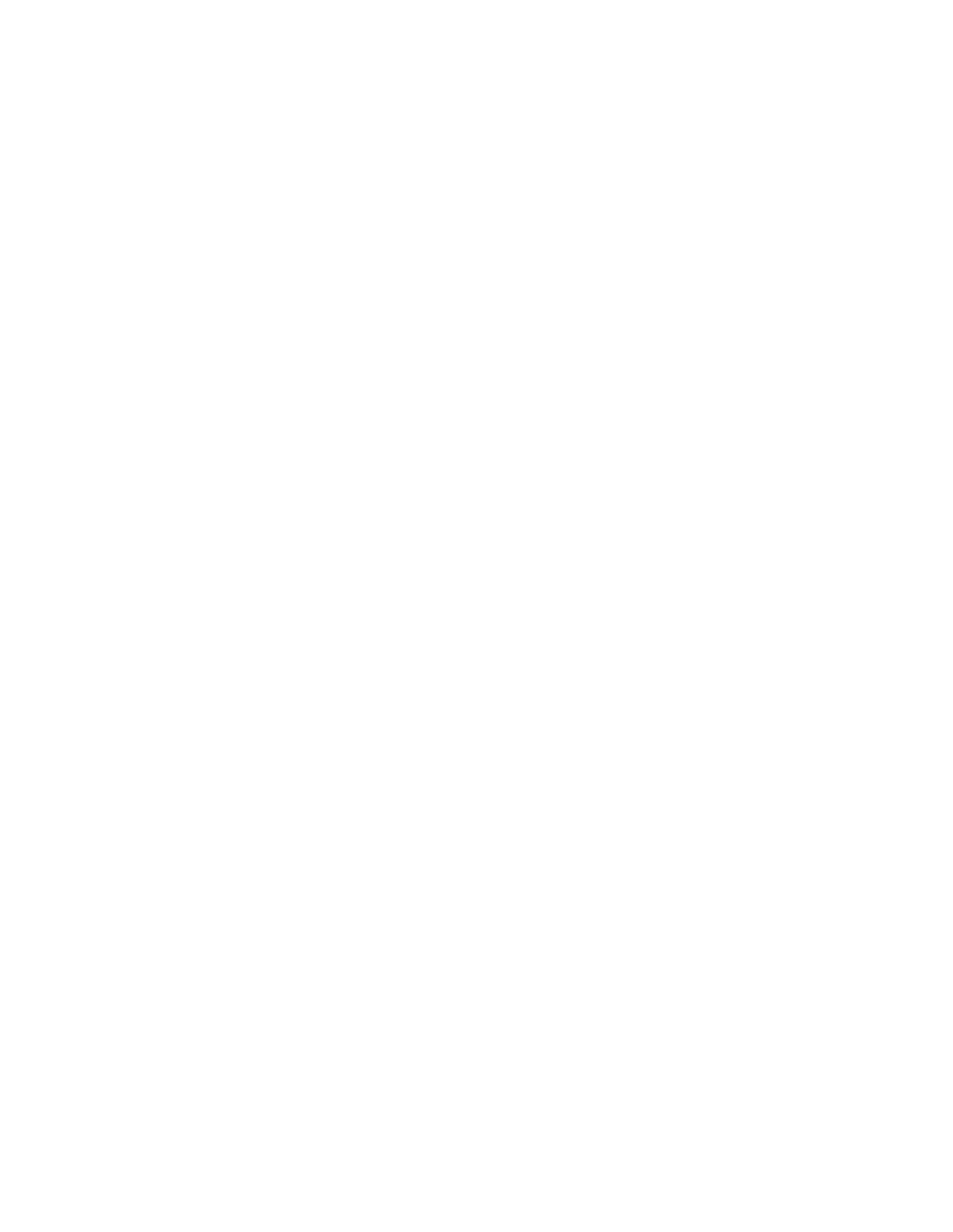pour mes parents...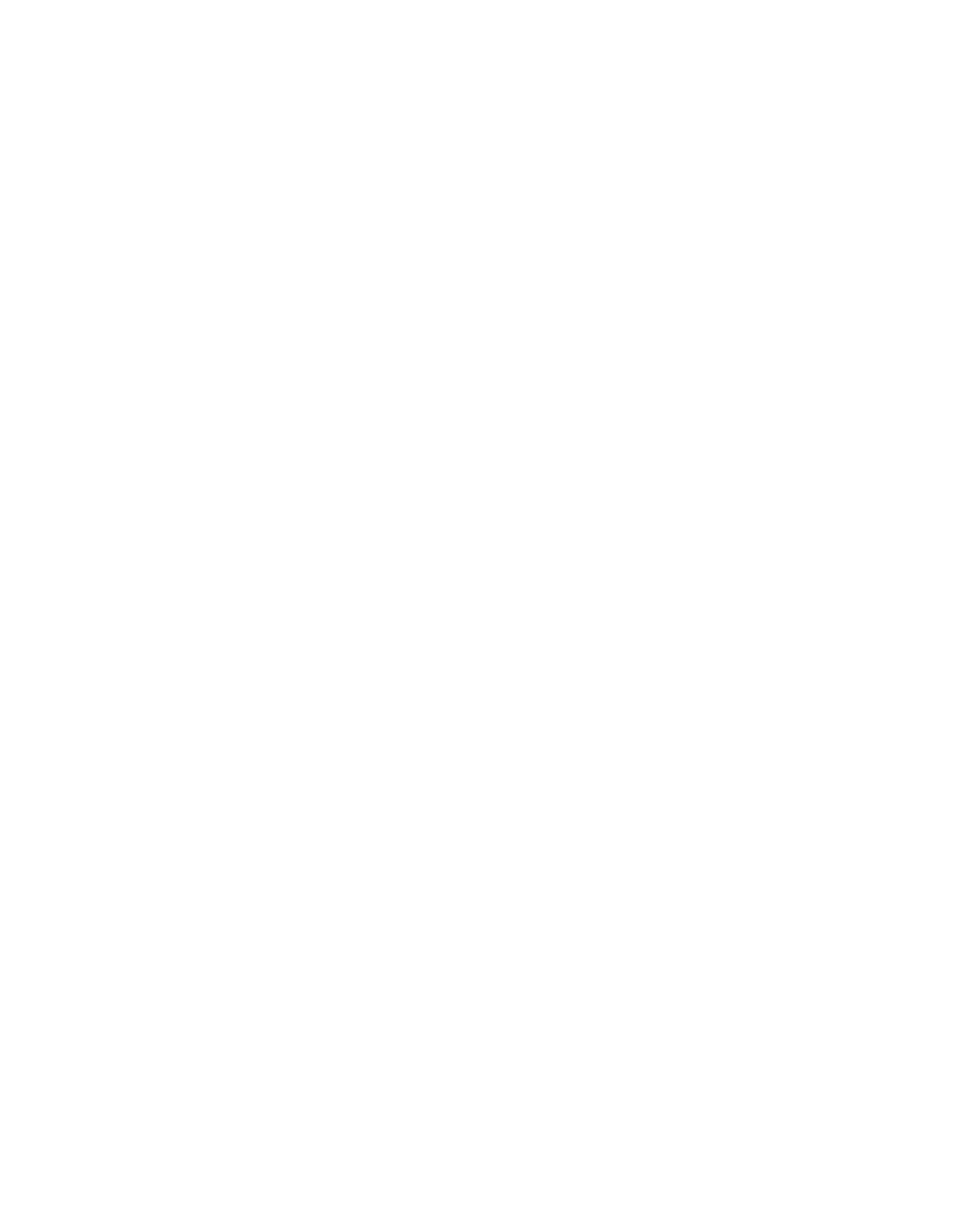## **Abstract**

Text contains a wealth of knowledge about who we are, what we know, how we think, and how we communicate. We are just beginning to tap into the information that is available in the tales we read to our children, the narratives that capture our thoughts, and the stories that shape our world. In this work, we present some recent advances in automatically acquiring knowledge from text. We propose a generalpurpose clustering algorithm called CBC (Clustering By Committee) from which we will organize documents according to topics as well as discover concepts and word senses. We will explore the value of these systems by experimenting with two novel evaluation methodologies that attempt to define what a word sense is and define the quality of a particular clustering.

CBC addresses the general goal of clustering, which is to group data elements such that the intragroup similarities are high and the inter-group similarities are low. Using sets of representative elements called committees, CBC attempts to discover cluster centroids that unambiguously describe the members of a possible class. CBC will be shown to outperform several common clustering algorithms in document clustering and concept discovery tasks. Document clustering is practical in many information retrieval tasks such as document browsing and the organization and viewing of retrieval results. Broad-coverage lexical resources such as WordNet are extremely useful but are mostly hand generated. They often include many rare senses while missing domain-specific senses. Automatically generating them is useful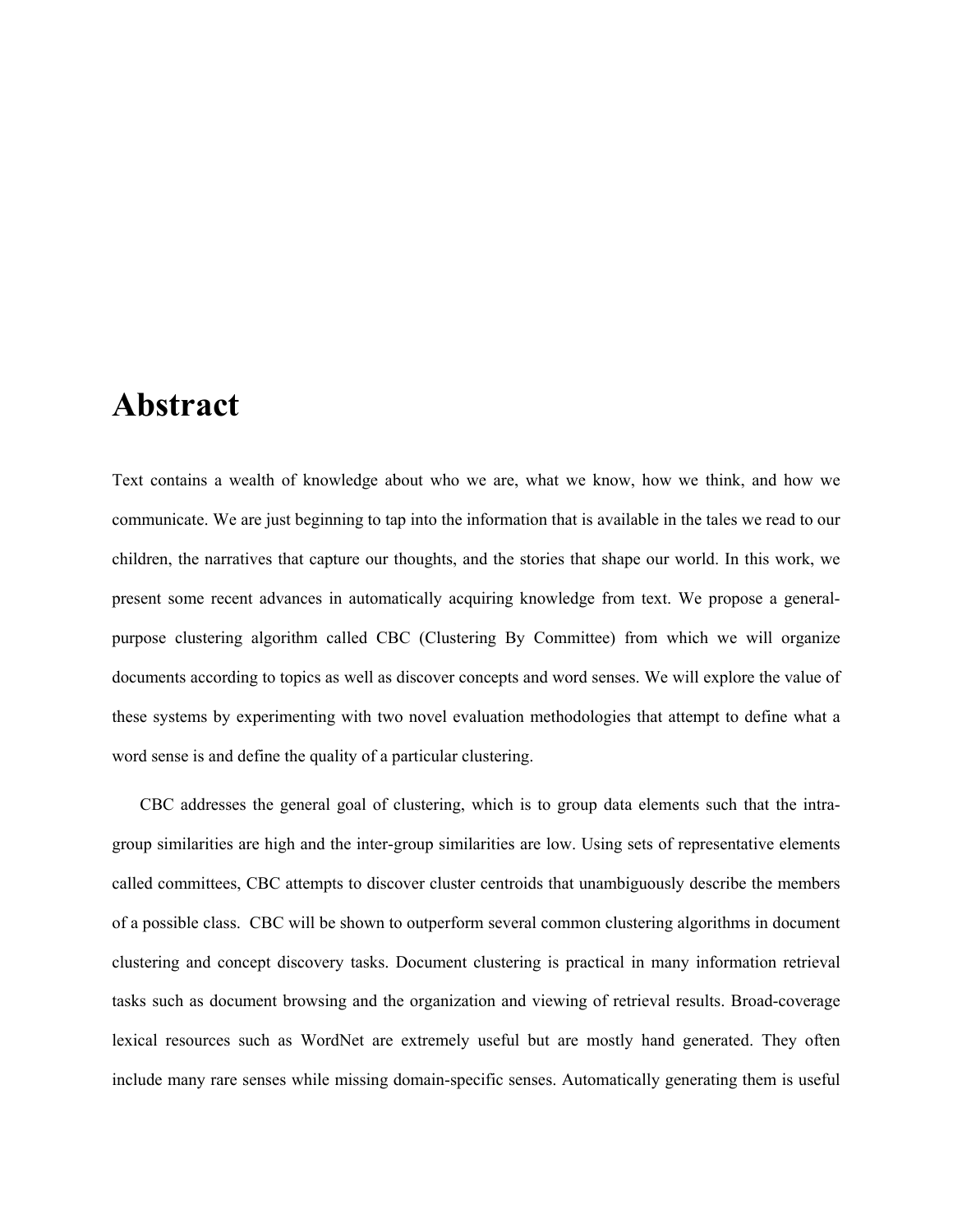for many applications such as word sense disambiguation, question answering and ontology construction. Sample concepts discovered by CBC include baking ingredients, symptoms, academic departments, Impressionists, Canadian provinces, musical instruments, and emotions.

We present two novel evaluation methodologies. The first is based on the editing distance between output clusters and a manually constructed answer key. It defines how much work is necessary in order to convert from one to the other. For the word sense discovery system, we present an evaluation methodology for measuring the precision and recall of discovered senses. Using WordNet, we formulate what is a correct sense of a word.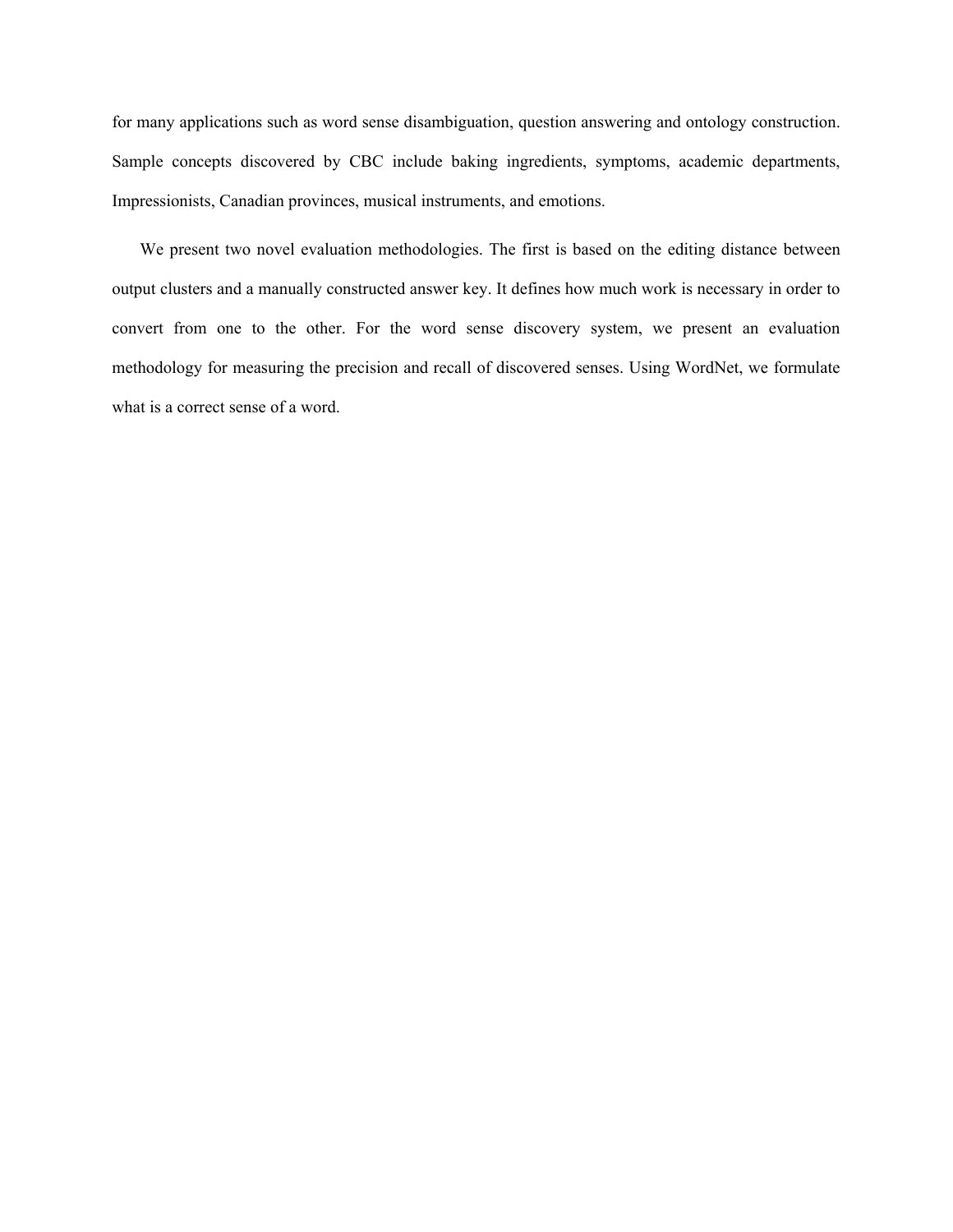## **Acknowledgments**

I have been privileged to work closely with a person I greatly admire, my supervisor Dekang Lin. I am indebted to you for all your support, your guidance, and most of all your friendship. You are an outstanding supervisor and mentor. You have given me opportunity, ethics, and a sound research methodology. I will look back fondly on our late night writing sessions and our long conference calls. Mostly, I will miss just sitting down with you for a late afternoon chat.

I would like to thank my thesis committee members for their valuable comments and constructive criticism; thank you Russ Greiner, Jeff Pelletier, Greg Kondrak, and Peter Hooper. You always seemed to find time for me even with your incredibly busy schedules. I am also grateful to my external reader, Dan Roth, for his assessment and suggestions for future research directions.

Thank you also to the exceptional faculty, staff, and graduate students at the University of Alberta from whom I have gained so much. A special thanks to Randy Goebel, Jonathan Schaeffer, Osmar Zaïane, Edith Drummond, Markian Hlynka, and Daniel Neilson for their guidance, administrative support, many letters of recommendation, and friendship. Thanks also to all the members of the NLP group for their helpful suggestions and stimulating meetings.

Je dois tous mes succès à mes chers parents. Vous avez été des parents models toute ma vie. En grandissant, je n'ai jamais connu autre que l'amour et c'est de là que je trouve ma joie de vivre. Merci des valeurs et attitudes que vous m'avez transmises. Grâce à votre support financier durant mon baccalauréat, j'ai pu me concentrer fort sur mes études et donc j'ai pu recevoir des bourses d'études durant mon doctorat. Mais, encore plus important, merci de votre appui moral sans lequel il aurait été difficile de compléter les neuf dernières années. Merci aussi à mon frère Christian de tous ses conseils et de m'avoir diverti plusieurs soirs avec nos jeux à l'internet.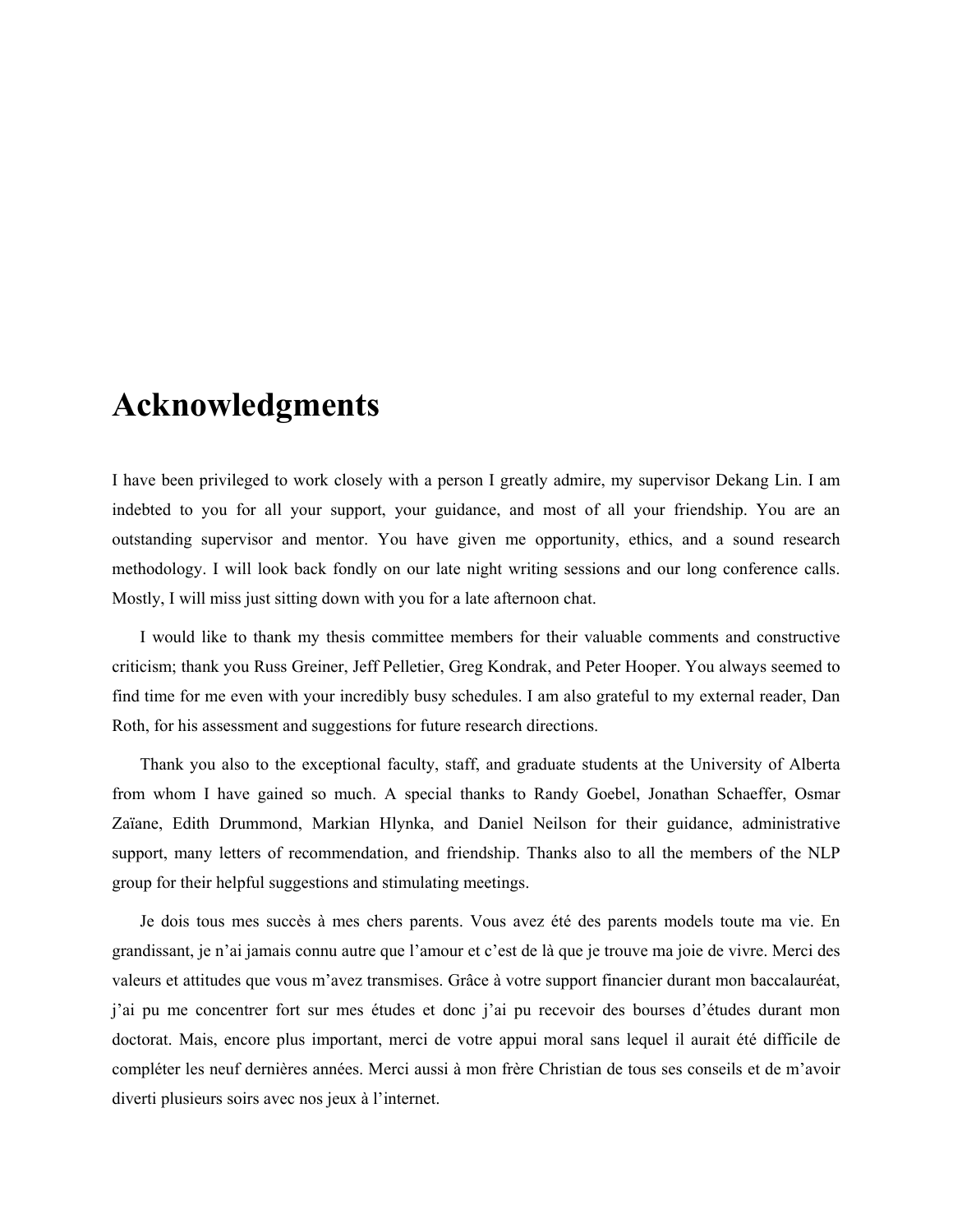Il ne faut pas oublier mes chers grands-parents, oncles, tantes, cousins et cousines que j'apprécie énormément. Un gros merci particulier à tous ceux qui ont fait le voyage à Edmonton pour me visiter au cours des trois dernières années. J'attendais toujours avec impatience vos visites et mon appartement semblait toujours si vide lorsque vous quittiez. Vous serez toujours bienvenus chez moi. Un merci très spécial à Grand-mère et Grand-père. C'est grâce à vous que notre famille maintienne des liens si forts. Merci des jeux de 500 quand je me retrouve au Manitoba et des appels hebdomadaires qui me mettent toujours le sourire aux lèvres.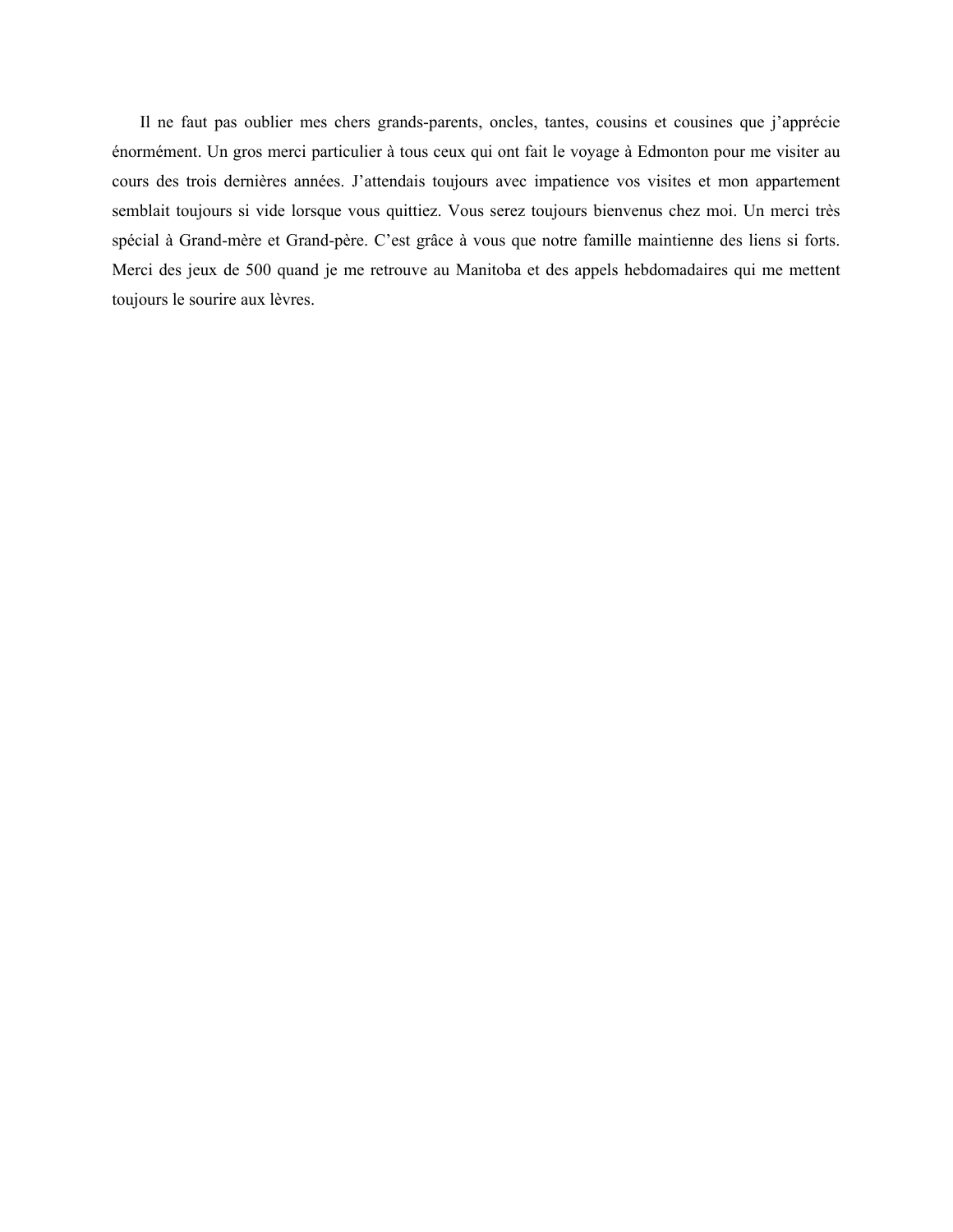# **Contents**

| $\mathbf{1}$   |  |
|----------------|--|
| 1.1            |  |
| 12             |  |
| 1.2.1          |  |
| 1.2.2          |  |
| 1.2.3          |  |
| 1.2.4          |  |
| 1.2.5          |  |
| 1.3            |  |
| 1.4            |  |
| 1.5            |  |
| $\overline{2}$ |  |
| 2.1            |  |
| 211            |  |
| 2.1.2          |  |
| 2.2            |  |
| 2.2.1          |  |
| 2.2.2          |  |
| 2.2.3          |  |
| 2.3            |  |
| 2.3.1          |  |
| 2.3.2          |  |
| 2.3.3          |  |
| 2.3.4          |  |
| 2.3.5          |  |
| 2.4            |  |
| $\mathbf{3}$   |  |
| 3.1            |  |
| 3.2            |  |
| 3.2.1          |  |
| 3.2.2          |  |
| 3.2.3          |  |
|                |  |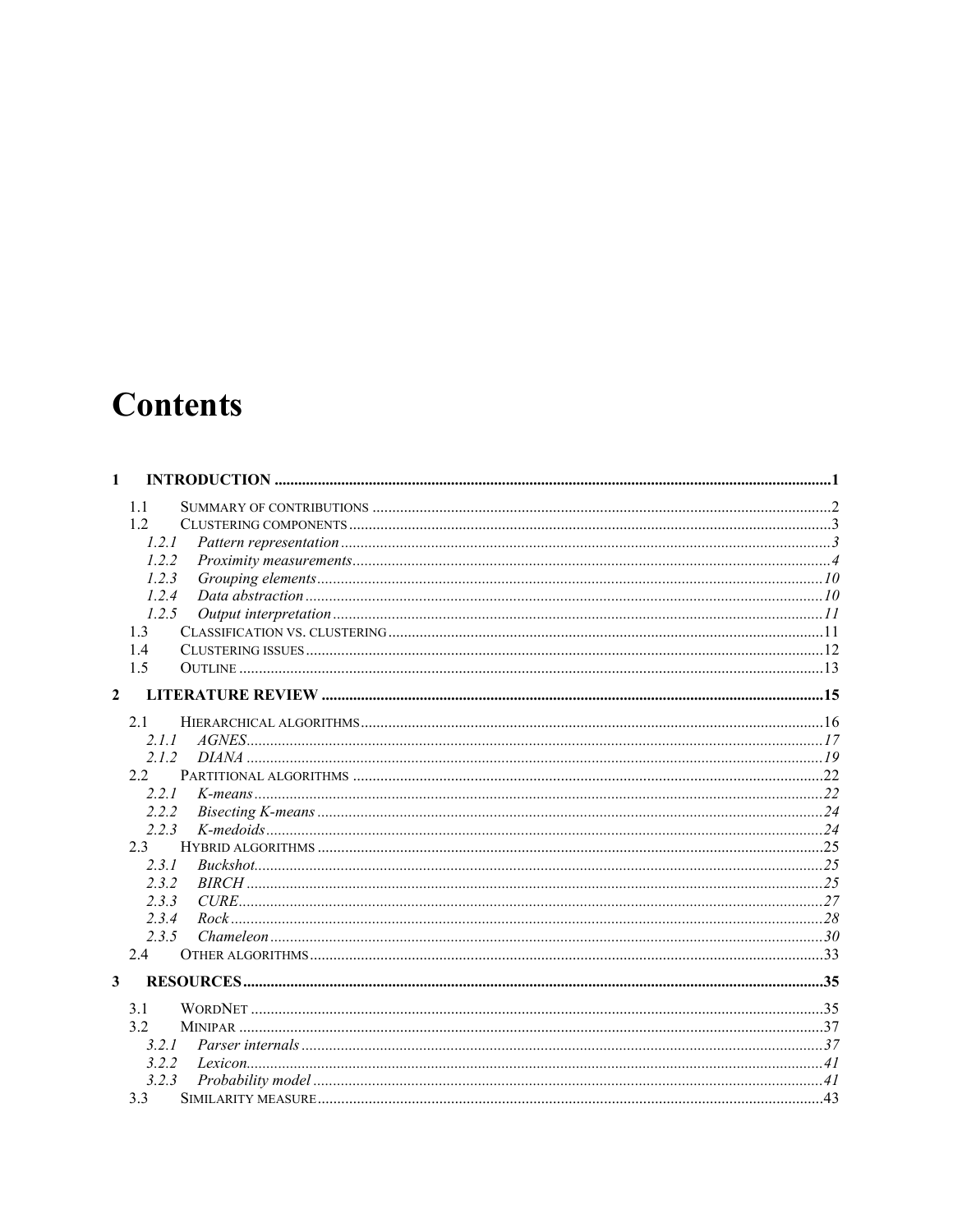|                         | 3.3.1 |  |
|-------------------------|-------|--|
|                         | 3.3.2 |  |
|                         | 3.3.3 |  |
| $\overline{\mathbf{4}}$ |       |  |
|                         | 4.1   |  |
|                         | 4.2   |  |
|                         | 4.2.1 |  |
|                         | 4.2.2 |  |
|                         | 4.2.3 |  |
|                         | 4.3   |  |
|                         | 4.4   |  |
|                         | 4.4.1 |  |
|                         | 4.4.2 |  |
| $5\phantom{.0}$         |       |  |
|                         |       |  |
|                         | 5.1   |  |
|                         | 5.1.1 |  |
|                         | 5.1.2 |  |
|                         | 5.2   |  |
|                         | 5.2.1 |  |
|                         | 5.2.2 |  |
|                         | 5.3   |  |
|                         | 5.3.1 |  |
|                         | 5.3.2 |  |
|                         | 5.3.3 |  |
|                         | 5.4   |  |
|                         | 5.4.1 |  |
|                         | 5.4.2 |  |
|                         | 5.4.3 |  |
| 6                       |       |  |
|                         | 6.1   |  |
|                         | 6.I.I |  |
|                         | 6.1.2 |  |
|                         | 6.1.3 |  |
|                         | 6.1.4 |  |
|                         | 6.2   |  |
|                         | 6.2.1 |  |
|                         | 6.2.2 |  |
|                         | 6.2.3 |  |
|                         | 6.2.4 |  |
|                         | 6.2.5 |  |
|                         | 6.2.6 |  |
| 7                       |       |  |
|                         | 7.1   |  |
|                         | 7.2   |  |
|                         |       |  |
|                         |       |  |
|                         |       |  |
|                         |       |  |
|                         |       |  |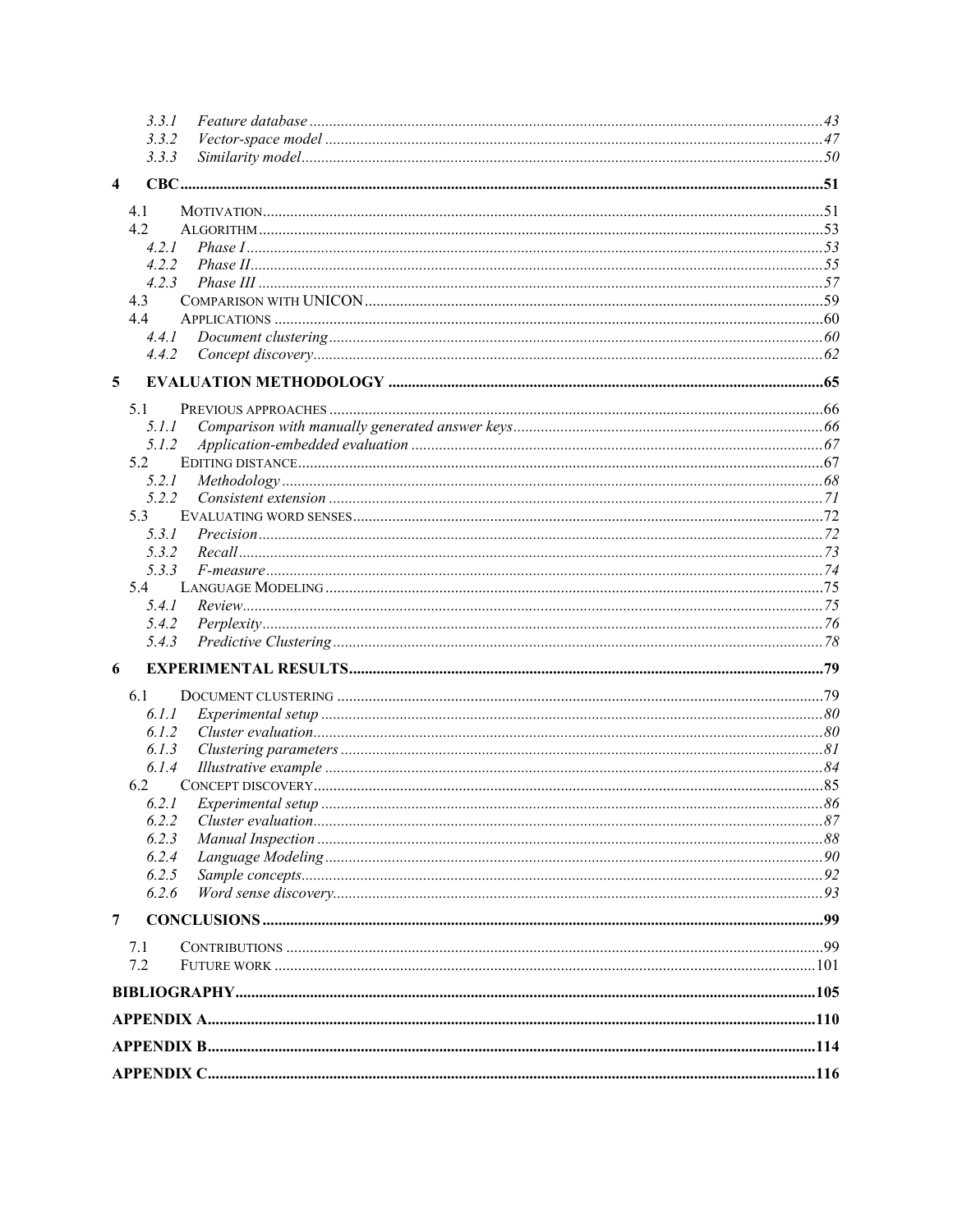# **List of Tables**

| TABLE 6.2 - CLUSTER QUALITY (%) OF VARIOUS CLUSTERING ALGORITHMS ON DOCUMENT CLUSTERING 81 |  |
|--------------------------------------------------------------------------------------------|--|
|                                                                                            |  |
|                                                                                            |  |
|                                                                                            |  |
|                                                                                            |  |
|                                                                                            |  |
|                                                                                            |  |
|                                                                                            |  |
|                                                                                            |  |
|                                                                                            |  |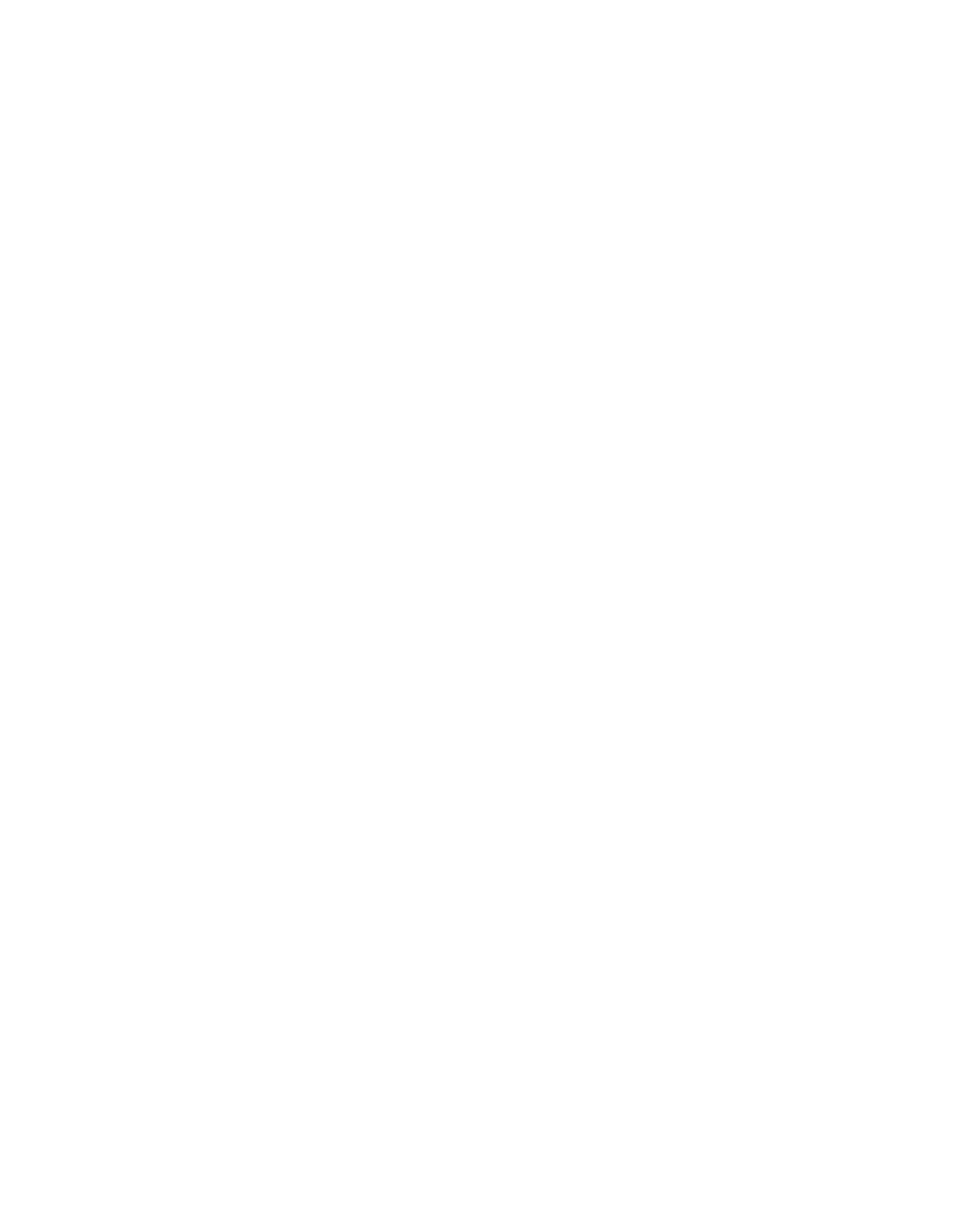# **List of Figures**

| FIGURE 5.2 - COUNTER-EXAMPLE TO TRANSFORMATION RULES' OPTIMALITY FOR SOFT CLUSTERINGS 70   |  |
|--------------------------------------------------------------------------------------------|--|
|                                                                                            |  |
|                                                                                            |  |
|                                                                                            |  |
|                                                                                            |  |
| FIGURE 6.4 - RELATIVE PERPLEXITY OF PREDICTIVE CLUSTERING ON THE AP NEWSWIRE TEST SET.  93 |  |
|                                                                                            |  |
|                                                                                            |  |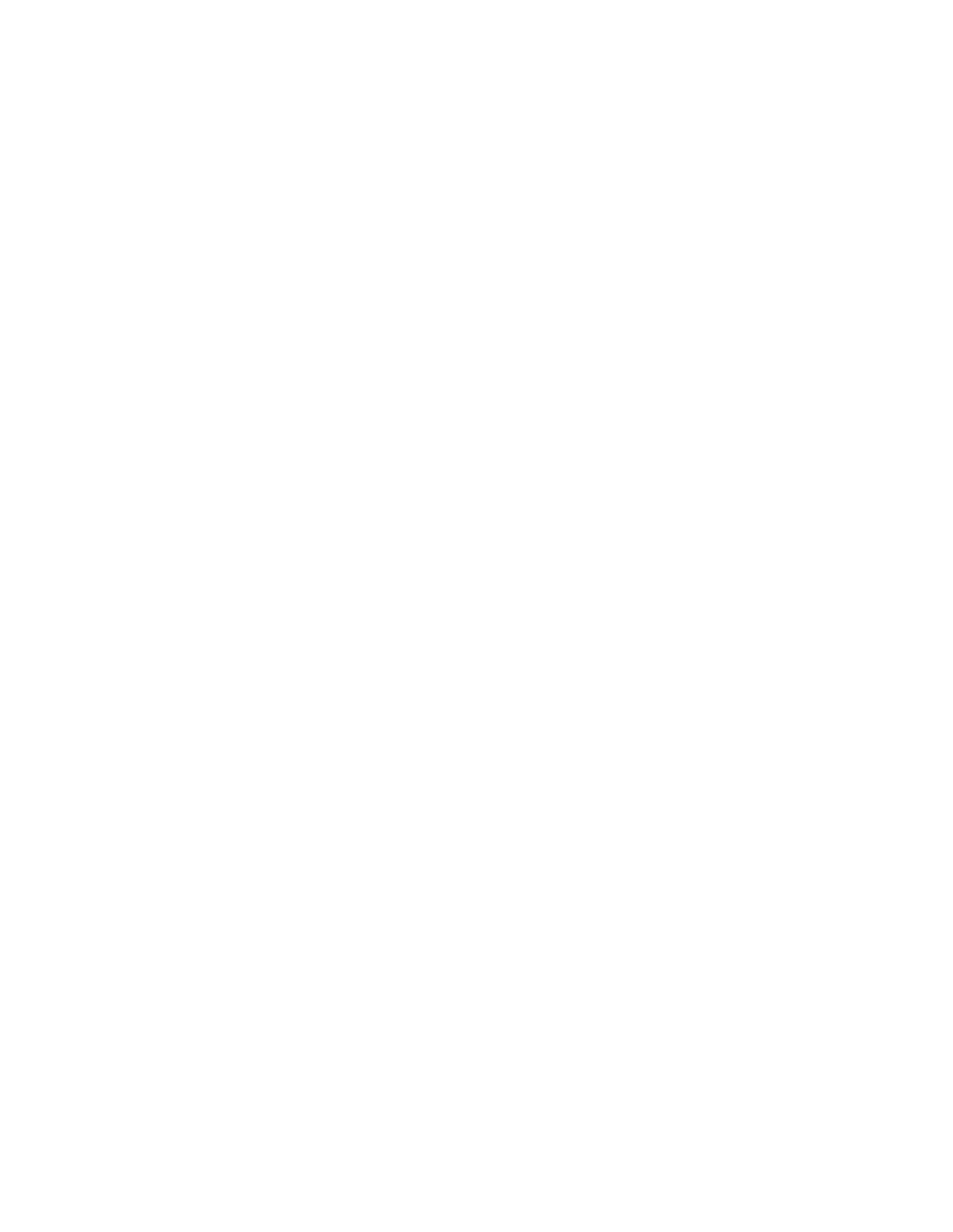# **List of Symbols**

| $\boldsymbol{n}$ |                                                                                                 |  |
|------------------|-------------------------------------------------------------------------------------------------|--|
| m                |                                                                                                 |  |
| xij              |                                                                                                 |  |
| xi               |                                                                                                 |  |
| dij              |                                                                                                 |  |
| K                |                                                                                                 |  |
| DC               |                                                                                                 |  |
| T                |                                                                                                 |  |
| $\alpha$         |                                                                                                 |  |
| N                |                                                                                                 |  |
| V                |                                                                                                 |  |
| $\mathbf{P}$     |                                                                                                 |  |
| NP               |                                                                                                 |  |
| <b>VP</b>        |                                                                                                 |  |
| PP               |                                                                                                 |  |
| X:R:Y            |                                                                                                 |  |
| $-X:R:Y$         | the inverse relationship of $X:R:Y$ (the head and modifier of the relationship are inverted) 46 |  |
| tf               |                                                                                                 |  |
| idf              |                                                                                                 |  |
| $tf$ - $idf$     |                                                                                                 |  |
| mixy             |                                                                                                 |  |
| <b>MIXY</b>      |                                                                                                 |  |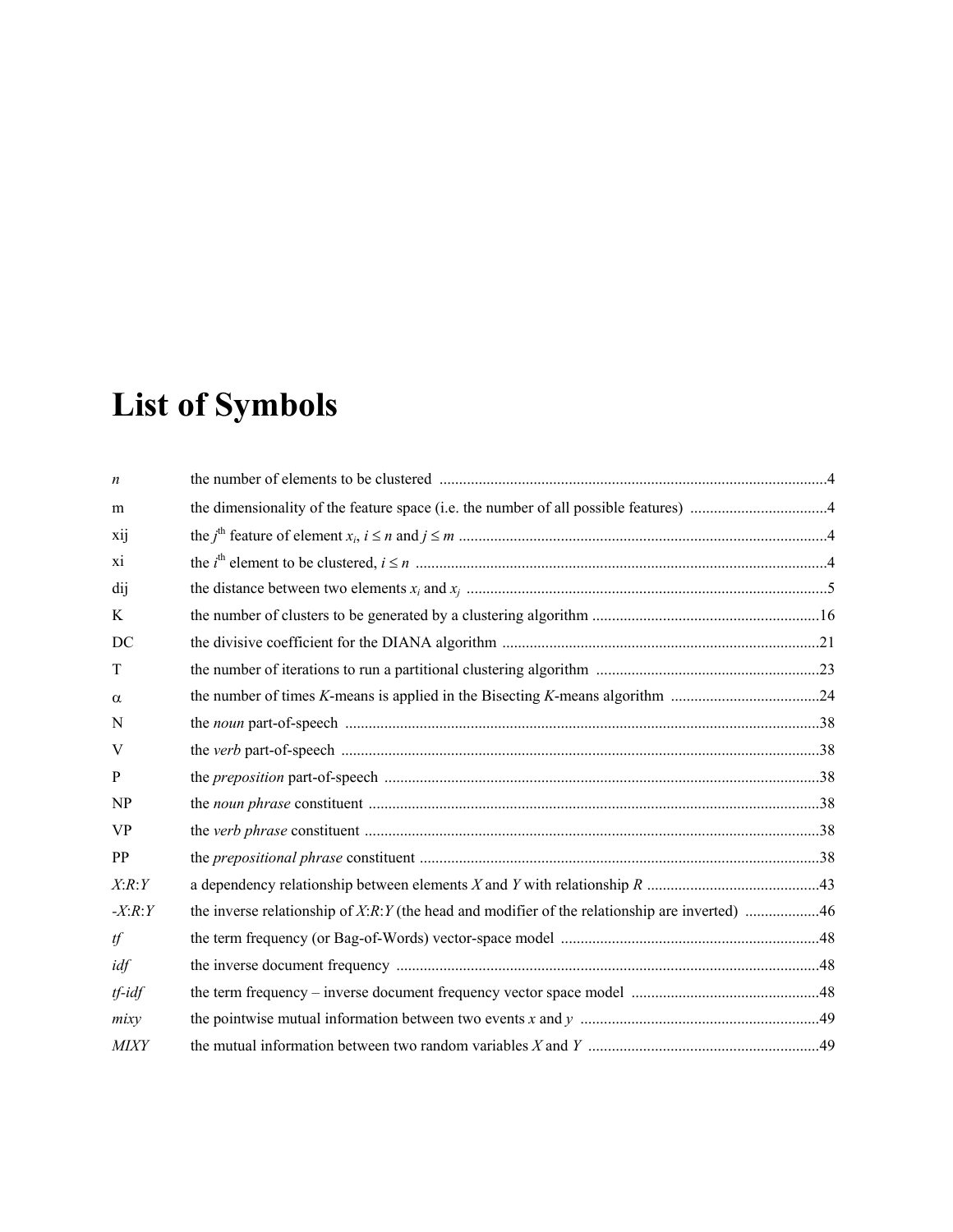| C(e)            |                                                                                     |  |
|-----------------|-------------------------------------------------------------------------------------|--|
| MI(e)           |                                                                                     |  |
| $sim(e_i, e_j)$ |                                                                                     |  |
| $\theta$ l      |                                                                                     |  |
| $\theta$ 2      | the similarity threshold for determining if an element is covered by a committee 55 |  |
| dist(C, A)      |                                                                                     |  |
| $\mathcal{C}$   |                                                                                     |  |
| A               |                                                                                     |  |
| B               |                                                                                     |  |
| quality         |                                                                                     |  |
| S(w)            |                                                                                     |  |
| $\theta$        |                                                                                     |  |
| H(X)            |                                                                                     |  |
| p(x)            |                                                                                     |  |
| H(p, m)         |                                                                                     |  |
| Reuters         |                                                                                     |  |
| 20-news         |                                                                                     |  |
| S13403          |                                                                                     |  |
| S3566           |                                                                                     |  |
| <b>TREC</b>     |                                                                                     |  |
| wn(c)           |                                                                                     |  |
| Acquaint        |                                                                                     |  |
| $\sigma$        |                                                                                     |  |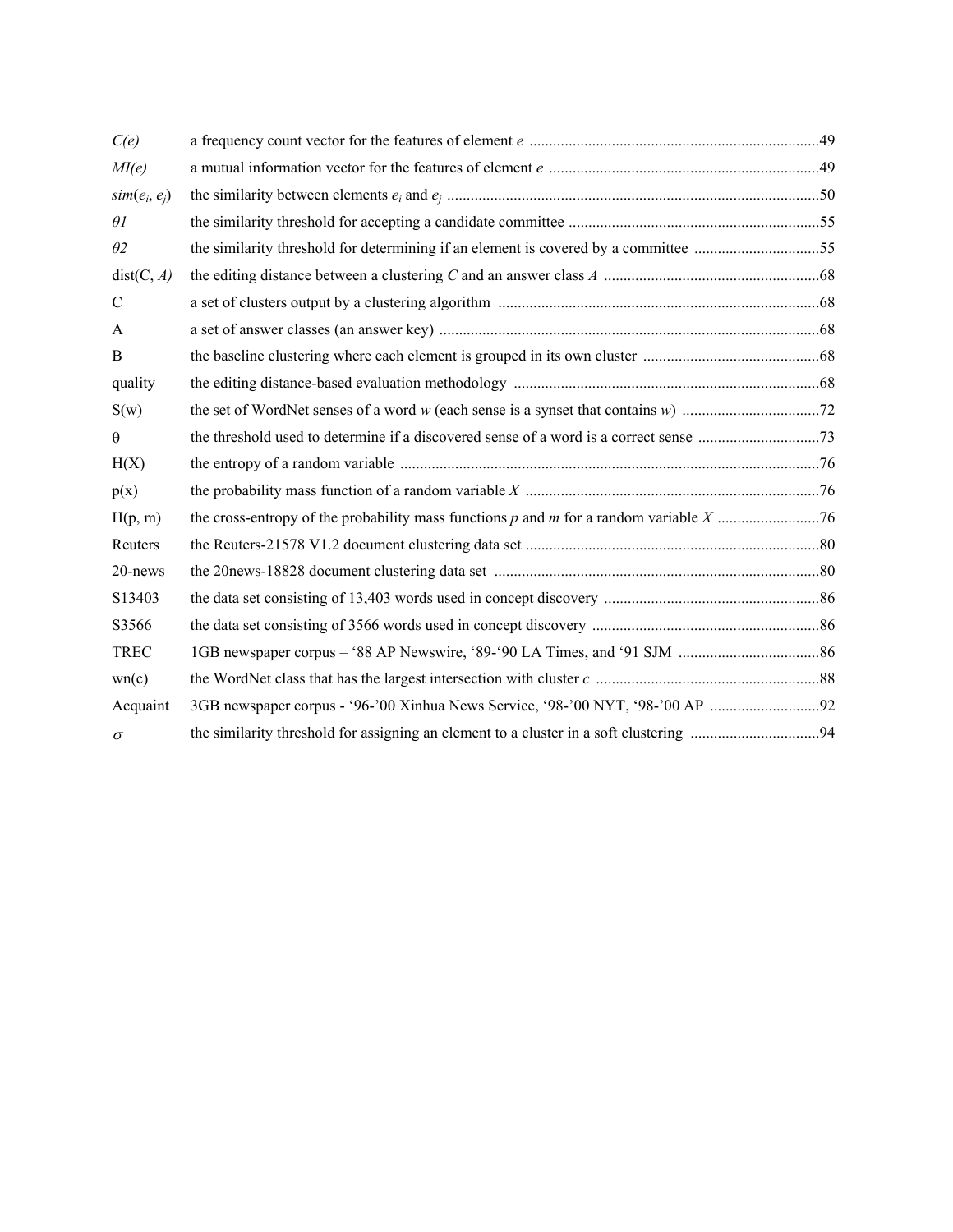## **Chapter 1**

# 1 **Introduction**

Clustering is an exploratory science that discovers patterns in data by grouping data elements according to their similarity. It is a mature field with a rich history spanning many disciplines such as machine learning, natural language processing, image analysis, data mining, information retrieval and bioinformatics. The intuition behind clustering is that elements that belong to a same cluster are similar and elements that belong to different clusters are not similar. For example, in a medical diagnosis system, a clustering algorithm may discover groups of patients with similar diagnoses based on their symptoms.

There are many other applications of clustering. Scouts for professional sports teams may use clustering to find the next superstar. For example, by clustering college basketball players with the likes of known superstars such as Michael Jordan and Kobe Bryant, scouts may identify players who are similar to each superstar. In biotechnology, given a series of micro-array experiments measuring the expression of a set of genes, we can discover groups of genes that vary in similar ways over time. Genes belonging to the same cluster may then be hypothesized as being co-regulated. In data mining, clustering can be used to gain insight on the buying patterns of different groups of people, while in information retrieval, clustering is useful to improve the organization and viewing of retrieval results as well as to generate Yahoo-like hierarchies. Insurance companies may also employ clustering to detect groups of high risk customers.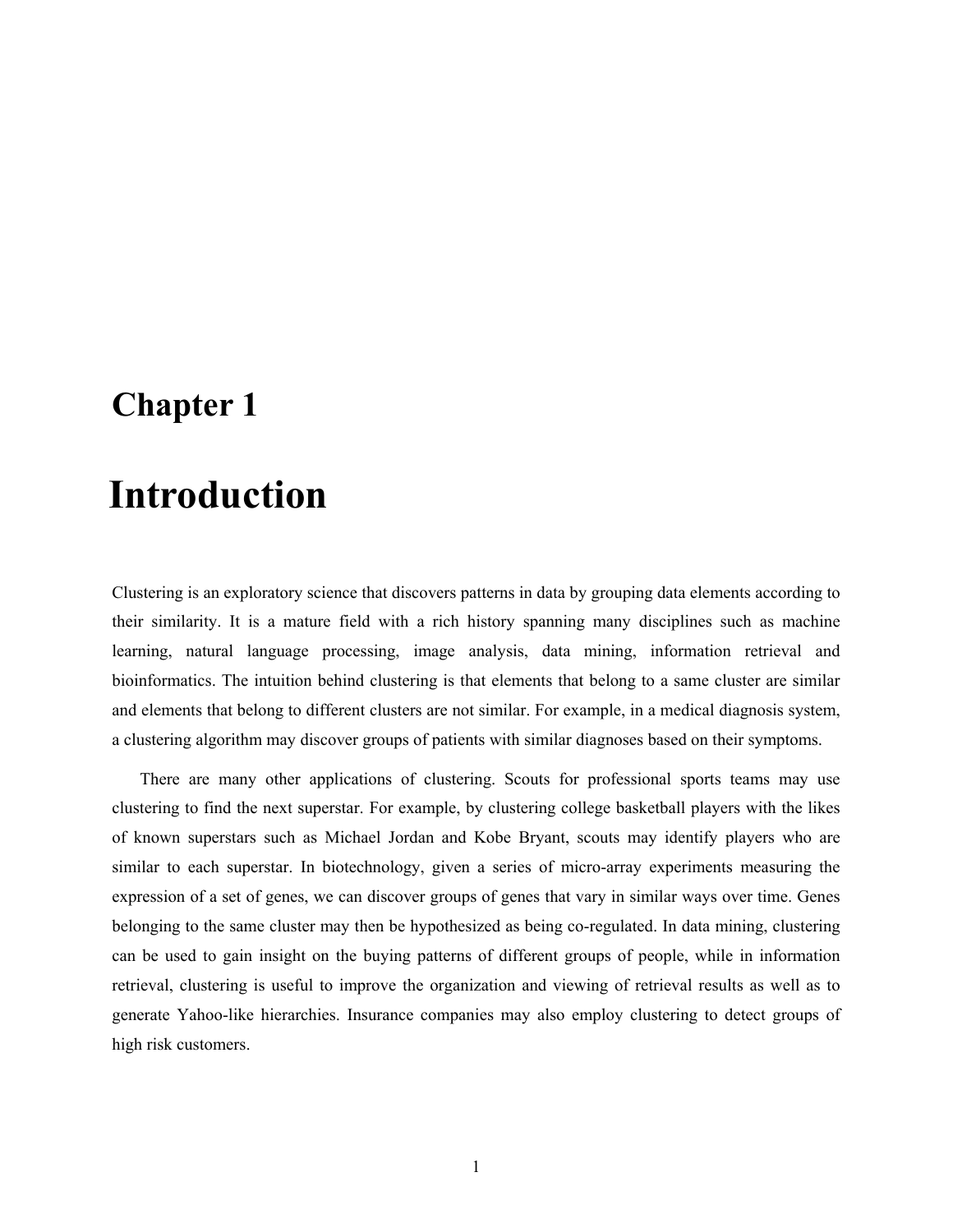

Figure  $1.1 - A$  clustering example.

(a) a set of English words; (b) a possible clustering of the words (words with the same border belong to the same cluster).

Figure 1.1 shows an example of clustering words according to their meanings. The general goal of clustering is to group data elements such that the intra-group similarities are high (i.e. those elements within a same cluster are very similar) and the inter-group similarities are low (i.e. those elements that are in different clusters are not very similar). The clusters should also span the total set of elements.

## **1.1 Summary of contributions**

This dissertation presents a novel general-purpose clustering algorithm called Clustering by Committee, or CBC for short. It addresses the general goal of clustering, which is to group data elements such that the intra-group similarities are high and the inter-group similarities are low. Using sets of representative elements called committees, CBC attempts to discover cluster centroids that unambiguously describe the members of a possible class.

Although CBC is a general-purpose algorithm, it was designed to learn from textual data. One application that will be presented is document clustering. The goal of document clustering is to discover documents with similar topics. It is practical in many information retrieval tasks such as document browsing and the organization and viewing of retrieval results. CBC will also be applied to the task of automatically discovering concepts by clustering words in large collections of text. Concept discovery is the process of inducing semantic classes such as *countries*, *pastries*, *scientific disciplines* and *sports teams*. Broad-coverage lexical resources such as WordNet are extremely useful but are mostly hand generated. They often include many rare senses while missing domain-specific senses. Automatically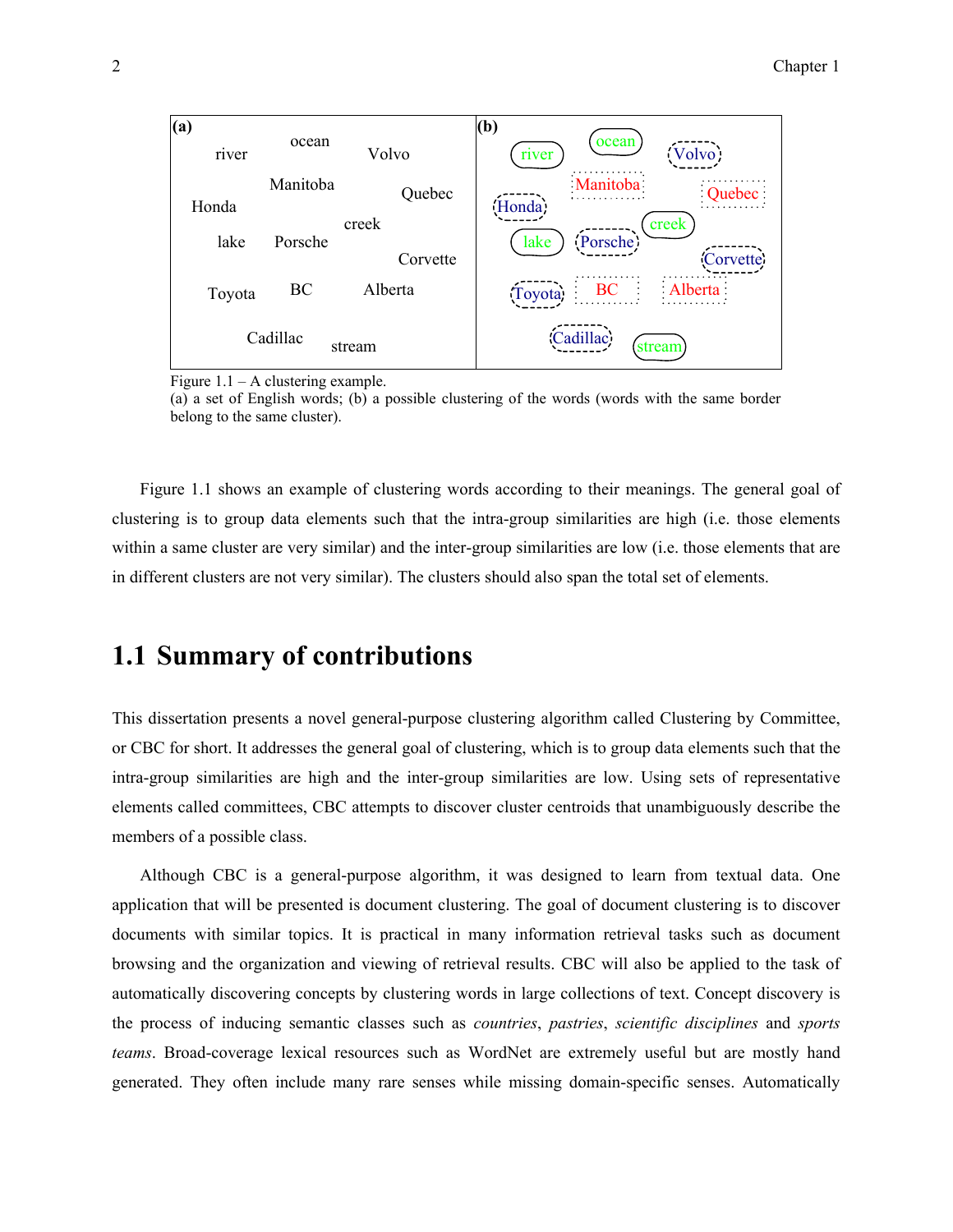generating them is useful for many applications such as word sense disambiguation, question answering and ontology construction. As an extension to concept discovery, CBC will automatically discover the senses of words. CBC will be shown to outperform several common clustering strategies in both document clustering and concept discovery tasks.

Evaluating clustering results has remained a very challenging task. We present a novel evaluation methodology to automatically evaluate clustering output, whose measure is more intuitive and easier to interpret than previous measures. It is based on determining the percentage of savings by using the clustering result to construct an answer key versus constructing it from scratch (i.e. a baseline clustering). We measure this by determining the editing distance, which is the number of operations required to transform a clustering into an answer key.

## **1.2 Clustering components**

Generally, a clustering algorithm consists of the following components (Jain and Dubes 1988):

- 1) representing the data elements by patterns;
- 2) defining a proximity measure between patterns;
- 3) grouping elements according to the proximity measure;
- 4) abstracting the data; and
- 5) interpreting the output.

In this section, we describe each of these components and explore common practices used in clustering. We will present the concept of a feature and describe similarity measures for different types of features. The two major categories of clustering algorithms, hierarchical and partitional, will also be introduced.

## **1.2.1 Pattern representation**

**Pattern representation** typically consists of defining a vector of measurements, called **features**, which will represent each element to be clustered. Features may be of various types such as numerical, binary and categorical. For example, in a medical diagnosis system, patients may be represented by features such as their age (numerical), gender (categorical), blood pressure (numerical) and smoking habits (binary).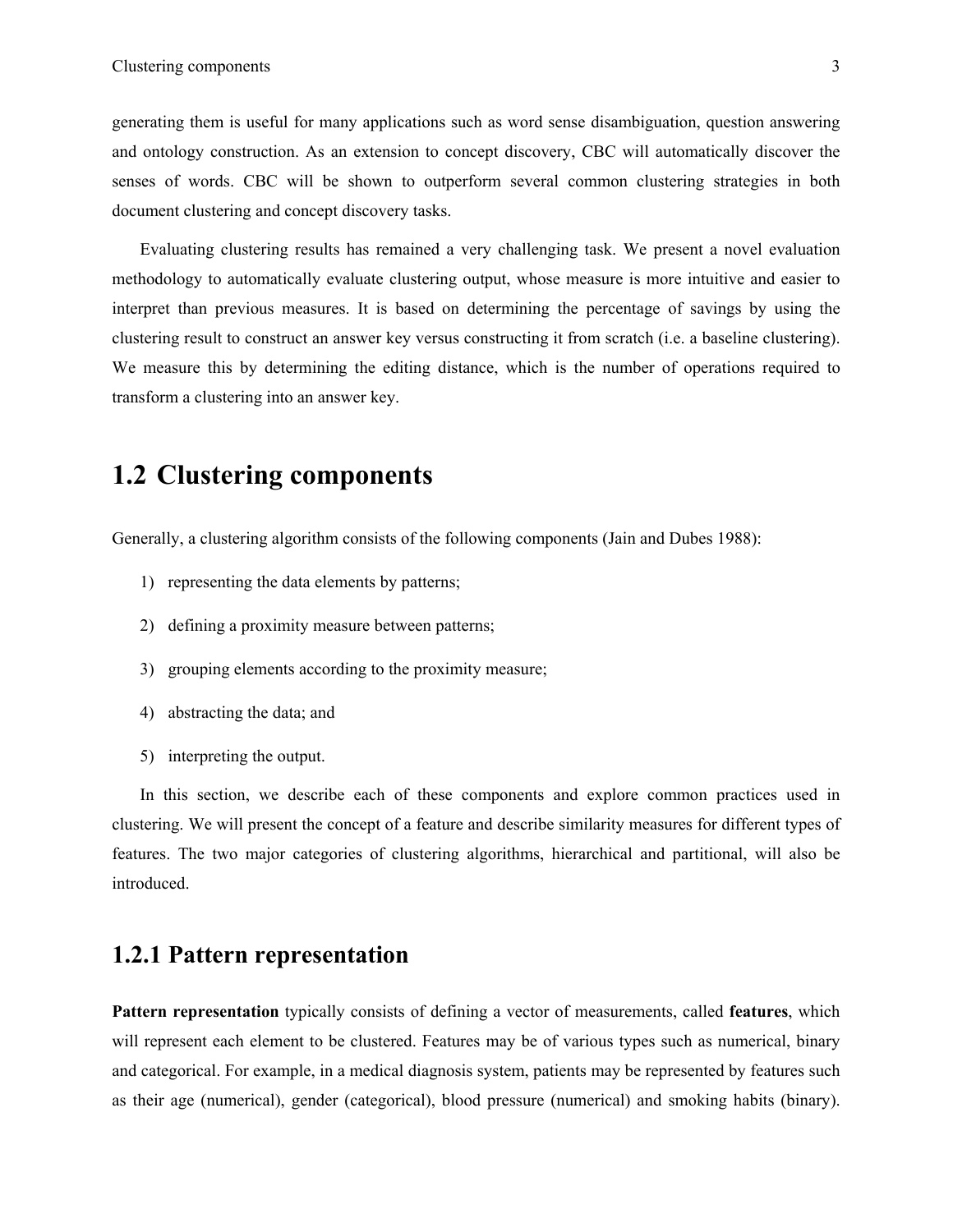The set of features used to represent an element makes up the element's **feature vector**. Suppose we are to cluster a set of *n* elements,  $\{x_1, x_2, ..., x_n\}$ , and each element's feature vector consists of *m* measurements. The feature vectors are represented in a matrix:

$$
\begin{bmatrix} x_{11} & x_{12} & \cdots & x_{1m} \\ x_{21} & x_{22} & \cdots & x_{2m} \\ \vdots & \vdots & \ddots & \vdots \\ x_{n1} & x_{n2} & \cdots & x_{nm} \end{bmatrix}
$$

where  $x_{ij}$  is the *j*<sup>th</sup> feature of element  $x_i$ ,  $i \le n$  and  $j \le m$ .

Some features are more useful than others. Consider the task of clustering text documents according to their topics. Suppose the feature vector for a document consists of the frequency count of all possible words that may be contained in the document. Many words will never occur in a particular document causing many of these features to have zero frequency. **Feature selection** is the process of selecting the most informative features. In this example, we might select only the words that occurred at least *k* times in the document. Reducing the set of features typically leads to a better clustering. Also, it is useful in making a clustering algorithm more efficient in both time and space complexity.

Word frequencies may not be the best features for clustering documents. The word *the* has a very high frequency in most documents but is not very indicative of the document's topic. Once we have a feature vector of word frequencies, we can define a new feature for each word. Instead of directly using a word's frequency, we can normalize it by the number of documents in which it occurs. Since *the* occurs in most documents, its value will be reduced dramatically. This process of extracting more salient features from a feature vector is called **feature extraction**. Feature selection / extraction may optionally be performed during pattern representation.

### **1.2.2 Proximity measurements**

A **proximity measure** quantifies the closeness between two elements' feature vectors. We measure the proximity using either a **similarity** or **distance** measure depending on the pattern representation. Similarity and distance are essentially synonymous and can usually be interchanged (i.e. the distance between elements measures their dissimilarity).

As a preprocessing step, given a proximity measure, we can convert the  $n \times m$  matrix representation of feature vectors into an  $n \times n$  half-matrix of the proximity between each element: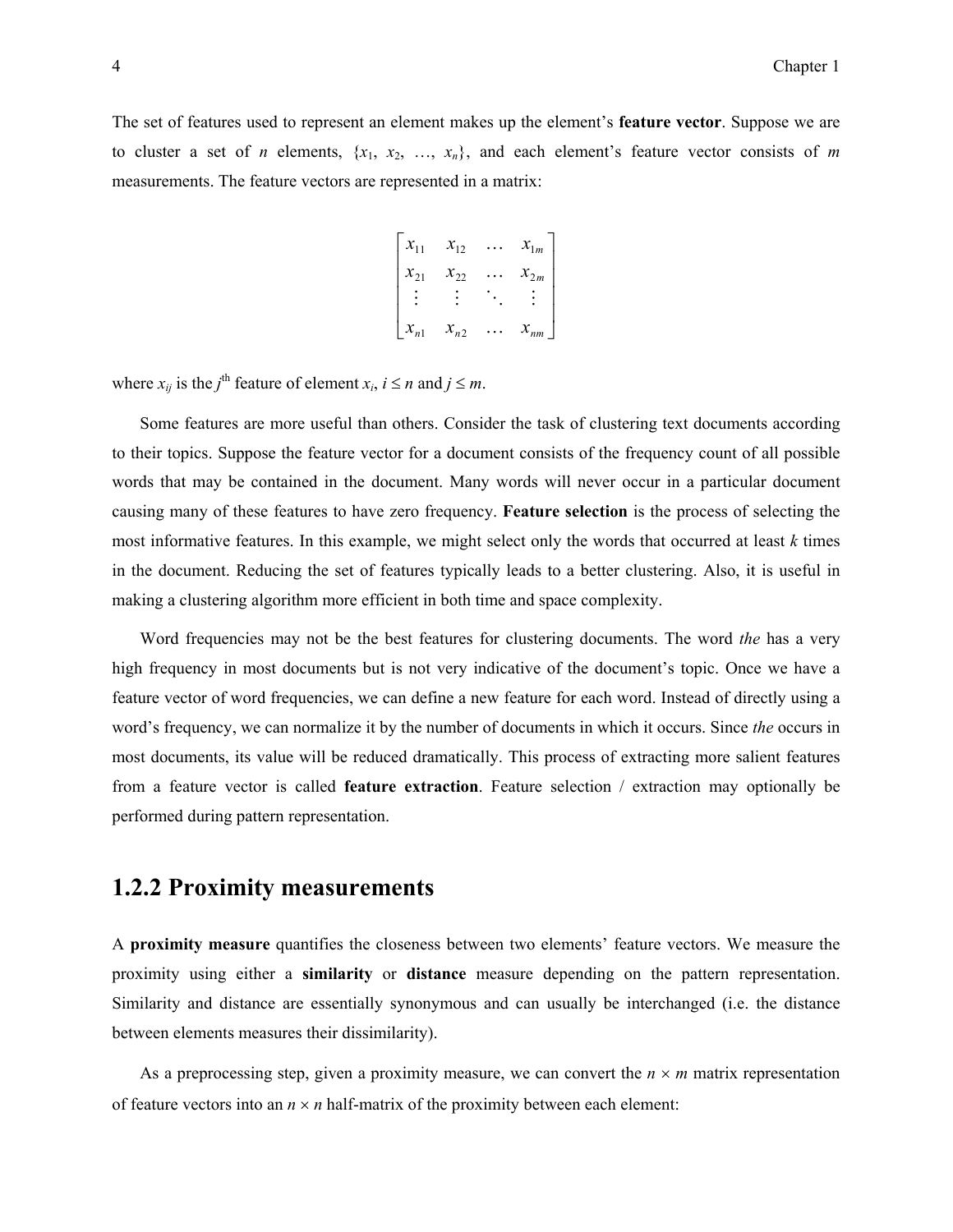$$
\begin{bmatrix} 0 & & & & \\ d_{21} & 0 & & & \\ d_{31} & d_{32} & 0 & & \\ \vdots & \vdots & \vdots & \ddots & \\ d_{n1} & d_{n2} & \cdots & d_{nn-1} & 0 \end{bmatrix}
$$

where  $d_{ij}$  is the distance or dissimilarity between elements  $x_i$  and  $x_j$ . Note that the distance between two identical elements is 0 (i.e. the diagonal of the matrix) and that the distances are symmetrical (i.e.  $d_{ij} = d_{ji}$ ). If the proximity metric is not symmetric then the full matrix must be used. This matrix is a general representation of the proximity between elements and it can be used directly in any clustering algorithm.

Since clustering decisions are based on the proximity between feature vectors, the selection of a good proximity measure is critical for the success of a clustering algorithm. For this reason, there are many proximity measures available. The selection of a measure is partially driven by the types of features in the feature vectors. Below we discuss common proximity measures for different feature types.

#### **Numerical features**

-

Numerical features can be discrete or continuous. Suppose we wish to cluster college basketball players and we represent each player by a set of predefined attributes (features). Examples of discrete features include a player's age and jersey number<sup>1</sup>. A player's weight, average points per game and average rebounds per game are examples of continuous features.

Given two elements  $x_i$  and  $x_j$  represented by numerical feature vectors, the most common distance metrics are derived from the Minkowski metric (Han and Kamber 2001):

$$
d_{ij} = \sqrt[p]{\sum_{k=1}^{m} |x_{ik} - x_{jk}|^p}
$$
 (Eq. 1.1)

The most common metric, the Euclidean distance, sets  $p = 2$ :

$$
d_{ij} = \sqrt{\sum_{k=1}^{m} |x_{ik} - x_{jk}|^2}
$$
 (Eq. 1.2)

<sup>&</sup>lt;sup>1</sup> A player's jersey number can be a minor indicator of his or her skill level since popular numbers are often awarded to better players (e.g. #33 in basketball and #10 in soccer).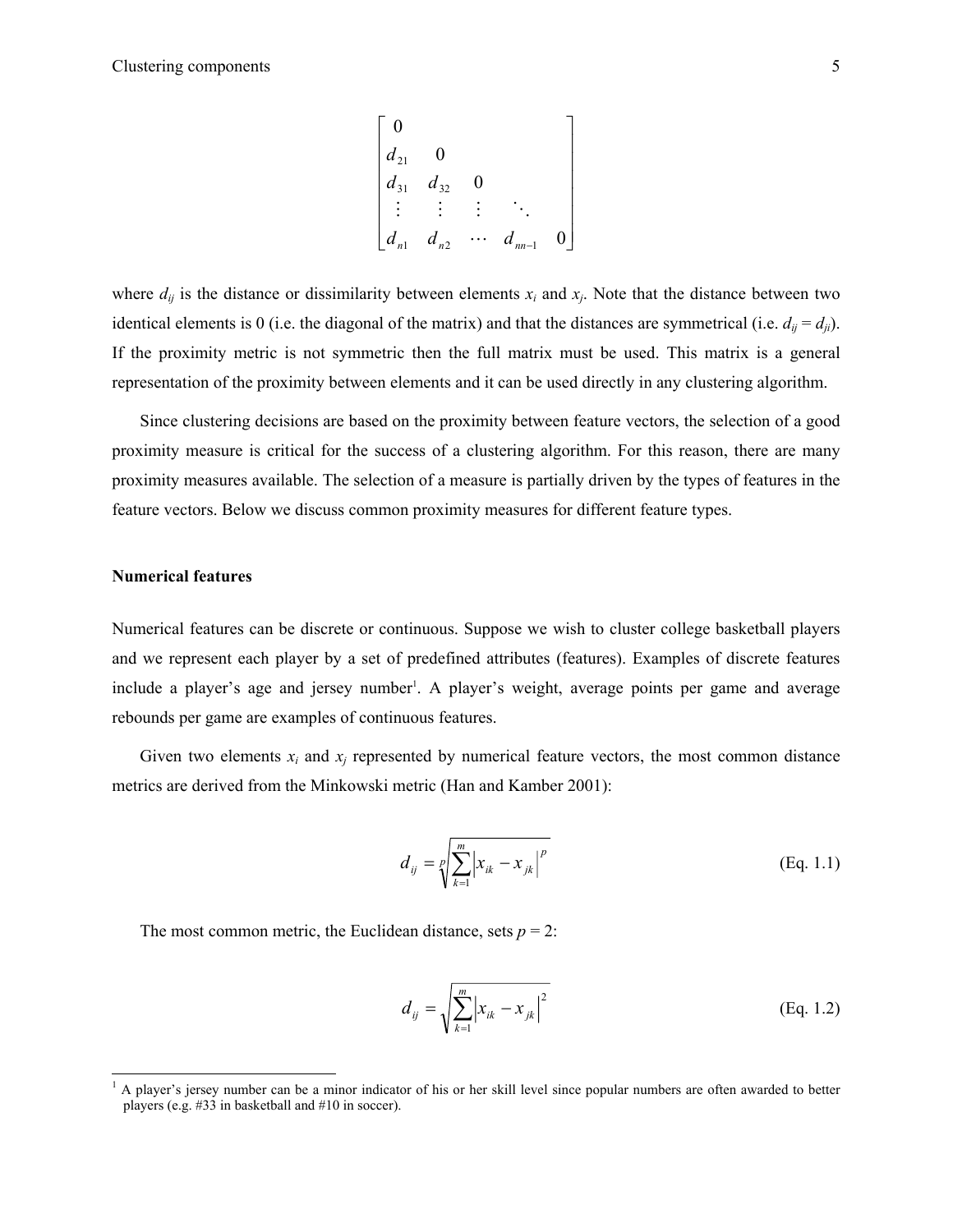Another popular metric, the Manhattan distance, sets  $p = 1$ :

$$
d_{ij} = \sum_{k=1}^{m} \left| x_{ik} - x_{jk} \right| \tag{Eq. 1.3}
$$

The Minkowski metric is not very reliable for features of different scale (e.g. a player's height and average points per game). The largest-scaled features tend to dominate the other features. A solution is to standardize each feature  $x_{ij}$  to unitless measures  $z_{ij}$  as follows (Han and Kamber 2001):

1) Compute the mean absolute deviation *sj*:

$$
s_j = \frac{\sum_{i=1}^{n} |x_{ij} - m_j|}{n}
$$
 (Eq. 1.4)

where  $m_i$  is the mean of feature  $j$ :

$$
m_{j} = \frac{\sum_{i=1}^{n} x_{ij}}{n}
$$
 (Eq. 1.5)

2) Compute the unitless measurement of  $x_{ii}$ :

$$
z_{ij} = \frac{x_{ij} - m_j}{s_j} \tag{Eq. 1.6}
$$

Other measures of  $s_j$  may be used. For example, the standard deviation may be used, however, it is more susceptible to outliers.

Certain features may be more important than others. In our college basketball example, a player's average points per game might be more indicative of his or her ability than his or her shoe size. The weighted Minkowski distance may then be used:

$$
d_{ij} = \sqrt[p]{\sum_{k=1}^{m} w_k |x_{ik} - x_{jk}|^p}
$$
 (Eq. 1.7)

where *wk* is a predetermined weight of perceived importance of feature *k*.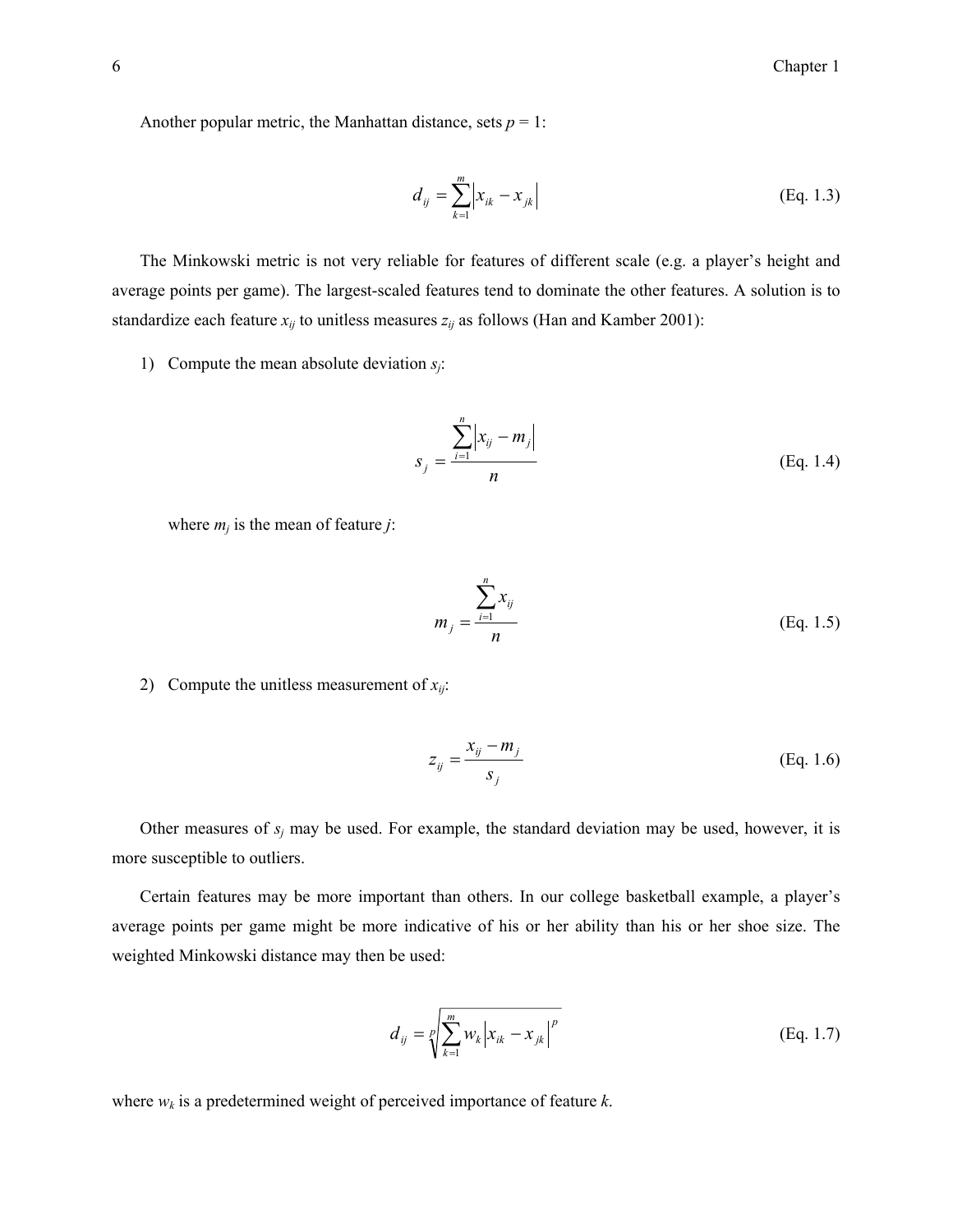| binary variables. |   |                 |              |  |
|-------------------|---|-----------------|--------------|--|
|                   |   | $\mathcal{X}_i$ |              |  |
|                   |   |                 | $\mathbf{0}$ |  |
|                   |   | A               | B            |  |
| $x_j$             | 0 | C               | D            |  |

Table 1.1 – Contingency table for

The Minkowski metric is also not reliable for features that do not have linear scale (e.g. a feature that measures the growth of a bacteria population). A simple solution is to apply a logarithmic transformation to such features  $x_{ij}$ :  $z_{ij} = log(x_{ij})$ .

#### **Binary features**

A binary feature takes on one of two values. We will assume that these values are {0, 1} where a 0 indicates *false*, *no* or the *first choice* and 1 indicates *true*, *yes* or the *second choice*. Consider a prenatal diagnosis system. The gender of the fetus is one possible binary feature where 0 indicates a girl and 1 indicates a boy.

Suppose each element (e.g. a fetus) is represented by *m* binary features. Table 1.1 gives a contingency table for two elements  $x_i$  and  $x_j$ . *A* is the number of features where both  $x_i$  and  $x_j$  instantiate to 1, *B* is the number of features where  $x_i = 1$  and  $x_j = 0$ , *C* is the number of features where  $x_i = 0$  and  $x_j = 1$  and *D* is the number of features where both  $x_i$  and  $x_j$  equal 0. One common measure of similarity between  $x_i$  and  $x_j$  is the matching coefficient:

$$
d_{ij} = \frac{A+D}{A+B+C+D}
$$
 (Eq. 1.8)

This measure works well for binary features like the *gender* feature in the prenatal example since either value attached to the feature is equally weighted. Such features are called symmetric. Asymmetric features must be treated differently. An example of an asymmetric feature is "Positive Mother's Alphafetoprotein Screening Blood Test". Most fetuses with spina bifida will cause a positive test. However, two fetuses are not inherently similar if they both cause a negative test. For asymmetric features, the Jaccard coefficient (Jain, Murty and Flynn 1999) is a better measure: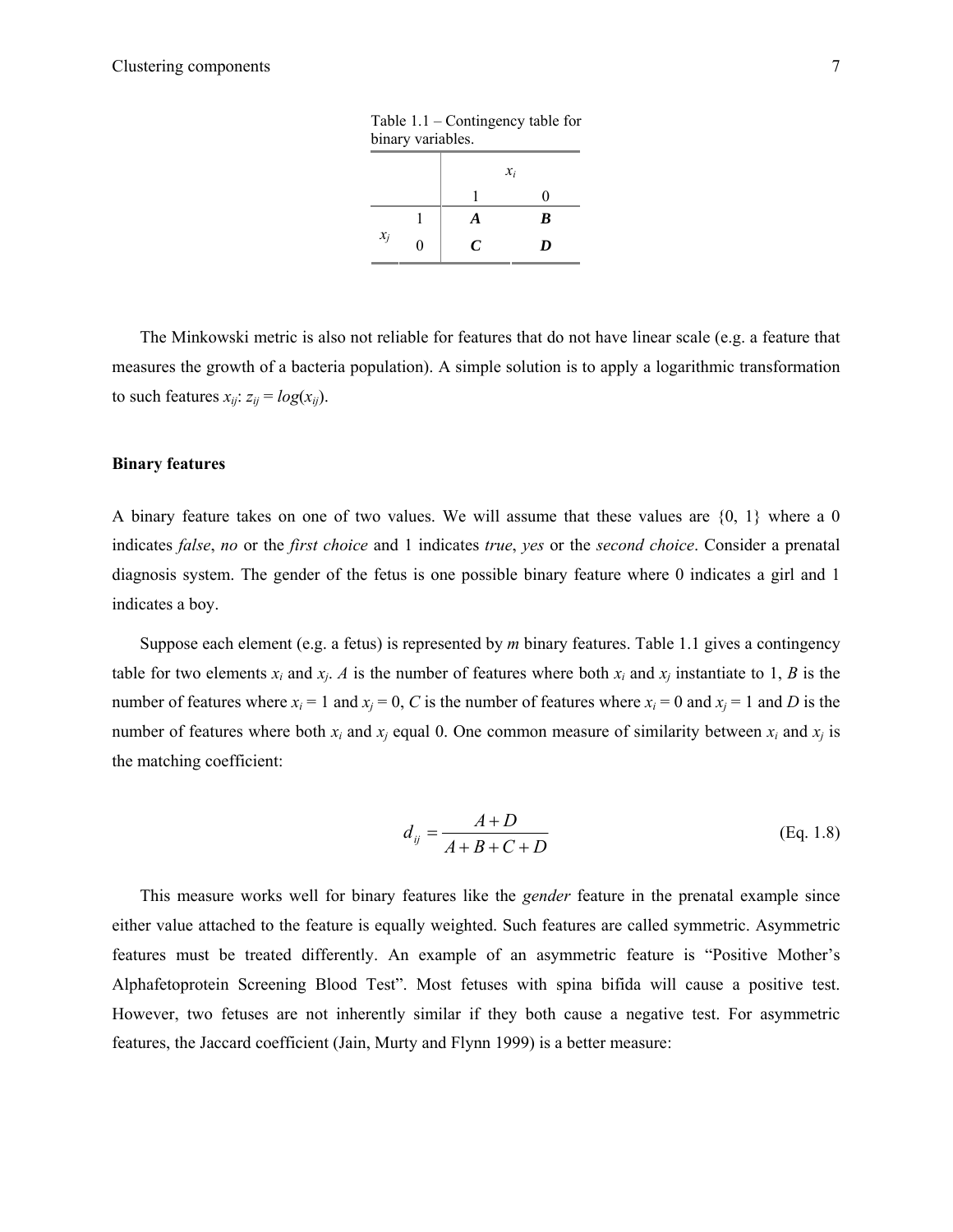| Element | <b>NAME</b> | <i>ATTENTED IV-</i><br><b>LEAGUE SCHOOL</b> | ALL-AMERICAN | <b>HONOR ROLL</b> | <i>SHOOTS RIGHT-</i><br><b>HANDED</b> | <b>AMERICAN</b><br><b>CITIZEN</b> |
|---------|-------------|---------------------------------------------|--------------|-------------------|---------------------------------------|-----------------------------------|
|         | Roland      |                                             |              |                   | N                                     | N                                 |
|         | Ed          |                                             |              | N                 |                                       | N                                 |
|         | Chris       |                                             |              | $\mathbf{v}$      |                                       |                                   |

Table 1.2 – Example binary feature vectors for college basketball players.

$$
d_{ij} = \frac{A}{A + B + C}
$$
 (Eq. 1.9)

Consider the binary feature vectors of three college basketball players in Table 1.2. The matching coefficient measures are:

$$
d_{12} = \frac{1+1}{1+1+2+1} = 0.4
$$
  

$$
d_{13} = \frac{1+0}{1+1+3+0} = 0.2
$$
  

$$
d_{23} = \frac{2+0}{2+1+2+0} = 0.4
$$

and the Jaccard coefficient measures are:

$$
d_{12} = \frac{1}{1+1+2} = 0.25
$$

$$
d_{13} = \frac{1}{1+1+3} = 0.2
$$

$$
d_{23} = \frac{2}{2+1+2} = 0.4
$$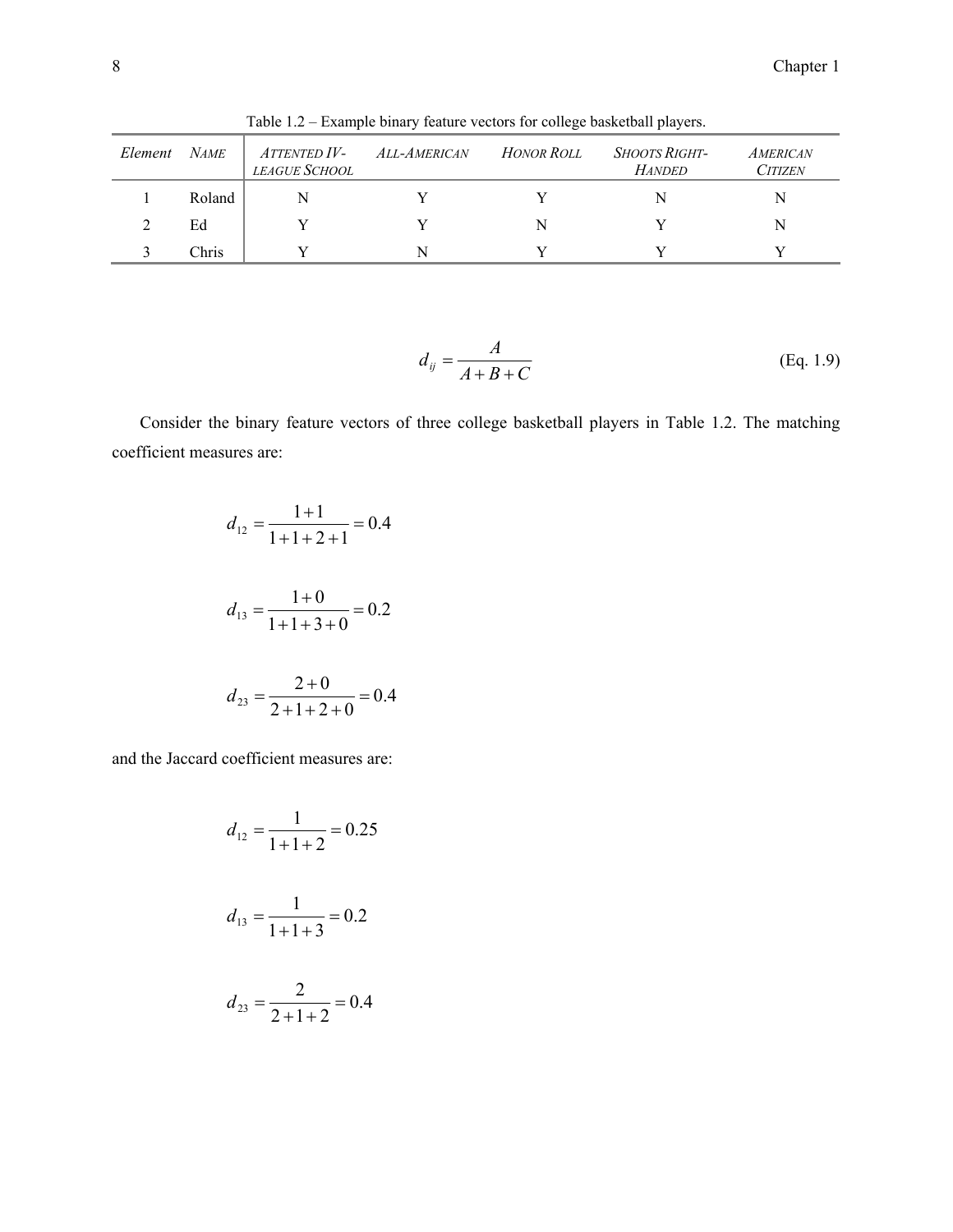#### **Categorical features**

Categorical features are a generalization of binary features. The difference is that the domain of a categorical feature is not limited to {0, 1}. Instead, it could be any one of a finite set of values. There are two types of categorical features: nominal and ordinal. In nominal features, the actual ordering of values is meaningless. For example, a basketball player's eye color may instantiate to one of {*black*, *blue*, *brown*, *green*, *hazel*} but there is no notion of order. A common similarity measure between two elements  $x_i$  and  $x_j$  whose features are all nominal is the matching coefficient:

$$
d_{ij} = \frac{A}{A+B}
$$
 (Eq. 1.10)

where *A* is the total number of features in agreement between  $x_i$  and  $x_j$  while *B* is the total number of disagreements between *xi* and *xj*.

Another way of computing the similarity is to transform each nominal feature into a set of binary features and then apply the similarity metrics described above in the *Binary features* section. A nominal feature that instantiates to *t* values is transformed into *t* binary variables, each representing the truth of the value. For example, the eye color feature from above is transformed into five binary features: *eye color black*, *eye color blue*, etc.

An ordinal feature is like a nominal feature except that the ordering of its values is meaningful. For example, a person's highest conferred degree/diploma may be a feature that takes on the following values {*high school*, *certificate*, *diploma*, *Bachelor*, *Masters*, *Ph.D.*}. We can represent these values by their relative ranking (e.g. {1, 2, 3, 4, 5, 6} for the previous example). We then compute the similarity between two elements whose features are all ordinal using the methods from the *Numerical features* Section. Since most ordinal features will have varying sizes of domains, we can normalize all relative rankings in the range [0, 1].

#### **Combining features of mixed types**

Most applications will not have homogeneous feature types. There are two common ways of dealing with feature vectors of mixed types. The first simply groups together features of the same type and computes the similarity for each separate group. The resulting set of similarities must then be comparable in order to obtain an overall similarity.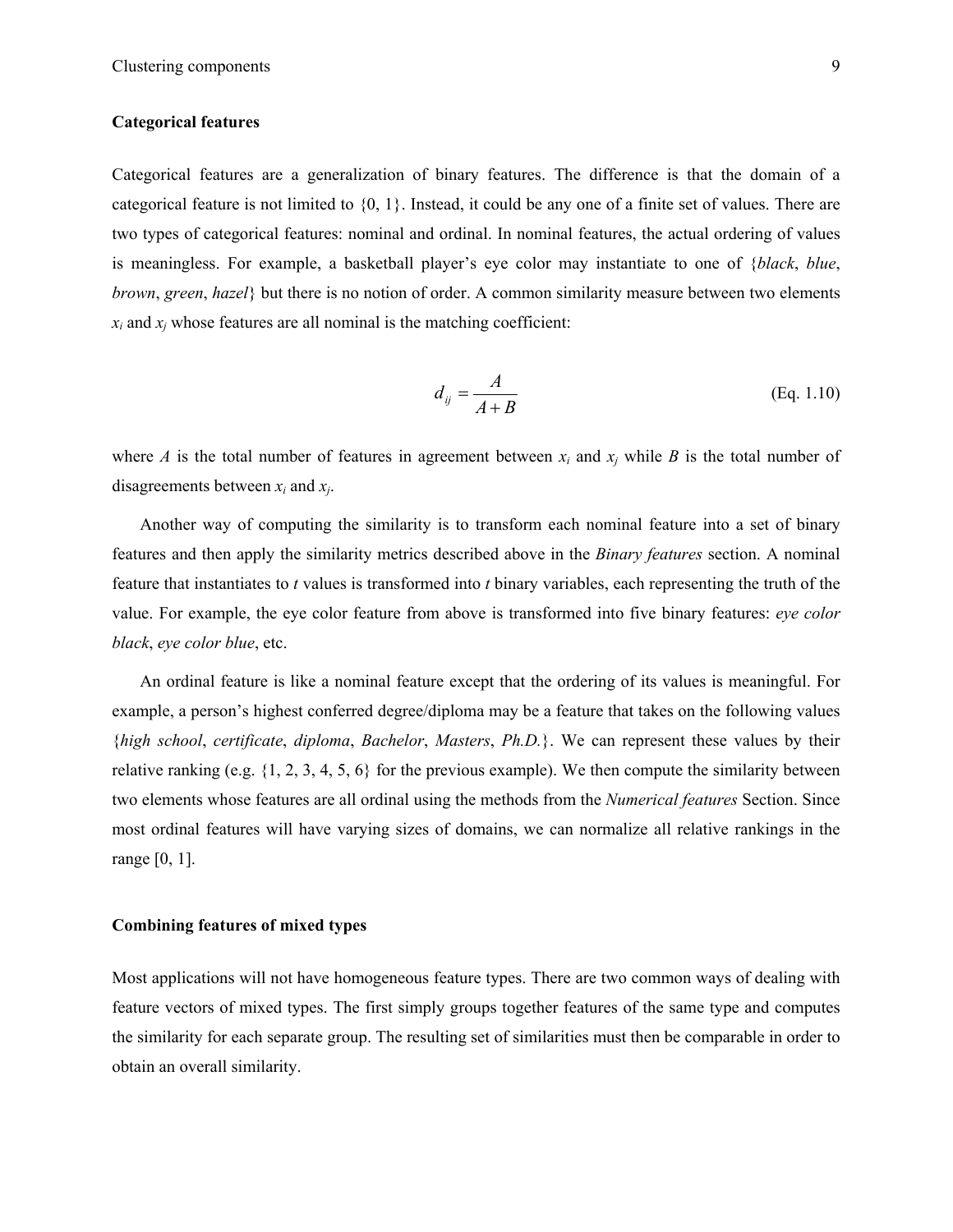Another method computes the similarity between two elements of mixed type feature vectors using all features simultaneously (Han and Kamber 2001):

$$
d_{ij} = \frac{\sum_{k=1}^{m} \delta_{ij}^{k} d_{ij}^{k}}{\sum_{k=1}^{m} \delta_{ij}^{k}}
$$
 (Eq. 1.11)

where  $\delta_{ij}^k = 0$  if (i)  $x_{ik}$  or  $x_{jk}$  has no measurement or (ii)  $x_{ik} = x_{jk} = 0$  and feature *k* is asymmetric binary; otherwise  $\delta_i^k = 1$ .  $d_{ij}^k$  is the contribution of feature *k* on the distance measurement between elements  $x_{ik}$ and  $x_{jk}$ . It is computed differently depending on feature  $k$ 's type:

- *k* is binary or nominal:  $d_{ij}^k = 0$  if  $x_{ik} = x_{jk}$ ; otherwise  $d_{ij}^k = 1$
- *k* is numerical:  $d_{ij}^k = \frac{|x_{ik} x_{jk}|}{\max_{h} x_{hk} \min_{h} x_{hk}}$ , where *h* can be any element  $x_h$  such that  $x_{hk}$  has a measurement

Note that if *k* is ordinal, it can be converted to numerical as described in the above *Categorical features* Section.

### **1.2.3 Grouping elements**

The grouping component is what is often referred to as the **clustering algorithm**. Generally, clustering algorithms are classified as hierarchical vs. partitional. Hierarchical algorithms use a proximity measure to create a hierarchical decomposition of the data elements. Clusters are iteratively merged or split until a stopping condition is met. Partitional algorithms produce a single partitioning by optimizing some criterion. The next chapter provides a survey of commonly used clustering algorithms.

### **1.2.4 Data abstraction**

**Data abstraction**, an optional component of the clustering process, is the practice of compacting the representation of clusters. This may be required for making the clustering more efficient or for making the output clusters interpretable by humans. Many clustering algorithms represent a cluster by a set of representative elements (often just one) or by an artificial element (often constructed by averaging the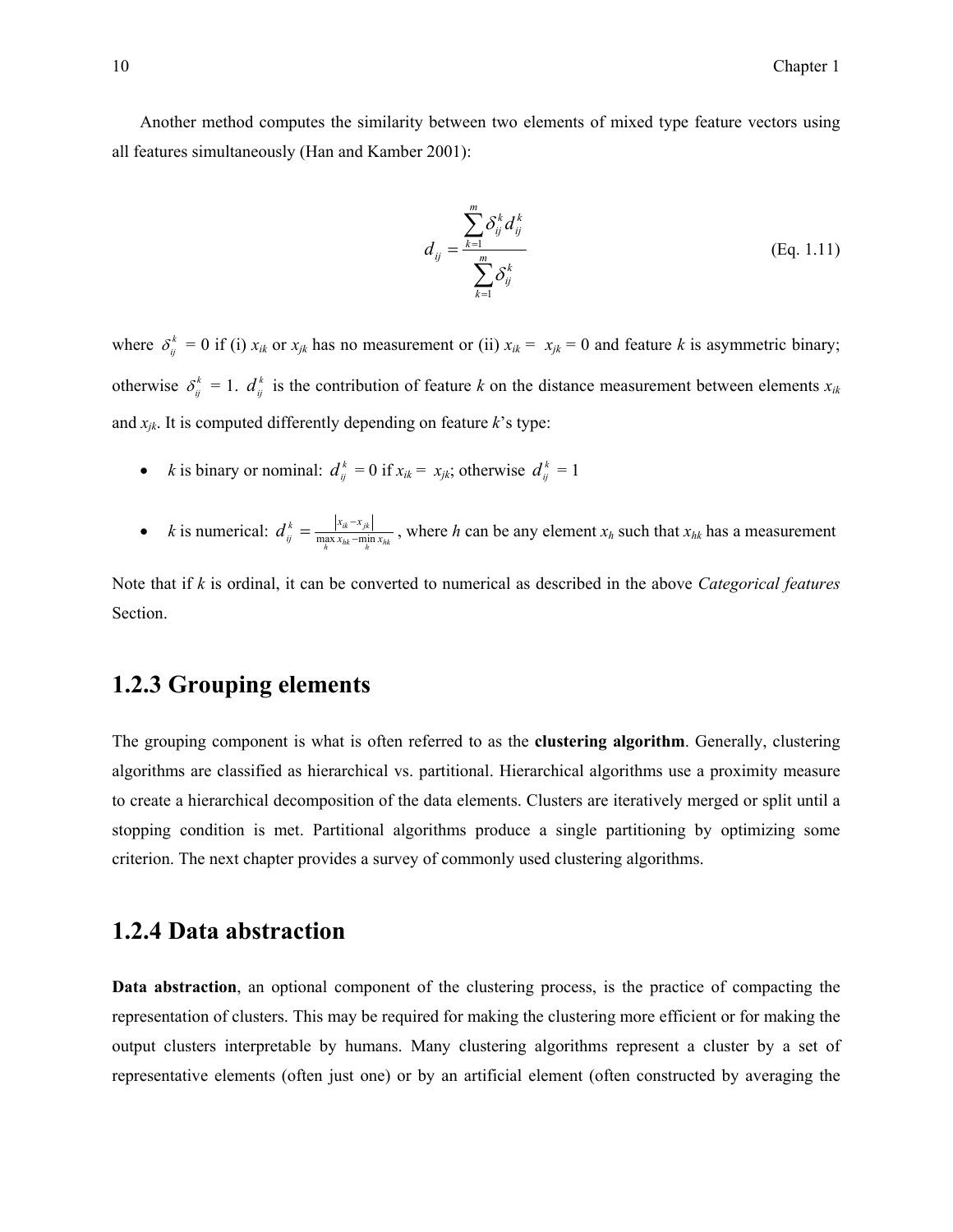feature vectors of the elements of the cluster). This representation allows more efficient similarity computations between clusters since pairwise comparisons of elements are not required.

### **1.2.5 Output interpretation**

Finally, **output interpretation** is the optional procedure of using or evaluating the clusters discovered by the clustering process. Evaluating clustering results is a very difficult task. Evaluation methodologies generally fall under two categories:

- comparing cluster outputs with manually generated answer keys; and
- embedding the clusters in an application and using its evaluation measure.

The methods corresponding to the first category typically measure a specific property of the clusters. However, these properties are not directly related to application-level goals of clustering. The second category is goal-oriented however these methods generally do not apply to clustering algorithms that are not designed for the application. Examples of each category are described in Section 5.1.

## **1.3 Classification vs. clustering**

It is important to make the distinction between classification and clustering. Classification is a supervised learning problem where the target classes are predefined. The training examples consist of a series of data elements with their target class (usually manually assigned) and the learning algorithm typically uses these elements to discover a description of the classes. The goal of classification is to place a new element into the class whose description best fits the element. An example of classification is to classify electronic mail messages into one of two categories *spam* and *not* spam (Pantel and Lin 1998). Here, a collection of manually tagged spam and non-spam electronic mail is collected and is used to describe the two classes using a naïve Bayes model. In contrast to classification, clustering is an unsupervised learning problem. The classes are not designated a priori. Instead, the algorithm searches for natural groupings of elements according to their similarity. Also, the number of clusters is unknown.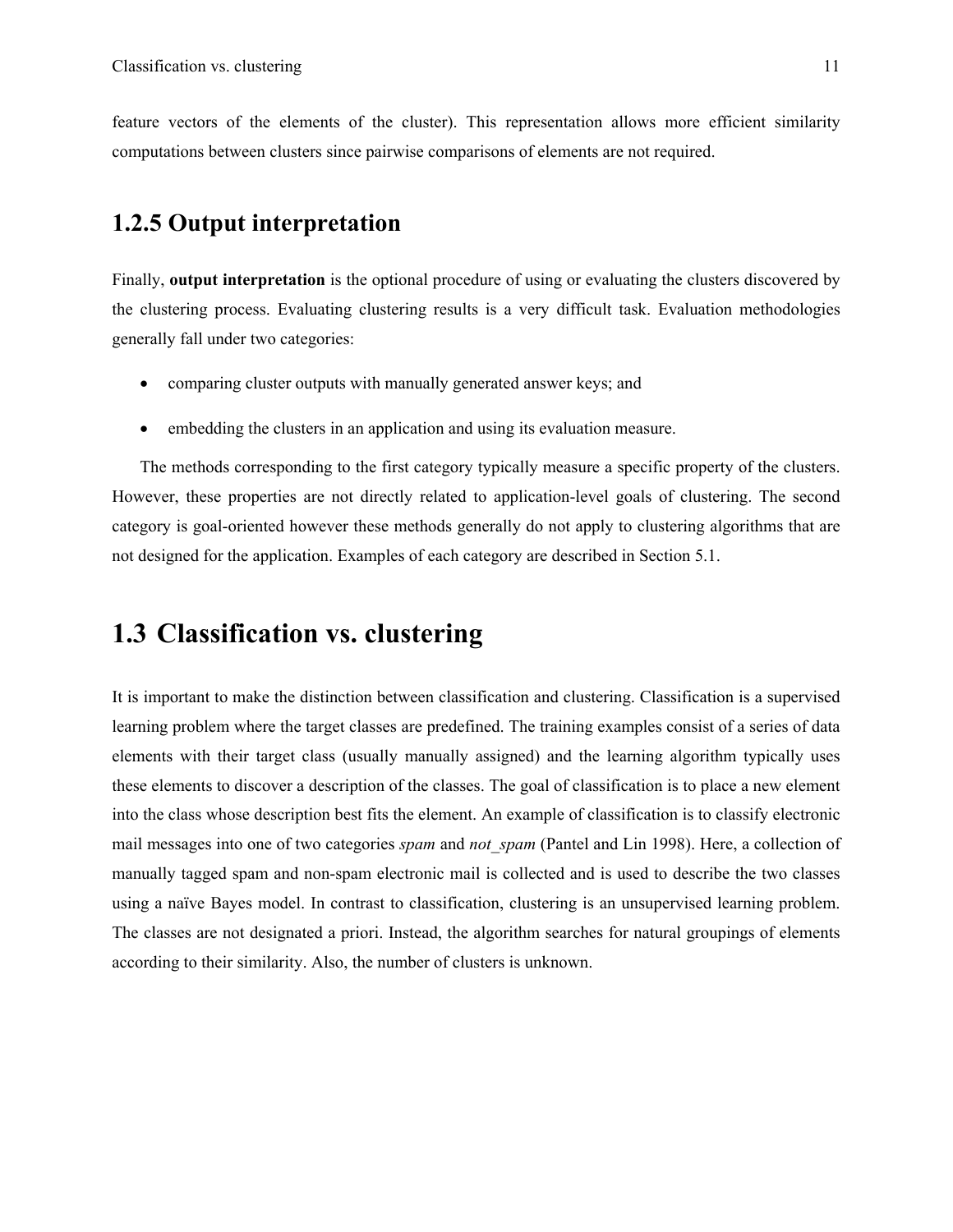## **1.4 Clustering issues**

Choosing a proper clustering strategy for a particular application is driven by the type of data elements and the nature of the application. Consequently, many clustering strategies exist only to deal with the particular intricacies of a single application. Following are some general issues regarding clustering systems.

- **Scalability**: Many algorithms, such as the hierarchical clustering algorithms described in the next chapter, cannot easily handle a large number of data elements in high-dimensional space. A clustering algorithm must have efficient space and running time complexity to be able to deal with such data.
- **Ability to deal with features of different types**: In many applications, features are of varying types. Computing the similarity between two elements must combine the different feature types in some way.
- **Ability to classify elements in sparse feature-spaces**: High dimensional data is very challenging because it is often very sparse and skewed. Clustering algorithms should be able to handle such data sets.
- **Ability to classify unknown elements into existing clusters**: A clustering algorithm should be able to assign unseen elements into existing clusters in an online fashion.
- **Ability to classify elements with few outside parameters requiring domain knowledge**: Many clustering algorithms require input parameters from the user. For example, in most partitional clustering algorithms, the output number of clusters must be predetermined. Outside information constrains the discovery process and should be minimized.
- **Ability to deal with noisy data**: Data sets are often not clean. They contain erroneous elements and outliers. Clustering algorithms must be robust enough to minimize the effect of such elements.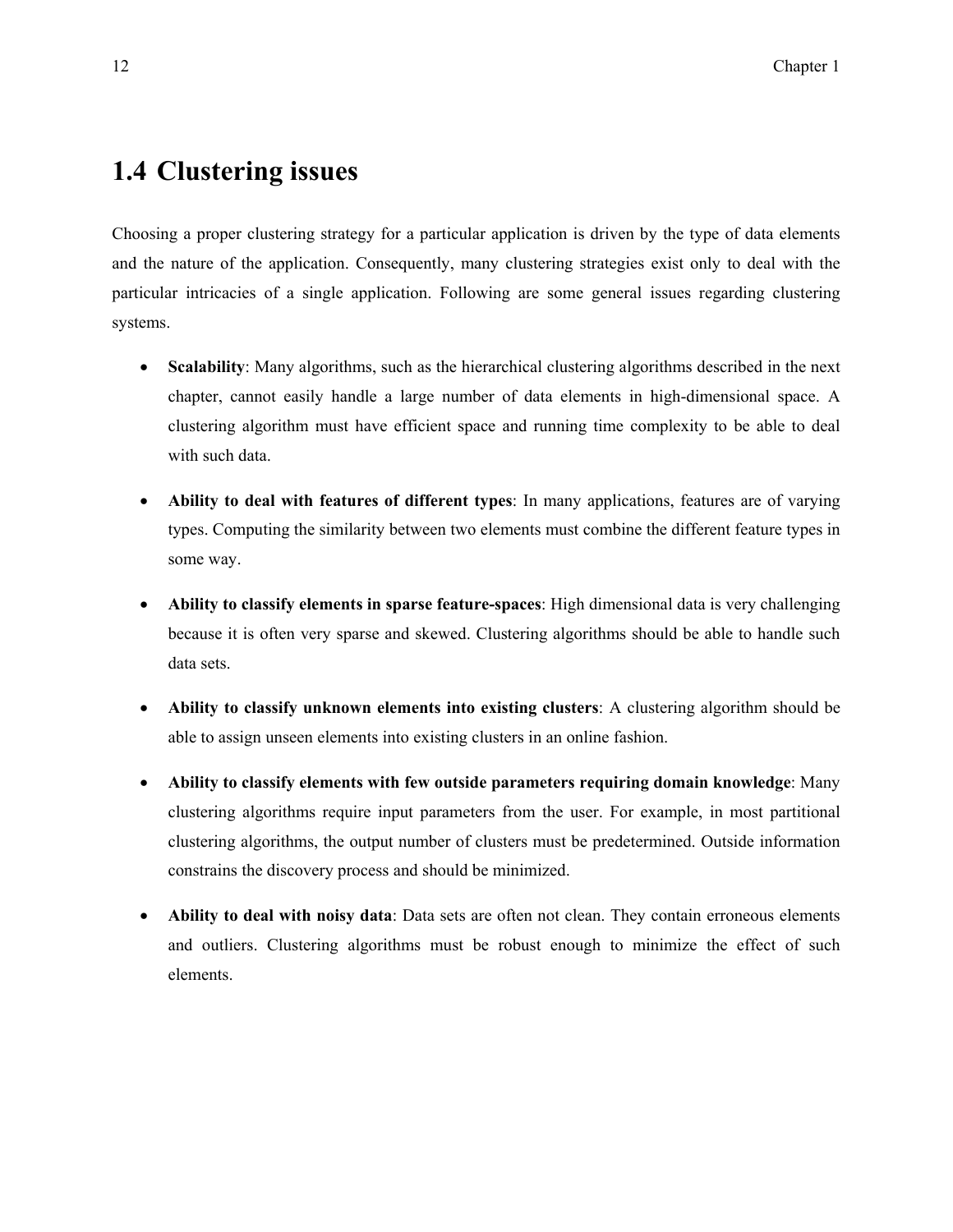## **1.5 Outline**

Following is a brief description of the chapters in this dissertation:

- **Chapter 1 Introduction**: Motivations for clustering, an introduction to the contributions of this dissertation, and a description of common clustering properties and practices.
- **Chapter 2 Literature Review**: A survey of commonly used clustering algorithms.
- **Chapter 3 Resources**: A definition of the terms and notation used in the dissertation as well as a description of the required resources for our work (including WordNet, a parser called Minipar, a feature database, a vector-space model, and a similarity model).
- **Chapter 4 CBC**: A description of CBC as a general-purpose clustering algorithm as well as its application to document clustering and concept discovery.
- **Chapter 5 Evaluation Methodology**: A description of the methodology used to evaluate CBC, including two novel evaluation methodologies.
- **Chapter 6 Experimental Results**: The experimental results obtained by applying the evaluation methodology of Chapter 5.
- **Chapter 7 Conclusions**: A synthesis of the contributions of this dissertation as well as future applications of CBC.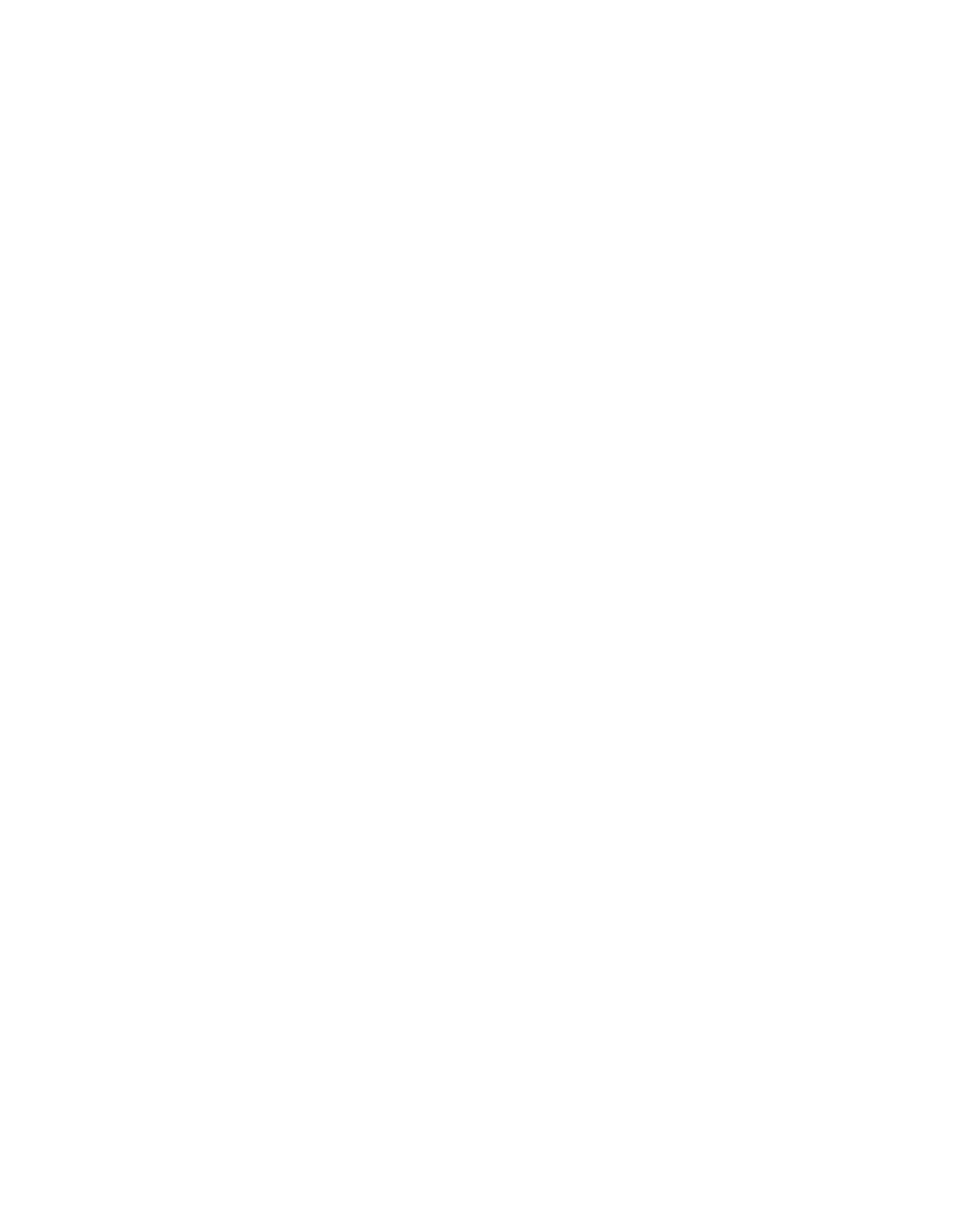## **Chapter 2**

# 2 **Literature Review**

Clustering algorithms are generally categorized as partitional and hierarchical. This chapter describes some common clustering algorithms, which are shown in the taxonomy of Figure 2.1. The shaded algorithms are only briefly discussed. Here are general properties that characterize clustering algorithms (Jain, Murty, Flynn 1999):

- **Agglomerative vs. Divisive**: In agglomerative algorithms (bottom-up approach), each element is initially its own cluster and then the most similar clusters are iteratively merged until we are left with one large cluster containing all elements or until a stopping condition is met. Conversely, divisive algorithms (top-down approach) initially begin with a single all-encompassing cluster and iteratively split the clusters until each element belongs to its own cluster or until a stopping condition is met.
- **Hard vs. Soft**: Hard clustering algorithms assign each element to exactly one cluster whereas soft (fuzzy) algorithms may assign an element to multiple clusters. In soft clustering, a **membership degree** is associated with each element's assignment to a cluster.
- **Deterministic vs. Stochastic**: These types of searches mostly apply to partitional algorithms that optimize some clustering function. Stochastic algorithms use random searches of the feature space while deterministic algorithms do not.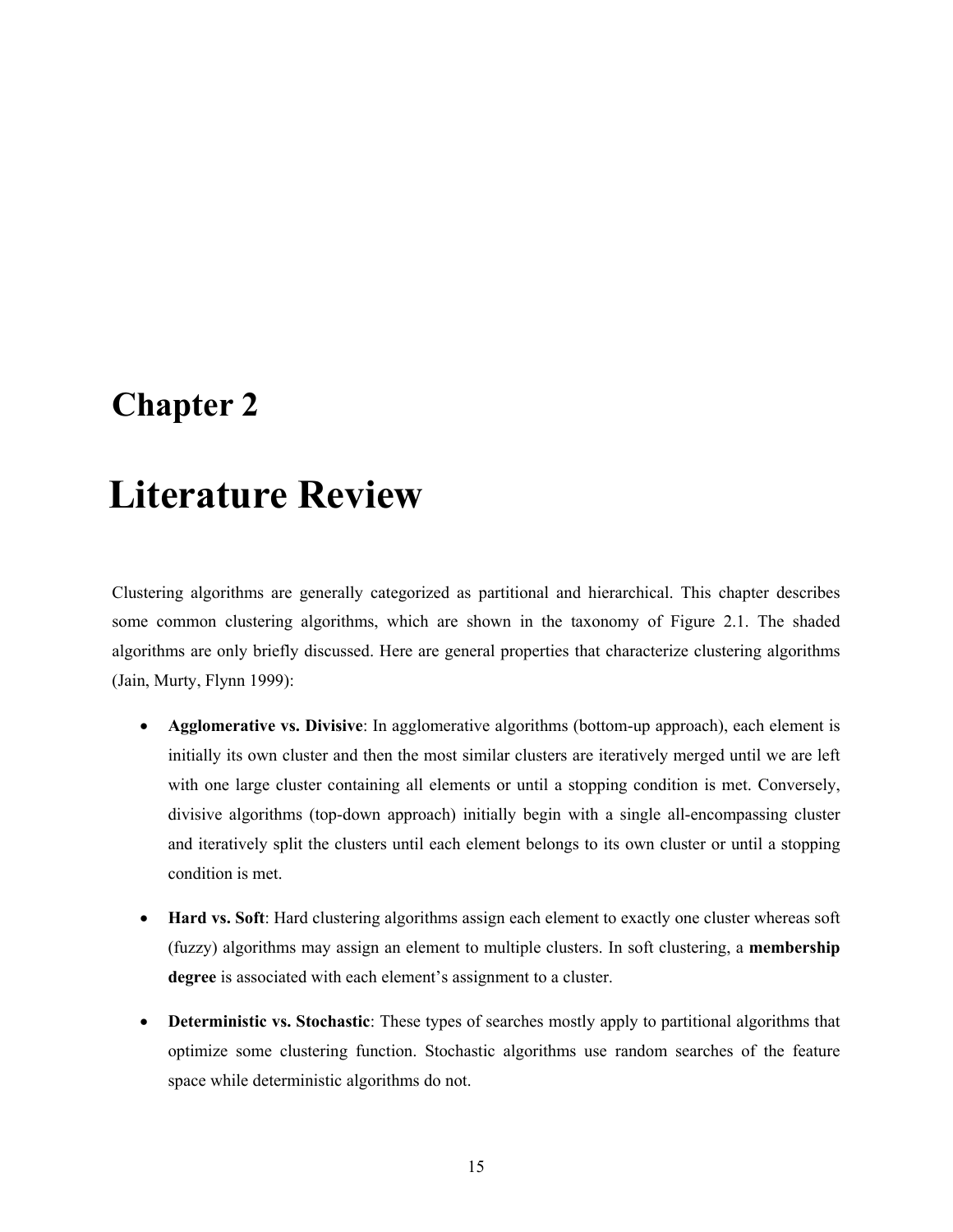

Figure 2.1 – Taxonomy of clustering algorithms.

The algorithms within the taxonomy will be presented in this chapter. Shaded algorithms are only briefly discussed.

Throughout this chapter, we use *n* to represent the number of elements that are to be clustered. When the number of clusters must be fixed by an input parameter, like in many partitional clustering algorithms, we refer to this number by *K*.

## **2.1 Hierarchical algorithms**

Hierarchical algorithms produce a nested partitioning of the data elements by merging or splitting clusters. Agglomerative algorithms iteratively merge clusters until an all-encompassing cluster is formed while divisive algorithms iteratively split clusters until each element belongs to its own cluster. The merge and split decisions are based on the similarity metric. The resulting decomposition (tree of clusters) is called a **dendrogram**.

Figure 2.2 shows a possible dendrogram produced by an agglomerative hierarchical algorithm. At the topmost level of the dendrogram, we have a single cluster containing all elements. Using a similarity threshold, we can extract a clustering of the data by cutting the dendrogram according to this threshold. Then, each connected component of the dendrogram forms a cluster. For example, assuming that the best clustering in the 2-dimensional space of Figure 2.2 consists of small tight clusters, the dotted line in (b) gives a good threshold for this data resulting in three clusters: {A, E, C}, {H, I} and {D, B, G, F}. The problem with any threshold is that on some data sets, a particular threshold will be good but on another data set, it will fail. For example, in Figure 2.2, if the similarity threshold was just a little higher, we would have five clusters with elements *C* and *D* in separate clusters.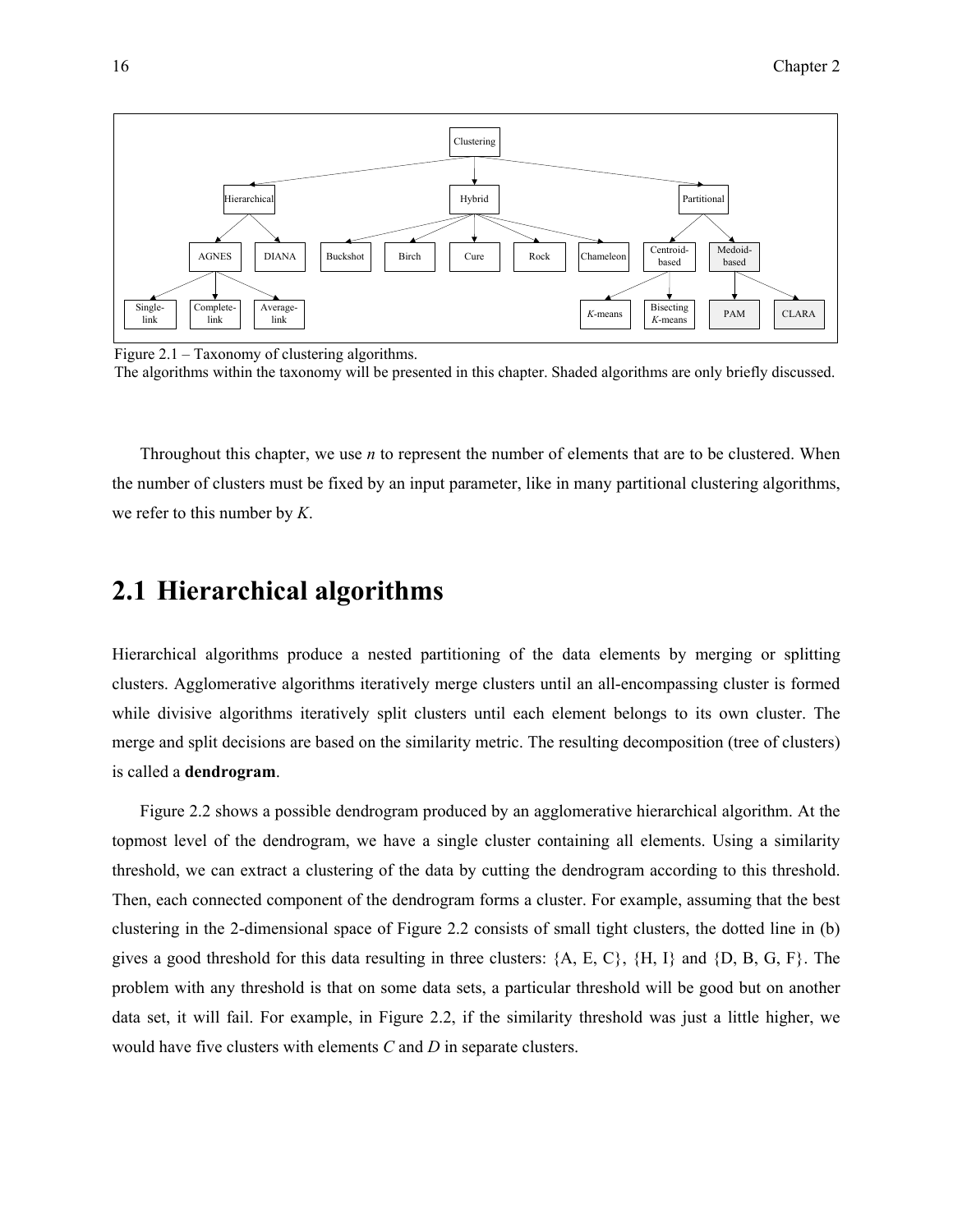

(a) Nine data points in 2-dimensional space; (b) the dendrogram produced by a hierarchical agglomerative clustering algorithm (the dotted line indicates a possible similarity threshold for selecting the final clustering).

The dendrogram provides a visualization of how the algorithm produced its output. For example, if a particular output cluster is bad, the dendrogram provides a method of verifying how this bad cluster was formed. Hierarchical algorithms rigidly make merge and split decisions. If a particular decision is wrong, the algorithm will never go back and undo the decision. This makes the algorithm more efficient than performing a combinatorial search of all possible decisions but it can never correct itself.

### **2.1.1 AGNES**

AGNES (AGglomerative NESting) is a standard agglomerative clustering algorithm (Kaufmann and Rousseeuw 1990):

- 1) initially start with *n* clusters each containing a different element;
- 2) merge the two most similar clusters (repeat  $n 1$  times).

In the final step, an all-encompassing cluster is created and the result is a dendrogram like the one in Figure 2.2. The different versions of AGNES differ in how they compute cluster similarity. The most common versions of AGNES are single-link, complete-link and average-link clustering. The complexity of these algorithms is  $O(n^2 \log n)$  (Jain, Murty, Flynn 1999).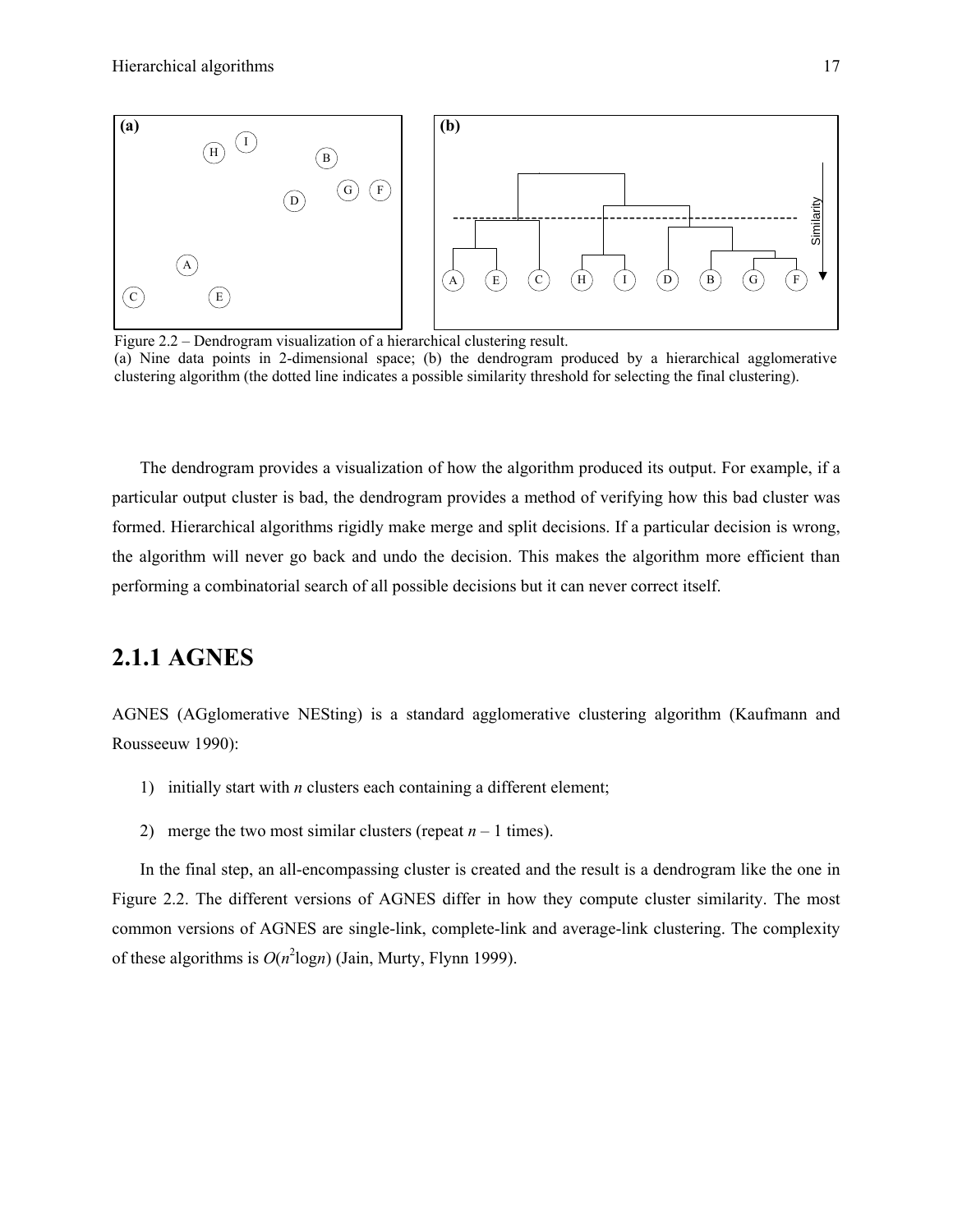

Figure 2.3 – Clusters discoverable using single-link clustering. Complete-link and average-link cannot discover these two clusterings.



Figure 2.4 – The chaining effect in single-link clustering.

(a) Data points in 2-dimentional space; (b) the clustering produced by single-link clustering; (c) the clustering produced by complete-link clustering. The proximity measure is the Euclidean distance.

#### **Single-link clustering**

In single-link clustering (Sneath and Sokal 1973), the similarity between two clusters is the similarity between their most similar members (e.g. using the Euclidean distance). It is capable of discovering clusters of varying shapes like the clusters of Figure 2.3. However, single-link is not practical because it suffers from the chaining effect (Nagy 1968). For example, in Figure 2.4 (b), single-link clustering generates an elongated cluster because of a bridge of elements connecting two clusters.

#### **Complete-link clustering**

In complete-link clustering (King 1967), the similarity between two clusters is the similarity between their least similar members (e.g. using the Euclidean distance). Although complete-link clustering is not capable of discovering clusters like the two in Figure 2.3, it does not suffer from the chaining effect. Rather than producing straggly elongated clusters like single-link, complete-link generates compact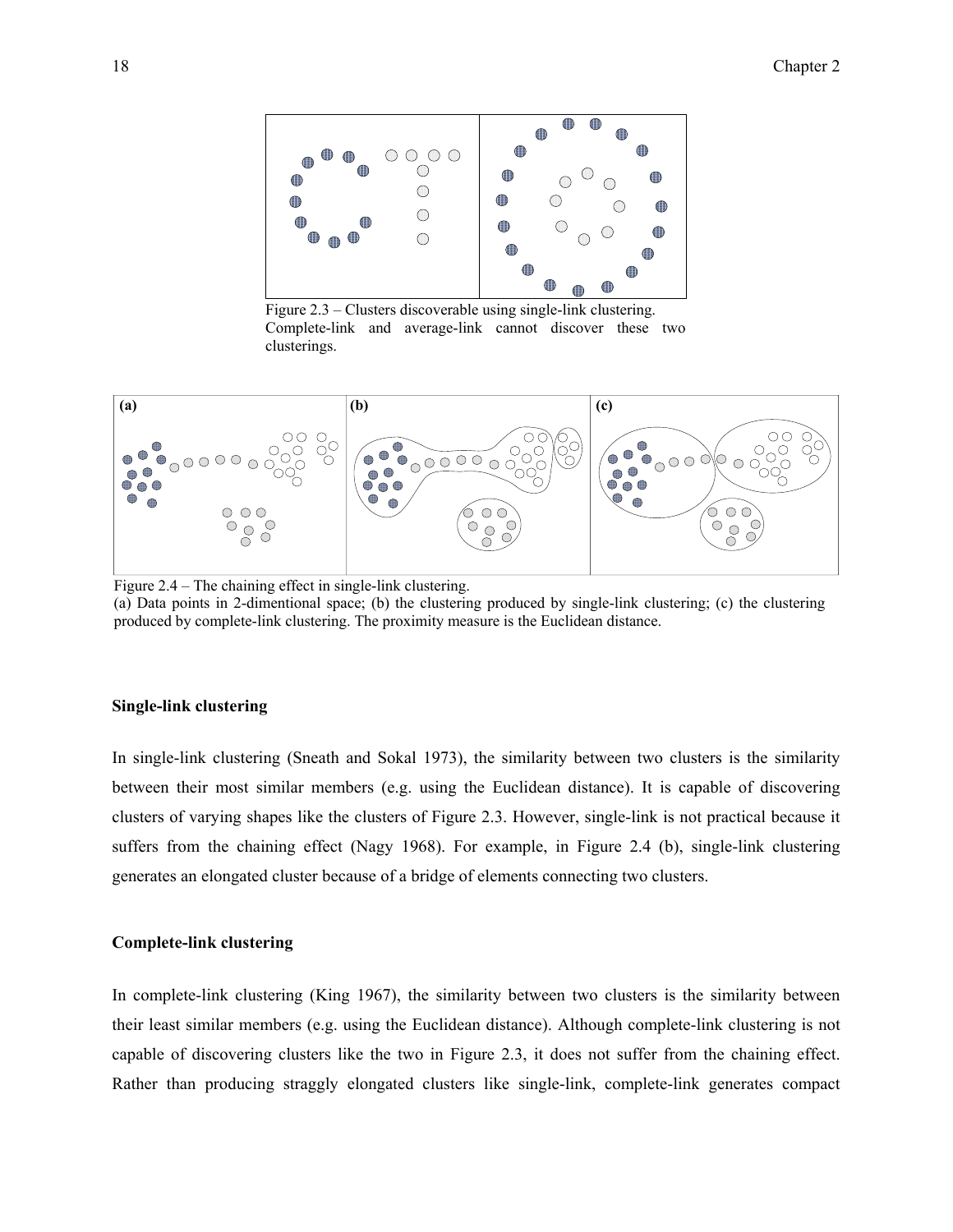

Figure 2.5 – Single-link vs. complete-link cluster similarity.  $C_1$  and  $C_2$  are two clusters in 2-dimensional space where their similarity is the similarity between the two elements joined by a dotted line for (a) the single-link algorithm and (b) the complete-link algorithm.

clusters (Baeza-Yates 1992). Figure 2.4 (c) shows an example. Complete-link generates better clusterings than single-link in many applications (Jain and Dubes 1988). Figure 2.5 illustrates the different computations for cluster similarity between single-link and complete-link.

#### **Average-link clustering**

Average-link clustering (Han and Kamber 2001) produces similar clusters to complete-link clustering except that it is less susceptible to outliers. It computes the similarity between two clusters as the average similarity between all pairs of elements across clusters (e.g. using the Euclidean distance). Figure 2.6 shows snapshots of merge decisions comparing the three linkage algorithms on a 2-dimensional data set.

### **2.1.2 DIANA**

DIANA (DIvisive ANAlysis) is a standard divisive clustering algorithm (Kaufmann and Rousseeuw 1990) although it is not as common as AGNES. Divisive clustering algorithms start with a single cluster containing all elements. Considering all possible splits of the cluster into two clusters gives  $2^{n-1} - 1$ possibilities. Using a splitting heuristic to iteratively split the largest cluster, DIANA has worst-case time complexity  $O(n^2 \log n)$ .

Let the diameter of a cluster *c* be the similarity between the two least similar elements in *c*. The algorithm is as follows: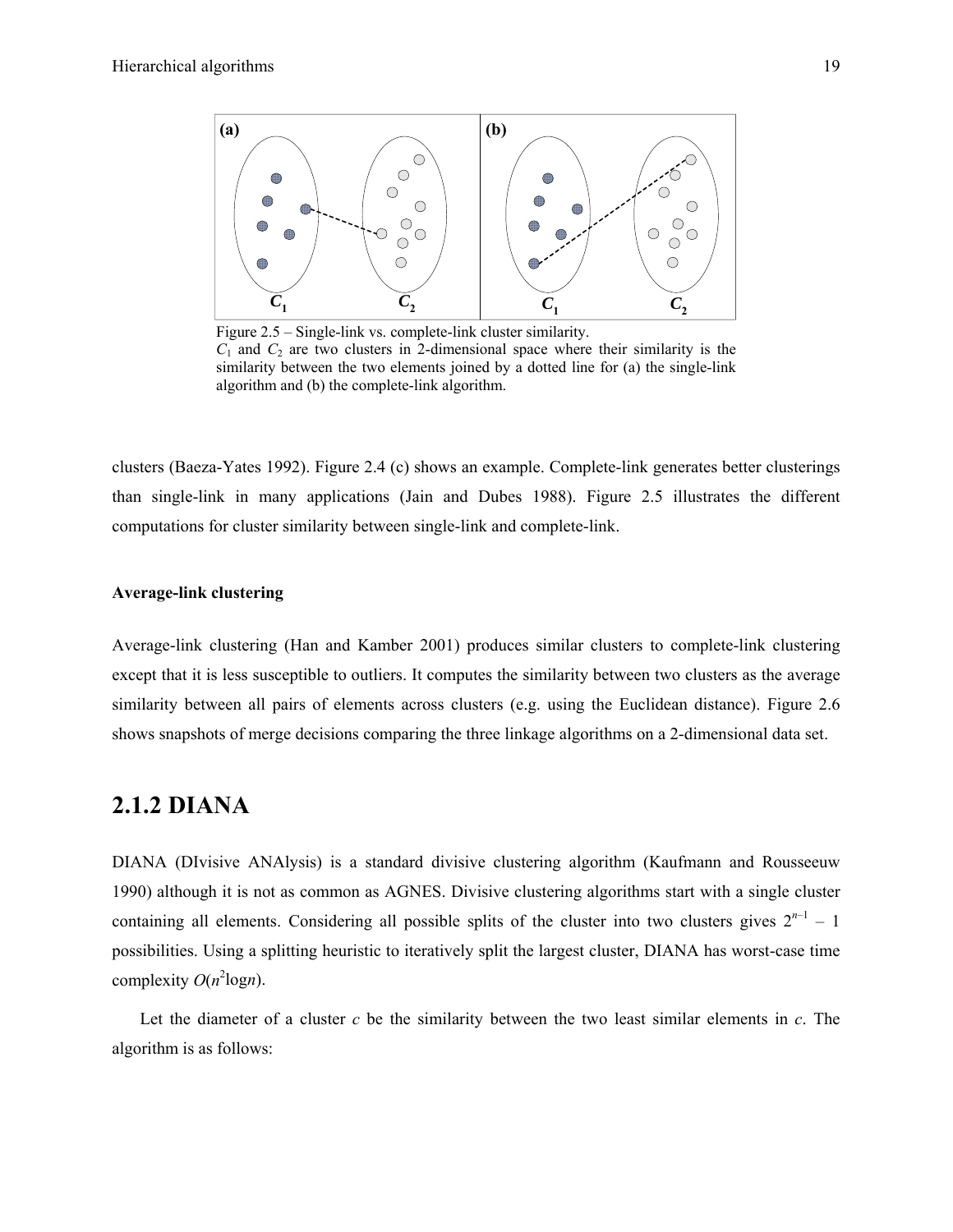

Figure 2.6 – Single-link, complete-link and average-link clustering. Dotted ellipses denote previously merged clusters and solid ellipses denote newly merged clusters. (a), (b) and (c) illustrate the fifth merge decisions for single-link, complete-link and average-link respectively while (d), (e) and (f) illustrate the seventh merge decisions.

- 1) initially start with a single cluster encompassing all elements;
- 2) select *l*, the largest cluster or the cluster with highest diameter;
- 3) find the element *e* in *l* that has the lowest average similarity to the other elements in *l*;
- 4) *e* is the first element added to the splinter group while the other elements in *l* remain in the original group;
- 5) find the element *f* in the original group that has highest average similarity with the splinter group;
- 6) if the average similarity of *f* with the splinter group is higher than its average similarity with the original group then assign *f* to the splinter group and go to Step 5; otherwise do nothing;
- 7) repeat Step 2 Step 6 until each element belongs to its own cluster.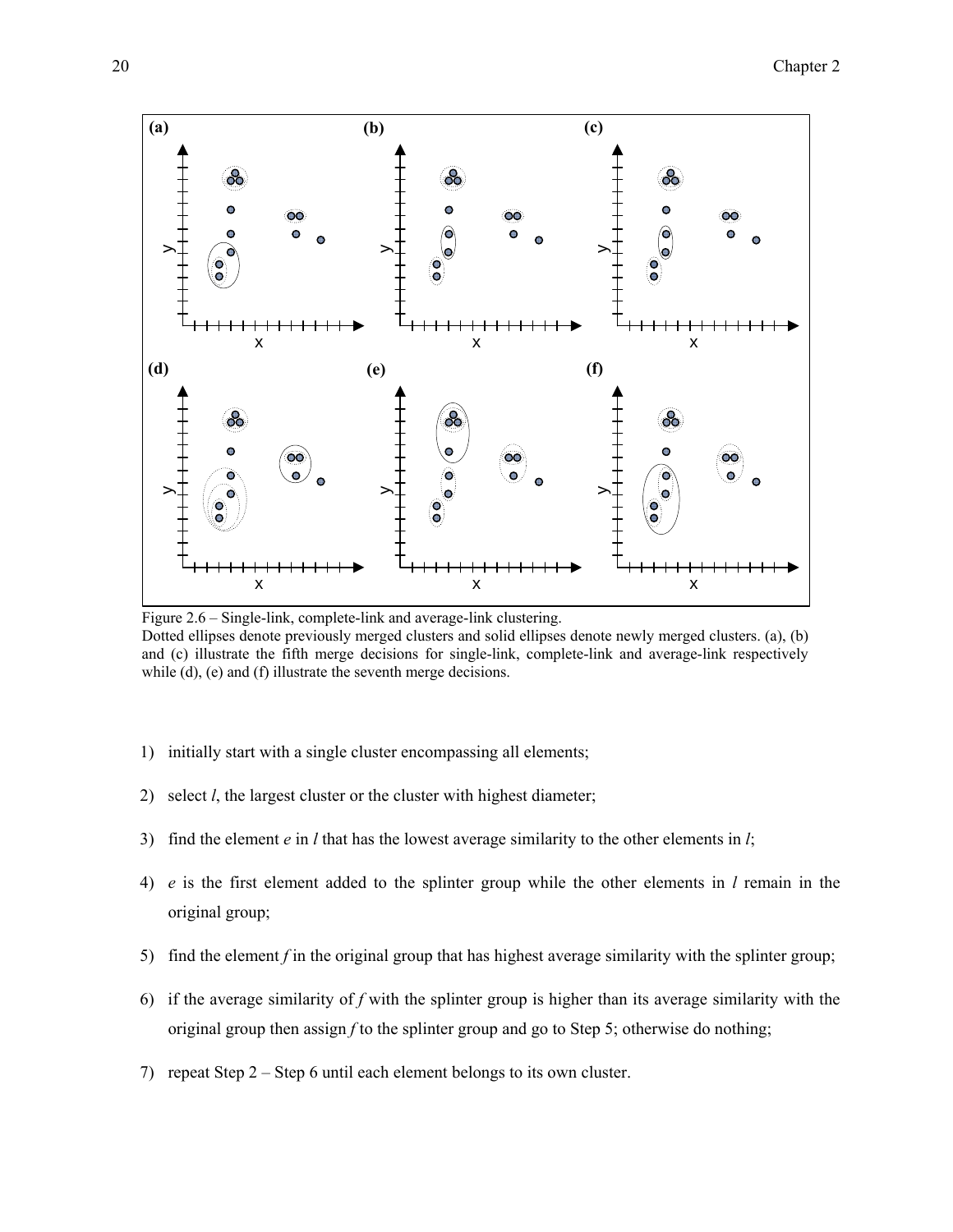

Figure 2.7 – DIANA clustering.

(a) the initial all-encompassing cluster with diameter  $D$ ; (b) the first splinter group defined by the cross  $(d_1$  is the diameter of *l* from Step 2); (c) the result of the reassignment of elements to the splinter group after the first iteration the new splinter group is defined by the cross  $(d_2)$  is the diameter of the new *l* from Step 2); (d) the result of the reassignment of elements to the splinter group after the second iteration and the DC measure assuming that this is the final partitioning.

After completion, each element will belong in its own cluster (i.e. there will be *n* clusters). DIANA provides a measure of the strength of the clustering structure called the divisive coefficient, *DC*:

$$
DC = \frac{\left(\sum_{e \in D} d(e)\right)}{d}
$$
 (Eq. 2.1)

where *D* is the set containing all elements to be clustered,  $d(e)$  is the diameter of the last cluster to which element *e* belonged before being split to a single-element cluster, and *d* is the diameter of *D*. The higher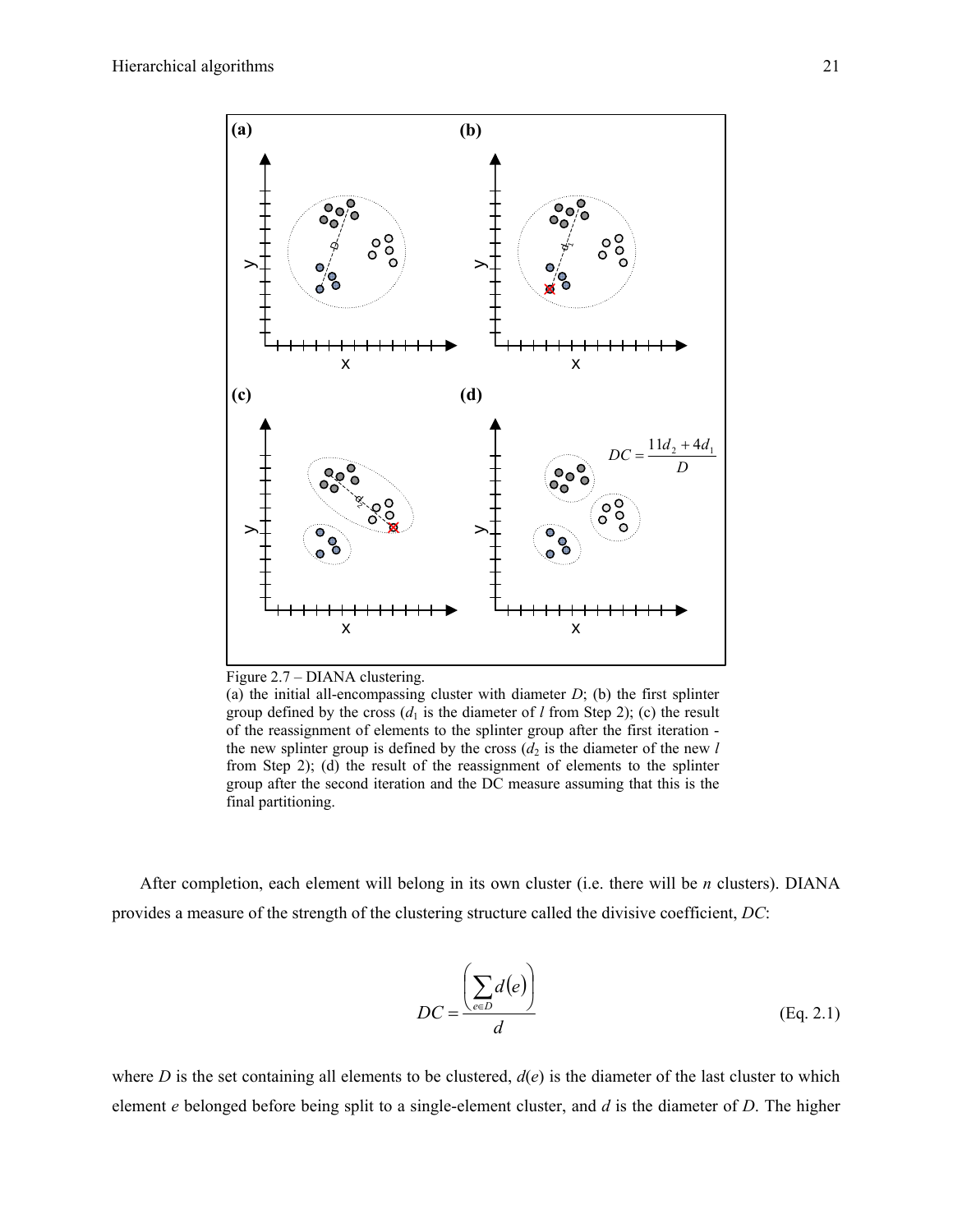the *DC*, the stronger becomes the clustering structure. *DC* will be lowest when each element's before-lastsplit results in a very tight cluster. However, the union of before-last-splits of the elements is rarely the desired clustering. When using the hierarchy given by a hierarchical clustering algorithm, one usually obtains a partitioning by applying a similarity threshold on the hierarchy. Defining *d*(*e*) as the diameter of the cluster to which element *e* belonged before being split into the cluster in which it resides in the final partitioning (by applying some threshold on the hierarchy) gives a better indication of the strength of the clustering structure. Here, an element lowers the *DC* if its last split before the final partitioning was unnecessary.

 Figure 2.7 shows an example of clustering using DIANA. The different shadings represent a possible target clustering. In (a), the all-encompassing cluster is shown as well as the diameter *D* of the data set, which is used in computing the divisive coefficient. The element with the cross in (b) is the element with the lowest average similarity to all other elements and it defines the first splinter group. The small cluster in (c) shows all the elements that were added to the splinter group (Step 5 and Step 6 of the algorithm). The larger cluster is then selected as the next cluster to split since it has the largest diameter, shown by  $d_2$ . The element with the cross in (c) represents the next splinter group. The resulting reassignment of elements to the splinter group is shown in (d) as well as the divisive coefficient assuming that this is the selected partitioning.

# **2.2 Partitional algorithms**

Partitional algorithms do not produce a nested series of partitions. Instead, they generate a single partitioning, often of predefined size *K*, by optimizing some criterion. A combinatorial search of all possible clusterings to find the optimal solution is clearly intractable. The algorithms are then typically run multiple times with different starting points. Partitional algorithms are not as versatile as hierarchical algorithms but they often offer more efficient running time (Jain, Murty and Flynn 1999).

#### **2.2.1** *K***-means**

The most commonly used family of partitional algorithms is based on the *K*-means algorithm (McQueen 1967). *K*-means clustering is often used on large data sets since its complexity is linear in *n*, the number of elements to be clustered. It creates a partitioning such that the intra-cluster similarity is high and the inter-cluster similarity is low. *K*-means uses the concept of a centroid where a centroid represents the center of a cluster. A centroid is usually not an element from the cluster. Rather, it is a pseudo-element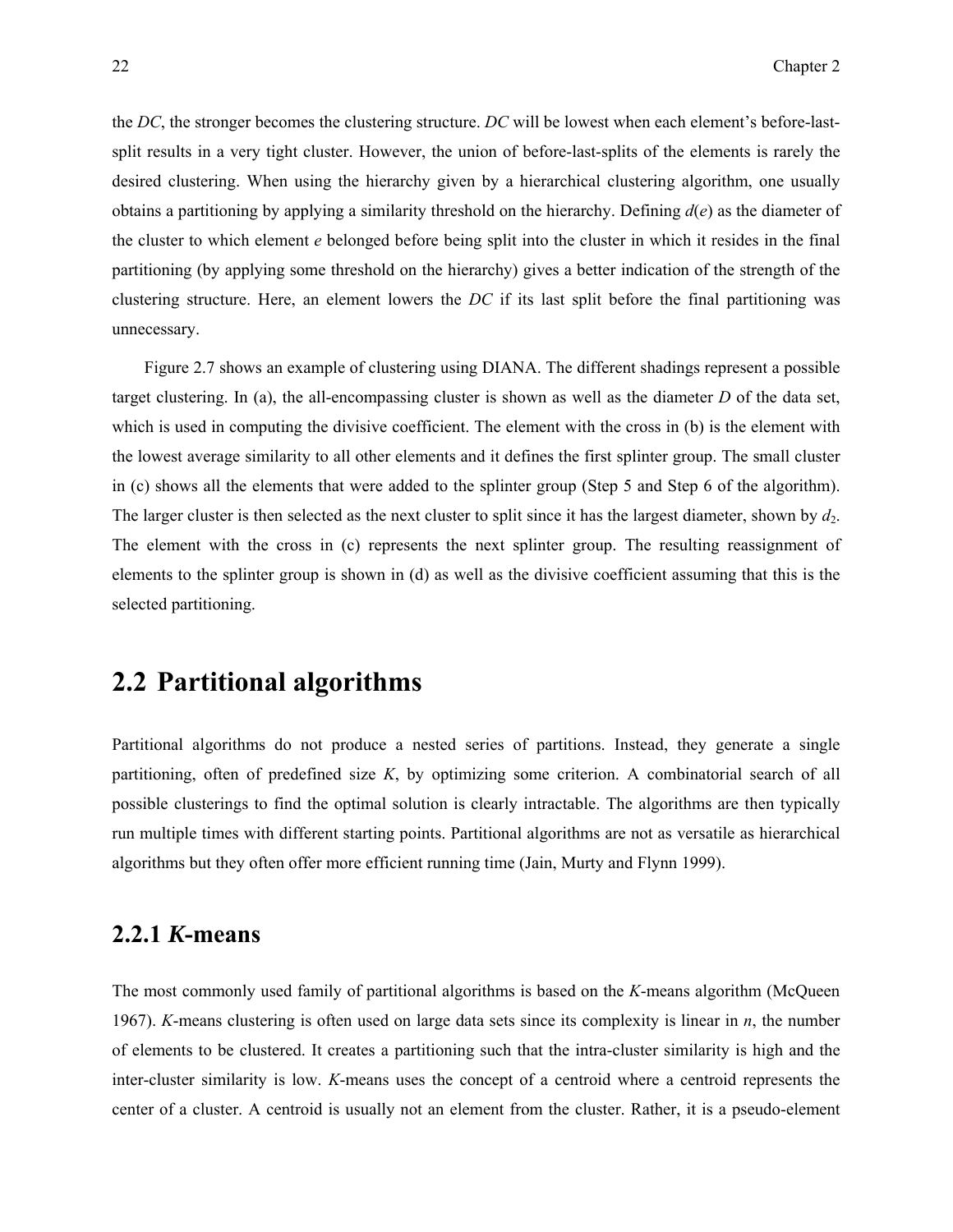

Figure 2.8 – *K*-means clustering.

The crosses represent cluster centroids and *K*=4. (a) the initial randomly selected centroids and the first cluster assignment; (b) – (f) the second to sixth iterations of *K*-means. After the sixth iteration, the element assignments do not change and the algorithm terminates.

that represents the center of all other elements. Often the mean of the feature vectors of the elements within a cluster is used as that cluster's centroid. It is often difficult to define a centroid for categorical features.

*K*-means iteratively assigns each element to one of *K* clusters according to the centroid closest to it and recomputes the centroid of each cluster as the average of the cluster's elements. The following steps outline the algorithm for generating a set of *K* clusters:

- 1) randomly select *K* elements as the initial centroids of the clusters;
- 2) assign each element to a cluster according to the centroid closest to it;
- 3) recompute the centroid of each cluster as the average of the cluster's elements;
- 4) repeat Steps 2-3 for *T* iterations or until a criterion converges, where *T* is a predetermined constant.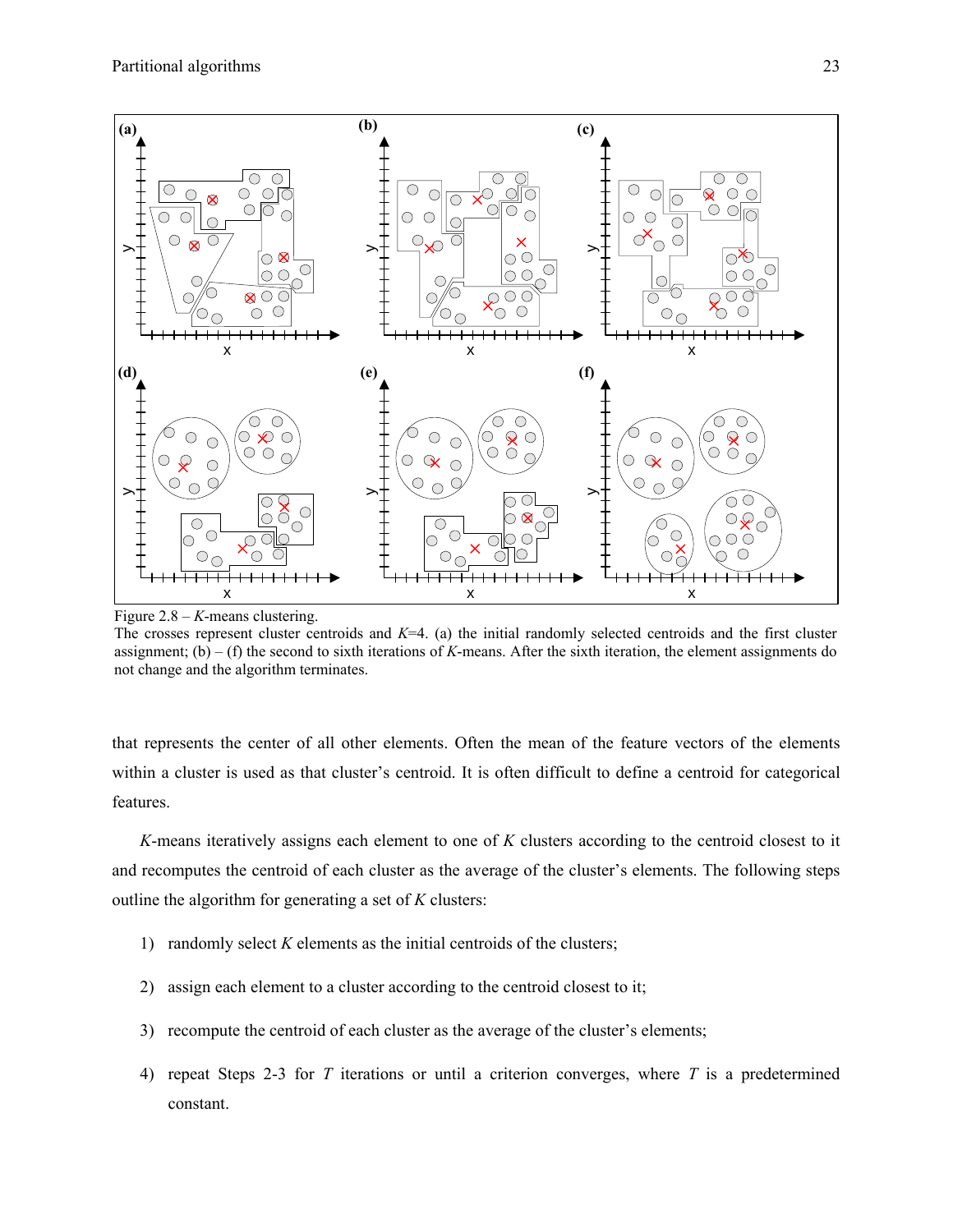The most commonly used criterion is the squared-error criterion, *E*:

$$
E = \sum_{i=1}^{K} \sum_{e \in c_i} |e - m_i|^2
$$
 (Eq. 2.2)

where *e* is an element in cluster  $c_i$  and  $m_i$  is the centroid of  $c_i$ . Figure 2.8 illustrates the operation of *K*means on 2-dimensional elements with *K*=4. In the initialization of *K*-means, four elements are chosen as the initial centroids (represented by crosses). After the sixth iteration of the algorithm, shown in (*f*), the element assignments to clusters will no longer change and the algorithm terminates.

*K*-means has complexity *O*(*K*×*T*×*n*) and is efficient for many clustering tasks since the parameters *K* and *T* are usually small fixed constants. Because the initial centroids are randomly selected, the resulting clusters vary in quality. Some sets of initial centroids lead to poor convergence rates or poor cluster quality.

#### **2.2.2 Bisecting** *K***-means**

Bisecting *K*-means (Steinbach, Karypis and Kumar 2000), a divisive variation of *K*-means, begins with a set containing one all-encompassing cluster consisting of every element and iteratively picks the largest cluster in the set, splits it into two clusters and replaces it by the split clusters. Splitting a cluster consists of applying the *K*-means algorithm  $\alpha$  times with  $K=2$  and keeping the split that has the highest average element-centroid similarity. Note here that  $\alpha \neq T$ . It is the whole *K*-means algorithm that is repeated  $\alpha$ times. Each instantiation of *K*-means will have *T* iterations.

### **2.2.3** *K***-medoids**

The centroids constructed by *K*-means are sensitive to outliers, if there are many of them, since each element has a direct influence on the construction of the centroids. *K*-medoids (Kaufmann and Rousseeuw 1987) is a family of algorithms that addresses this shortcoming. Instead of representing a cluster by its centroid, *K*-medoids uses one of the elements of the cluster as its representative. The algorithm is very similar to *K*-means. Initially, *K* random elements are chosen as the initial representative of the *K* clusters. In each iteration of the algorithm, a representative element is replaced by a randomly chosen nonrepresentative element if the criterion (e.g. squared-error criterion) is improved. The elements are then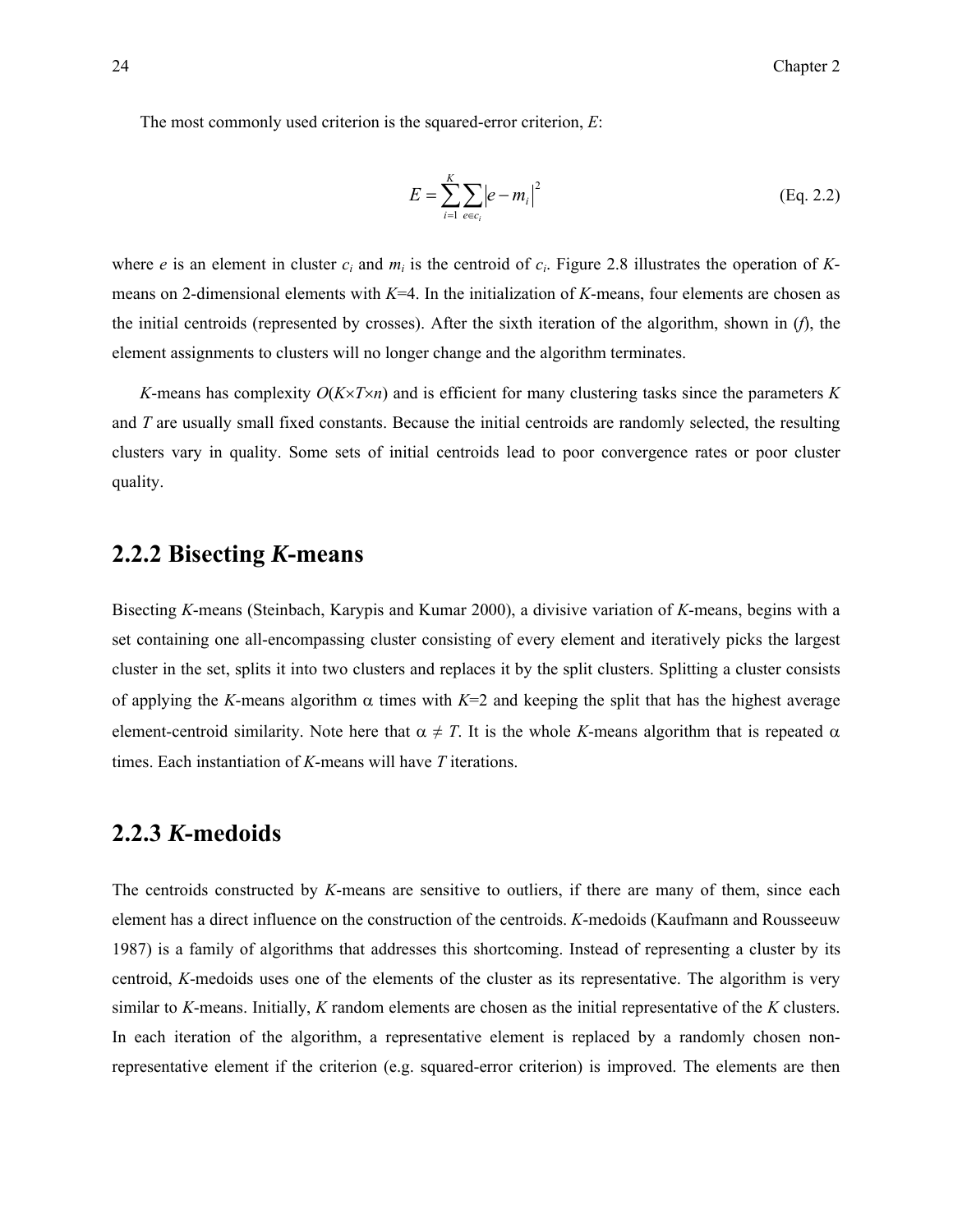reassigned to their closest cluster. Examples of *K*-medoids algorithms include PAM (Kaufmann and Rousseeuw 1987) and CLARA (Kaufmann and Rousseeuw 1990).

# **2.3 Hybrid algorithms**

Hybrid clustering algorithms are characterized as multi-phase algorithms that combine hierarchical and partitional techniques. CBC falls within this class of algorithms. In this section, we present five algorithms: Buckshot, BIRCH, CURE, Rock and Chameleon.

#### **2.3.1 Buckshot**

Buckshot (Cutting, Karger, Pedersen and Tukey 1992) addresses the problem of randomly selecting initial centroids in *K*-means by combining it with average-link clustering. Buckshot first applies average-link to a random sample of  $\sqrt{n}$  elements to generate *K* clusters. It then uses the centroids of the clusters as the initial *K* centroids of *K*-means clustering.

As the random sample-size approaches *K*, Buckshot degenerates to the *K*-means algorithm. The strict definition of the sample size makes Buckshot unsuitable for some situations. Suppose one wish to cluster 100,000 documents into 1000 newsgroup topics. Buckshot could generate at most  $\sqrt{100,000} \approx 316$  initial centroids. The sample size counterbalances the quadratic running time of average-link to make Buckshot efficient:  $O(K \times T \times n + n \log n)$ . However, the algorithm can be run with any sample size as long as the speed of clustering is acceptable.

#### **2.3.2 BIRCH**

BIRCH, Balanced Iterative Reducing and Clustering using Hierarchies (Zhang, Ramakrishnan and Livny 1996), is a two phase algorithm that uses a structure called a *CF*-tree to abstract the data yielding an efficient algorithm. A *CF*-tree is a compression of the data elements that attempts to preserve the inherent structure of the data. The two phases are:

- 1) construct a *CF*-tree by scanning through each element to be clustered;
- 2) apply any clustering algorithm to cluster the leaf nodes of the *CF*-tree.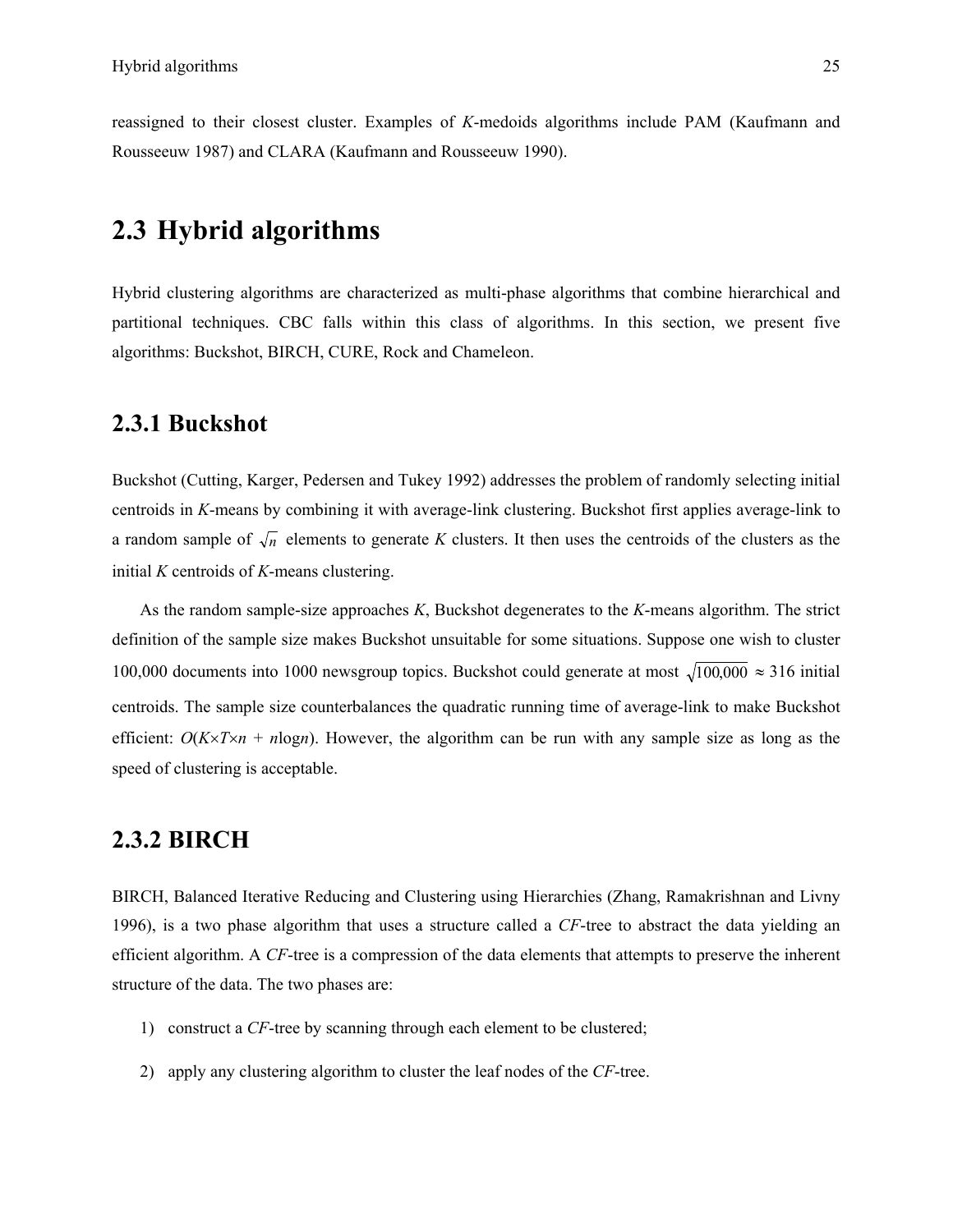

Figure 2.9 – Clustering features for two subclusters.



Figure 2.10 – Example *CF*-tree.

A *CF*-tree is a hierarchy of sets of clustering features. Given a subcluster whose elements are represented by *m*-dimensional feature vectors, a clustering feature, *CF*, summarizes the information contained in the elements:

$$
CF = \left( N, \overrightarrow{LS}, \overrightarrow{SS} \right) \tag{Eq. 2.3}
$$

where *N* is the number of elements in the subcluster,  $\vec{LS} = \sum_{i=1}^{N} \vec{x}_i$  and  $\vec{SS} = \sum_{i=1}^{N} \vec{x}_i^2$ . Figure 2.9 shows an example of two *CF*'s in 2-dimensional feature space.

Figure 2.10 shows an example of a *CF*-tree. A non-leaf node summarizes the statistics of its children by storing the sum of the *CF*'s of its children. A maximum branching factor, *b*, must be given. This is the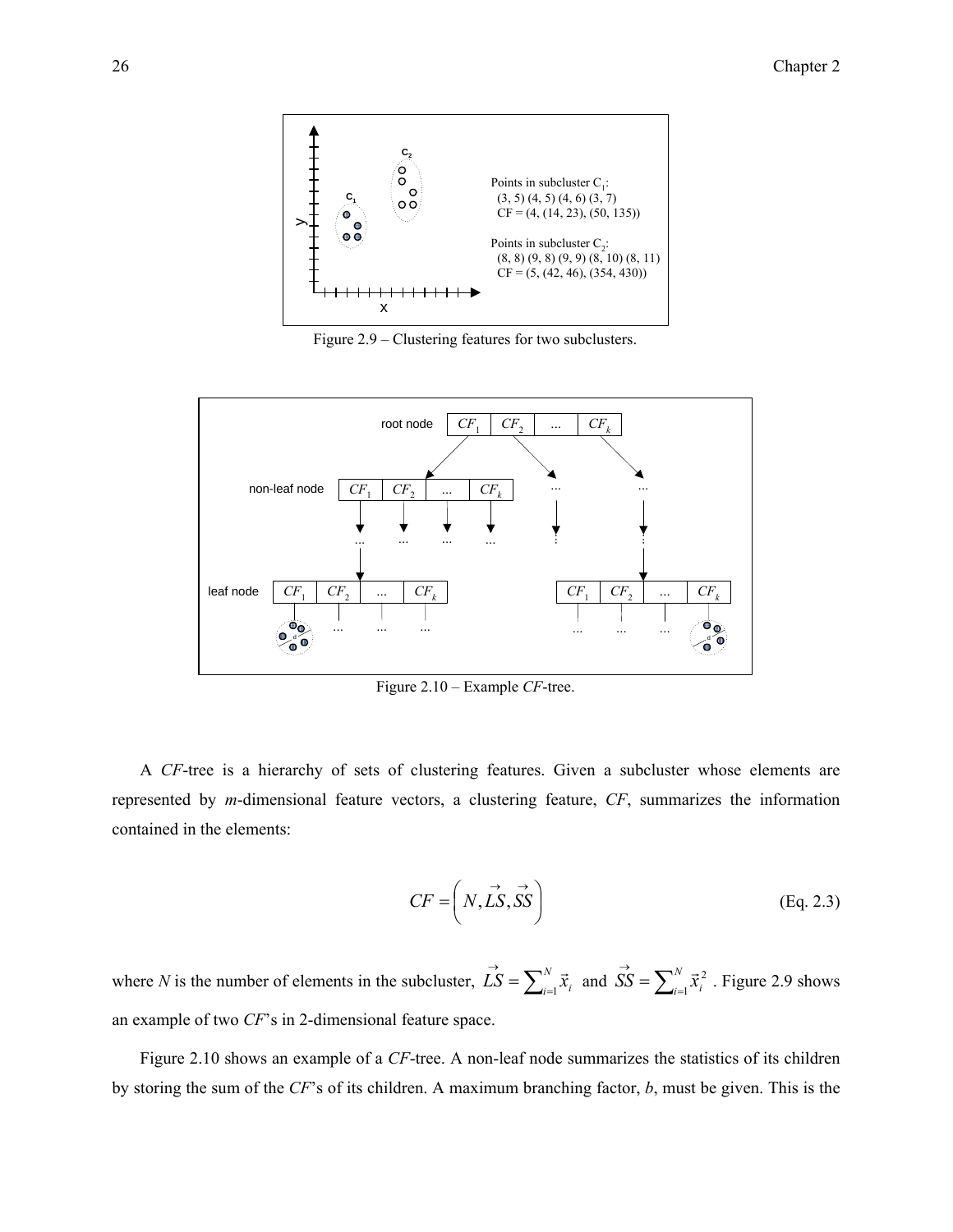maximum number of children that a non-leaf node may have. In Figure 2.10,  $k \leq b$ . Also, the user must specify a maximum diameter threshold *d*. This is the maximum distance allowed between elements of a subcluster at a leaf node.

In Step 1 of BIRCH, elements are taken one at a time and they are inserted into the subcluster of the leaf node to which it is closest. If an insertion causes the diameter of the subcluster to exceed *d*, then the leaf node is split into two using a splitting criterion like the one discussed in Section 2.1.2. A split may result in the parent node to be split if its branching factor exceeds *b*. This process of splitting can propagate all the way up to the root node if all antecedents' branching factors exceed *b*. After the insertion is completed, the *CF*'s of all antecedent nodes in the tree are updated to maintain the sum of their children's *CF*'s.

The first step of BIRCH has time complexity  $O(n)$ . As long as the chosen algorithm for step 2 is also linear (e.g. a partitional algorithm like *K*-means), BIRCH has overall time complexity  $O(n)$ , which is more efficient than AGNES and DIANA. Because BIRCH uses a diameter parameter, it is not very good for discovering clusters that are not spherical. Another problem with BIRCH is that it is sensitive to the order in which the elements are scanned in Step 1 of the algorithm.

## **2.3.3 CURE**

Single-link clustering has the advantage of being able to discover clusters of various shapes and sizes but it is not robust in the presence of outliers (i.e. the chaining effect). CURE, Clustering Using REpresentatives (Guha, Rastogi and Shim 1998), is similar in operation to single-link clustering but is more robust to outliers. Clusters are represented by a set of initially well-scattered points that are shrunk towards the center of gravity of the cluster.

Given a set of elements *X* to cluster, CURE initially selects a random sample of size *s* from *X*. The random sample is then partitioned into *p* partitions each with size *s*/*p* and then the partitions are partially clustered using an agglomerative hierarchical algorithm (e.g. AGNES). Setting a high similarity threshold in AGNES gives many small clusters. Clusters that grow too slowly are tagged as outliers and are eliminated. At this point, we have several small tight clusters and each is represented by the mean of its constituting elements (a centroid as described in Section 2.2.1). Figure 2.11 (a) shows a set of 2 dimensional elements to be clustered using CURE while (b) shows the partition, the small tight clusters and the cluster centroids.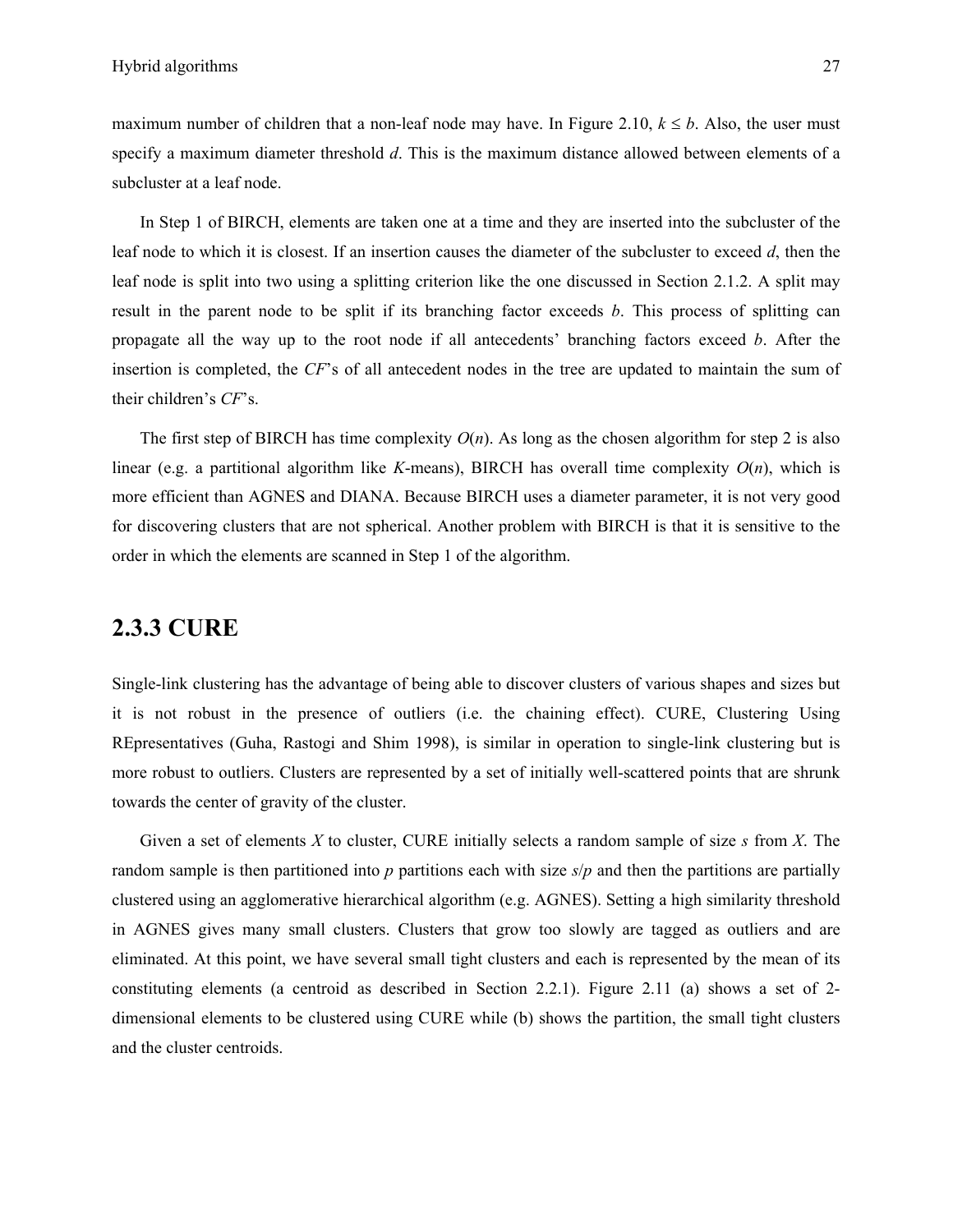

Figure 2.11 – CURE clustering.

(a) a sample set of 2-dimensional elements; (b) the single partition created is represented by the dashed line, the partial clustering is represented by the dotted ellipses and the crosses represent cluster means; (c) the resulting clusters with representative elements shrunk towards the cluster centers.

Each partial cluster is represented by a single representative element. No new representatives will be created; only the current ones will be moved. CURE now clusters the partial clusters by iteratively merging the closest clusters. When two clusters are merged, their representative elements are shrunk towards the mean of the new cluster by a user specified shrinking factor α. The distance between two clusters is the minimum distance between a pair of representative points (one from each cluster). This is similar to single-link clustering except that only representative points are used. This similarity measure allows CURE to discover clusters of arbitrary shapes and sizes. Using only representative points reduces the effect of outliers since these points are continuously shrunk toward the center of the clusters. Figure 2.11 (c) shows the resulting clusters after this step. Notice that the crosses have been pulled toward the center of the clusters. At the final stage, each element from *X* that was not in the random sample is assigned to the cluster containing the representative element closest to it.

The time complexity of CURE is  $O(n)$ , making it efficient for large data sets. However, the algorithm is very sensitive to its input parameters: the shrinking factor  $\alpha$  and the random sample size.

#### **2.3.4 Rock**

ROCK, RObust Clustering using linKs (Guha, Rastogi and Kyuseok 1999), is an algorithm for clustering binary and categorical data. Previous clustering methods that use a distance measure, such as the Euclidean distance between elements, are not suitable for binary and nominal data. For example, in CURE, it is hard to define the mean of a cluster of nominal feature vectors. Furthermore, consider a data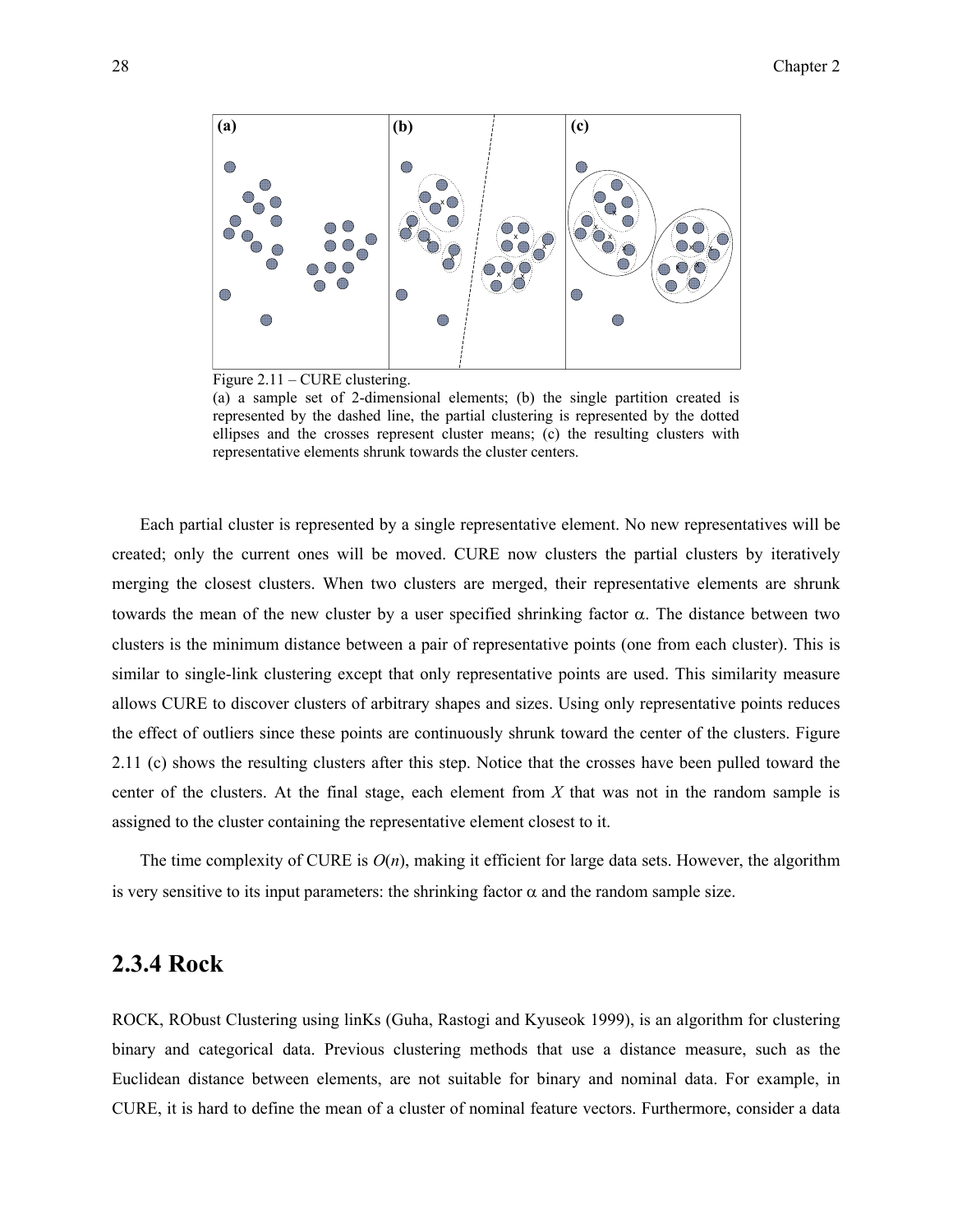set containing customers' transactions at a grocery store where each transaction is represented by a set of asymmetric binary variables describing each item available in the store. The feature space is large but each transaction may only have a small number of features instantiated to 1. Consider the cluster of purchased French delicacies such as {Bordeaux wine, Blue cheese, croissants, baguettes, etc.} It is common that two transactions in this cluster will have few common items and thus their distance will be large. However, there may exist another transaction in the cluster that overlaps with several features of both of them.

Most previous methods tend to prefer clusters of similar shapes. ROCK allows different shape clusters. Suppose  $d_{ij}$  gives the similarity between two elements  $x_i$  and  $x_j$ . A pair of elements  $x_i$  and  $x_j$  are neighbours if  $d_{ij} \geq 0$  for some fixed threshold θ. A typically used similarity function is the matching coefficient described in Section 1.2.2:

$$
d_{ij} = \frac{A}{A+B}
$$
 (Eq. 2.4)

where *A* is the number of matching features between  $x_i$  and  $x_j$  while *B* is the number of non-overlapping features between  $x_i$  and  $x_j$ . If a feature is missing from either  $x_i$  or  $x_j$  then that feature is considered nonoverlapping.

The number of *links* between two elements  $x_i$  and  $x_j$ ,  $l_{ij}$ , is defined as the number of their common neighbours. Links incorporate global information of neighbouring elements in the relationship between pairs of elements. This addresses the issue of the two transactions in our French delicacy example that share few items but that both share items with another transaction.

Let the aggregate interconnectivity of a cluster  $c$ ,  $I(c)$ , be:

$$
I(c) = \sum_{x_i, x_j \in c} l_{ij}
$$
 (Eq. 2.5)

Intuitively, a good cluster  $c$  will have high aggregate interconnectivity. This ensures that elements with many common neighbours will be placed in the same cluster. However, this measure is maximized when all elements are placed in the same cluster. ROCK normalizes the aggregate interconnectivity by a static model of expected interconnectivity of a cluster:

$$
I(c) = \sum_{x_i, x_j \in c} \frac{l_{ij}}{|c|^{1+2f(\theta)}} \tag{Eq. 2.6}
$$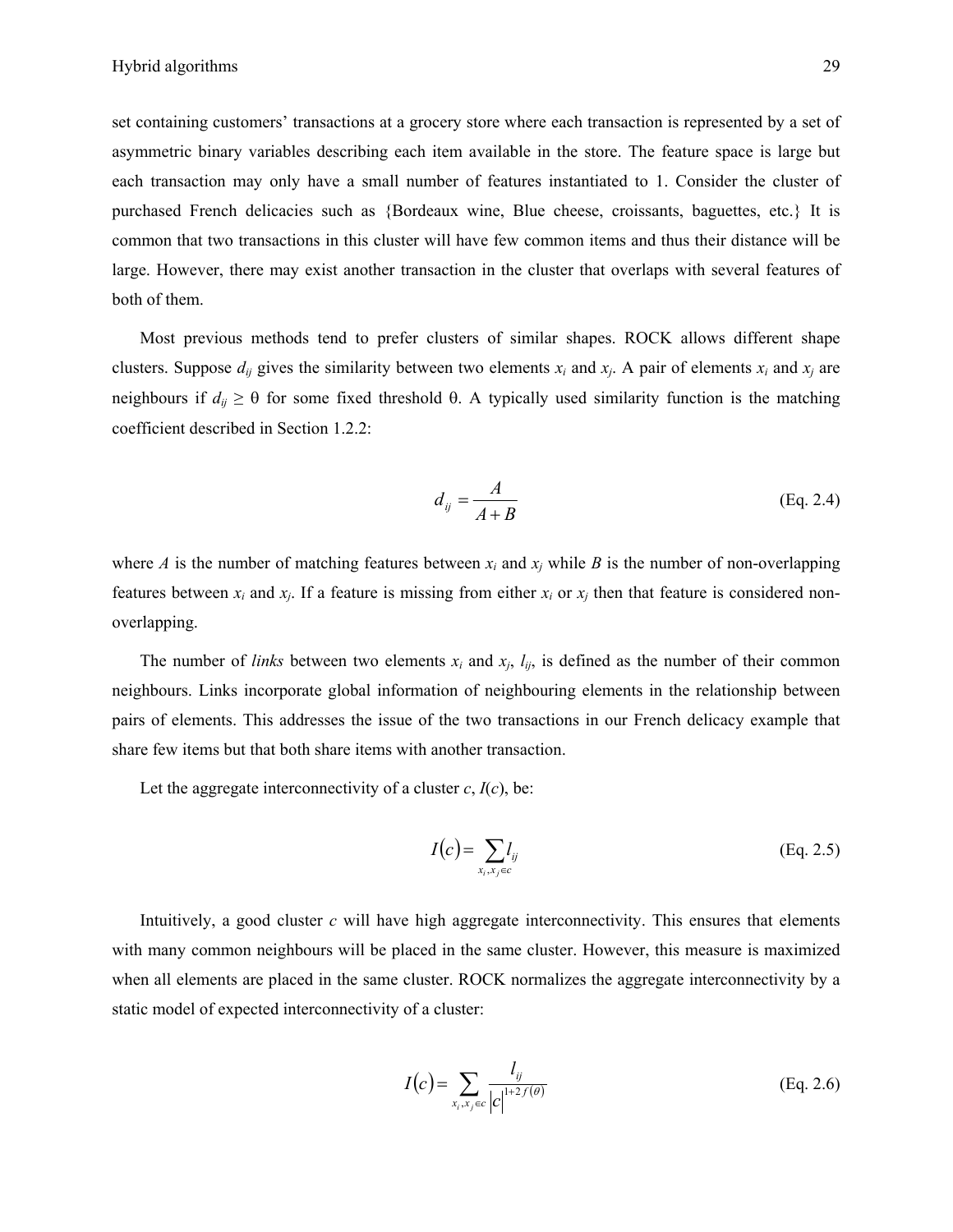

Figure 2.12 – Chameleon algorithm.

where |*c*| is the number of elements in cluster *c*,  $|c|^{(0)}$  is the expected number of neighbours in *c* and  $|c|^{1+2f(\theta)}$  is then the expected number of links between elements in *c*.

ROCK first selects a random sample of elements and performs agglomerative hierarchical clustering (AGNES) using the following similarity computation (based solely on links):

$$
d(c_i, c_j) = \frac{clinks(c_i, c_j)}{(|c_i| + |c_j|)^{1+2f(\theta)} - |c_i|^{1+2f(\theta)} - |c_j|^{1+2f(\theta)}}
$$
(Eq. 2.7)

where  $\text{clinks}(c_i, c_j)$  is the number of cross-links between pairs of elements from clusters  $c_i$  and  $c_j$ . All elements that were not part of the random sample are then assigned to their closest cluster.

ROCK has worst-case time complexity of  $O(n^2 + nm_m m_a + n^2 log n)$  where  $m_m$  is the maximum number of neighbours and *ma* is the average number of neighbours. ROCK is a good algorithm for categorical data but its complexity makes it inefficient for large data sets.

#### **2.3.5 Chameleon**

CURE ignores the aggregate interconnectivity between two clusters while ROCK ignores the average closeness between clusters. Chameleon (Karypis, Han and Kumar 1999) combines the advantages of CURE and ROCK while employing dynamic modeling of clusters to improve clustering quality. Clusters are merged in Chameleon if they have high interconnectivity and closeness relative to each cluster's internal interconnectivity and closeness.

 The steps of the Chameleon algorithm are illustrated in Figure 2.12. In the first step, a *K*-nearest neighbour graph is constructed. Each element to be clustered is represented by a vertex in the graph and a weighted edge between vertices represents the similarity between the two vertices. An edge is only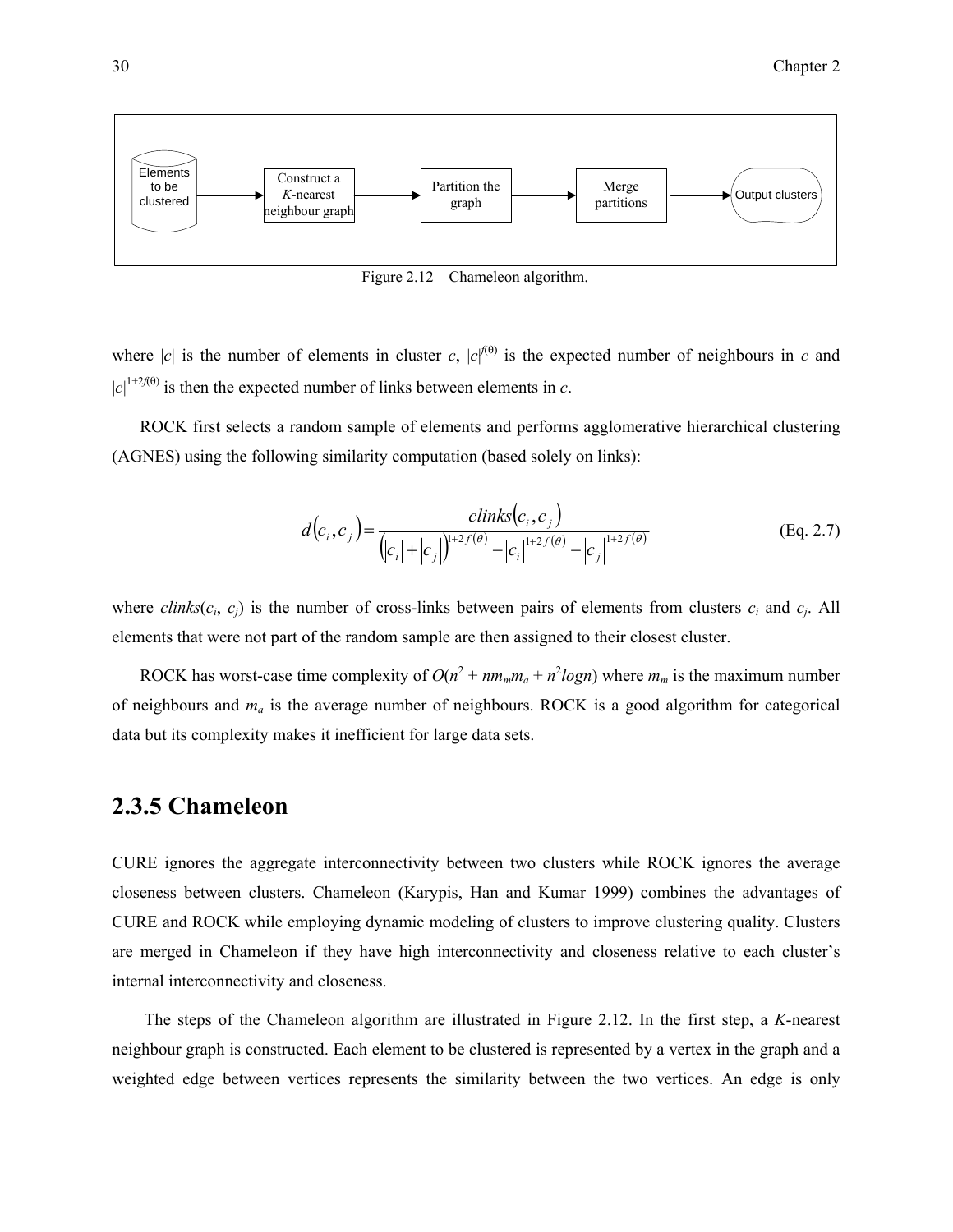

Figure 2.13 – Interconnectivity vs. closeness. The interconnectivity between (a) and (b) is the same but the closeness changes.

present between two vertices  $x_i$  and  $x_j$  if  $x_j$  is one of the *k* most similar elements of  $x_i$  and vice versa. This data abstraction dramatically reduces the dimensionality of the data, making the algorithm more efficient.

The **absolute interconnectivity** between two clusters (subgraphs)  $G_1$  and  $G_2$ ,  $AI(G_1, G_2)$ , is defined as the aggregate similarity between the two clusters:

$$
AI(G_1, G_2) = \sum_{x \in G_1} \sum_{y \in G_2} sim(x, y)
$$
 (Eq. 2.8)

where  $\sin(x, y)$  is any similarity measure between two elements.

The **absolute closeness** between two clusters (subgraphs)  $G_1$  and  $G_2$ ,  $AC(G_1, G_2)$ , is defined as the average similarity between a pair of elements, one from each cluster:

$$
AC(G_1, G_2) = \frac{1}{|G_1||G_2|} AI(G_1, G_2)
$$
 (Eq. 2.9)

A difference between the absolute interconnectivity and the absolute closeness is that the latter takes zero similarity pairs into account. In Figure 2.13, the interconnectivity in (a) and (b) remains constant. However, the closeness in (a) is higher than in (b) since there are more zero similarity pairs in (b).

Let *mincut*(*G*) be the minimal edge bisection of a graph *G*. An even-sized partition  $\{G, G''\}$  of a graph *G* is called a minimal edge bisection of *G* if *AI*(*G*', *G*'') is minimal among all such partitions.

Let *GL* be a list of graphs initially containing the *K*-nearest graph. In the second step of Chameleon, the *K*-nearest neighbour graph is iteratively partitioned by splitting the largest graph *G* from *GL* into two subgraphs using *mincut*(*G*) and replacing *G* by the two subgraphs in *GL*. This step repeats until *G*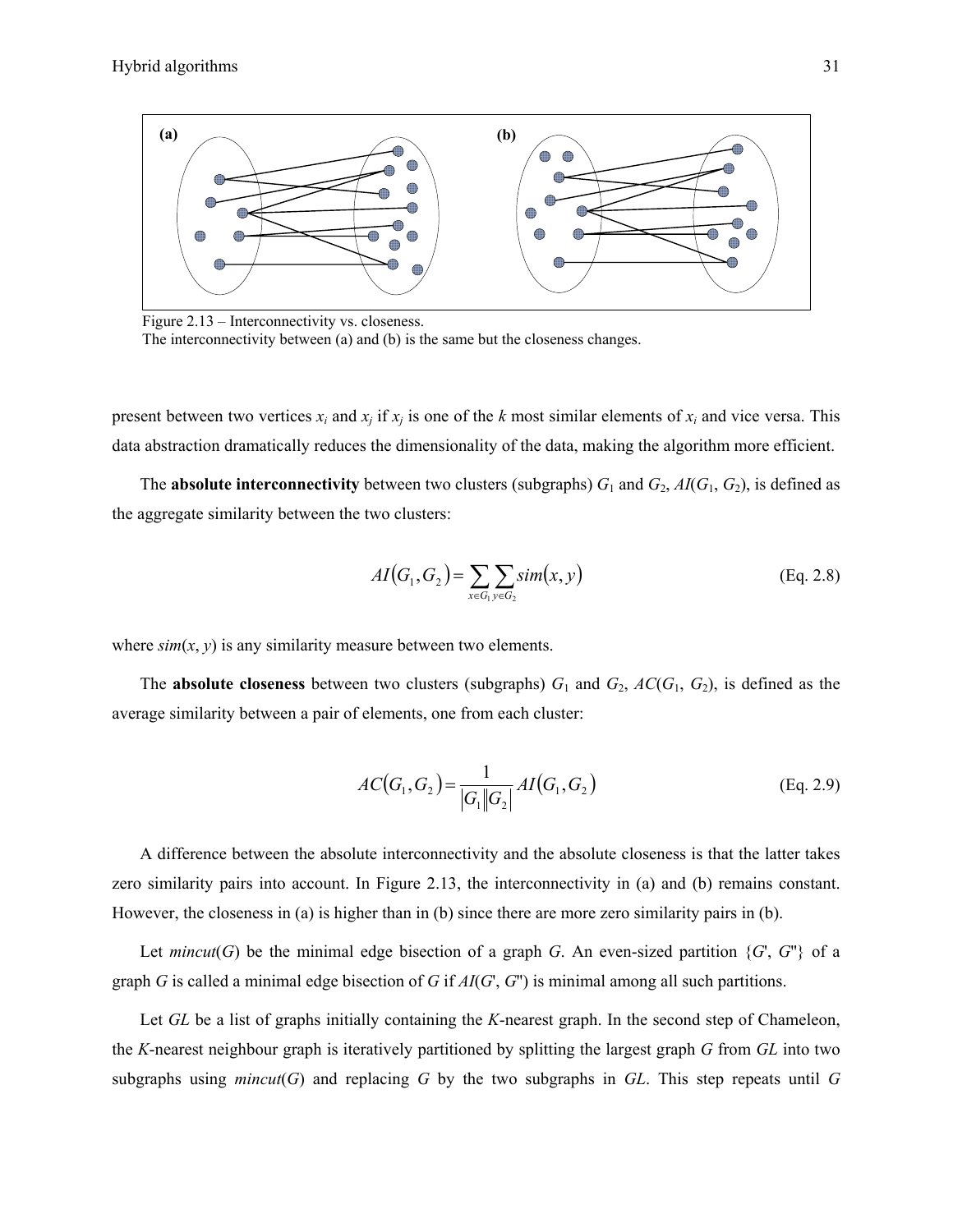contains fewer than θ elements. At this point, the original *K*-nearest graph is partitioned into several small tight subgraphs.

In the final step of the algorithm, Chameleon iteratively merges the two subgraphs  $G_1$  and  $G_2$  from *GL* that maximize g*sim*(*G*1, *G*2), where *gsim* is defined below in Eq. 2.12. The merged cluster is then placed in *GL* and this step repeats itself until  $gsim(G_1, G_2) < \sigma$ .

The similarity between clusters (subgraphs)  $G_1$  and  $G_2$ ,  $g\text{sim}(G_1, G_2)$ , combines the relative interconnectivity,  $RI(G_1, G_2)$ , and the relative closeness,  $RC(G_1, G_2)$ , between  $G_1$  and  $G_2$ . The relative interconnectivity is obtained by normalizing the absolute interconnectivity by the internal interconnectivity of the individual clusters:

$$
RI(G_1, G_2) = \frac{2AI(G_1, G_2)}{II(G_1) + II(G_2)}
$$
(Eq. 2.10)

where  $II(G) = AI(G, G'')$  for  $\{G', G''\}$  being the minimal edge bisection of *G*. This normalization is similar to the one in ROCK except that here we have a dynamic model of the expected interconnectivity between clusters. Similarly, we have:

$$
RC(G_1, G_2) = \frac{AC(G_1, G_2)}{|G_1| + |G_2|} \frac{IC(G_1, G_2)}{|G_1| + |G_2|} \frac{|G_2|}{|G_1| + |G_2|} \frac{IC(G_2)}{|G_2|}
$$
(Eq. 2.11)

where  $IC(G) = AC(G', G'')$  for again  $\{G', G''\}$  being the minimal edge bisection of G. The final similarity formula is:

$$
gsim(G_1, G_2) = RI(G_1, G_2) \times RC(G_1, G_2)^{\alpha}
$$
 (Eq. 2.12)

where  $\alpha$  is a predefined combination parameter.

Chameleon has been shown to produce higher quality clusters than CURE but it suffers from a worst case time complexity of  $O(n^2)$ .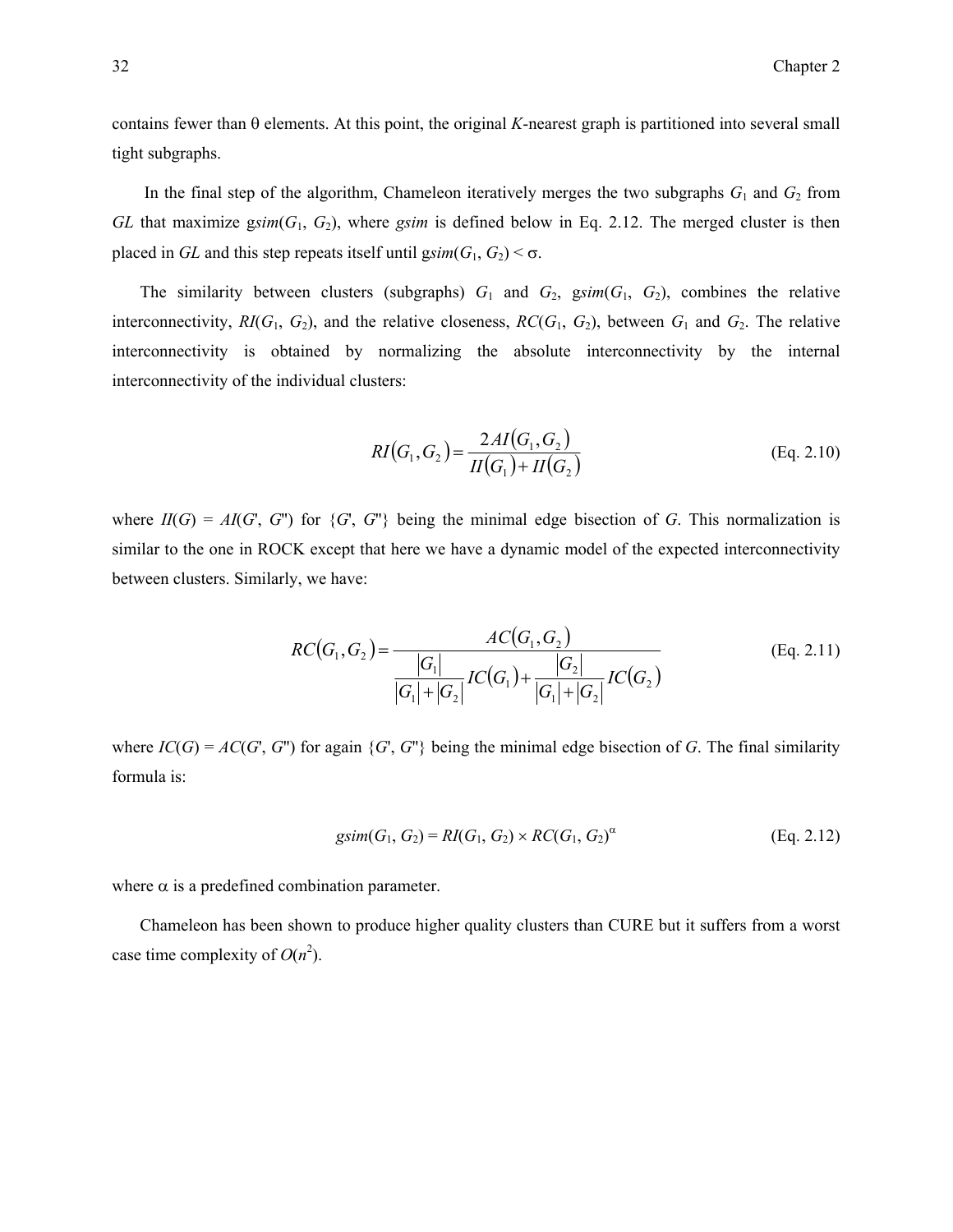# **2.4 Other algorithms**

There are several other well known families of algorithms. Density-based methods such as DBSCAN (Ester, Kriegel, Sander, Xu 1996) and OPTICS (Ankerst, Breunig, Kriegel, Sander 1999) discover clusters of dense elements that are separated by low density regions. Grid-based multi-resolution algorithms typically collect statistical information in grid cells and perform all clustering operations on these grids. CLIQUE (Agrawal, Gehrke, Gunopulos, Raghavan 1998) is a hybrid of grid and density methods. It is capable of handling high-dimensional data because all clustering operations are performed on the quantized space of the grid. Finally, model-based algorithms assume that the observed data points are generated by a mixture of underlying probability distributions. Usually, a mixture of Gaussians is assumed and the parameters of the individual Gaussians must be learned. Manning and Schütze (1999) provide a nice description of using the EM algorithm to learn the parameters.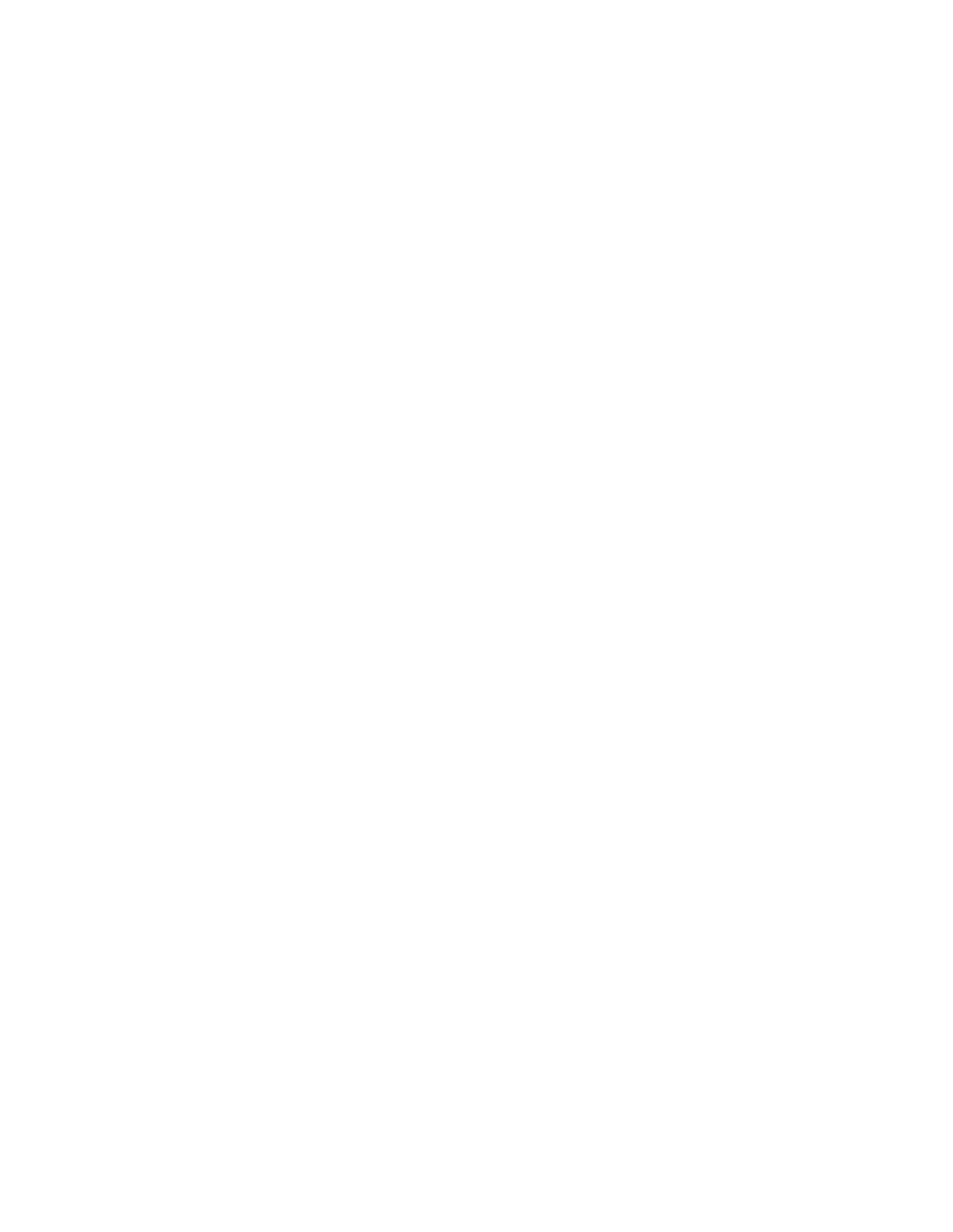# **Chapter 3**

# 3 **Resources**

In this chapter, we describe the resources that are required for the CBC clustering algorithm. First, we describe WordNet, an online lexical hierarchy of concepts, and Minipar, a parser that will be used in our application of CBC to concept discovery. We will explain in detail the dependency trees output by Minipar as well as its lexicon. We proceed by presenting a data structure, called a feature database, which stores the features of elements to be clustered. Finally, we describe CBC's vector space model, a representation for our features, and the similarity model used for computing the similarity between two elements in CBC.

# **3.1 WordNet**

WordNet<sup>2</sup> (Miller 1990) is an electronic dictionary organized as an acyclic graph. Each node in the graph, called a **synset**, represents a concept with an associated set of synonymous words. The arcs between synsets represent **hyponym/hypernym** (subclass/superclass) relationships<sup>3</sup> between concepts. In this dissertation, we use the term WordNet to refer to WordNet version 1.5.

<sup>&</sup>lt;sup>2</sup> WordNet is available for download at http://www.cogsci.princeton.edu/~wn/.

<sup>&</sup>lt;sup>3</sup> WordNet also contains other semantic relationships such as meronyms (part-whole relationships) and antonyms.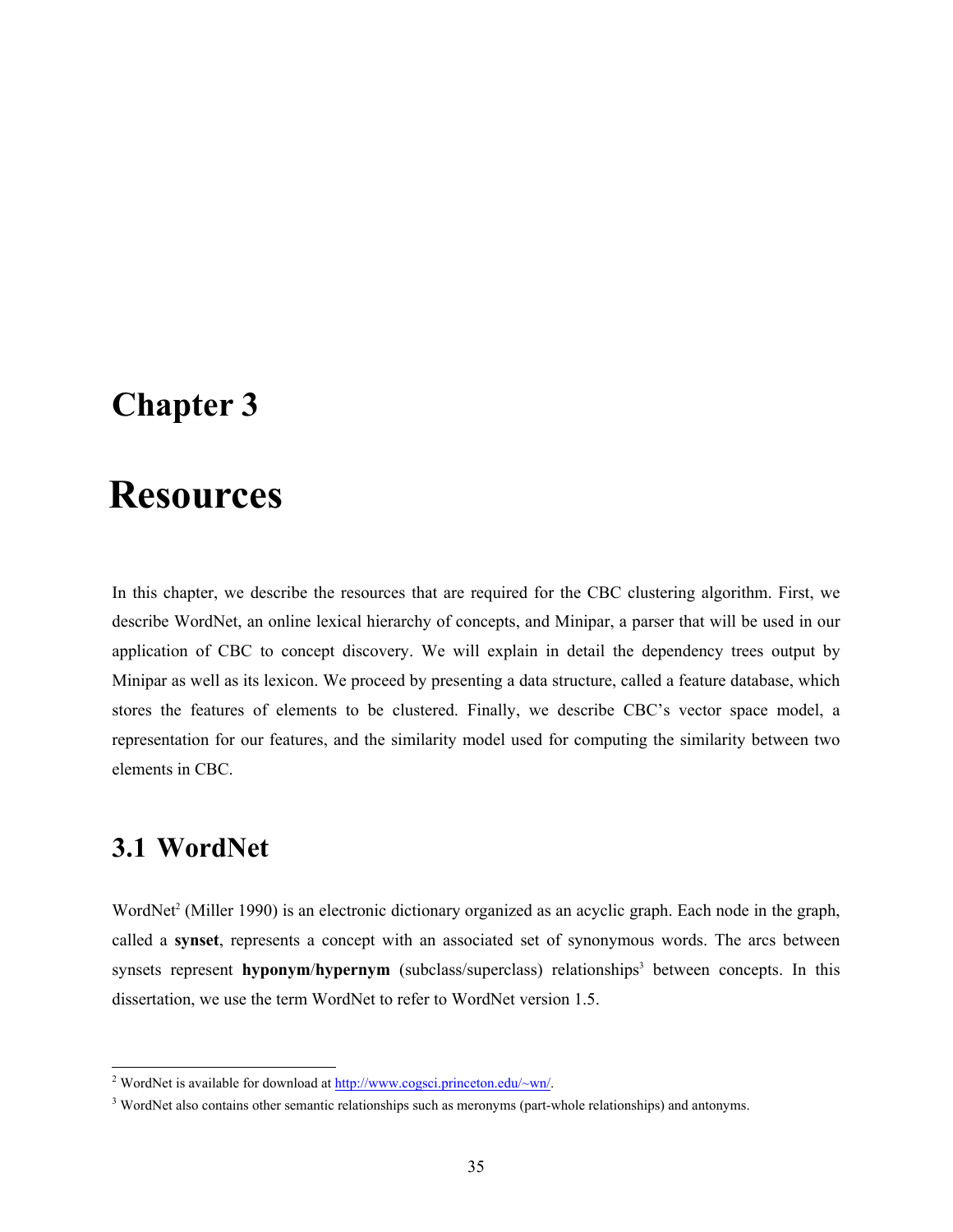

Figure 3.1 – Example hierarchy of synsets in WordNet. The numbers beside the synsets represent their probability.

Figure 3.1 shows a fragment of WordNet. The number attached to a synset *s* is the probability that a randomly selected noun refers to an instance of *s* or any synset below it. These probabilities are not included in the original WordNet distribution. We use the frequency counts of synsets in the SemCor corpus (Landes, Leacock and Tengi 1998) to estimate them. Each word in SemCor is manually tagged with the WordNet sense that corresponds to the sense of the word. Since SemCor is a fairly small corpus (200K words), the frequency counts of the synsets in the lower part of the WordNet hierarchy are very sparse. We smooth the probabilities by assuming that all siblings are equally likely given the parent.

Lin (1997) defined a similarity measure between two WordNet synsets  $s_1$  and  $s_2$  as:

$$
sim(s_1, s_2) = \frac{2 \times \log P(s)}{\log P(s_1) + \log P(s_2)}
$$
 (Eq. 3.1)

where *s* is the most specific synset that subsumes  $s_1$  and  $s_2$ . For example, using Figure 3.1, if  $s_1 = \text{hill}$  and  $s_2$  = *shore* then *s* = *geological-formation* and *sim*(*hill*, *shore*) = 0.626.

WordNet is a general-purpose lexicon containing approximately 120,000 words organized into some 100,000 synsets. It includes many multi-word terms such as *act of God* and *Addison's syndrome* but lacks coverage of proper names. Although some are included, no serious attempt has been made to incorporate them. The coverage of words is similar to that of most dictionaries. However, it is the structure of the hierarchy of synsets that differentiates WordNet. One of its limitations is that it misses many domain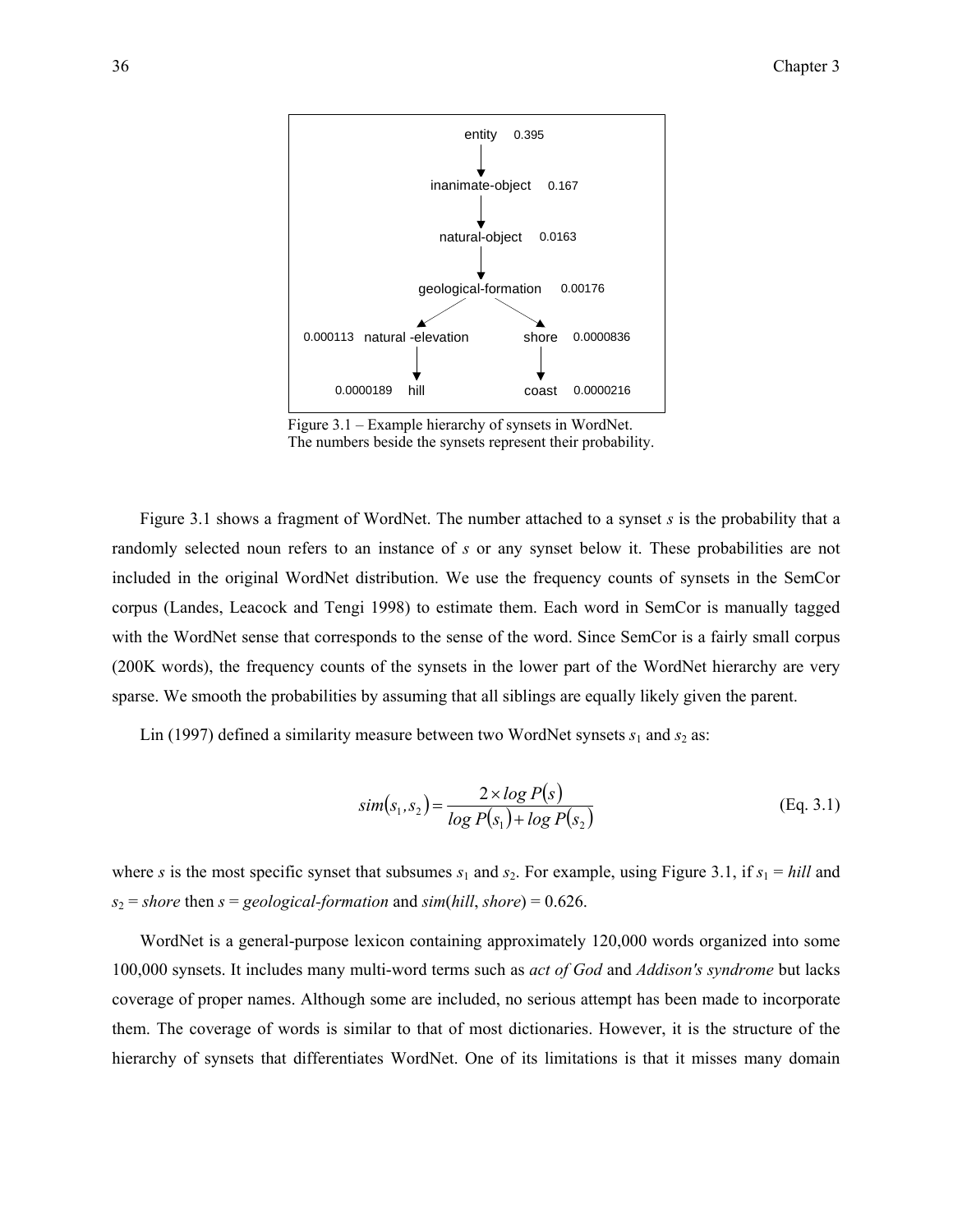specific senses of words. For example, WordNet does not include the user-interface-object sense of the word *dialog* (as often used in software manuals).

## **3.2 Minipar**

Minipar4 is a principle-based English parser (Berwick 1991). Like Principar (Lin 1993), Minipar represents its grammar as a network where nodes represent grammatical categories and links represent types of syntactic (dependency) relationships. The grammar network consists of 35 nodes and 59 links. Additional nodes and links are created dynamically to represent subcategories of verbs. Minipar employs a message passing algorithm that essentially implements distributed chart parsing. Instead of maintaining a single chart, each node in the grammar network maintains a chart containing partially built structures belonging to the grammatical category represented by the node. The grammatical principles are implemented as constraints associated with the nodes and links.

## **3.2.1 Parser internals**

There are two major types of parsers: those that break the sentences into constituents and those that link individual words (dependencies). Minipar works with a constituency grammar internally, however the output of Minipar is a dependency tree. The idea of a constituent stems from the fact that a sentence is not just an ordered sequence of words, but that those words form groups (constituents) within the sentence. Example constituents include noun phrases, verb phrases, and prepositional phrases. A noun phrase can take many forms. It may consist of only a noun as in "*Mia* went to school", or a pronoun as in "*She*  enunciates well", or a determiner followed by a noun as in "*The sun* is shining", etc. Constituents may also consist of other constituents. For example, a noun phrase may be a determiner followed by a noun and a prepositional phrase such as in "Henry ate *the salad with croutons*".

A constituency grammar is a context-free grammar with some optionally added information. Starting with a sentence symbol *S*, the grammar defines all legal sentences in the language. Figure 3.2 shows a small constituency grammar. A grammar consists of:

<sup>&</sup>lt;sup>4</sup> Available at http://www.cs.ualberta.ca/~lindek/minipar.htm.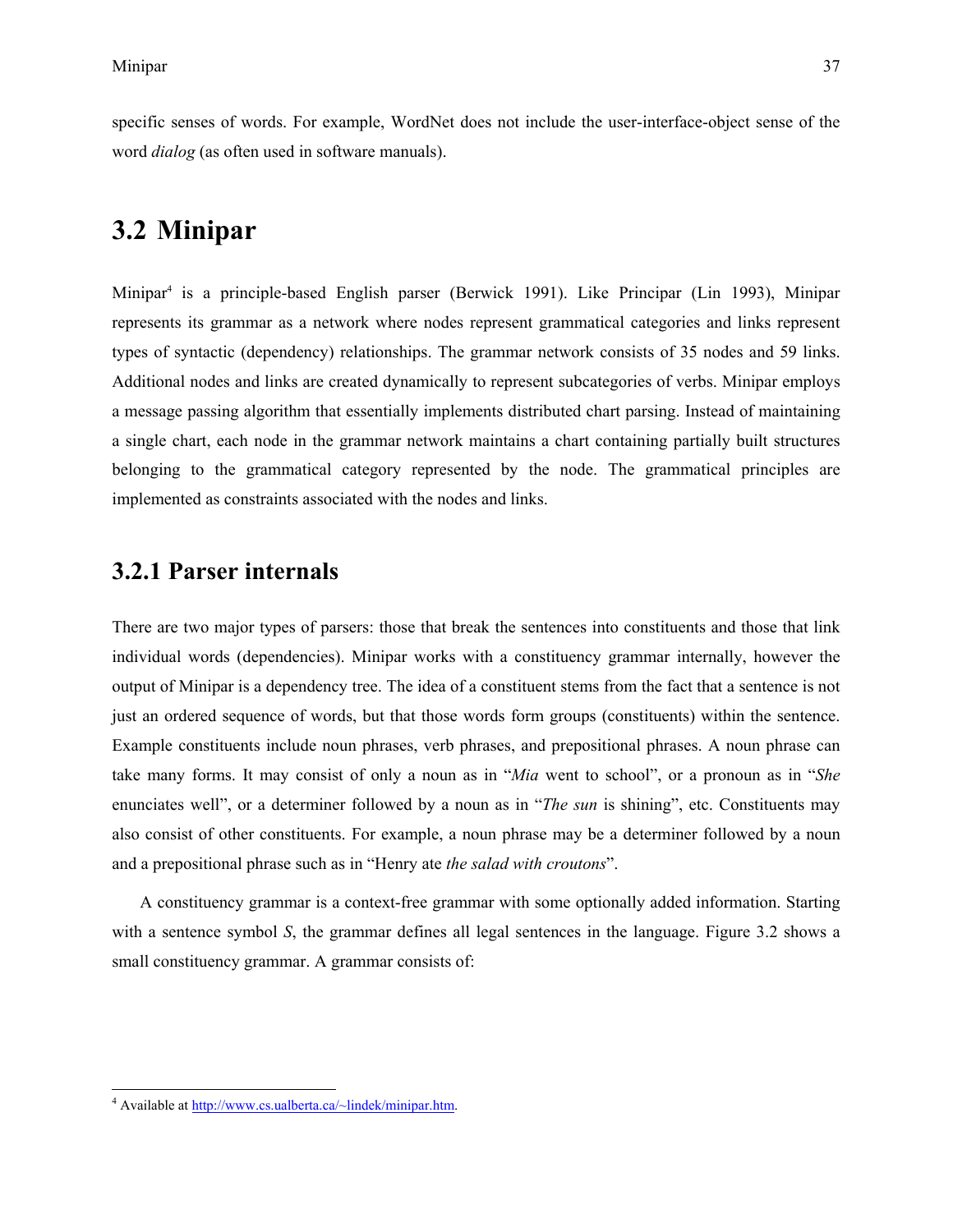Figure 3.2 – Sample constituency grammar.

The left column shows the rewriting rules used to define all the legal sentences in the language; the right column shows the same rules augmented with relations (shown in italic).

- a set of terminal symbols, which are the possible parts-of-speech (e.g. noun, verb, adjective);
- a set of non-terminal symbols, which are the constituents (e.g. noun phrase, verb phrase);
- a starting symbol, which is the sentence symbol *S*; and
- a set of rewriting (or production) rules, which are rules for replacing a non-terminal symbol with a sequence of non-terminal and terminal symbols.

The terminal symbols in Figure 3.2 are *N*, *V*, and *P*, representing nouns, verbs, and prepositions respectively. The non-terminal symbols are *NP*, *VP*, and *PP* representing noun phrase, verb phrase, and prepositional phrase respectively. The six lines represent the rewriting rules. Rule 1 is the only one involving the sentence symbol *S* so the grammar covers all sentences that consist of a noun phrase followed by a verb phrase. It covers three ways in which noun phrases may be decomposed (rules 2-4). Below are sentences that are covered by this simple grammar; sentences that are not covered are marked with an asterix (\*):

Gisele likes golf. Grandma baked the pies with love. \*Hubert disliked the haircut that Leo gave him. \*Annette shopped with Denise. The man saw a dog in the park with a telescope.

The third sentence is not covered by the grammar since the grammar does not allow relative clauses. In the fourth sentence, the prepositional phrase *with Denise* cannot be attached to the verb without adding a rule in the grammar such as  $VP \leftarrow VP$ . The last example shows that even some complicated sentences are covered by the simple grammar of Figure 3.2. In that sentence, there are two different possible analyses. This is due to the ambiguity of the prepositional phrase attachment (Pantel and Lin 2000). The prepositional phrase *with a telescope* can either attach to the noun phrase *in the park* (meaning that the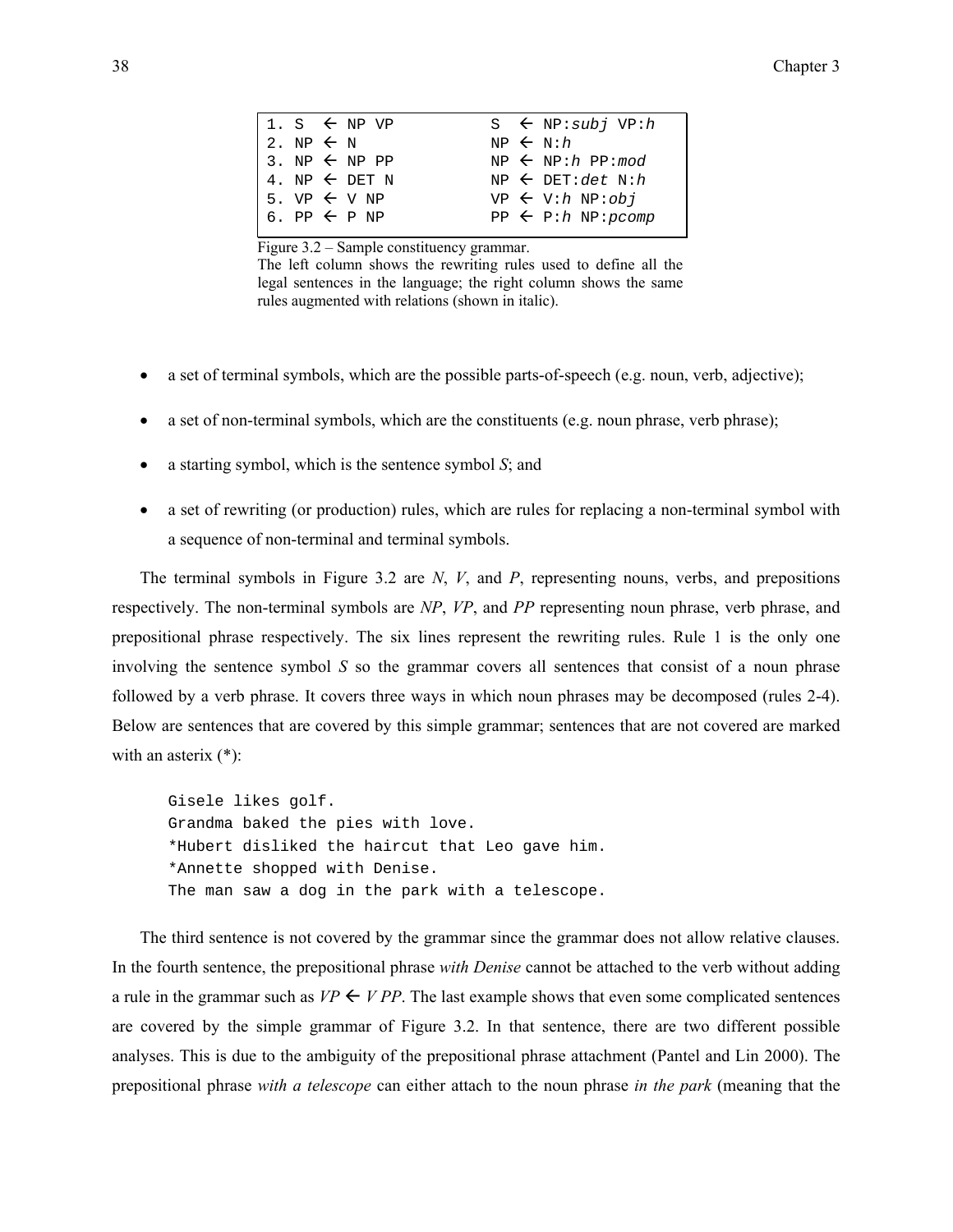

Figure 3.3 – Example constituency tree.

Constituency tree, using the grammar of Figure 3.2, for the sentence *John found a solution to the problem*.

park is "that special park that has a telescope") or to the noun phrase *a dog in the park* (meaning that the dog has a telescope). However, the more semantically plausible attachment of *with a telescope* is to the verb phrase *the man saw* (meaning that the man is seeing a dog by looking through a telescope), which is not legal in this grammar.

A constituency grammar also allows the parser to enforce constraints between constituents. For example, we may enforce the agreement between the subject and the verb of a sentence such that if the subject is second person then the verb must be conjugated in the second person. In French, we may enforce the agreement in gender between a noun phrase and its adjective.

In Minipar, the constituency grammar was augmented with relations. An example is shown in the right column of Figure 3.2. Because these relations allow Minipar to identify the head of each constituent (e.g. the head of a noun phrase is the noun and the head of a prepositional phrase is the preposition), represented by the relation  $h$ , the conversion from a constituency tree to a dependency tree is straightforward. For each constituent (non-terminal) *C* in a constituency tree, we create  $|C| - 1$ dependency relationships, where |*C*| is the number of non-terminals and terminals in its rewrite rule. Each dependency relationship will be between the head of *C* and the head of one of the non-terminals in *C*'s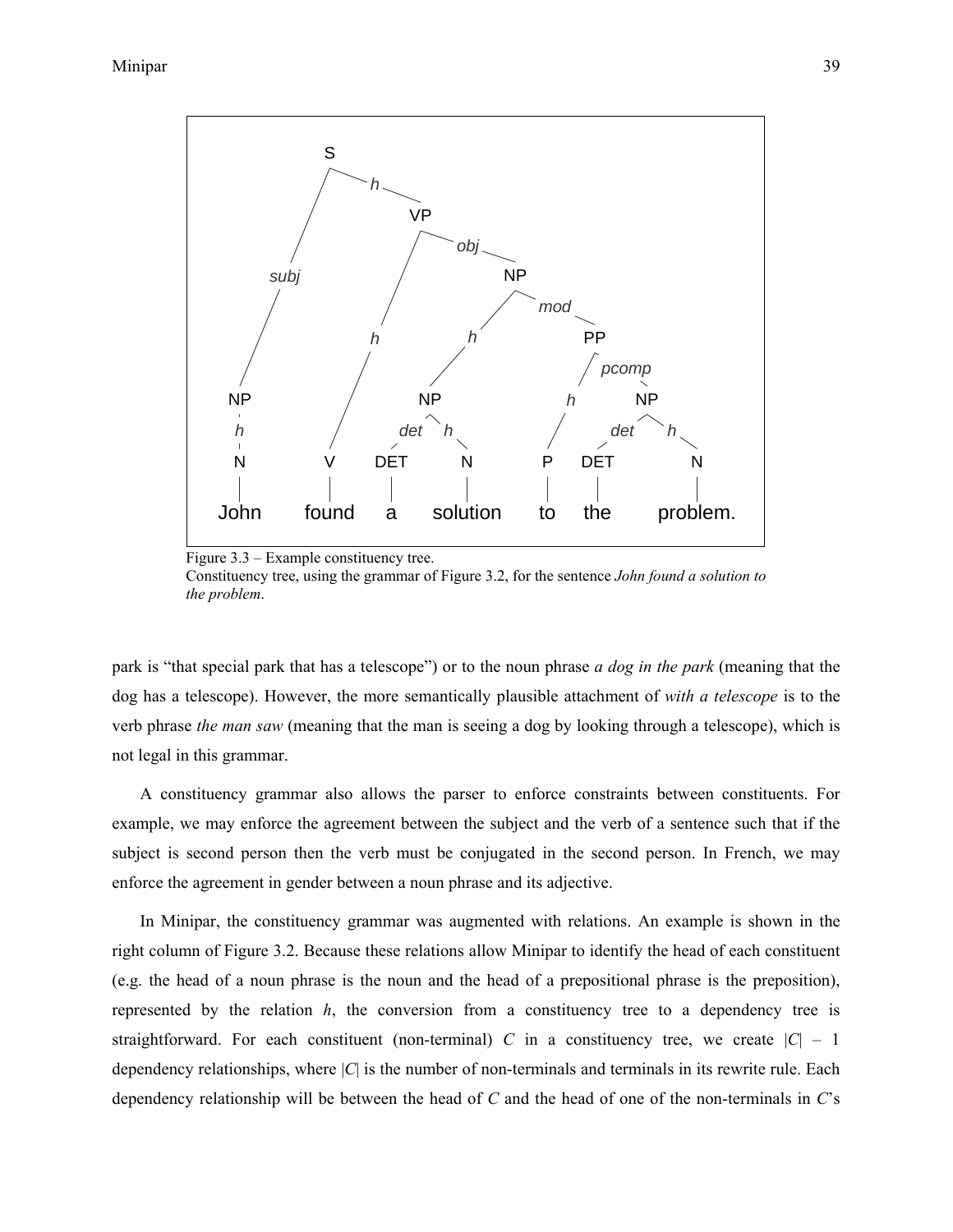| <b>RELATION</b> | DESCRIPTION                          | <b>EXAMPLE</b>           |
|-----------------|--------------------------------------|--------------------------|
| appo            | appositive of a noun                 | the CEO, <b>John</b>     |
| det             | determiner of a noun                 | the dog                  |
| gen             | genitive modifier of a noun          | John's dog               |
| mod             | adjunct modifier of any type of head | tiny hole                |
| nn              | prenominal modifier of a noun        | station manager          |
| pcomp           | complement of a preposition          | in the garden            |
| subj            | subject of a verb                    | <b>John</b> loves Mary.  |
| sc              | small clause complement of a verb    | She forced him to resign |

Table 3.1 – A subset of the dependency relations in Minipar outputs.



Figure 3.4 – Example dependency tree. The dependency tree extracted by Minipar for the sentence *John found a solution to the problem*.

rewrite rules, or between the head of *C* and the lexical entry linked to one of the terminals in *C*'s rewrite rules. The name of a dependency relationship will be the relation of the non-head link in *C*'s rewrite rule. Consider the constituency tree shown Figure 3.3. The dependency relationship *to*  $\rightarrow$  *problem* with relation *pcomp* will be created for the *PP* non-terminal and *found*  $\rightarrow$  *solution* with relation *obj* will be created for the *VP* non-terminal.

Figure 3.4 shows the resulting dependency tree after converting the constituency tree in Figure 3.3. The links in the diagram represent dependency relationships. The direction of a link is from the head to the modifier in the relationship. Labels associated with the links represent the relations that were added in Minipar's constituency grammar. Table 3.1 lists a subset of the dependency relations in Minipar outputs. The dependency tree in Figure 3.4 can also be represented in a more compact form as follows: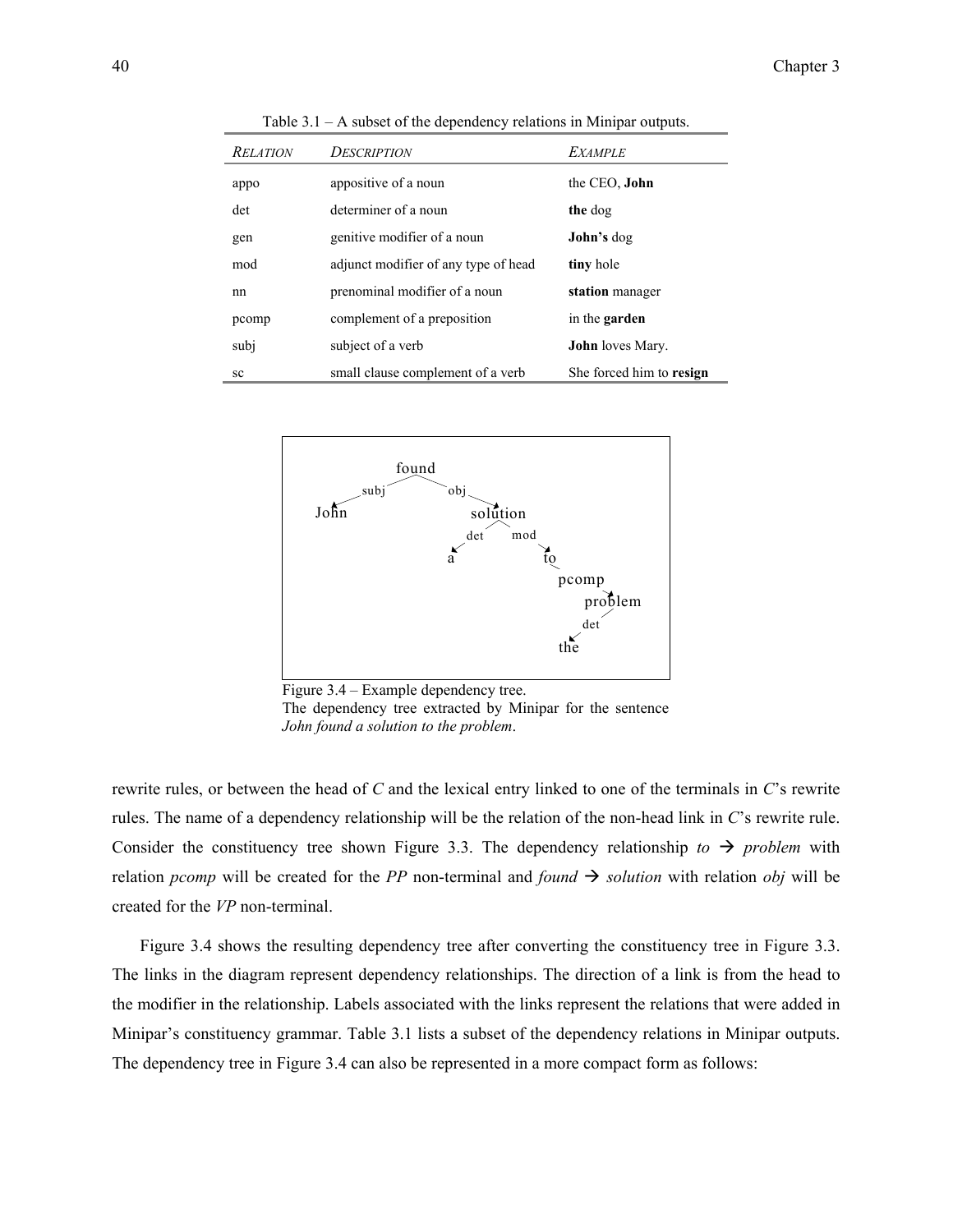

### **3.2.2 Lexicon**

The lexicon in Minipar is derived from syntactic features (parts of speech and subcategorization frames) in WordNet. A subcategorization frame defines a particular syntactic category of a verb by listing the arguments (required modifiers) that the verb takes. They are essential in parsing to help attach the right arguments to the verbs. With additional proper names, the lexicon contains about 130,000 entries (in base forms). The lexicon entry of a word (or term) consists of the properties of its syntactic usages, the log of the ratio between the total number of words in the corpus and the frequency of the word, and the phrases in which the word is the head. The log ratios are obtained by parsing a corpus of text and accumulating the usages of words in the resulting parse trees. The lexical ambiguities are handled by the parser instead of a tagger.

Figure 3.5 shows a sample of some lexical entries. Each occurrence of a *syn* tag indicates a separate syntactic usage for a word. For example, in Figure 3.5, the word *algebra* has one syntactic usage, noun (*N*). That means that whenever the parser sees the word *algebra*, it will know that it is a noun. The *freq* tag indicates the log of the ratio between the total number of words in the corpus and the frequency of the noun usage of *algebra*. The *phrases* tag is used to enumerate the phrases in which *algebra* is the head: *Boolean algebra*, *linear algebra*, *matrix algebra*, etc. In the lexicon, a phrase such as *Boolean algebra* is written as "*algebra, Boolean*" so that the head of the phrase is always in front.

The word *cluster* in Figure 3.5 contains two usages. It may either be a noun (*N*) or a verb that may or may not take an object. Its noun usage log ratio was 10 whereas its verb usage was 14. The *syn* tag may contain more detailed information. For example, *Alberta*'s syntactic tag means that it is a proper noun (*PN*) and it has a semantic value of province (*+province*). *New York*'s single usage is as a compound noun (*+cn*) and proper name (*PN*) with semantic value city (*+city*). There are over 100 possible features in a *syn* tag, like *cn*, *PN*, etc.

#### **3.2.3 Probability model**

Like chart parsers, Minipar constructs all possible parses of an input sentence. However, only the highest ranking parse tree is output. Although the grammar is manually constructed, the selection of the best parse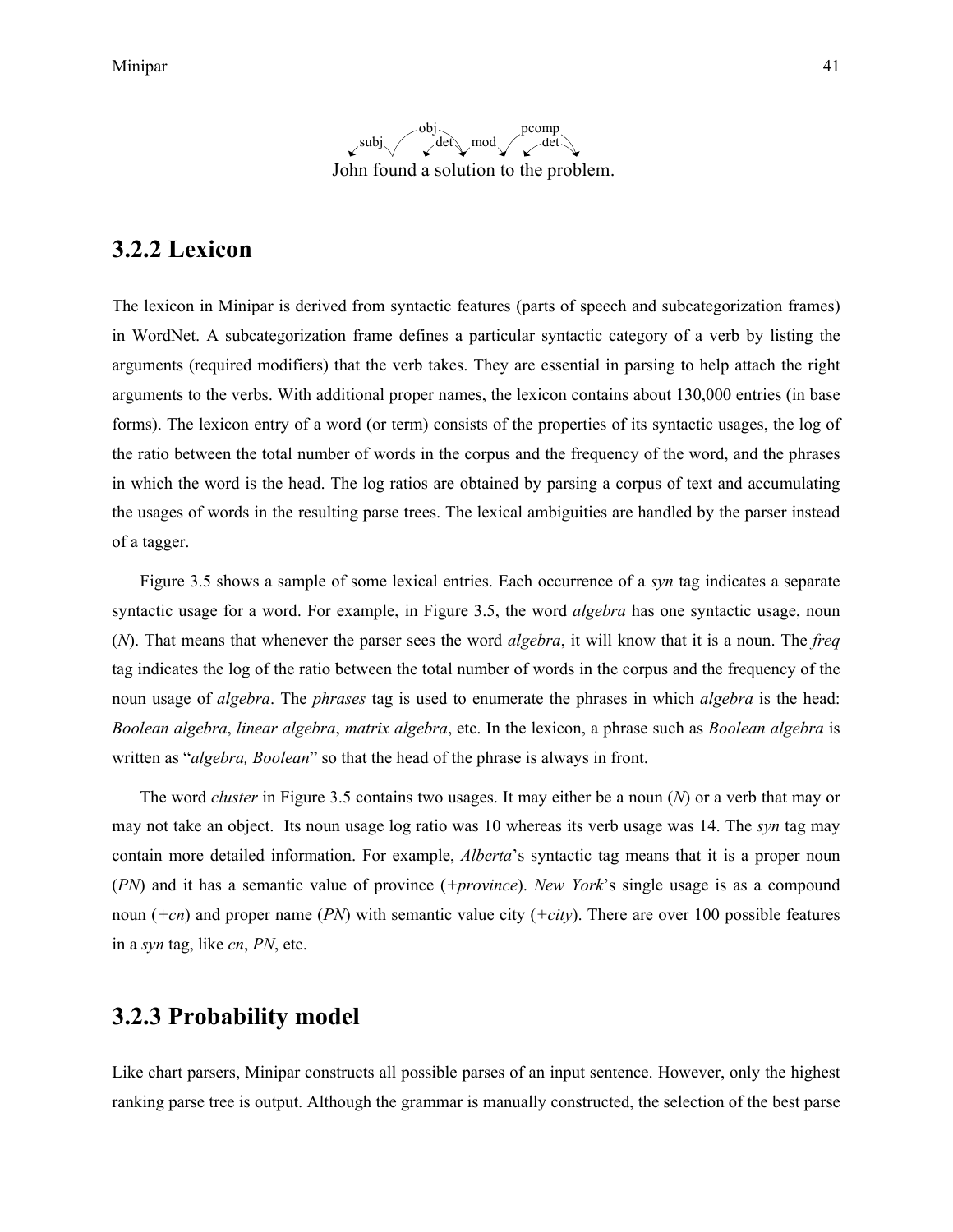```
(Alberta 
  (syn (PN (sem (+province)))) 
  (freq N 9) 
) 
(algebra 
  (syn (N)) 
  (freq N 11) 
  (phrases (algebra, Boolean) (algebra, linear) 
   (algebra, matrix) ...) 
)(cluster 
  (syn (N)) 
  (syn (T[n])) 
 (freq N 10 V N N 14)) 
(York, New 
  (syn (+cn PN (sem (+city)))) 
) 
(walk 
  (syn (N)) 
 (syn (T[n])) (freq N 13 V_N_N 7) 
  (phrases (walk of life) (walk out) (walk out of) 
   (walk out on) ...) 
)
```
Figure 3.5 – Sample entries from Minipar's lexicon.

Lexicon entries for the words *Alberta*, *algebra*, *cluster*, *New York* and *walk*.

tree is guided by the statistical information obtained by parsing a 1GB newspaper corpus with Minipar. The statistical ranking of parse trees is based on the following probabilistic model. The probability of a dependency tree is defined as the product of the probabilities of the dependency relationships in the tree. Formally, given a tree *T* with root *root* consisting of *D* dependency relationships (*headi*, *relationshipi*, *modifier<sub>i</sub>*), the probability of *T* is given by:

$$
P(T) = P(root) \prod_{i=1}^{D} P(relationship_i, modifier_i \mid head_i)
$$
 (Eq. 3.2)

where *P(relationship<sub>i</sub>, modifier<sub>i</sub>* | *head<sub>i</sub>*) is obtained using Maximum Likelihood Estimation (MLE).

Minipar parses newspaper text at about 500 words per second on a Pentium-III 750Mhz with 500MB memory. Evaluation with the manually parsed SUSANNE corpus (Sampson 1995) shows that about 89% of the dependency relationships in Minipar outputs are correct (Lin 1998c). The recall of Minipar outputs, defined as the percentage of dependency relationships in the SUSANNE corpus that are extracted by Minipar, varies a great deal depending on the genre of the input document, from 80% (novels) to 87%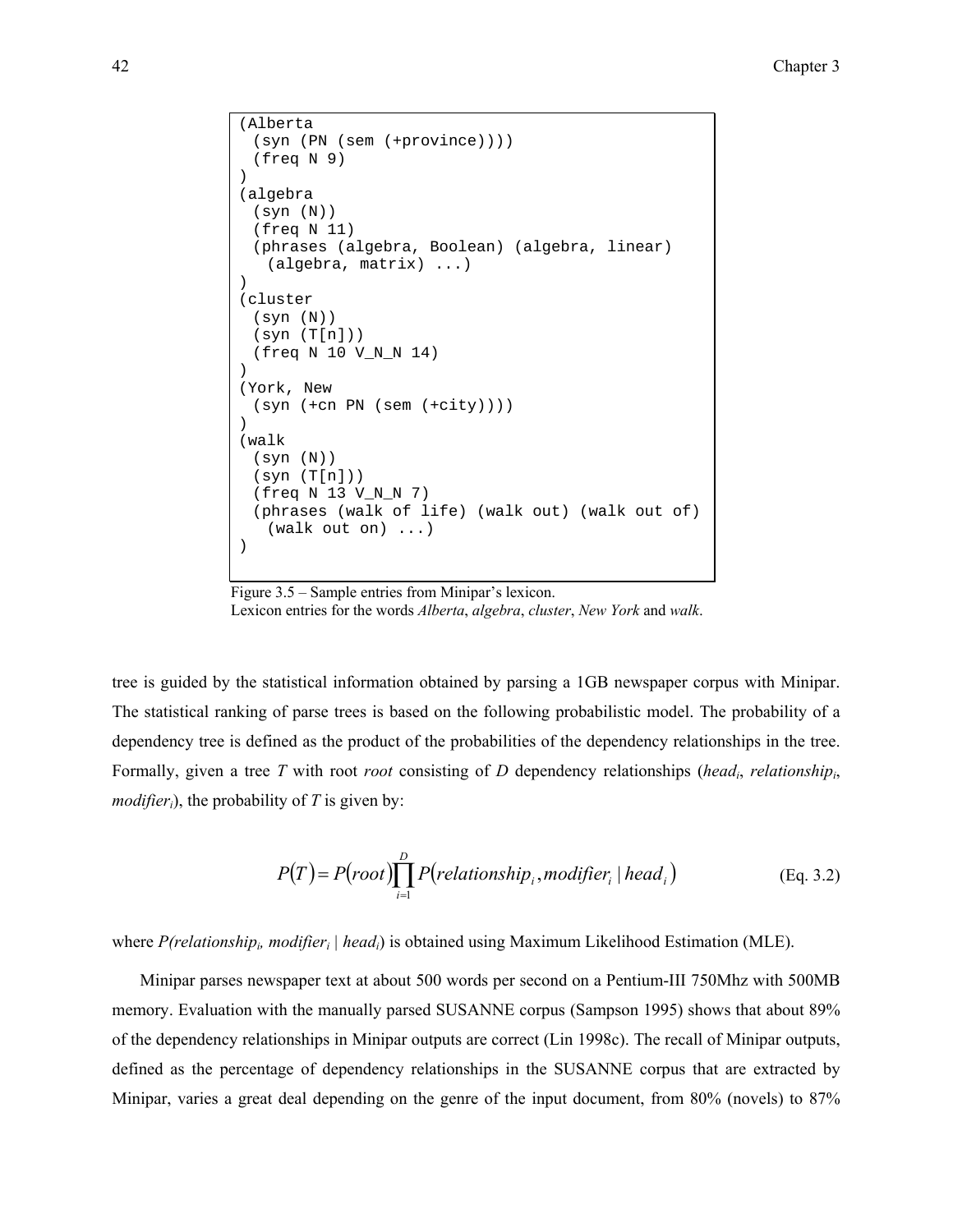(news reportage). This accuracy is comparable to other state-of-the-art broad coverage English parsers (Collins 1996; Charniak 2000).

## **3.3 Similarity measure**

In this section, we describe the vector space model used by CBC and the data structure, called a feature database, used to retrieve the features of an element. The use of a database is motivated by the need to deal with a large number of elements and features. The features that will be used in the document clustering and concept discovery applications will also be explained. We then proceed by describing the similarity model used in CBC for computing the similarity between two elements.

### **3.3.1 Feature database**

The elements to be clustered are represented by a feature vector, which is a series of measurements that quantitively describe the elements. For example, you might describe a set of professional basketball players by their height, age, and average points, rebounds, assists, and blocks per game. If you wish to describe the buying patterns of a set of customers, you might measure the number of individual products purchased in each transaction. The feature vectors are used to compute the similarity between elements. Given an element, the feature database is used to retrieve the features of the element along with their measurements. We now describe the data structure used for storing the feature database.

#### **Triples**

Although the implementation of the feature database is meant to be general enough to represent any data set, it was designed with the applications of document clustering and concept discovery in mind. As long as the features for a clustering problem can be stored in the feature database, CBC is directly applicable.

The features that we will use for clustering documents are the words that occur within each document. Slightly more complicated, the features for concept discovery will be the grammatical contexts in which each word occurs. In the parsed sentence of Figure 3.4, we can extract six features; one for each dependency relationship (or context). One such context is that *John* is the subject of the verb *found*. We write this in the form of a triple as (*John*, *subj-of*, *found*), where *John* is the element and the feature is the relationship *subj*-*of* and the word *found*. Entries in the feature database will contain these triples along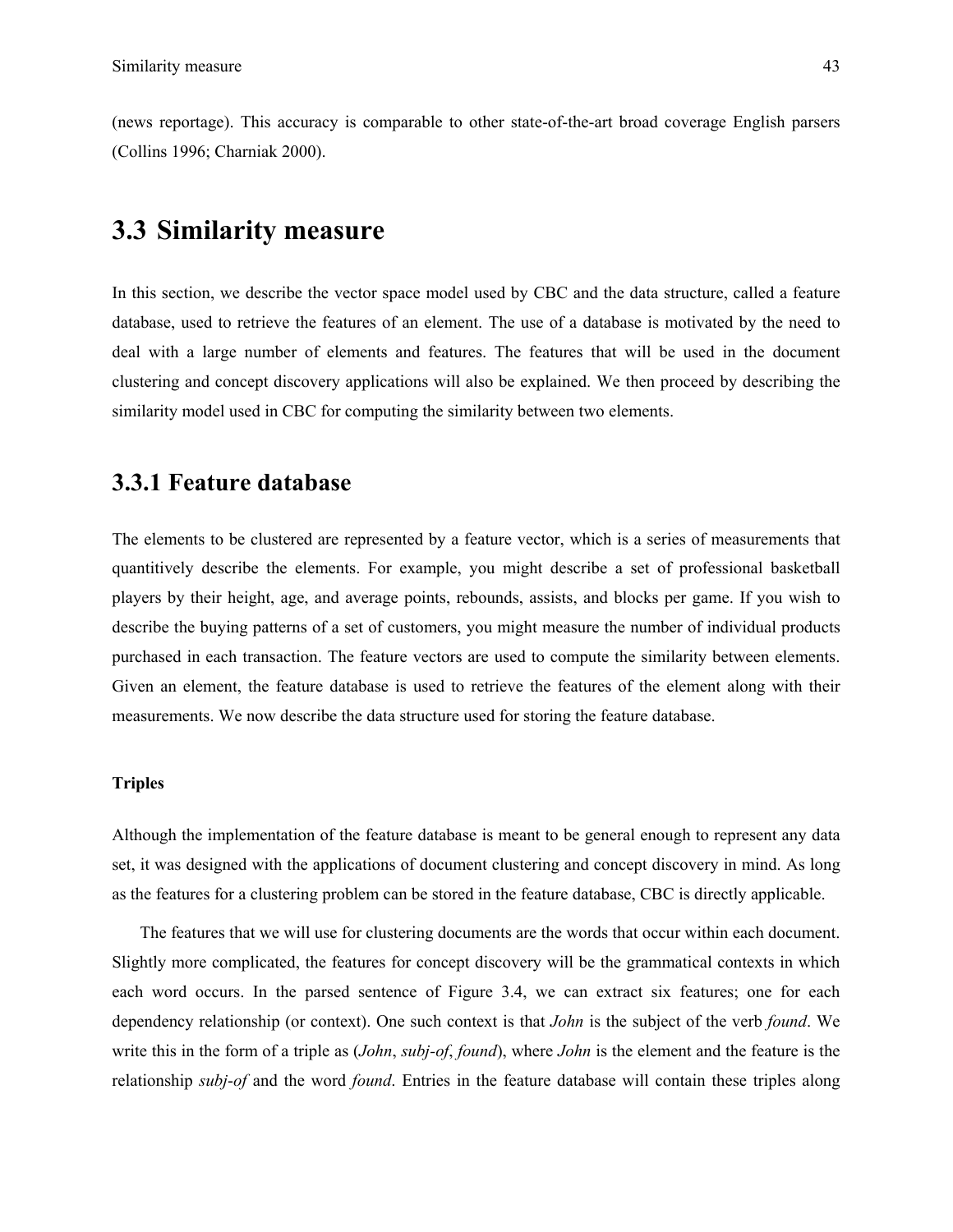| Haaretz 180   |                |       |  |
|---------------|----------------|-------|--|
| $-V:in:N$     |                |       |  |
| write         | 3              | 6.033 |  |
| observe       | 1              | 4.857 |  |
| quote         | 1              | 4.141 |  |
| $-N:in:N$     |                |       |  |
| report        | 3              | 6.966 |  |
| headline      | 1              | 4.787 |  |
| $-N:for:N$    |                |       |  |
| columnist     | 1              | 4.561 |  |
| source        | 1              | 4.229 |  |
| correspondent | 1              | 4.163 |  |
| $-N:$ of : N  |                |       |  |
| editor        | 1              | 3.565 |  |
| issue         | 1              | 3.290 |  |
| $-V:subj:N$   |                |       |  |
| quote         | 16             | 7.496 |  |
| report        | 10             | 5.595 |  |
| say           | 40             | 3.956 |  |
| experiment    | $\mathbf 1$    | 3.631 |  |
| publish       | 1              | 2.759 |  |
| launch        | 1              | 2.588 |  |
| predict       | 1              | 2.506 |  |
| complain      | 1              | 2.376 |  |
| suggest       | $\mathbf{1}$   | 2.115 |  |
| $-V:obj:N$    |                |       |  |
| tell          | 5              | 4.722 |  |
| quote         | $\mathbf 1$    | 3.102 |  |
| catch         | 1              | 3.024 |  |
| beat          | $\mathbf{1}$   | 2.880 |  |
| report        | $\mathbf 1$    | 2.699 |  |
| say           | 1              | 2.212 |  |
| $-N:nn:N$     |                |       |  |
| newspaper     | 20             | 8.801 |  |
| Daily         | 8              | 8.061 |  |
| report        | 3              | 4.814 |  |
| interview     | 1              | 3.466 |  |
| N:nn:N        |                |       |  |
| newspaper     | 22             | 9.090 |  |
| Hebrew        | $\overline{2}$ | 6.871 |  |
|               |                |       |  |

Figure 3.6 – Feature database entry excerpt for the word *Haaretz*. The feature database was built using Minipar and a 1GB newspaper corpus.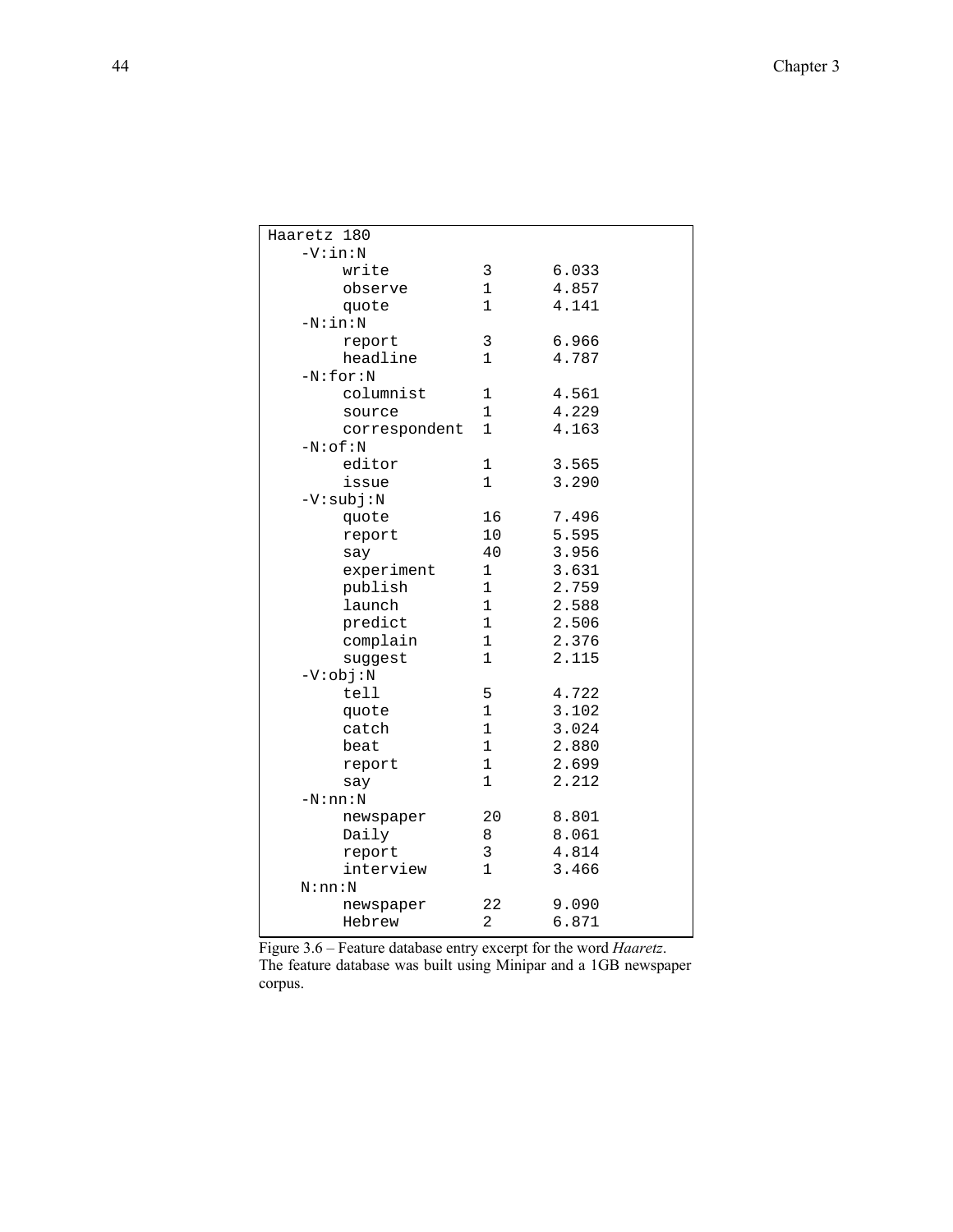with their frequency. Suppose for document clustering we want to add the feature *word* for the document *doc*. We will then create a dummy relationship called *contains* and add the triple (*doc*, *contains*, *word*) to the feature database.

Figure 3.6 shows an example of the format that will be used throughout the dissertation to describe an entry in the feature database. It shows an excerpt of the entry for the word *Haaretz* using a 1GB newspaper corpus. The frequency counts, in the second column, are obtained by counting the triples in the parser output of Minipar on the corpus. The numbers in the third column are pointwise mutualinformation scores. Mutual-information is described in Section 3.3.2. The number beside *Haaretz* is the total frequency of the word in the corpus. Try looking at the features in Figure 3.6 to determine what Haaretz is. It might be obvious to you that *Haaretz* is a newspaper<sup>5</sup>.

#### **Implementation**

1

The implementation of the feature database consists of two hash tables. One is a persistent hash table on disk and the other is a hash table in memory. A hash table, also called a direct access table, is an efficient data structure for inserting and searching elements under certain conditions. The hash table on disk contains the full database of element-feature mappings. The hash table in memory is used as a cache and is initially empty. When a request for an element is made, first the cache is verified. If the element exists, then it is returned without going to disk. If it does not exist, then the hash table on disk is verified. If the element is not found, then NULL is returned. Otherwise, the element is returned and the cache is updated with the element. Each cache entry also contains a Boolean flag indicating whether the entry was changed. When an element is purged from the cache, the disk entry will be updated only if this flag indicates that the entry has changed.

A hash function,  $h(e)$ , is a function that maps an element  $e$  to a bucket in the hash table. A perfect hash function is one where each element will be mapped to a unique bucket. Unfortunately, a perfect hash function rarely exists. In practice, a good hash function maps most elements to unique buckets in the hash table, but occasionally maps a small number of elements to the same bucket. When this occurs, it is called a collision. If not many collisions occur, then a hash table is searchable in effectively constant time. If too many collisions occur, then another data structure such as a binary tree should be used since the hash table search time may become linear.

<sup>&</sup>lt;sup>5</sup> *Haaretz* is an Israeli newspaper that was founded in Jerusalem in 1919 by a group of Zionist immigrants, mainly from Russia.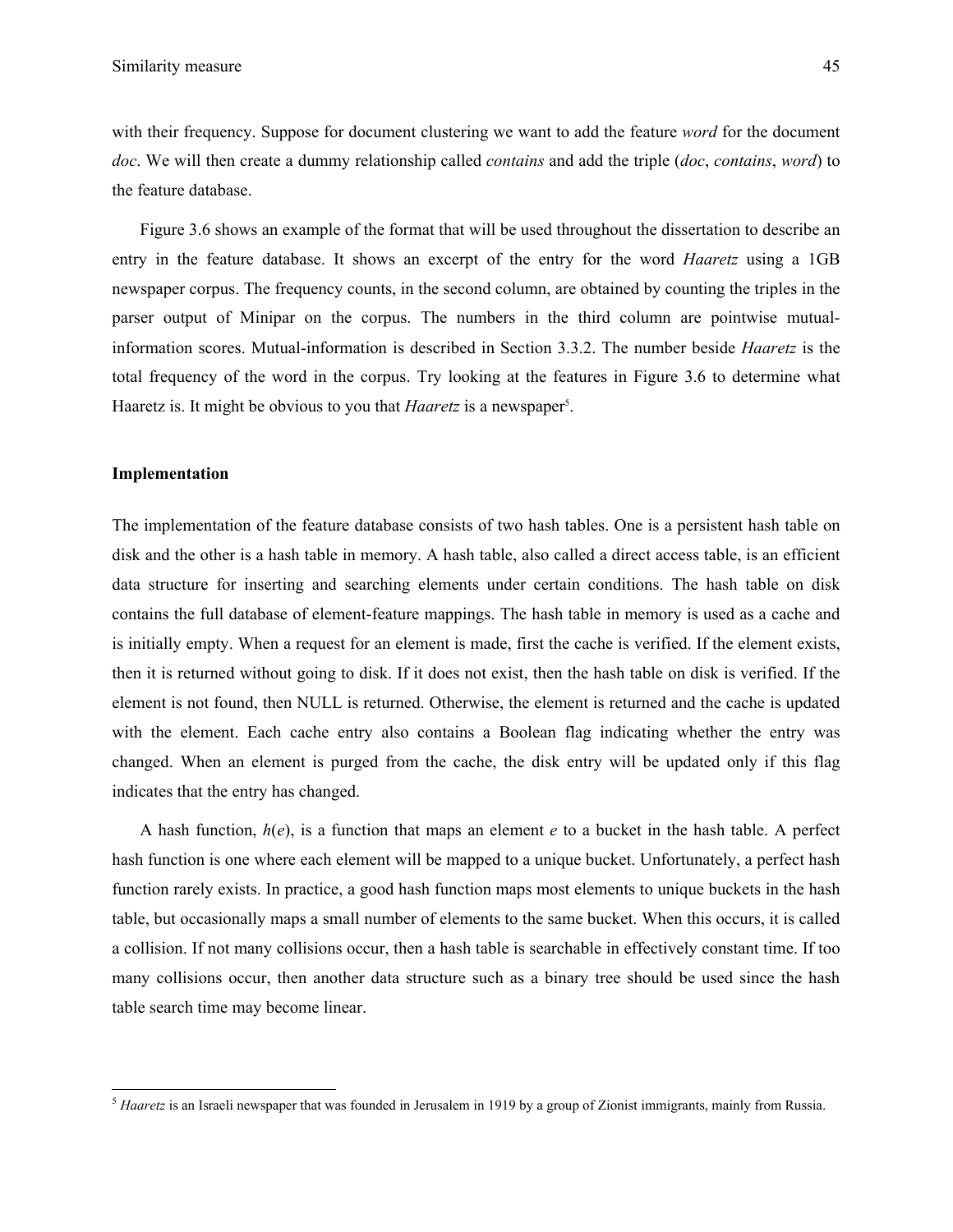To handle collisions, we store a linked list at each bucket in the hash table. When elements are inserted into the hash table, they are added to one of the linked lists. Assuming that elements are unique, insertion is made in constant time since we only need to do a table lookup for a bucket and add the element to the front or back of the linked list. Searching for an element, however, requires a linear search of a linked list. If a hash function mapped all elements to the same bucket, searching would be  $O(n)$ , where *n* is the number of elements. Other collision-handling algorithms apply a second hash function after a collision (re-hashing) or look at the next sequential bucket in the hash table after a collision (linear probing).

In document clustering and concept discovery, the elements are strings. The hash function  $h(e)$  must therefore map strings to buckets in the hash table. A good strategy for designing hash functions for strings is to first determine a positive integer *h* from the characters of the string and then take *h* modulo *m*, where *m* is the size of the hash table. A simple function for *h* simply adds up the integer value of each character in the string. We use the hash function *hashpjw* (Aho et al. 1986, pp. 435-436):

```
h = 0;for each character c in the string { 
  shift the bits of h four positions to the left; 
  h = h + ciif any of the four high-order bits of h equals 1 { 
      shift the four high-order bits of h 24 positions to the right 
      exclusive-or the four shifted bits into h 
      reset to 0 the four high-order bits of h 
   } 
}
```
*hashpjw* was shown to distribute strings consistently well in many different table sizes.

The feature database also has inverse indexing allowing efficient retrieval of all elements that contain a given feature. Suppose we wish to add a feature for the word *emblazon* in the sentence:

Guzman's umbrella was emblazoned with cartoon character Bart Simpson -- a character that clearly remains popular in the school supplies market.

Minipar will analyze *emblazon* as the head of an object relation with *umbrella* (shorthand is *V*:*obj*:*N*). Therefore the triple (*emblazon*, *V*:*obj*:*N*, *umbrella*) will be added to the feature database in the entry for *emblazon*. We will also add the feature "-*V*:*obj*:*N emblazon*" in the database for the *umbrella* entry; the triple is (*umbrella*, -*V*:*obj*:*N*, *emblazon*). The (-) sign indicates the inverse relationship. In the context of grammatical relationships, the inverse implies that the head and modifier of the relationship are inverted. More examples of inverse relationships are shown in Figure 3.6. The inverse relationship allows us to ask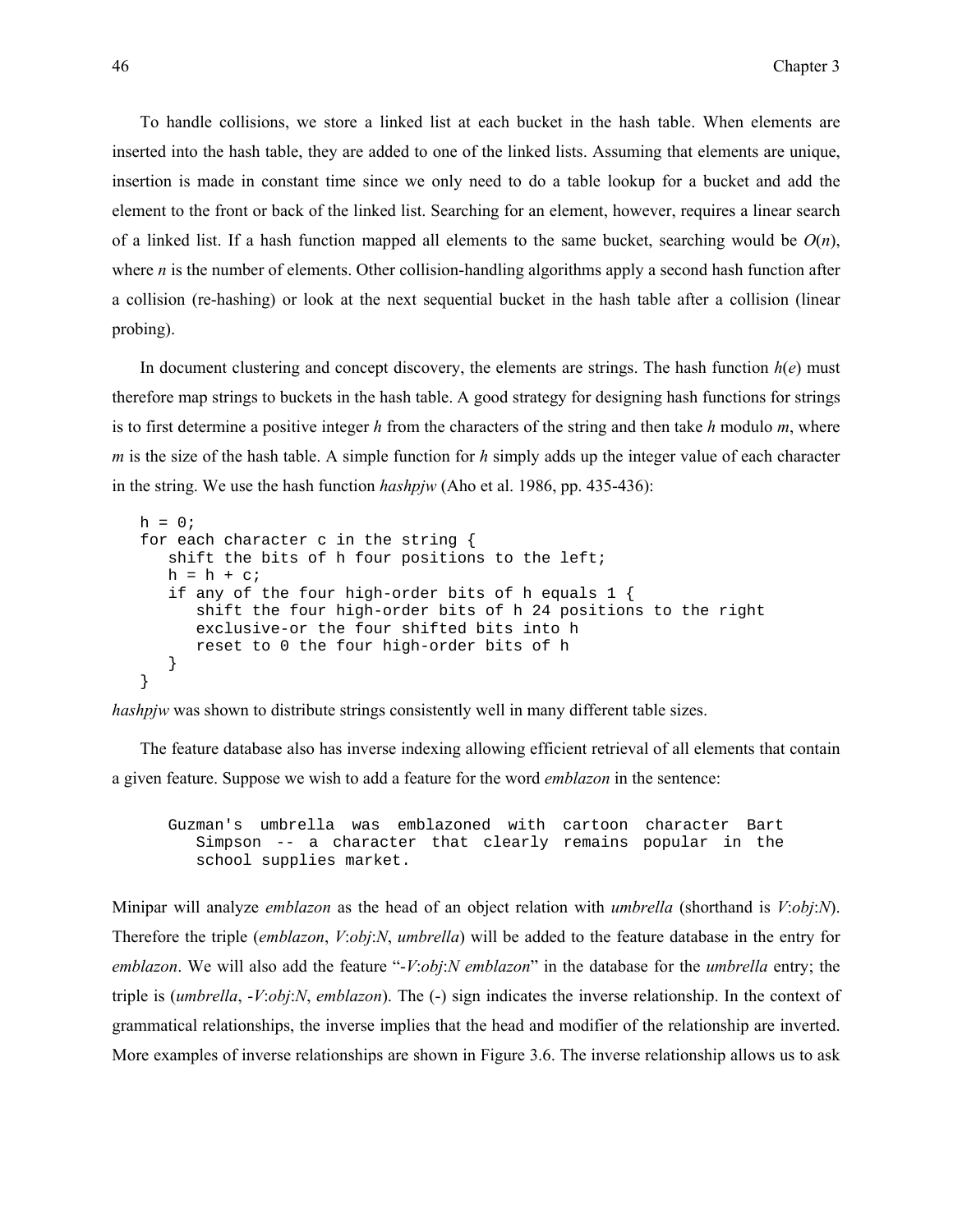| umbrella<br>892 |                         |       |
|-----------------|-------------------------|-------|
| $-V:obj:N$      | 251                     | 0.715 |
| carry           | 14                      | 5.118 |
| open            | 11                      | 4.964 |
| use             | 11                      | 3.590 |
| provide         | 7                       | 3.723 |
| hold            | 7                       | 3.512 |
| like            | 6                       | 3.317 |
| unfurl          | 5                       | 7.765 |
| fall under      | 5                       | 7.316 |
| install         | 5                       | 4.948 |
| bring           | 5                       | 3.364 |
| put             | 5                       | 3.051 |
| have            | 5                       | 1.353 |
| emblazon        | 4                       | 6.924 |
| place           | 4                       | 3.580 |
| sell            | 4                       | 3.008 |
| erect           | 3                       | 5.087 |
| plant           | 3                       | 4.384 |
| test            | 3                       | 3.856 |
| extend          | 3                       | 3.791 |
| choose          | 3                       | 3.573 |
| create          | 3                       | 2.865 |
| send            | 3                       | 2.698 |
| furl            | $\overline{a}$          | 6.778 |
| wield           | $\overline{c}$          | 4.618 |
| swallow         | $\overline{c}$          | 4.535 |
| wave            | $\overline{2}$          | 4.057 |
| manufacture     | $\overline{2}$          | 3.817 |
| retain          | $\overline{2}$          | 3.402 |
| serve as        | $\overline{a}$          | 3.027 |
| look at         | $\overline{\mathbf{c}}$ | 2.753 |
| design          | 2                       | 2.696 |
| close           | $\overline{a}$          | 2.566 |
| schedule        | $\overline{2}$          | 2.447 |

Figure 3.7 – Feature database entry excerpt for the word *umbrella*. Shows the verbs that take *umbrella* as object. The feature database was built using Minipar and a 1GB newspaper corpus.

a question like "what else can you do to umbrellas?" Figure 3.7 shows the most frequent verbs that occurred in a 1GB newspaper corpus with object *umbrella*.

## **3.3.2 Vector-space model**

The feature database described in the previous section is used to store and retrieve the features of elements. In this section, we describe the feature vectors used in CBC, called the vector-space model. It will be used to describe documents in our document clustering system and words in our concept discovery system.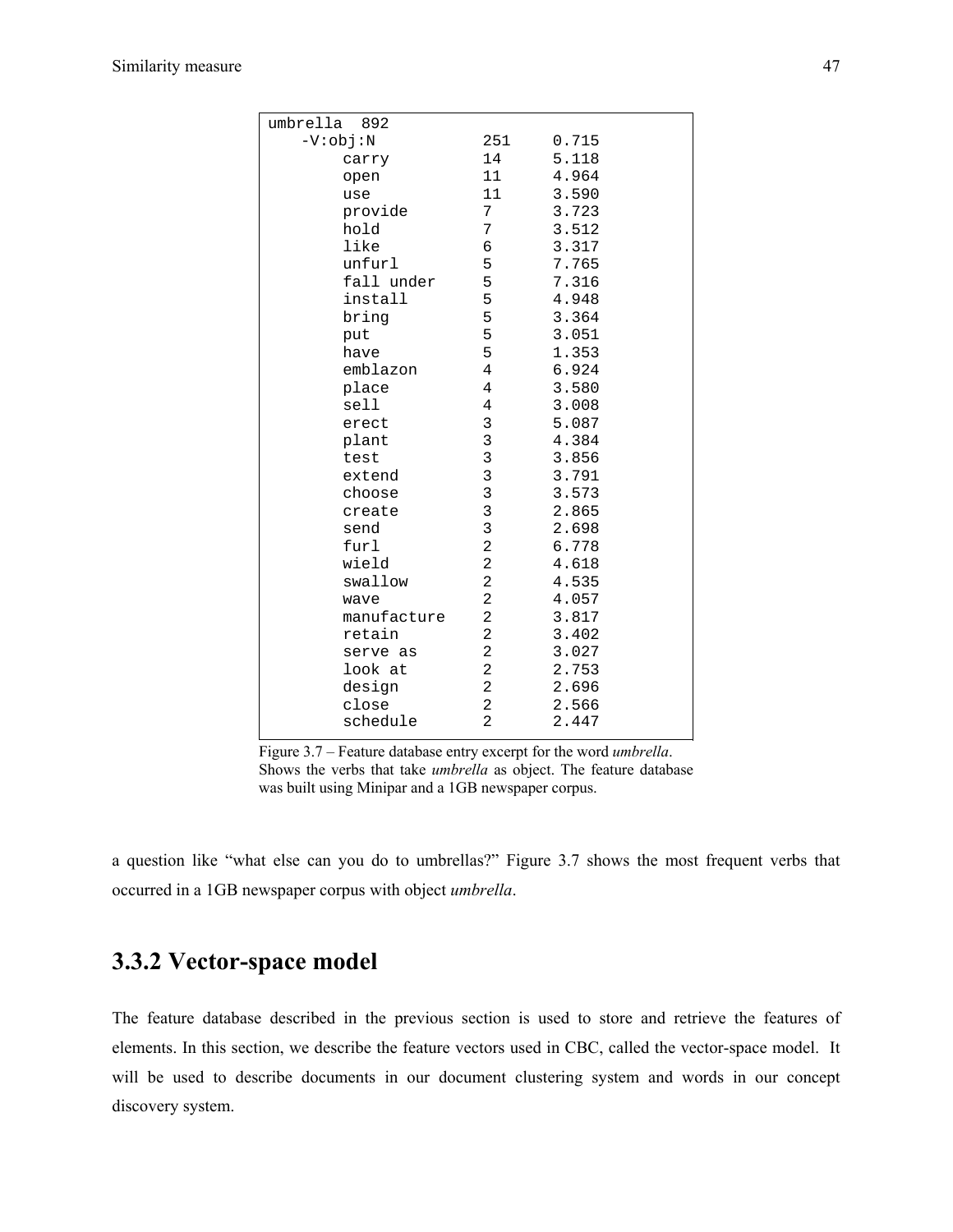| Chapter 1  | 3694 |
|------------|------|
| The        | 185  |
| оf         | 142  |
| a          | 114  |
| is         | 79   |
| and        | 75   |
| to         | 73   |
| Clustering | 66   |
| features   | 53   |
| in         | 47   |
| feature    | 46   |
| are        | 44   |
| elements   | 39   |
| be         | 36   |
| For        | 34   |
| as         | 25   |
| that       | 24   |
| by         | 21   |
| data       | 20   |
| we         | 19   |
| an         | 18   |
| .          |      |

Figure 3.8 – Document clustering features using the Bag-of-Words model. Subset of the features in Chapter 1 of this dissertation.

In document clustering, each document can be represented by the terms that occur within it and the value of a feature is a statistic of the term. The statistic can simply be 1 if the term occurs in the document; or 0 otherwise. This is called the Set-of-Words model. Or, the statistic can be the term's frequency, *tf*, within the document. This is called the Bag-of-Words model. Figure 3.8 shows a subset of the features in Chapter 1 of this dissertation using the Bag-of-Words model. The numbers in the right column represent frequency counts.

The feature database can be used to retrieve the frequency of a particular word in a document. In Figure 3.8, the features in bold are not very informative as to the subject of the document. In order to discount such terms with low discriminating power, *tf* is usually combined with the term's inverse document frequency, *idf*, which is the inverse of the percentage of documents in which the term occurs. The assumption is that informative words will occur many times within a document but not in many other documents. This measure is referred to as *tf*-*idf* (Salton and McGill 1983):

$$
tf-idf = tf \times log idf
$$
 (Eq. 3.3)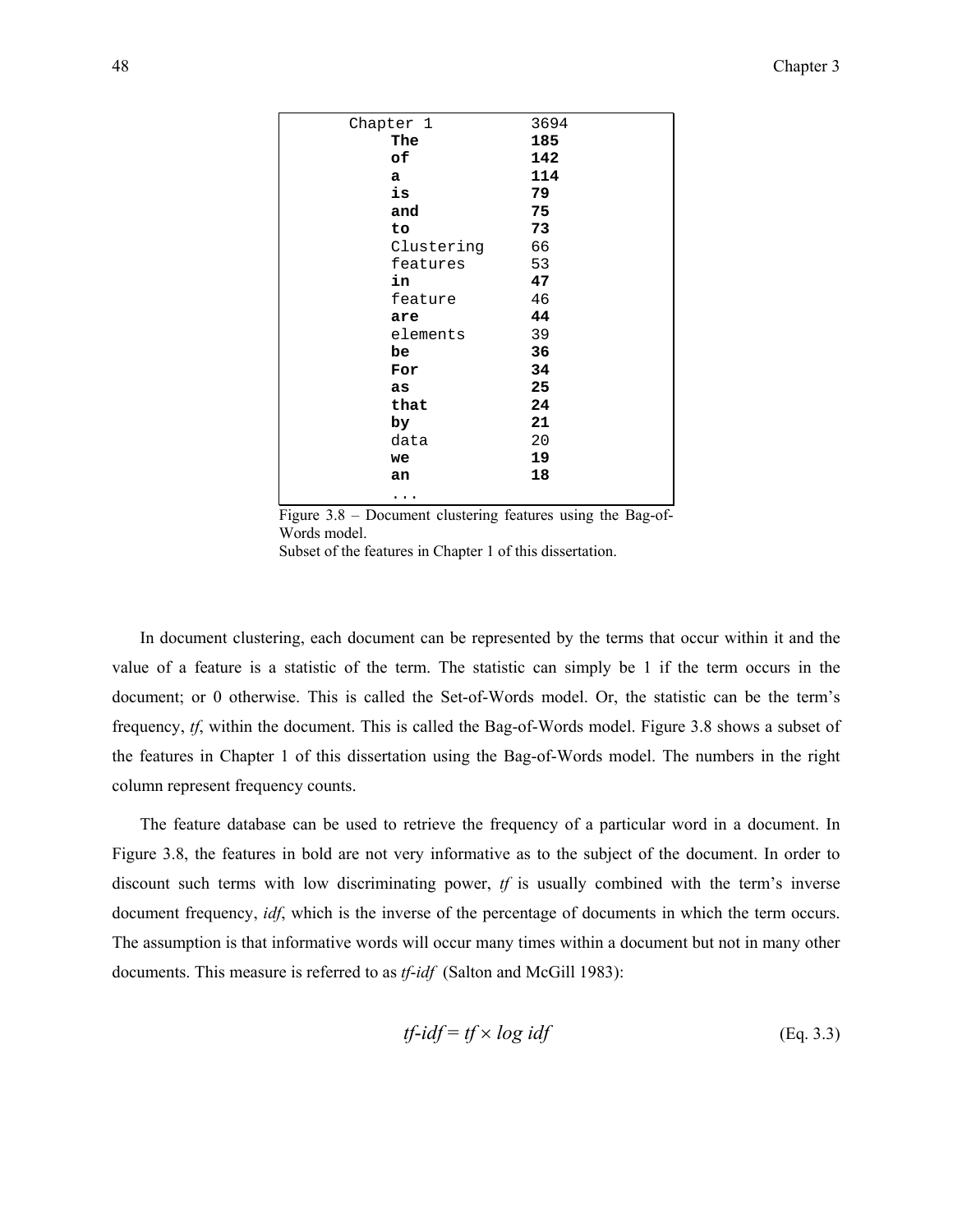#### **Mutual Information**

Mutual information is a commonly used measure for the association strength between two words (Church and Hanks 1989). The pointwise mutual information (Manning and Schütze 1999) between two events *x* and  $y$ ,  $mi_{xy}$ , is given by:

$$
mi_{xy} = \log \frac{P(x, y)}{P(x)P(y)} \tag{Eq. 3.4}
$$

Mutual information compares two models for predicting the co-occurrence of *x* and *y*: one is the MLE of the joint probability of *x* and *y* and the other is some baseline model. In the above equation, the baseline model assumes that *x* and *y* are independent. Mutual information is high when *x* and *y* occur together more often than by chance. Note that in information theory, mutual information refers to the mutual information between two random variables rather than between two events as used in this dissertation. The mutual information between two random variables  $X$  and  $Y$ ,  $MI<sub>XY</sub>$ , is given by:

$$
MI_{XY} = \sum_{x \in X} \sum_{y \in Y} P(x, y) \log \frac{P(x, y)}{P(x)P(y)}
$$
(Eq. 3.5)

The mutual information between two random variables is the weighted average of the pointwise mutual information of all possible combinations of events involving the two variables. It measures the amount of information one variable gives about another.

#### **Mutual Information vector-space model**

In CBC, for each element *e*, we construct a **frequency count vector**  $C(e) = (c_{e1}, c_{e2}, \ldots, c_{em})$ , where *m* is the total number of features and *cef* is the frequency count of feature *f* occurring in element *e*. In document clustering, *e* is a document and  $c_{ef}$  is the frequency of term *f* in *e*. In concept discovery, *e* is a word and  $c_{ef}$ is the number of times *e* occurred in context *f*. Once we have collected these features in the database, we perform feature extraction by constructing a **mutual information vector**  $MI(e) = (mi_{e1}, mi_{e2}, ..., mi_{em})$  for each element  $e$ , where  $mi_{ef}$  is the pointwise mutual information between element  $e$  and feature  $f$ , which is defined as: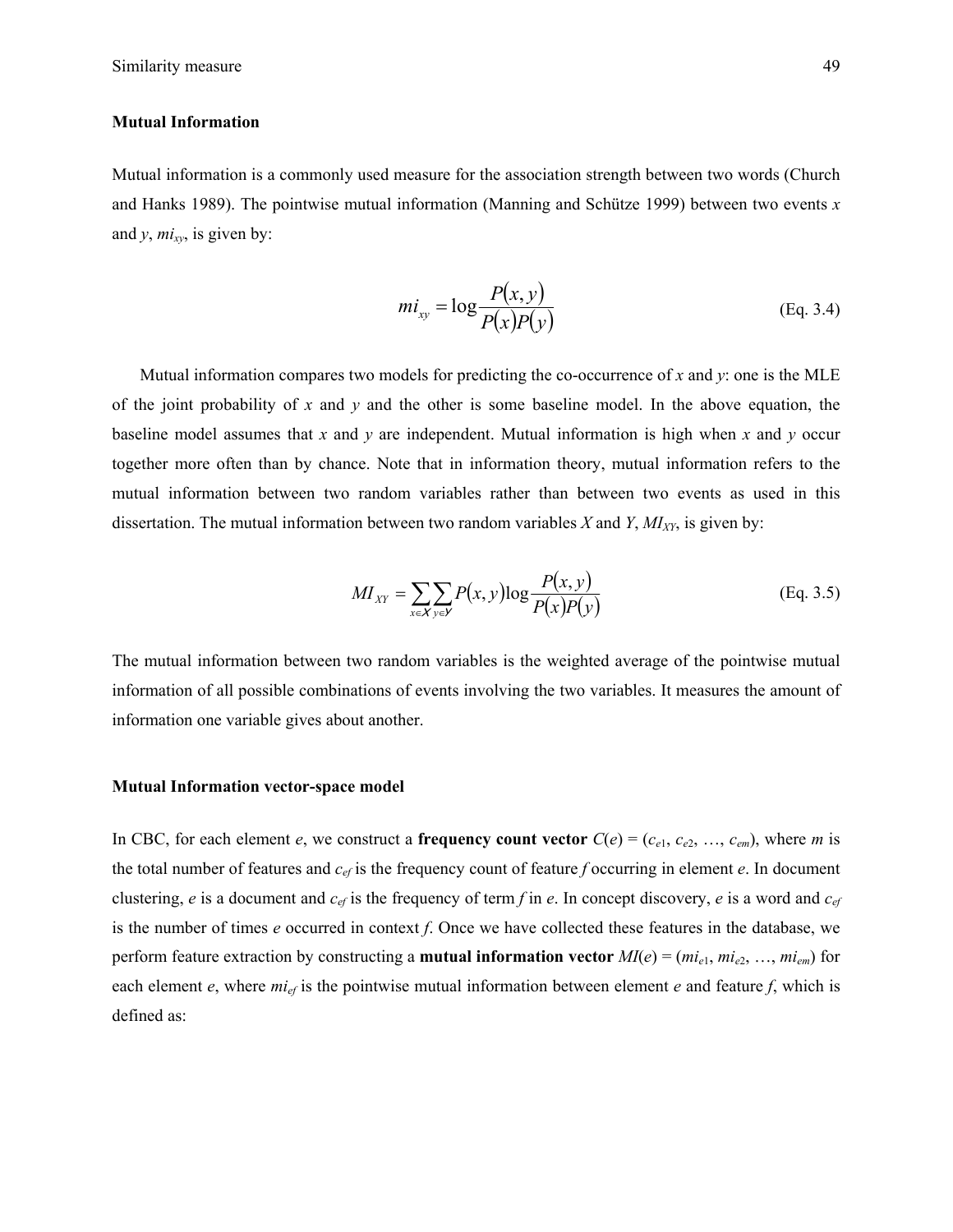$$
mi_{ef} = \log \frac{\frac{c_{ef}}{N}}{\frac{\sum\limits_{i=1}^{n} c_{if}}{N} \times \frac{\sum\limits_{j=1}^{m} c_{ej}}{N}}
$$
(Eq. 3.6)

where *n* is the number of elements to be clustered and  $N = \sum_{i=1}^{n} \sum_{j=1}^{n}$ *n i*  $\sum_{i,j=1}^{m} c_{ij}$  is the total frequency count of all features of all elements. The experiments presented in Section 6.1.3 illustrate that using the mutualinformation vector *MI*(*e*) produces much higher quality clusters then by using the term frequency vector *C*(*e*).

A well-known problem with mutual information is that it is biased towards infrequent elements/features. We therefore multiplied *mief* with a discounting factor:

$$
\frac{c_{e^f}}{c_{e^f} + 1} \times \frac{\min\left(\sum_{i=1}^n c_{e^i}, \sum_{j=1}^m c_{j^f}\right)}{\min\left(\sum_{i=1}^n c_{e^i}, \sum_{j=1}^m c_{j^f}\right) + 1}
$$
(Eq. 3.7)

#### **3.3.3 Similarity model**

Any similarity metric may be applied in CBC as long as it can measure the similarity between two feature vectors. In Section 1.2.2, we presented some commonly used similarity measures. Other measurements that are applicable in CBC include the Dice coefficient (Frakes and Baeza-Yates 1992) and Lin's information theoretic similarity (Lin 1998b). In CBC, we will compute the similarity between two elements *ei* and *ej* using the *cosine coefficient* (Salton and McGill 1983) of their mutual information vectors:

$$
sim(e_i, e_j) = \frac{\sum m i_{e,f} \times m i_{e,f}}{\sqrt{\sum_{f} m i_{e,f}^2 \times \sum_{f} m i_{e,f}^2}}
$$
(Eq. 3.8)

The cosine coefficient is a common similarity model because of its simplicity. However, it is only applicable with numerical features. The applications of CBC proposed in this dissertation all deal with numerical features and hence the cosine coefficient is applicable.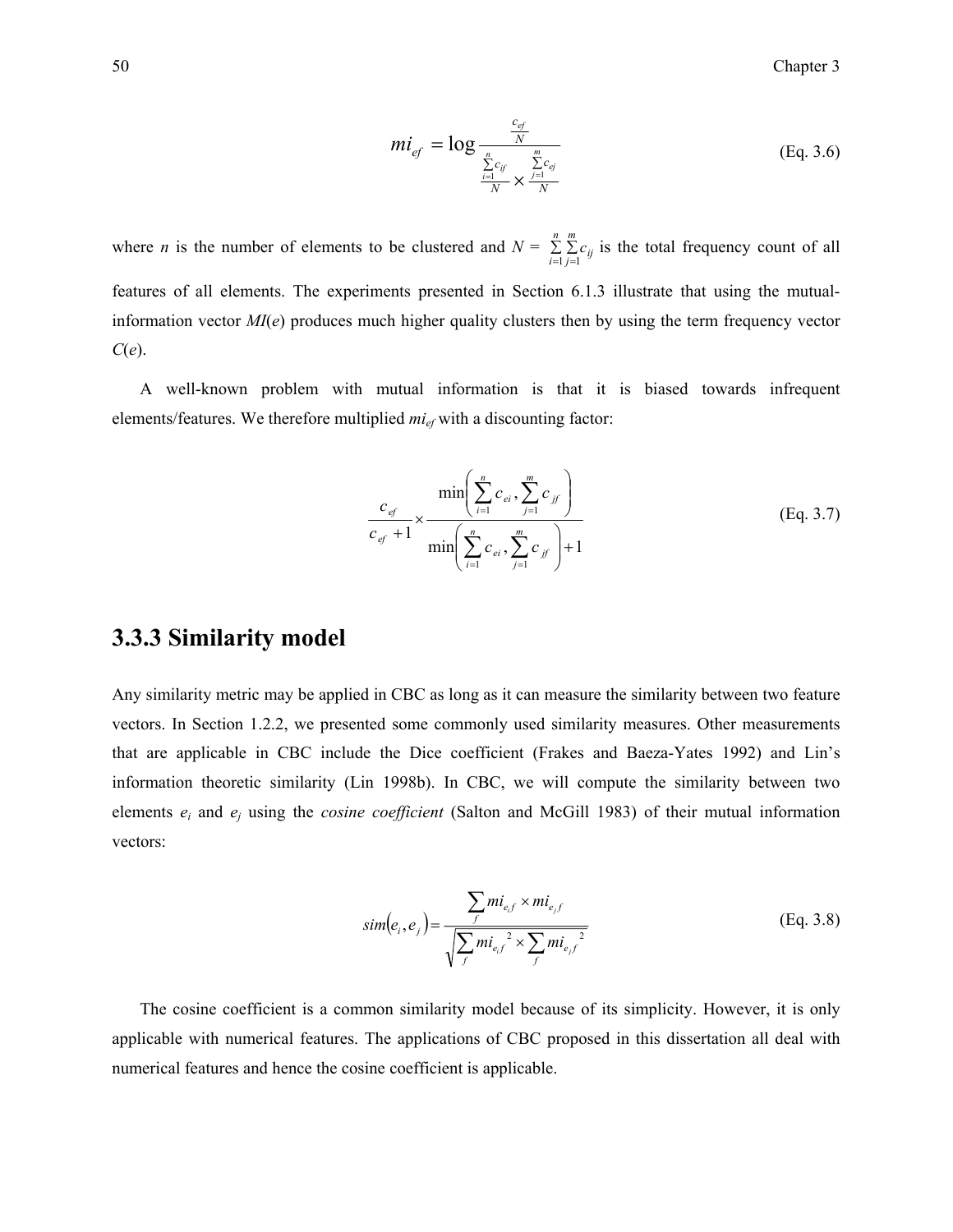# **Chapter 4**

# 4 **CBC**

In this chapter, we describe the Clustering by Committee (CBC) algorithm. CBC is designed to address the general goal of clustering, which is to group data elements such that the intra-group similarities are high and the inter-group similarities are low. We first provide a motivation for CBC and then present two versions of the algorithm: a hard clustering version where each element is assigned to only one cluster and a soft clustering version where elements may be assigned to multiple clusters. We proceed by comparing CBC with its predecessor, UNICON, and by describing two applications of CBC: document clustering and concept discovery.

# **4.1 Motivation**

CBC was motivated by a desire to automatically extract concepts and word senses from large collections of text. Broad-coverage lexical resources such as WordNet, described in Section 3.1, are extremely useful in applications such as word sense disambiguation (Leacock, Chodorow and Miller 1998) and question answering (Pasca and Harabagiu 2001). In previous approaches, word senses are usually defined using a manually constructed lexicon such as WordNet. There are several disadvantages associated with such lexicons. First, manually created lexicons often contain rare senses. For example, WordNet included a rare sense of *computer* that means 'the person who computes'. Using WordNet to expand queries to an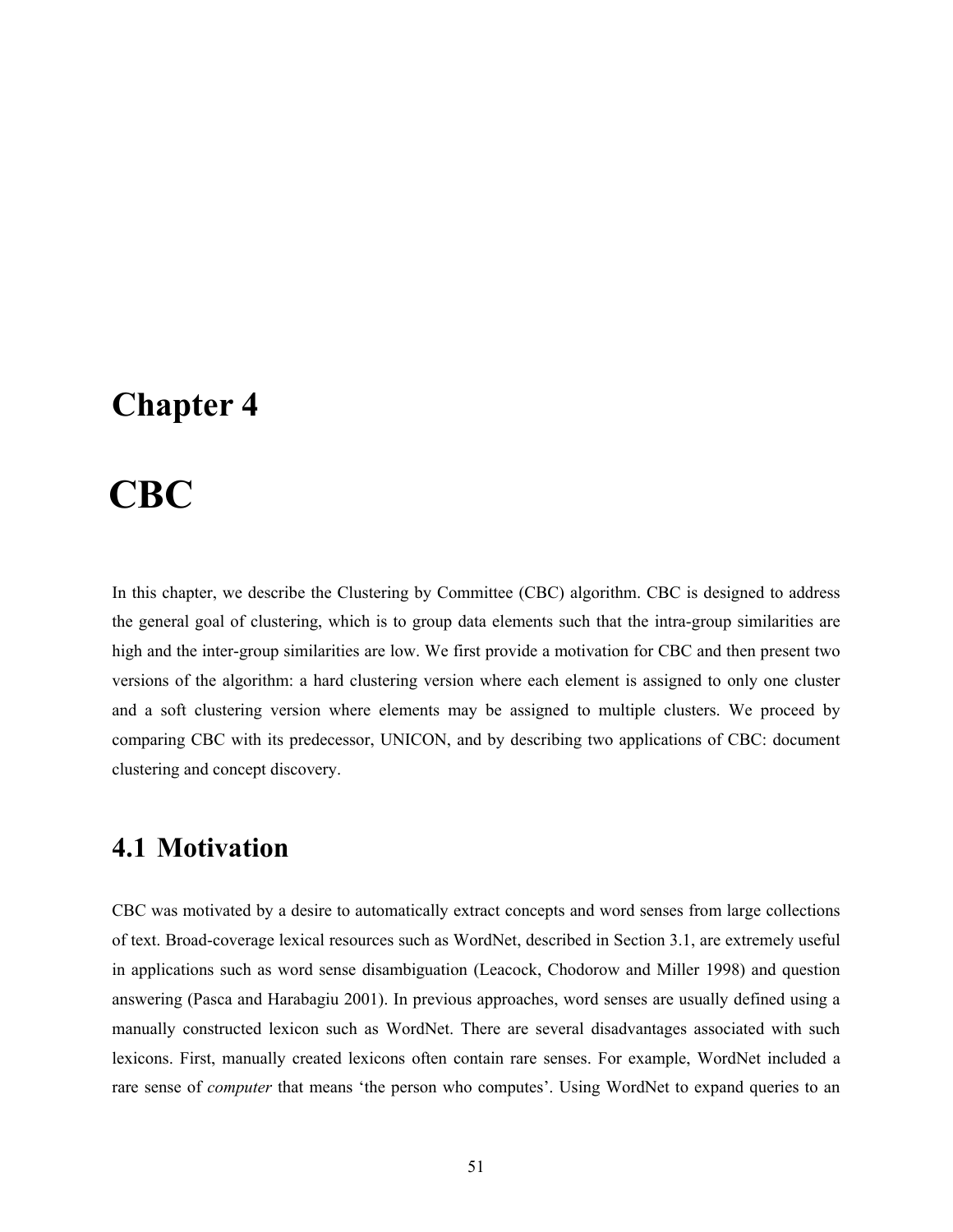information retrieval system, the expansion of *computer* will include words like *estimator* and *reckoner*. Also, the words *dog, computer* and *company* all have a sense that is a hyponym of *person* (a hyponym is defined in Section 3.1). Such rare senses make it difficult for a coreference resolution system to use WordNet to enforce the constraint that personal pronouns (e.g. *he* or *she*) must refer to a person. The second problem with these lexicons is that they miss many domain specific senses. For example, WordNet misses the user-interface-object sense of the word *dialog* (as often used in software manuals). One way to deal with these problems is to use a clustering algorithm to automatically induce semantic classes (Lin and Pantel 2001a).

Many clustering algorithms represent a cluster by the centroid of all of its members (e.g., K-means) (McQueen 1967) or by a representative element (e.g., K-medoids) (Kaufmann and Rousseeuw 1987). When averaging over all elements in a cluster, the centroid of a cluster may be unduly influenced by elements that only marginally belong to the cluster or by elements that also belong to other clusters. For example, when clustering words, we can use the contexts of the words as features and group together the words that tend to appear in similar contexts. For instance, U.S. state names can be clustered this way because they tend to appear in the following contexts:

| List A | appellate court  | campaign in |
|--------|------------------|-------------|
|        | capital          | governor of |
|        | driver's license | illegal in  |
|        | outlaws sth.     | primary in  |
|        | 's sales tax     | senator for |

If we create a centroid of all the state names, the centroid will also contain features such as:

| List B | 's airport           | archbishop of |
|--------|----------------------|---------------|
|        | 's business district | fly to        |
|        | 's mayor             | mayor of      |
|        | 's subway            | outskirts of  |
|        |                      |               |

because some of the state names (like *New York* and *Washington*) are also names of cities.

Using a single representative from a cluster may be problematic too because each individual element has its own idiosyncrasies that may not be shared by other members of the cluster.

In CBC, the centroid of a cluster is constructed by averaging the feature vectors of a subset of the cluster members. The subset is viewed as a committee that determines which other elements belong to the cluster. By carefully choosing committee members, the features of the centroid tend to be the more typical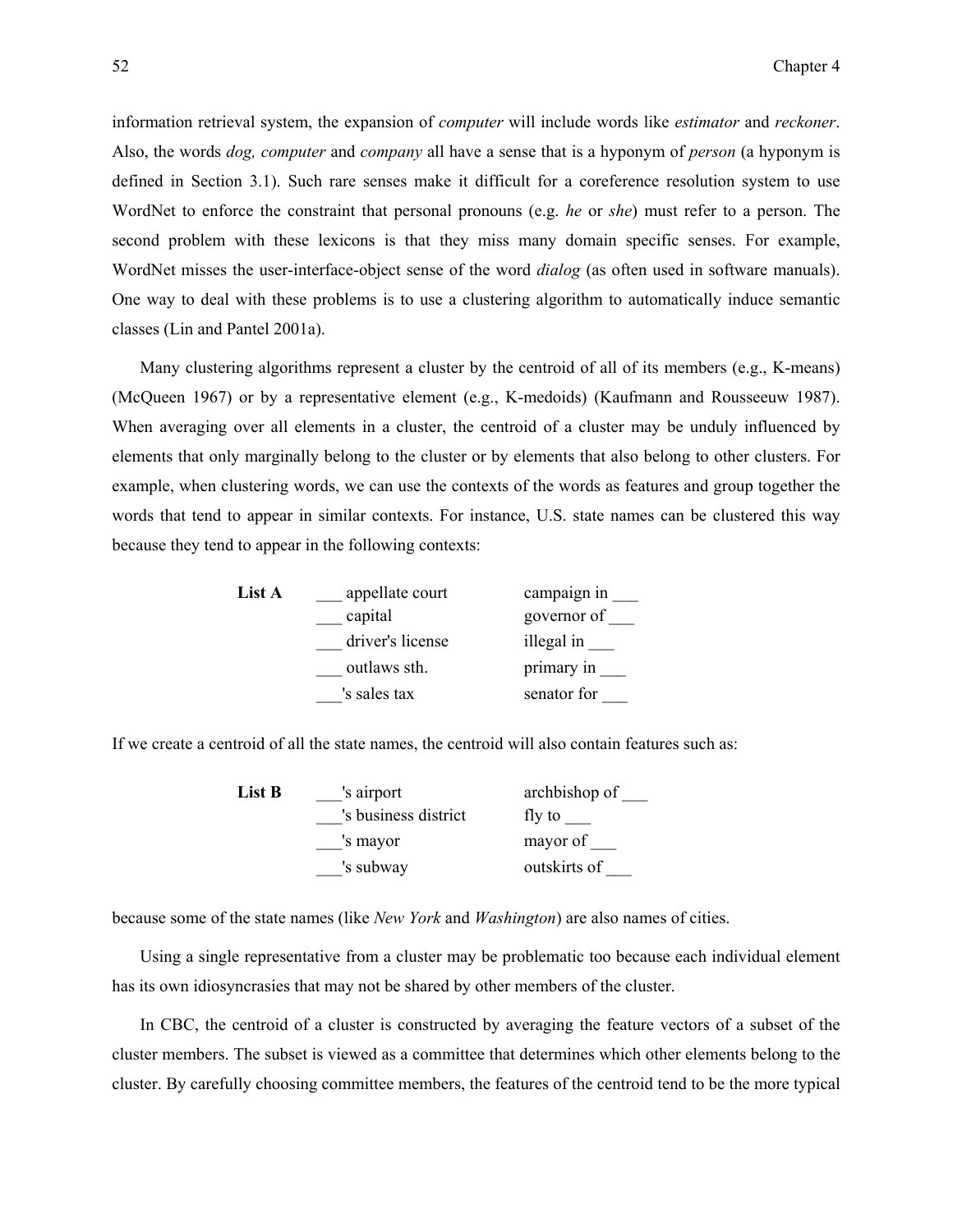features of the target class. For example, CBC chose the following committee members to compute the centroid of its state cluster: Illinois, Michigan, Minnesota, Iowa, Wisconsin, Indiana, Nebraska and Vermont. As a result, the centroid contains only features like those illustrated in List A. Cities are less likely to be attracted to the centroid.

# **4.2 Algorithm**

CBC consists of three phases. In Phase I, we compute each element's top-*k* similar elements, for some small value of *k*. In our experiments, we used *k* in the range of [10, 20]. In Phase II, we construct a collection of tight clusters using the top- $k$  similar elements from Phase I, where the elements of each cluster form a **committee**. The algorithm tries to form as many committees as possible on the condition that each newly formed committee is not very similar to any existing committee. If the condition is violated, the committee is simply discarded. In the final phase of the algorithm, each element *e* is assigned to its most similar clusters.

The framework of CBC allows it to cluster any set of elements as long as their features may be placed in the feature database described in Section 3.3.1. It should be noted that choosing the right features for a given clustering problem is critical to the success of any clustering algorithm.

## **4.2.1 Phase I**

Computing the complete similarity matrix between pairs of elements is obviously quadratic. However, one can dramatically reduce the running time by taking advantage of the fact that the feature vector is sparse. By indexing the features, one can retrieve the set of elements that have a given feature (see Section 3.3.1). To compute the top similar elements of an element *e*, we first sort the features according to their pointwise mutual information values and then only consider a subset of the features with highest mutual information. Finally, we compute the pairwise similarity between *e* and the elements that share a feature from this subset. Since high mutual information features tend not to occur in many elements, we only need to compute a fraction of the possible pairwise combinations. Using this heuristic, similar words that share only low mutual information features will be missed by our algorithm. However, in our experiments, this had no visible impact on cluster quality (see Figure 6.1).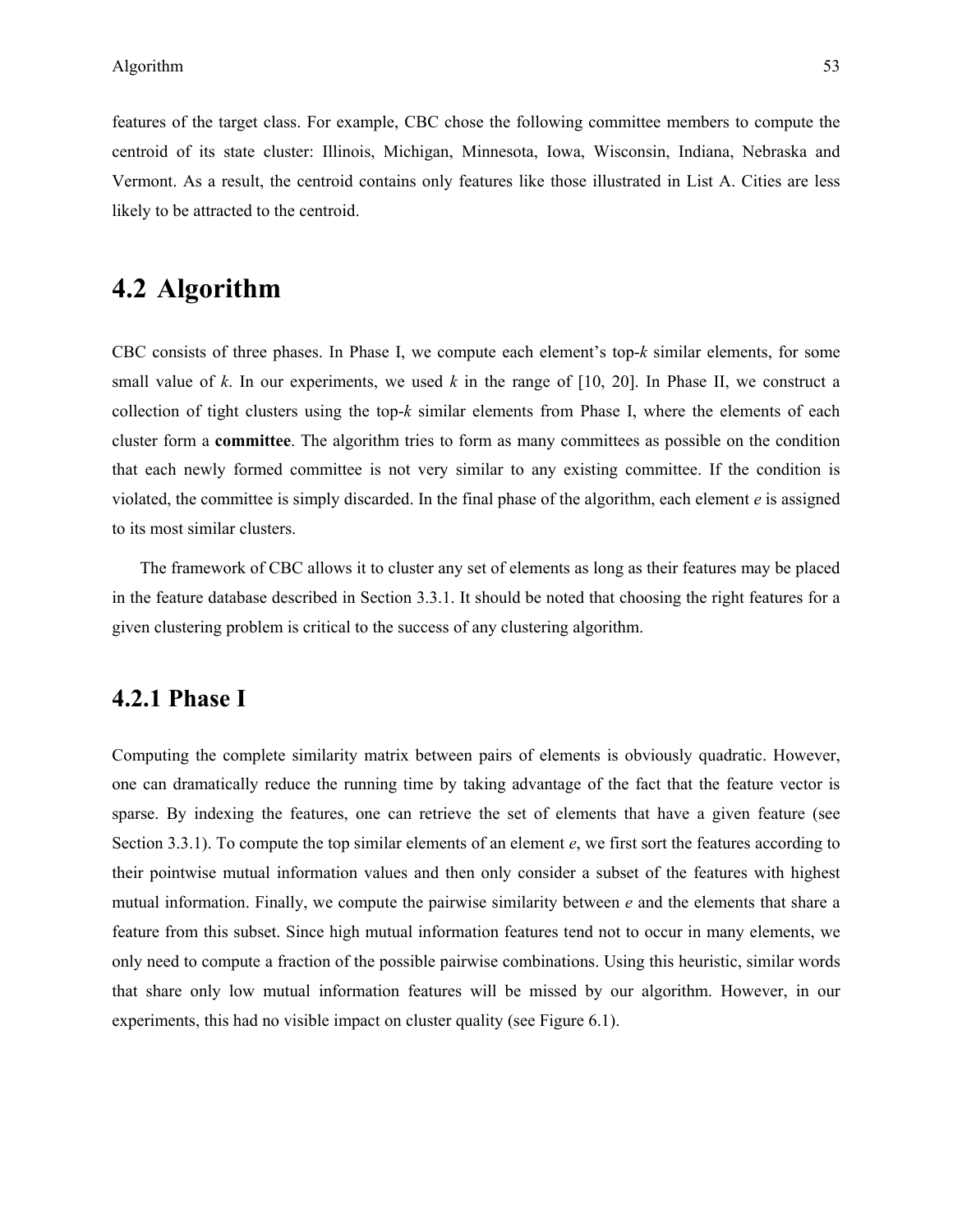| account                |       |  |
|------------------------|-------|--|
| checking account       | 0.145 |  |
| bank account           | 0.143 |  |
| fund                   | 0.130 |  |
| savings account        | 0.124 |  |
| report                 | 0.115 |  |
| story                  | 0.105 |  |
| deposit                | 0.097 |  |
| description            | 0.096 |  |
| statement              | 0.095 |  |
| testimony              | 0.093 |  |
| trust fund             | 0.092 |  |
| loan                   | 0.090 |  |
| claim                  | 0.089 |  |
| investment             | 0.088 |  |
| assessment             | 0.085 |  |
| document               | 0.084 |  |
| asset                  | 0.084 |  |
| transaction            | 0.084 |  |
|                        |       |  |
| certificate of deposit | 0.084 |  |
| detail                 | 0.083 |  |
|                        |       |  |
| duty                   |       |  |
| responsibility         | 0.143 |  |
| obligation             | 0.119 |  |
| dor                    | 0.114 |  |
| chore                  | 0.100 |  |
| assignment             | 0.099 |  |
| task                   | 0.099 |  |
| role                   | 0.095 |  |
| post                   | 0.092 |  |
| military service       | 0.091 |  |
| position               | 0.090 |  |
| function               | 0.089 |  |
| service                | 0.084 |  |
| Patrol                 | 0.083 |  |
| work                   | 0.080 |  |
| mission                | 0.078 |  |
| tariff                 | 0.075 |  |
| action                 | 0.071 |  |
| stint                  | 0.069 |  |
| prerogative            | 0.069 |  |
| activity               | 0.068 |  |
|                        |       |  |

Figure 4.1 – Top-20 similar words of *account* and *duty*.

The similar words were obtained from the TREC corpus using Lin's similarity measure (Lin 1998b).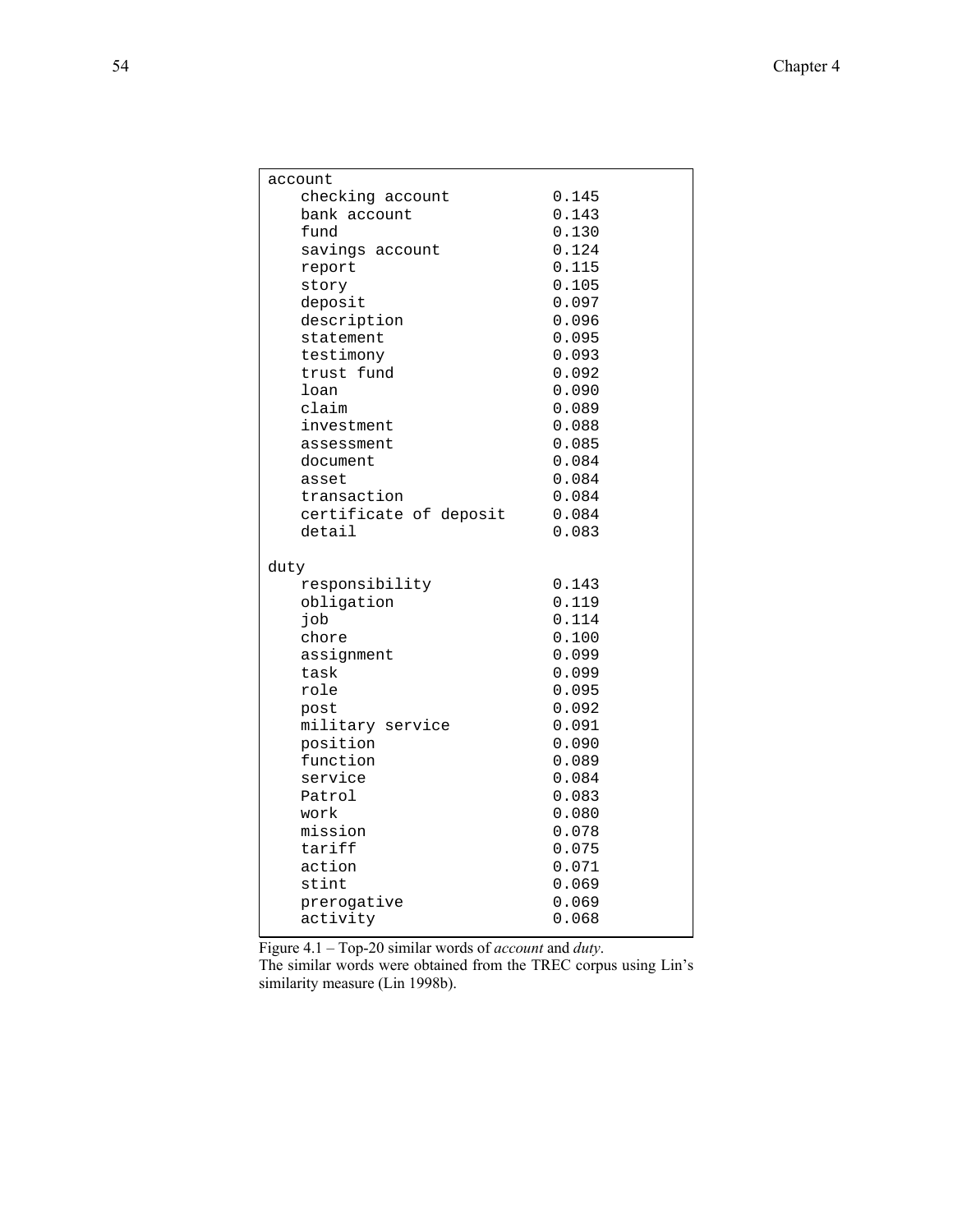The similarity matrix is stored in a hash table similar to the feature database presented in Section 3.3.1. By querying an element in the hash table (e.g. a document or a word), we retrieve in constant time its top-*k* similar elements along with their similarity scores. The similarity between two elements is simply the cosine of the elements' feature vectors (see Section 3.3.3).

Figure 4.1 shows a sample of a similarity matrix, constructed using the TREC corpus described in Section 6.2.1, for the words *account* and *duty*. Notice that the lists of similar words do not distinguish between the senses of a word. For *account*, we find similar words for its *bank account* sense and its *story* sense. For *duty*, there are similar words for its *responsibility* and *tax* senses.

#### **4.2.2 Phase II**

The second phase of the clustering algorithm recursively finds tight clusters scattered in the similarity space. In each recursive step, the algorithm finds a set of tight clusters, called committees, and identifies residue elements that are not covered by any committee. We say a committee **covers** an element if the element's similarity to the centroid of the committee exceeds some high similarity threshold. The algorithm then recursively attempts to find more committees among the residue elements. The output of the algorithm is the union of all committees found in each recursive step. The details of Phase II are presented in Figure 4.2.

The highest scoring clusters at the end of Step 1 represent candidate committees. The score reflects a preference for bigger and tighter clusters. After clustering the similar element of *e*, only the highest scoring cluster is kept as a candidate committee. However, it is possible that a lower scoring cluster will be accepted as a committee in the recursion of Phase II (Step 6). The candidates have high intra-cluster similarity but they do not have low inter-cluster similarity (i.e. some candidates are similar to each other).

Step 2 gives preference to the larger and tighter candidate committees for Step 3, where a candidate committee is only kept if its similarity to all previously kept candidates is below a fixed threshold. This assures that the inter-cluster similarities are low. In our experiments, we set  $\theta_1 = 0.35$ . Step 4 terminates the recursion if no committee is found in the previous step.

The residue elements are identified in Step 5. An element is covered if its similarity to the centroid of any committee exceeds some high similarity threshold; we used  $\theta_2 = 0.25$ . Every other element is a residue element. If no residues are found, the algorithm terminates; otherwise, we recursively apply the algorithm to the residue elements. In the recursive step, the top-*k* similar elements of element *e* will no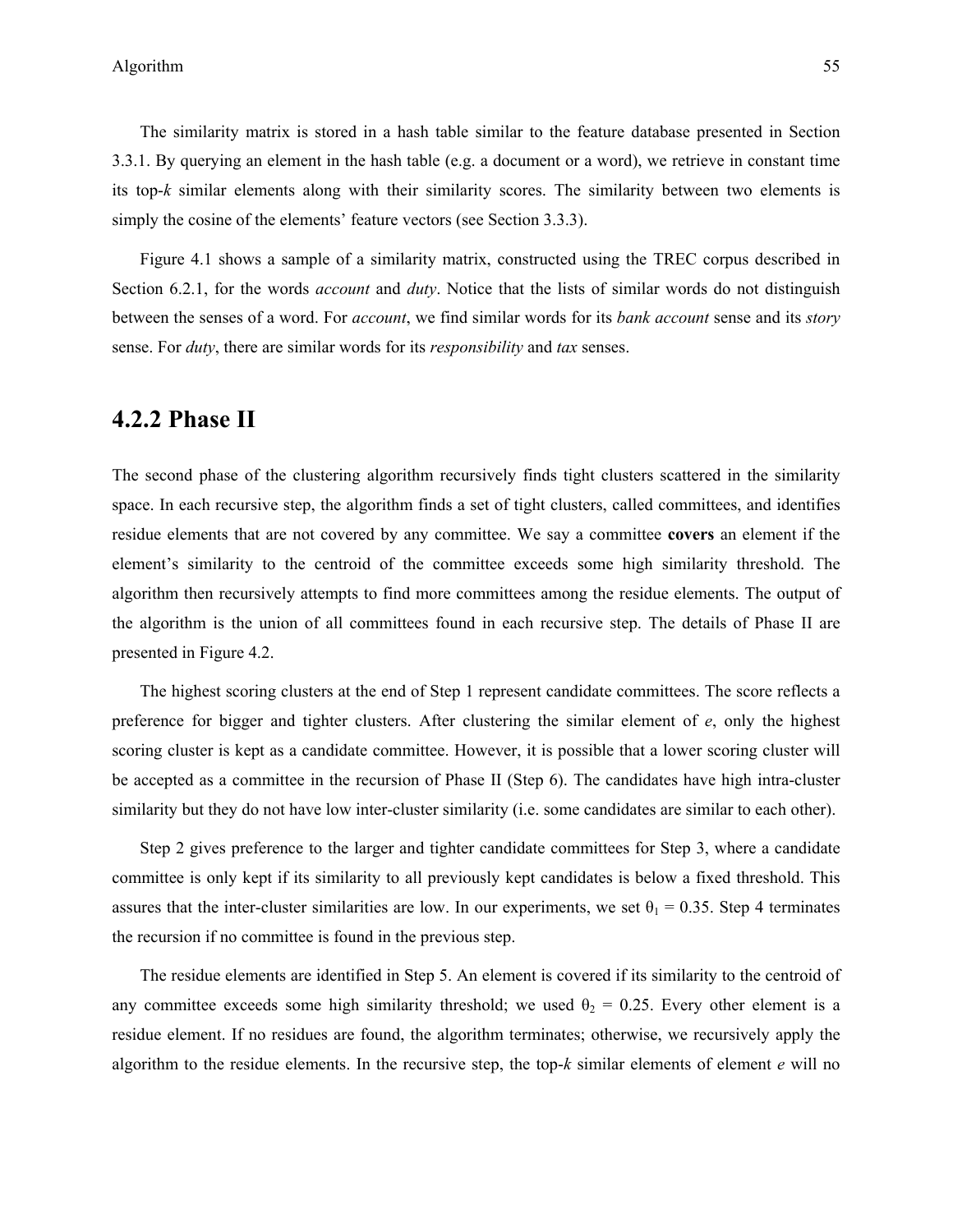| Input:     | A list of elements $E$ to be clustered, a similarity database $S$ from<br>Phase I, thresholds $\theta_1$ and $\theta_2$ .                                                                                                  |
|------------|----------------------------------------------------------------------------------------------------------------------------------------------------------------------------------------------------------------------------|
| Step $1$ : | For each element $e \in E$                                                                                                                                                                                                 |
|            | Cluster the top similar elements of $e$ from $S$ using average-link<br>clustering (see Section 2.1.1).                                                                                                                     |
|            | For each discovered cluster $c$ , compute the following score:<br>$ c  \times \text{avgsim}(c)$ , where  c  is the number of elements in c and<br>$avgsim(c)$ is the average pairwise similarity between elements in $c$ . |
|            | Store the highest-scoring cluster in a list $L$ .                                                                                                                                                                          |
| Step 2:    | Sort the clusters in $L$ in descending order of their scores.                                                                                                                                                              |
| Step $3$ : | Let $C$ be a list of committees, initially empty.                                                                                                                                                                          |
|            | For each cluster $c \in L$ in sorted order                                                                                                                                                                                 |
|            | Compute the centroid of $c$ by averaging the feature vectors of its<br>elements and computing the mutual information scores in the same<br>way as we did for individual elements.                                          |
|            | If $c$ 's similarity to the centroid of each committee previously added<br>to C is below a threshold $\theta_1$ , add c to C.                                                                                              |
| Step 4:    | If $C$ is empty, we are done and return $C$ .                                                                                                                                                                              |
| Step $5$ : | For each element $e \in E$                                                                                                                                                                                                 |
|            | If e's similarity to every committee in C is below threshold $\theta_2$ , add<br>$e$ to a list of residues $R$ .                                                                                                           |
| Step 6:    | If $R$ is empty, we are done and return $C$ .                                                                                                                                                                              |
|            | Otherwise, return the union of $C$ and the output of a recursive call<br>to Phase II using the same input except replacing $E$ with $R$ .                                                                                  |
| Output:    | a list of committees.                                                                                                                                                                                                      |

Figure 4.2 – Phase II of CBC.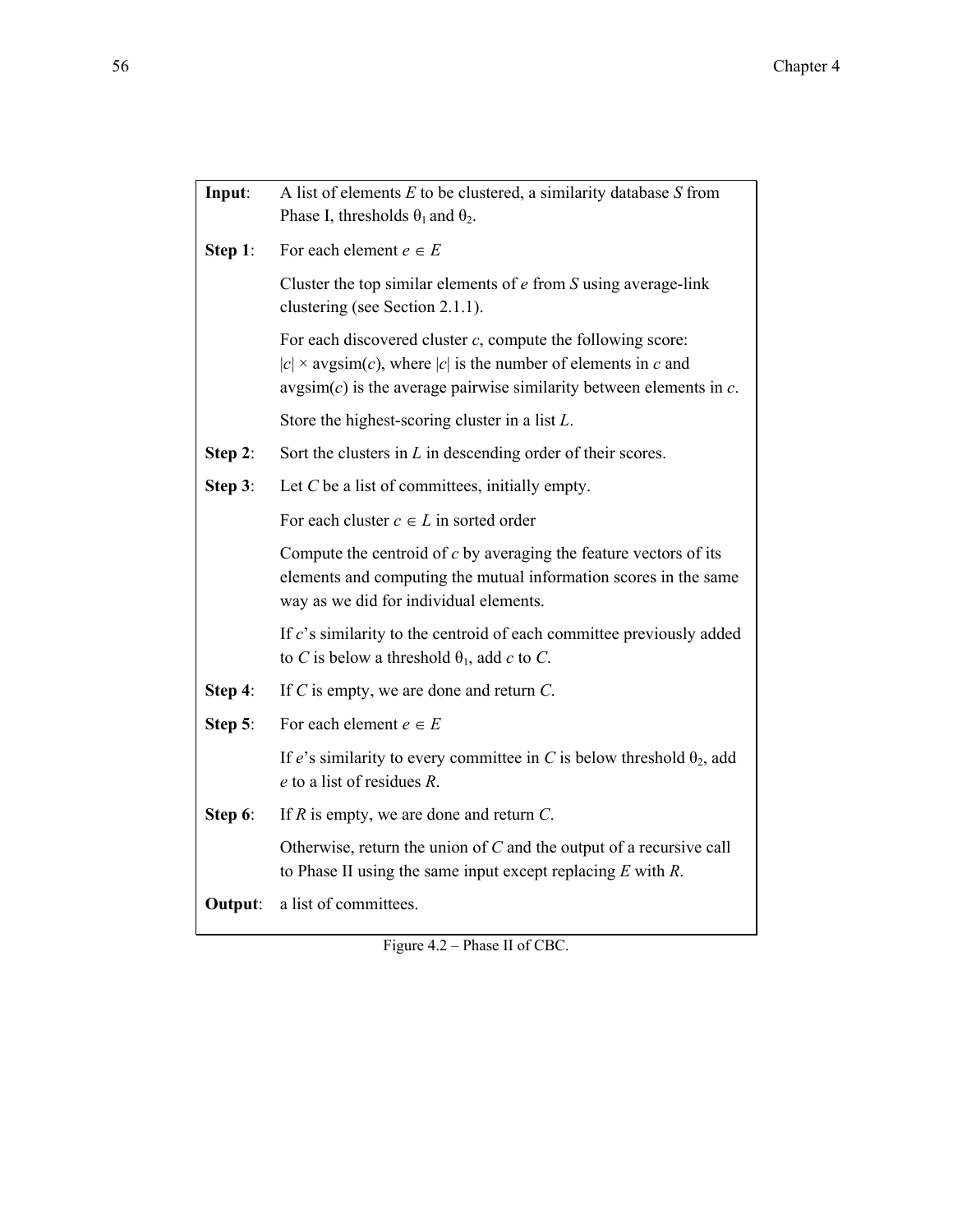longer be the same since the similar elements must be part of the residue elements. Therefore, the highest scoring clusters of Step 1 may result in the discovery of new committees. For example, suppose that the highest scoring cluster of the similar words of *bank* is (*financial institution*, *corporation*, *business*, *organization*) but that it is rejected in Step 3 because a similar candidate committee was previously accepted. Now suppose that *bank* is part of the residue elements and that in the recursive step its most similar words are (*shore*, *coast*, *coastline*, *shoreline*). The recursive step gives CBC the opportunity to discover this concept (although it might have already been discovered it in the previous recursion of Phase II by a word other than *bank*, like *shore*).

Each committee that is discovered in Phase II of CBC defines one of the final output clusters of the algorithm. Below are some sample committees discovered by CBC using the TREC corpus:

- basketball, soccer, volleyball, softball, tennis, hockey, football, water polo, baseball, golf, badminton
- pink, purple, mauve, yellow, turquoise, blue, red, lavender, green, beige
- tulip, peony, carnation, daffodil, iris, lilac, chrysanthemum, orchid
- apricot, pear, nectarine, peach, plum, mango, fig, cherry, persimmon, melon, prune

As discussed in Section 4.1, the words in the committees tend to be words that are not polysemous<sup>6</sup>. For example, in the *color* and *fruit* committees above, *orange* is omitted because of its polysemous use in the corpus. If *orange* were included in the *color* committee, then that committee may later incorrectly attract fruits to it.

#### **4.2.3 Phase III**

 $\overline{a}$ 

Phase III has two different versions: one for outputting a hard clustering and one for a soft clustering. We use the hard clustering version for document clustering and the soft clustering for discovering word senses.

<sup>&</sup>lt;sup>6</sup> The words may in fact be polysemous words but only one sense tends to be utilized in the domain of the corpus used to discover the committees.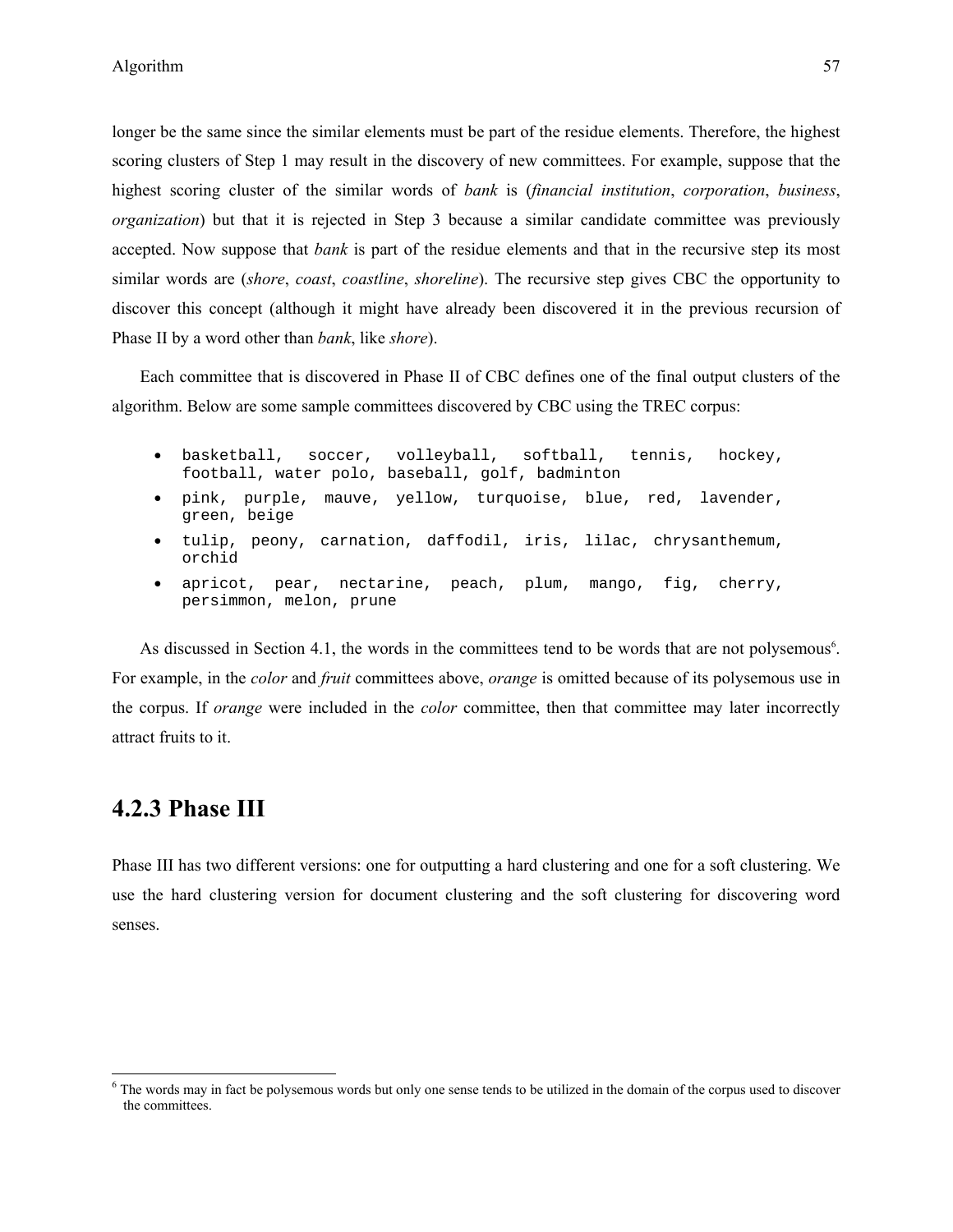#### **Hard-clustering version**

In the hard-clustering version, every element is simply assigned to the cluster containing the committee to which it is most similar. This version resembles *K*-means in that every element is assigned to its closest centroid. Unlike *K*-means, the number of clusters is not fixed and the centroids do not change (i.e. when an element is added to a cluster, it is not added to the committee of that cluster).

#### **Soft-clustering version**

In the soft-clustering version, each element *e* is assigned to its most similar clusters in the following way:

```
let C be a list of clusters initially empty 
let S be the top-200 similar clusters to e
while S is not empty { 
    let c∈S be the most similar cluster to e 
    if similarity(e, c) < σ
       exit the loop 
    if c is not similar to any cluster in C { 
       assign e to c 
       remove from e its features that overlap with the features of c; 
       add c to C
    } 
    remove c from S 
}
```
When computing the similarity between a cluster and an element (or another cluster) we use the centroid of the committee members as the representation for the cluster. The key to the soft-clustering version of the algorithm for discovering word senses is that once an element *e* is assigned to a cluster *c*, the intersecting features between *e* and *c* are removed from *e*. This allows CBC to discover the less frequent senses of a word and to avoid discovering duplicate senses.

For example, consider the clusters to which the word *plant* would be assigned. The top-30 similar words of *plant* are shown in Figure 4.3. Suppose there exists the following two clusters:

```
C_1: ground cover, perennial, shrub, bulb, annual, wildflower,
    shrubbery, fern, grass, ... 
C_2: factory, power plant, refinery, power station, reactor, oil
    refinery, facility, manufacturing plant, ...
```
It is clear by Figure 4.3 that *plant* is often used as a *factory* in the training corpus. Only one of the top-30 similar words of *plant* refers to its life sense (this is the bold word *tree* shown in Figure 4.3). The feature vector of *plant* is dominated by features like (-*V:obj:N*, *operate*), (-*N:nn:N*, *owner*), and (-*V:subj:N*,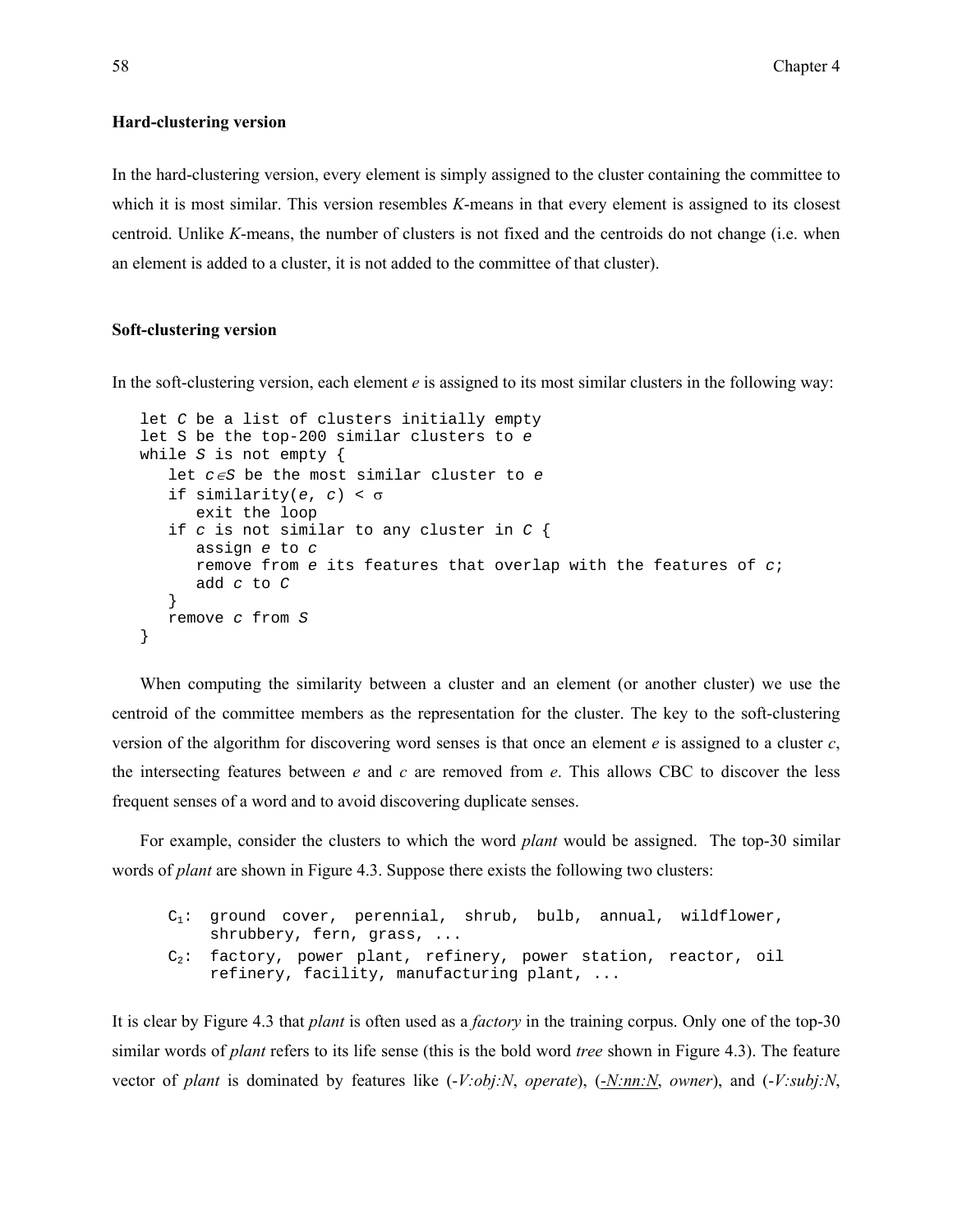| 1. facility            | 16. station       |
|------------------------|-------------------|
| 2. factory             | 17. farm          |
| 3. reactor             | 18. operation     |
| 4. refinery            | 19. warehouse     |
| 5. power plant         | 20. company       |
| 6. site                | 21. home          |
| 7. manufacturing plant | 22. center        |
| 8. tree                | 23. lab           |
| 9. building            | 24. store         |
| 10. complex            | 25. industry      |
| 11. landfill           | 26. park          |
| 12. dump               | 27. house         |
| 13. project            | 28. business      |
| 14. mill               | 29. incinerator   |
| 15. airport            | 30. power station |

Figure 4.3 – Top-30 similar words of *plant*.

The similar words were obtained from the TREC corpus using Lin's similarity measure (Lin 1998b). The word *tree* in bold is the only word that represents the *life* sense of *plant*.

*produce*). The similarity between *plant* and  $C_1$  will therefore be very low. Most clustering algorithms would be unable to assign the word *plant* to *C*1.

CBC's assignment algorithm will first assign *plant* to its most similar cluster *C*2. It then removes the features that intersect from *plant*'s feature vector and *C*2's feature vector. Below are some of the features of  $C_2$ :

$$
C_2: \underline{\hspace{1cm}} \text{project, } \underline{\hspace{1cm}} \text{owner, build } \underline{\hspace{1cm}}, \text{ close } \underline{\hspace{1cm}}, \underline{\hspace{1cm}} \text{produces, } \underline{\hspace{1cm}} \\ \underline{\hspace{1cm}} \text{makes, } \underline{\hspace{1cm}} \text{ operates, } \ldots
$$

Removing the intersecting features can be viewed as removing the *factory* sense from the word *plant*. After removal, the similarity between the revised feature vector of *plant* and  $C_1$  greatly increases, allowing CBC to discover *plant*'s life sense.

# **4.3 Comparison with UNICON**

UNICON (Lin and Pantel 2001a) also constructs cluster centroids using a small set of similar elements like the committees in CBC. One of the main differences between UNICON and CBC is that UNICON only guarantees that the committees do not have overlapping members. However, the centroids of two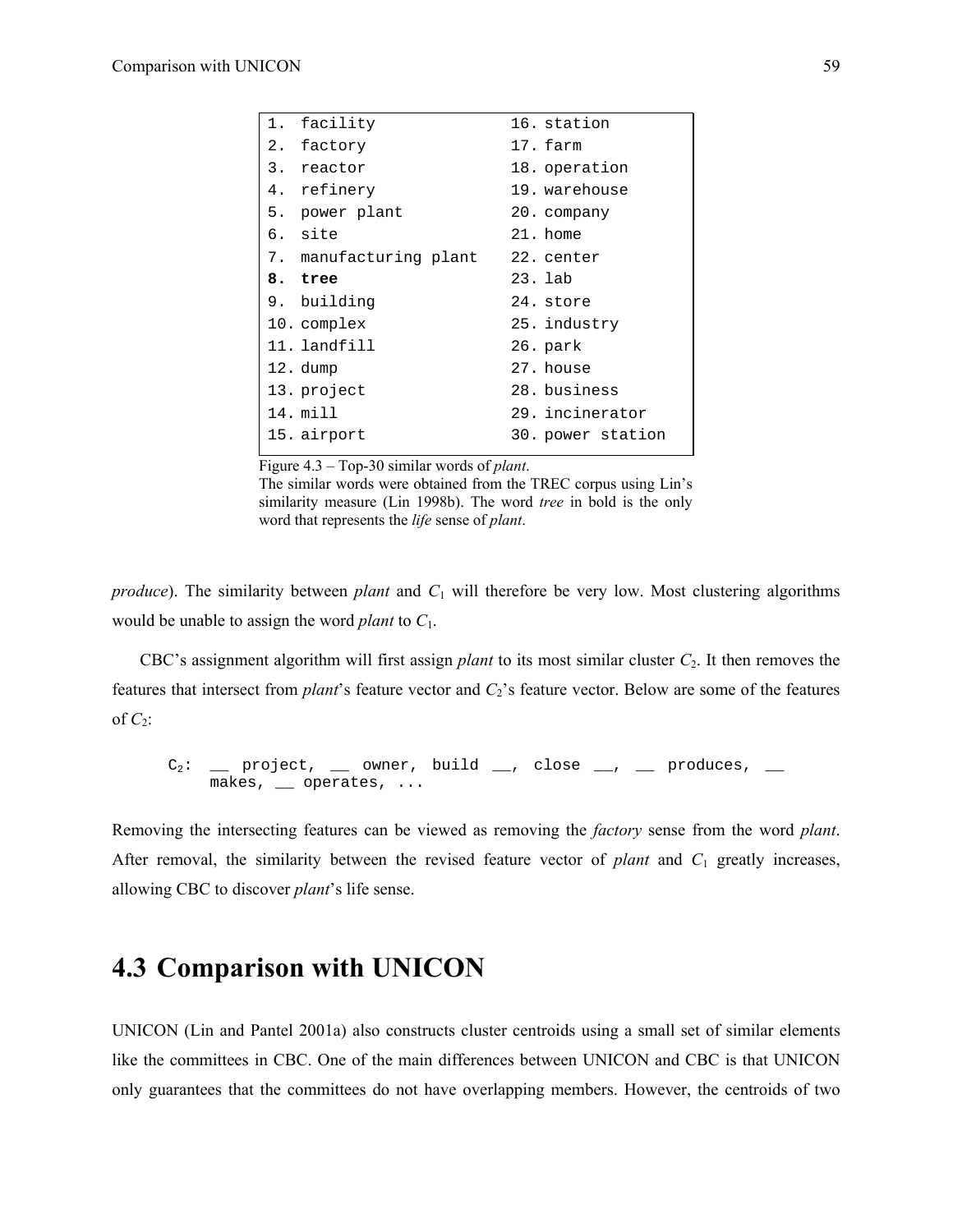committees may still be quite similar. For example, the following two committees generated by UNICON do not share any members. However, their centroids are very similar.

- Harvard University, Harvard, Stanford University, University of Chicago, Columbia University, New York University, University of Michigan, Yale university, MIT, University of Pennsylvania, Cornell University
- University of Rochester, University of Miami, University of Colorado, Ohio State University, University of Florida, Harvard Medical School, University of North Carolina, University of Houston

UNICON deals with this problem by merging such clusters. In contrast, Step 2 in Phase II of CBC only outputs a committee if its centroid is not similar to any previously output committee.

Another main difference between UNICON and CBC is in Phase III of CBC. UNICON has difficulty discovering senses of a word when this word has a dominating sense. For example, UNICON cannot discover *plant*'s life sense as described in the previous section.

# **4.4 Applications**

In our experiments, we will apply CBC to the tasks of clustering documents and discovering concepts. Below, we describe these applications. For each clustering application, the feature representation is very important. After collecting the features in the feature database described in Section 3.3.1, CBC may be directly applied.

#### **4.4.1 Document clustering**

The goal of document clustering is to discover documents with similar topics. It is useful in many information retrieval tasks. Document clustering was initially proposed for improving the precision and recall of information retrieval systems (van Rijsbergen 1979). Because clustering is often too slow for large corpora and had indifferent performance for this application (Jardine and van Rijsbergen 1971), document clustering has been used more recently in document browsing (Cutting, Karger, Pedersen and Tukey 1992), to improve the organization and viewing of retrieval results (Hearst and Pedersen 1996), to accelerate nearest-neighbor search (Buckley and Lewit 1985) and to generate Yahoo-like hierarchies (Koller and Sahami 1997). Common characteristics of document clustering include: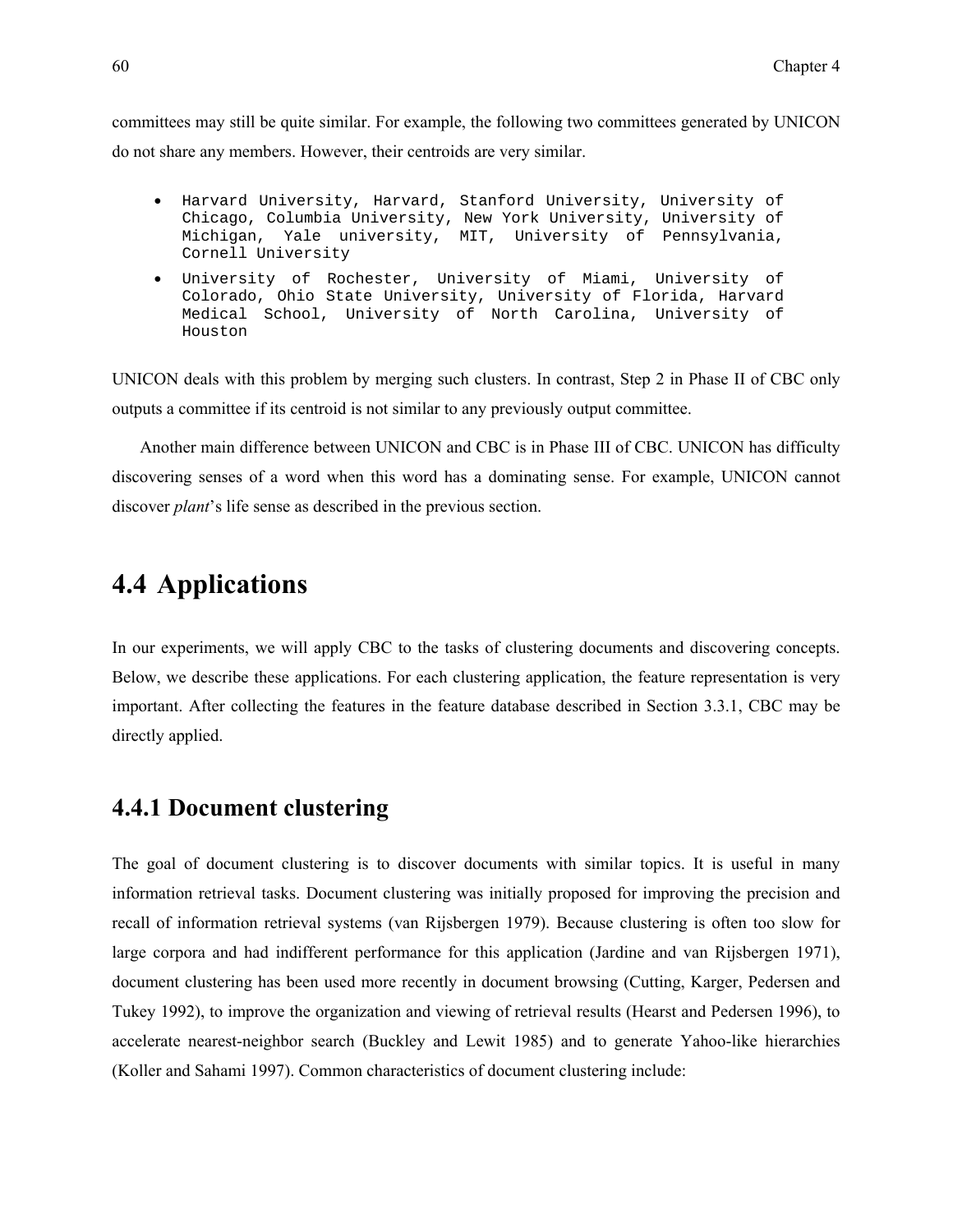- there is a large number of documents to be clustered;
- the number of output clusters may be large;
- each document has a large number of features (e.g. the features may include all of the terms in the document); and
- the feature space, the union of the features of all documents, is even larger (e.g. all possible English words).

We use the Bag-of-Words model and represent a document by the stemmed words that occur within it. Stemming is the process of removing the common morphological and inflexional endings from words. It is used to reduce terms to a common-base form and consequently reduce the data sparseness. We use a standard stemming algorithm used in *IR* called Porter's stemmer (Porter 1980). For example, this stemmer will stem the word *answering* to *answer* and the word *feature* to *featur*. Given a corpus of documents, we use a tokenizer to collect the frequency counts of all stemmed words and we insert these counts along with pointwise mutual information scores into the feature database described in Section 3.3.1.

One of the datasets that we experimented with consists of 18,828 newsgroup articles partitioned nearly evenly across 20 different newsgroups. Each file contains one article and the pathname of the file represents the newsgroup of the article. For example, rec.sport.baseball/102663 is an article about the uniforms of certain teams in Major League Baseball while talk.politics.mideast/76234 discusses Israel's occupation of the West Bank, Gaza, and Golan. Here is a sample cluster discovered by CBC on this dataset:

```
sci.med/59498, sci.med/59474, sci.med/59641, sci.med/59167, 
sci.med/59080, sci.med/59459, sci.med/59490, sci.med/59511, 
sci.med/59191, sci.med/59447, sci.med/59432, sci.med/59244, 
sci.med/59487, sci.med/59393, alt.atheism/54136
```
Here are the top-15 features (stemmed words) of this cluster according to mutual-information scores:

stone, kidnei, pain, calcium, oxal, doctor, prevent, intak, help, wai, treatment, told, patient, rai, effect

By looking at these features, a good guess is that the documents in the cluster are about kidney stones. In fact, each sci.med/\* document is about patients discussing kidney stones. The last document in this cluster, alt.atheism/54136, seems out of place but in fact does refer to kidney stones. Here is the content of that document: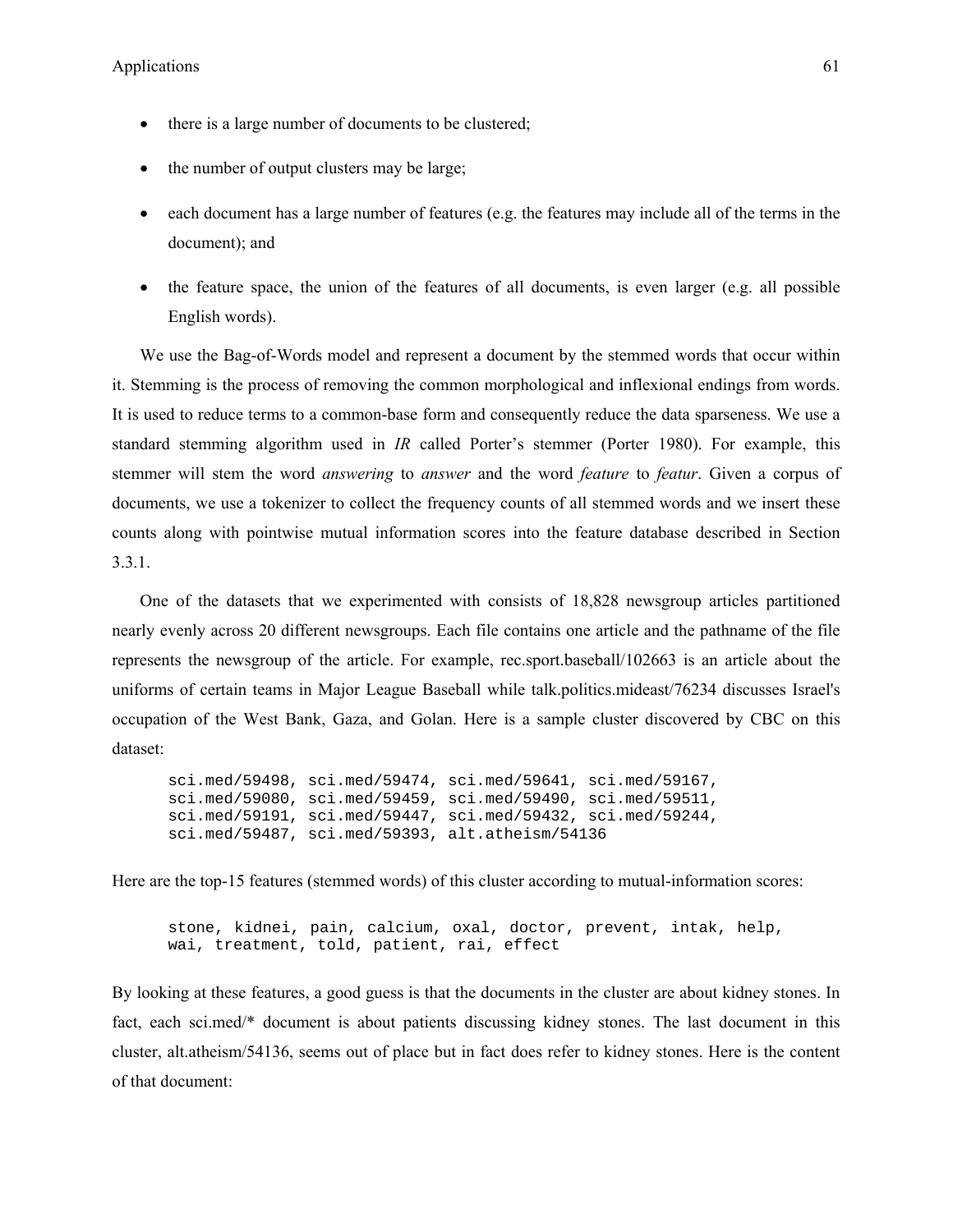```
In article <1993Apr26.000410.18114@daffy.cs.wisc.edu> writes 
> In article <C62B52.LKz@blaze.cs.jhu.edu> 
arromdee@jyusenkyou.cs.jhu.edu (Ken Arromdee) writes: 
> >I can think of a lot more agonizing ways to get killed. 
> >Fatal cancer, for instance. 
> >
> >Anyone else have some more? Maybe we can make a list. 
> How about dying of a blood clot in a _very_ bad place.
```
Kidney stones with complete blockage.

### **4.4.2 Concept discovery**

Manually generated lexical resources such as WordNet (Miller 1990) are extremely useful in applications such as word sense disambiguation and question answering. Their limitations are discussed in Section 4.1. Concept discovery is the process of automatically inducing semantic classes, like those found in WordNet, from textual data. For example, CBC discovers semantic classes such as *countries*, *pastries*, *scientific disciplines* and *sports teams*.

We use a set of words and the contexts in which the set of words tends to occur to define a concept. We introduce some linguistic information in the feature representation of the words. The meaning of an unknown word can often be inferred from its context. Consider the following sentences:

```
A bottle of tezgüno is on the table. 
Everyone likes tezgüno. 
Tezgüno makes you drunk. 
We make tezgüno out of corn.
```
The contexts in which the word *tezgüno* is used suggest that *tezgüno* may be a kind of alcoholic beverage. This is because other alcoholic beverages tend to occur in the same contexts as *tezgüno*. The intuition is that words that occur in the same contexts tend to be similar. This is known as the Distributional Hypothesis (Harris 1985). There have been many approaches to computing the similarity between words based on their distribution in a corpus (Hindle 1990; Lin 1998b). The output of these programs is a ranked list of similar words to each word. For example, Lin's approach outputs the top-20 similar words of *wine* and *suit* shown in Figure 4.4.

Following (Lin 1998b), we represent each word by a feature vector where each feature corresponds to a context in which the word occurs. We use the parser Minipar, described in Section 3.2, to collect the contexts in which words occur. For example, "threaten with \_\_" is a context. If the word *handgun*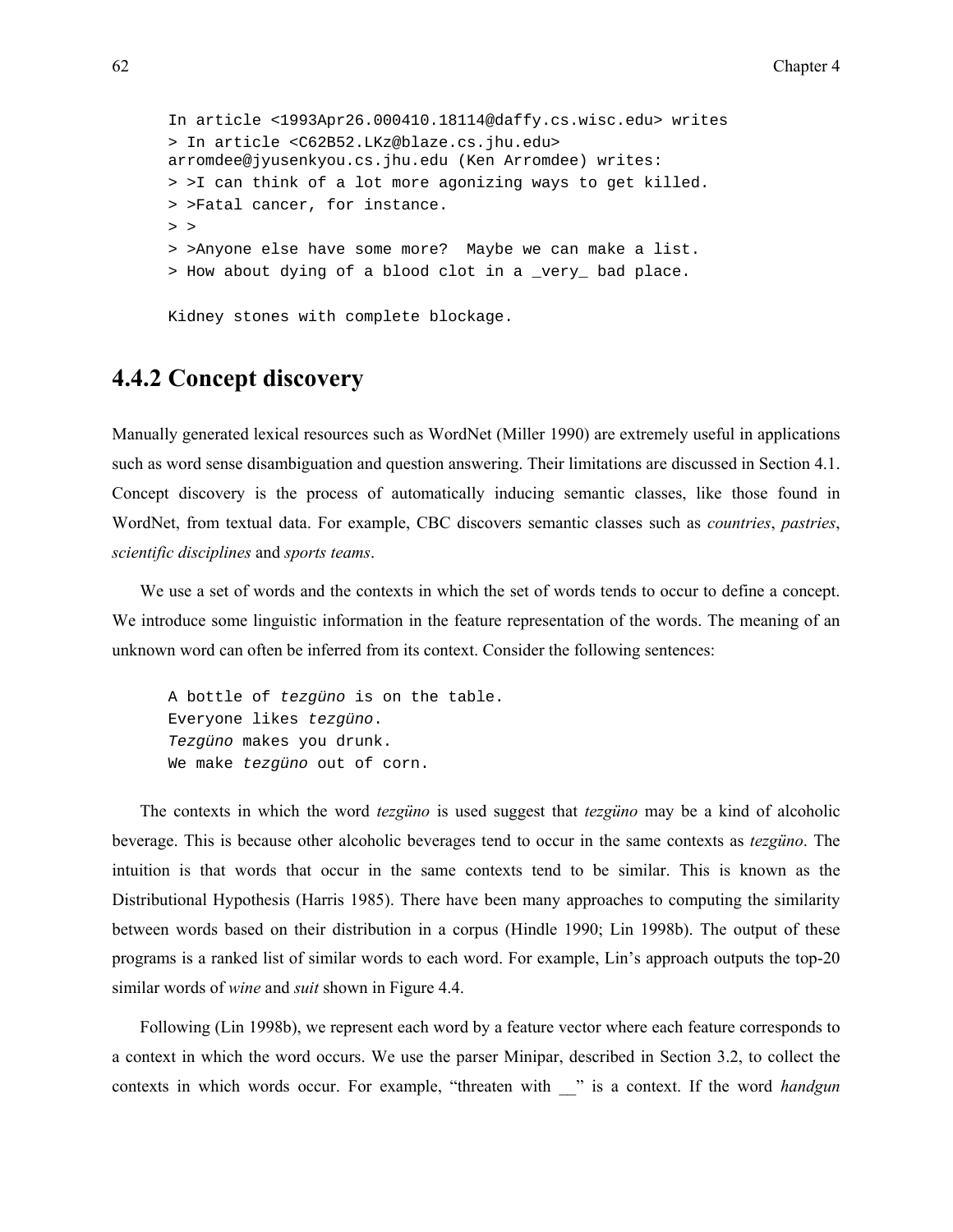| wine               |       | suit          |       |
|--------------------|-------|---------------|-------|
| Beer               | 0.190 | lawsuit       | 0.317 |
| white wine         | 0.185 | jacket        | 0.176 |
| red wine           | 0.185 | shirt         | 0.161 |
| Chardonnay         | 0.176 | pant          | 0.152 |
| champagne          | 0.145 | dress         | 0.149 |
| fruit              | 0.143 | case          | 0.141 |
| food               | 0.142 | sweater       | 0.133 |
| coffee             | 0.136 | coat          | 0.130 |
| Juice              | 0.134 | trouser       | 0.129 |
| Cabernet           | 0.128 | claim         | 0.128 |
| cognac             | 0.128 | blazer        | 0.125 |
| vinegar            | 0.126 | slack         | 0.124 |
| Pinot noir         | 0.126 | business suit | 0.124 |
| milk               | 0.125 | blouse        | 0.122 |
| vodka              | 0.124 | skirt         | 0.122 |
| grape              | 0.123 | litigation    | 0.121 |
| Zinfandel          | 0.122 | complaint     | 0.119 |
| Cabernet Sauvignon | 0.122 | Jean          | 0.119 |
| olive oil          | 0.121 | vest          | 0.119 |
| sauce              | 0.121 | legal action  | 0.117 |
|                    |       |               |       |

Figure 4.4 – Top-20 similar words of *wine* and *suit*.

The similar words were obtained from the TREC corpus using Lin's similarity measure (Lin 1998b).

occurred in this context, then the context is a feature of *handgun*. As in document clustering, the value of the feature is the pointwise mutual information between the feature and the word. These contexts and scores are inserted into the feature database described in Section 3.3.1

As an extension to concept discovery (using the soft-clustering version of Phase III of CBC, see Section 4.2.3), we can discover word senses. In Figure 4.4, the similar words of *wine* represent the meaning of *wine*. However, the similar words of *suit* represent a mixture of its *clothing* and *litigation* senses. Such lists of similar words do not distinguish between the multiple senses of polysemous words (Resnik 1998).

CBC discovers word senses by assigning words to more than one cluster. Each cluster to which a word is assigned represents a sense of that word. Using the *Soft-clustering* version of Phase III of CBC allows CBC to assign words to multiple clusters, to discover the less frequent senses of a word and to avoid discovering duplicate senses.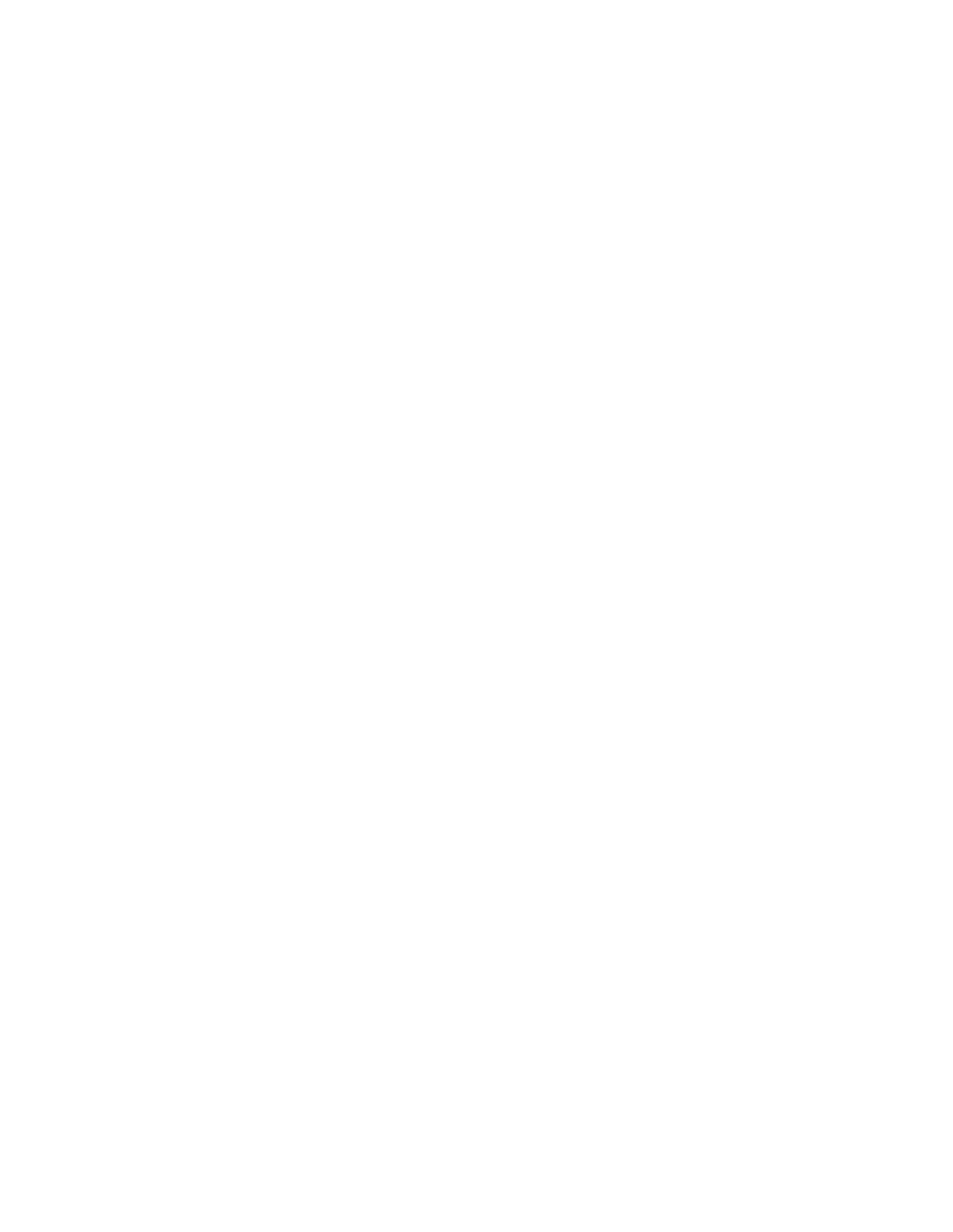# **Chapter 5**

# 5 **Evaluation Methodology**

Evaluating clustering results is a very difficult task. We will now review some common approaches to automatically evaluating clustering algorithms. Many of these methodologies lack either generality or goal-orientation. We will propose two novel methodologies that attempt to strike a balance between the two. The first methodology is based on the editing distance between clustering results and manually constructed classes (the answer key). It measures the percentage of savings obtained by using the clustering result to construct the answer key versus constructing it from scratch (i.e. a baseline clustering). The second methodology, specific to word sense discovery, measures the precision and recall of discovered senses using WordNet as the gold standard of senses. We provide a mechanism for mapping a sense discovered by CBC to a WordNet synset and formulate whether the discovered sense is correct.

We conclude by describing an evaluation methodology in which clustering outputs are embedded in language modeling (Goodman 2001). The standard *n*-gram language model is presented as well as the predictive clustering model, which combines *n*-grams and clusters. We then describe perplexity, the standard evaluation measure used in language modeling.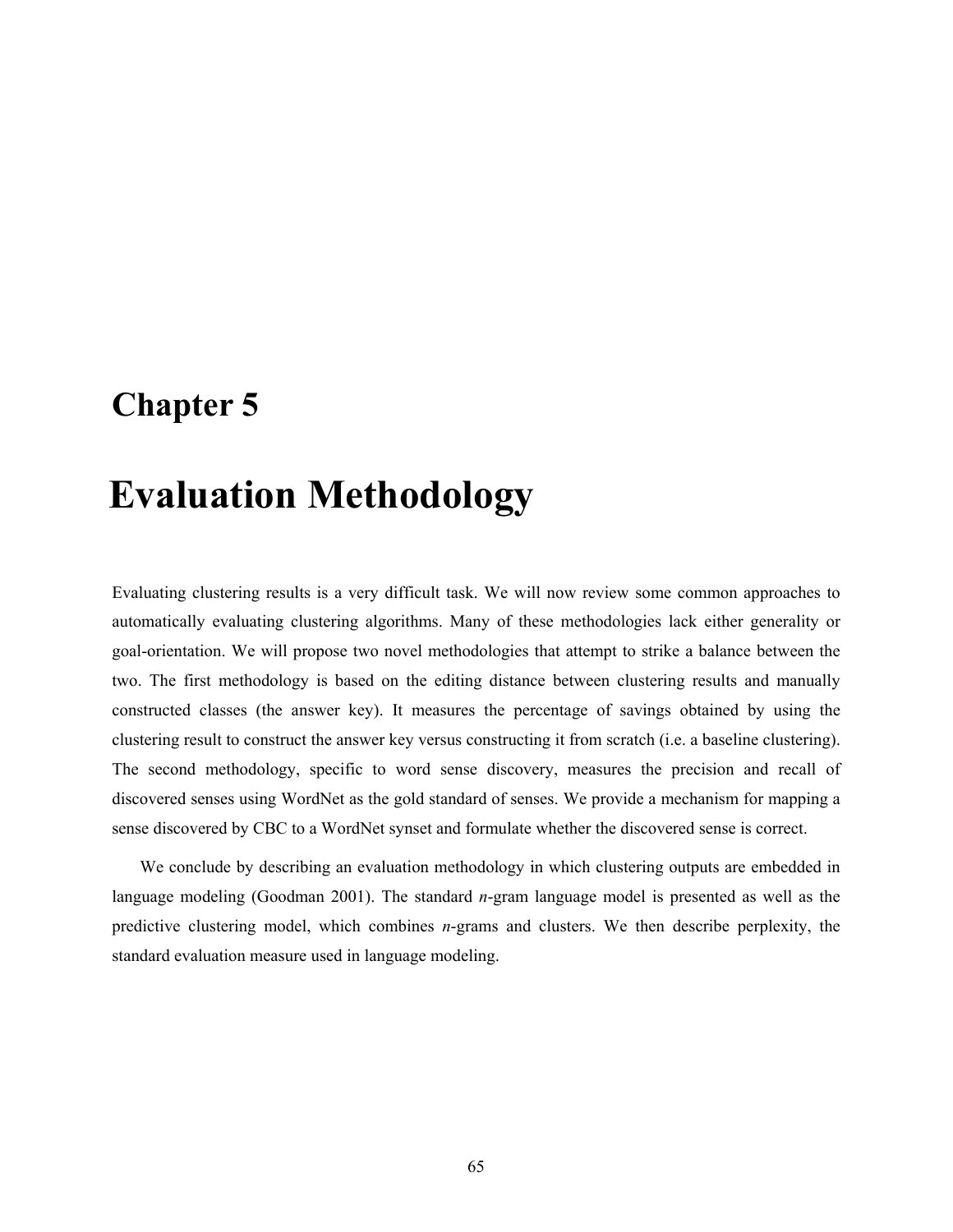# **5.1 Previous approaches**

Many cluster evaluation schemes have been proposed. They generally fall under two categories:

- comparing cluster outputs with manually generated answer keys (hereon referred to as **classes**); or
- embedding the clusters in an application (e.g. information retrieval) and using its evaluation measure.

#### **5.1.1 Comparison with manually generated answer keys**

An example of the first type of approach considers the average entropy of the clusters, which measures the purity of the clusters (Steinbach, Karypis, Kumar 2000). Given a clustering *C* and an answer class *A*, for each cluster *c* in *C* we compute the class distribution as:

$$
p_{ca} = \frac{f(c,a)}{f(c,*)}
$$
 (Eq. 5.1)

where *a* is a class in *A*,  $f(c, a)$  is the number of elements in cluster *c* that intersect with class *a* and the asterix (\*) represents a wildcard. This methodology assumes that classes are disjoint and that they contain all elements to be clustered. The entropy of cluster  $c$  is then:

$$
E_c = \sum_{a \in A} p_{ca} \log(p_{ca})
$$
 (Eq. 5.2)

Finally, the overall entropy (or purity) is given by:

$$
E = \sum_{c \in C} \frac{|c| \times E_c}{|C|}
$$
 (Eq. 5.3)

This measure prefers small tight clusters. In fact, maximum purity, 0, is trivially achieved when each element forms its own cluster.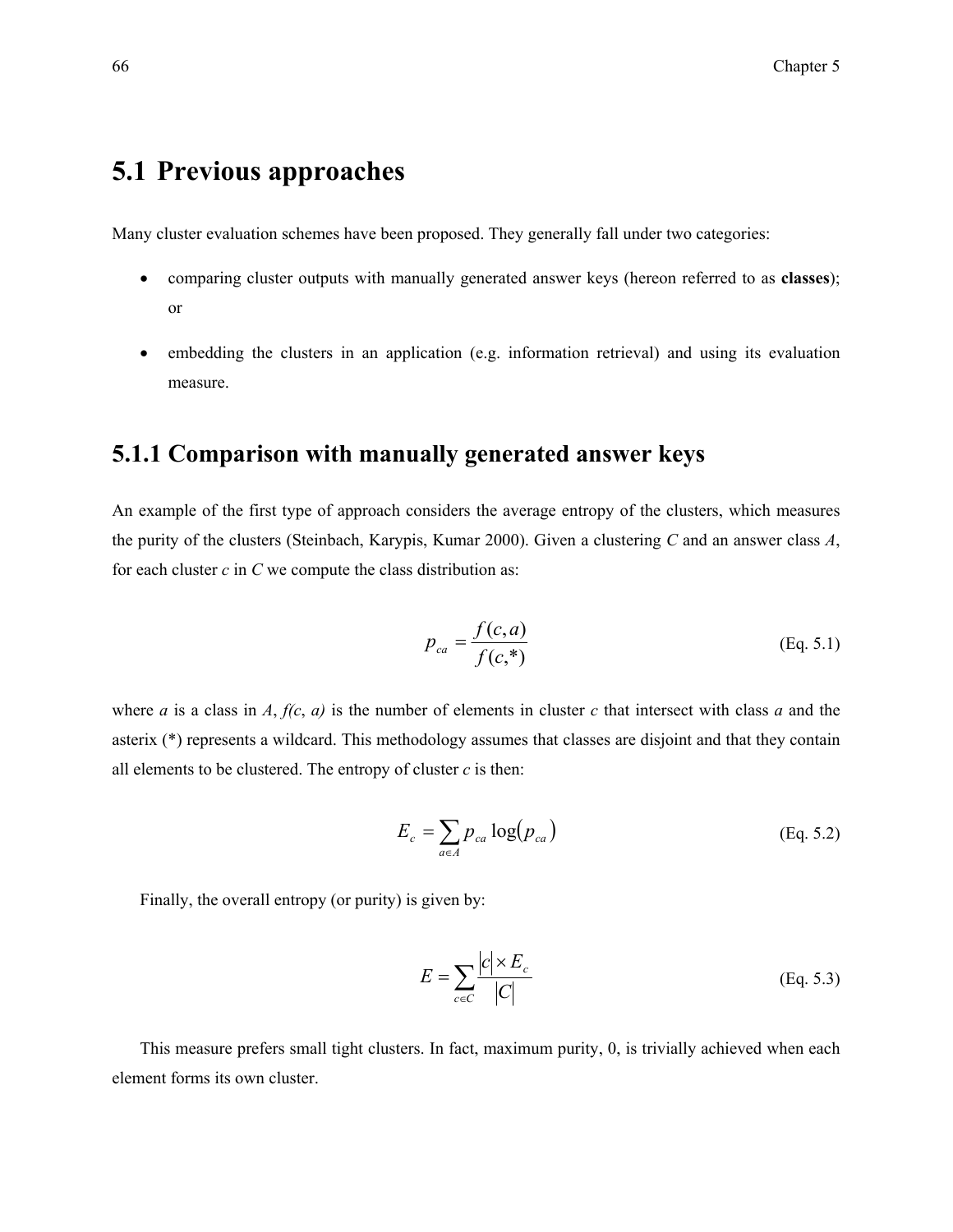Another way to evaluate clusters is to compute the percentage of the decisions that are in agreement between the clusters and the classes (Wagstaff and Cardie 2000). Given a partitioned set of *n* elements, there are  $n \times (n-1)/2$  pairs of elements that are either in the same partition or not. So, a partition implies *n* × (*n* − 1) / 2 decisions. The percentage of the decisions that are in agreement between the clusters *C* and the classes  $A$ ,  $d(C, A)$  is given by:

$$
d(C,A) = \frac{2 \times a \text{greenents}(C,A)}{n(n-1)}
$$
 (Eq. 5.4)

where agreements( $C$ ,  $A$ ) gives the number of agreements between the clusters  $C$  and the classes  $A$ . This measure sometimes gives unintuitive results. Suppose the answer key consists of 20 equally sized classes with 1000 elements in each. Treating each element as its own cluster gets a misleadingly high score of 95%. Consider a slightly better clustering with 2 clusters where each cluster contains half of the classes in the answer key. The resulting score is 55%.

#### **5.1.2 Application-embedded evaluation**

An example of a methodology that evaluates clusters by embedding them in an application is in document retrieval (Hearst and Pedersen 1996). Suppose we cluster the documents returned by a search engine. Assuming the user is able to pick the most relevant cluster, the performance of the clustering algorithm can be measured by the average precision of the chosen cluster. Under this scheme, only the best cluster matters.

Another example is in smoothing probability distributions using language modeling (Lee and Pereira 1999). A methodology for this is described in detail in Section 5.4.

## **5.2 Editing distance**

The entropy and pairwise decision schemes each measure a specific property of clusters. However, these properties are not directly related to the application-level goals of clustering. The information retrieval scheme is goal-oriented, however it measures only the quality of the best cluster. We now propose an evaluation methodology that strikes a balance between generality and goal-orientation.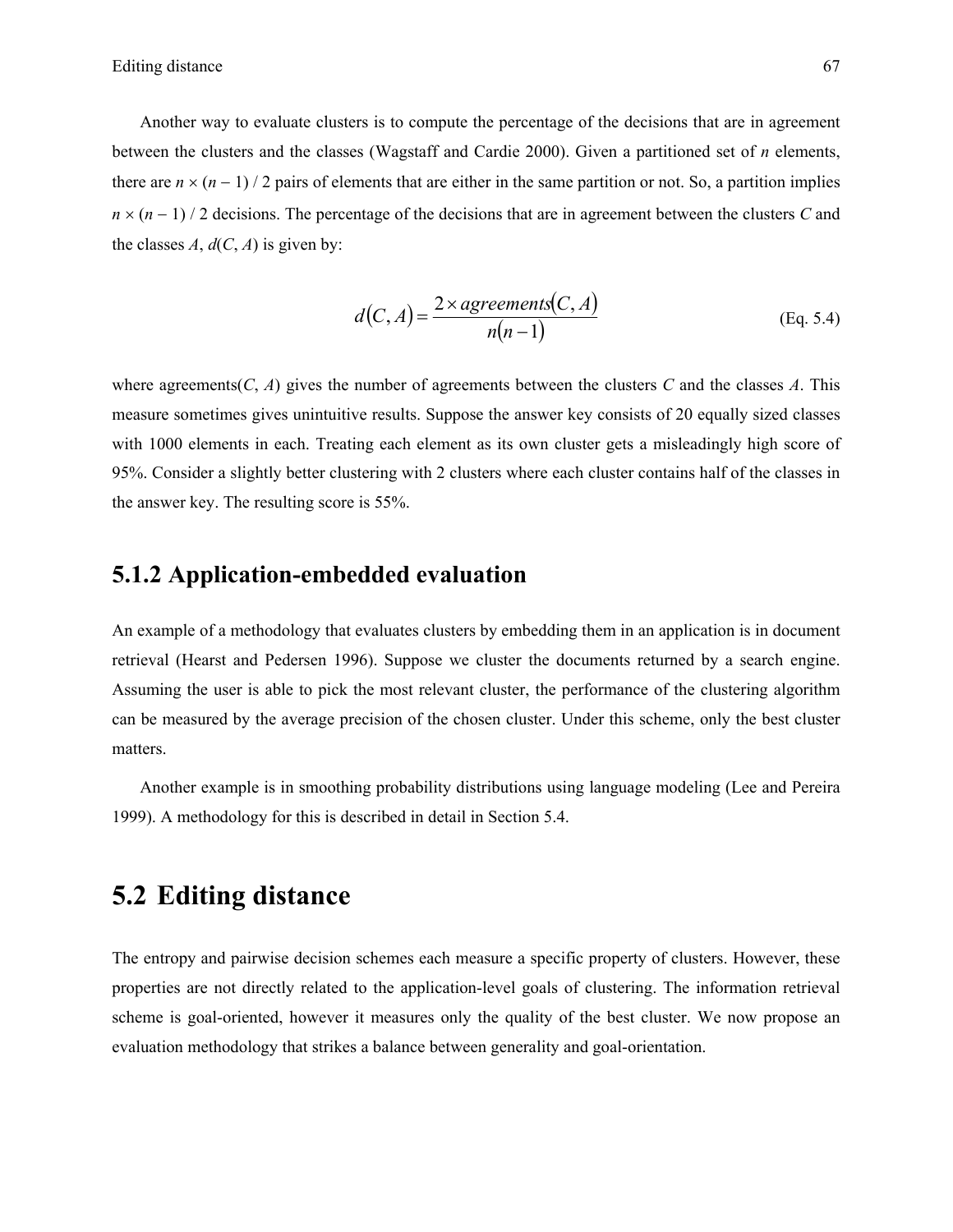#### **5.2.1 Methodology**

Like the entropy and pairwise decision schemes, we assume that there is an answer key that defines how the elements are supposed to be clustered. We also assume a hard clustering where each element belongs to exactly one cluster. Let *C* be a set of clusters and *A* be the answer key. We define the editing distance,  $dist(C, A)$ , as the number of operations required to transform *C* into *A*. We allow three editing operations:

- *merge* two clusters;
- *move* an element from one cluster to another; and
- *copy* an element from one cluster to another.

The *copy* operation is only needed if the answer classes are not disjoint. Let *B* be the baseline clustering where each element is its own cluster. We define the quality of a clustering *C* as follows:

$$
quality(C, A, B) = 1 - \frac{dist(C, A)}{dist(B, A)}
$$
(Eq. 5.5)

This measure can be interpreted as the percentage of savings obtained by using the clustering result to construct the answer key versus constructing it from scratch (i.e. a baseline clustering). Suppose there are *m* classes in the answer key. We assume that we start with a list of *m* empty sets, each of which is labelled with a class in the answer key. The goal is to use the editing operations to make the sets identical to the answer class *A*. The transformation procedure is as follows:

- 1) For each cluster, merge it with the set whose class has the largest number of elements in the cluster (a tie is broken arbitrarily).
- 2) If an element is in a set whose class is not the same as one of the element's classes, move the element to a set where it belongs.
- 3) If an element belongs to more than one target class, copy the element to all sets corresponding to the target classes (except the one to which it already belongs).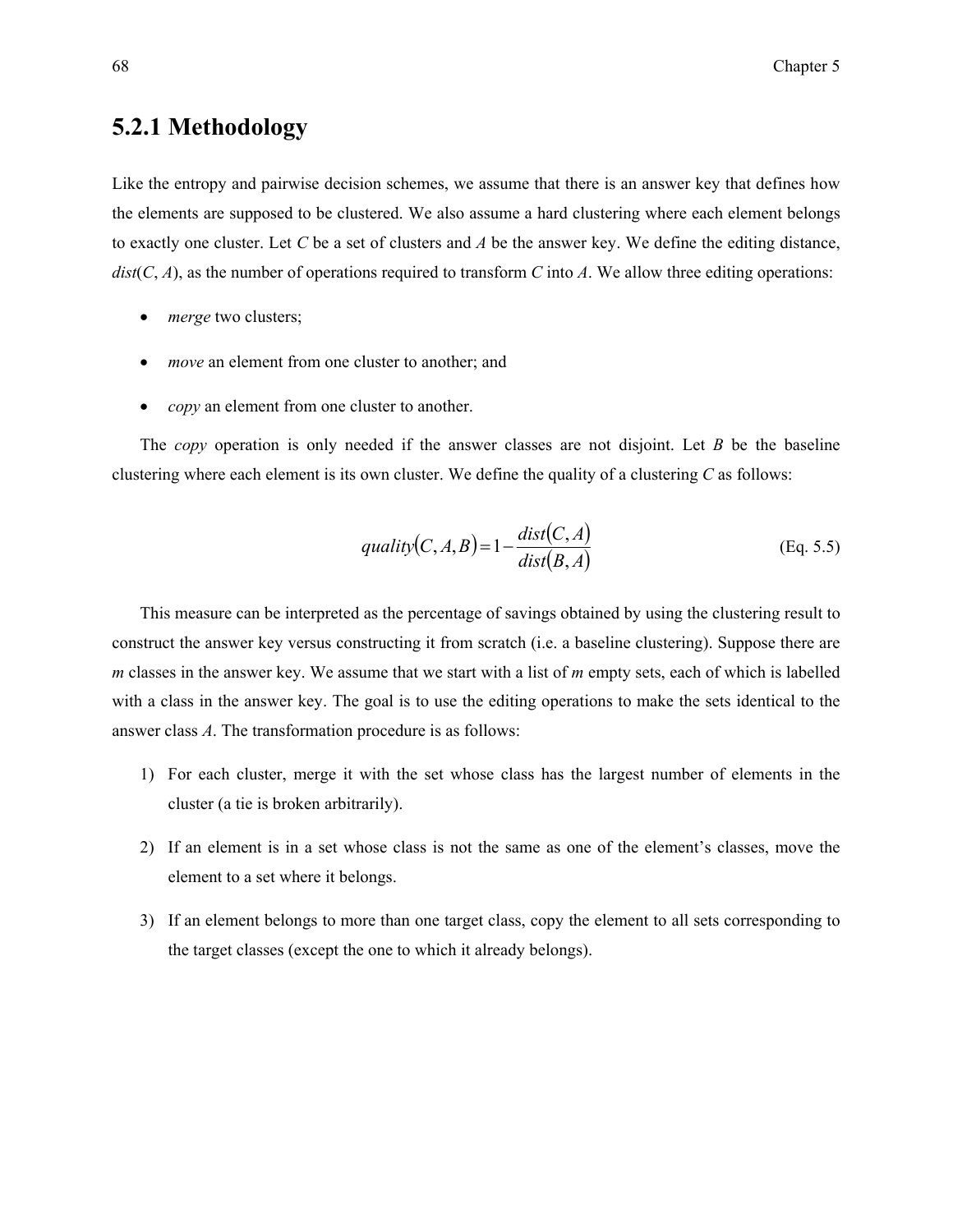-



(a) The clusters to be transformed; (b) the classes in the answer key; (c) the sets used to reconstruct the classes (Initialization); (d) the sets after three merge operations (Step 1); (e) the sets after one move operation (Step 2); (f) the sets after one copy operation (Step 3).

*dist*(*C*, *A*) is the number of operations performed using the above transformation rules on *C*. Figure 5.1 shows an example. In (d) the cluster containing *e* could have been merged with either set (we arbitrarily chose the second). The total number of operations is five.

**Proposition**: The above transformation procedure generates the optimal number of operations for any clustering.

**Proof:** Suppose there are *n* clusters. Since we have a hard clustering, each cluster contains an element that must be merged into the sets. Therefore, each cluster must be merged at least once with a set. The transformation procedure produces exactly *n merge* operations, which is the minimum number possible. If the answer class contains *p* duplicate elements then at least *p copy* operations are required since we have a hard clustering<sup>7</sup>. The transformation procedure generates exactly *p copy* operations. Now, all that there is left to show is that the optimal number of *move* operations is performed by the transformation procedure. The *copy* operations do not influence the number of *move* operations, only the *merge* operations do. Let *c* be a cluster and *s*1 be the set whose class has the largest number of elements in *c*. Suppose that in Step 1, *c* is merged with a set  $s_2$  whose class does not have the largest number of elements in the cluster *c*. Let  $f(c, c)$ *s*) be the number of elements that intersect between cluster *c* and set *s*.  $f(c, s_1) > f(c, s_2)$ . Therefore, more move operations (exactly  $f(c, s_1) - f(c, s_2)$ ) will be required if *c* is initially merged with  $s_2$ . Now, could

<sup>&</sup>lt;sup>7</sup> Note that it is only assumed that the clustering is hard. The answer class may in fact contain duplicate elements. This scenario will be observed in our concept discovery application.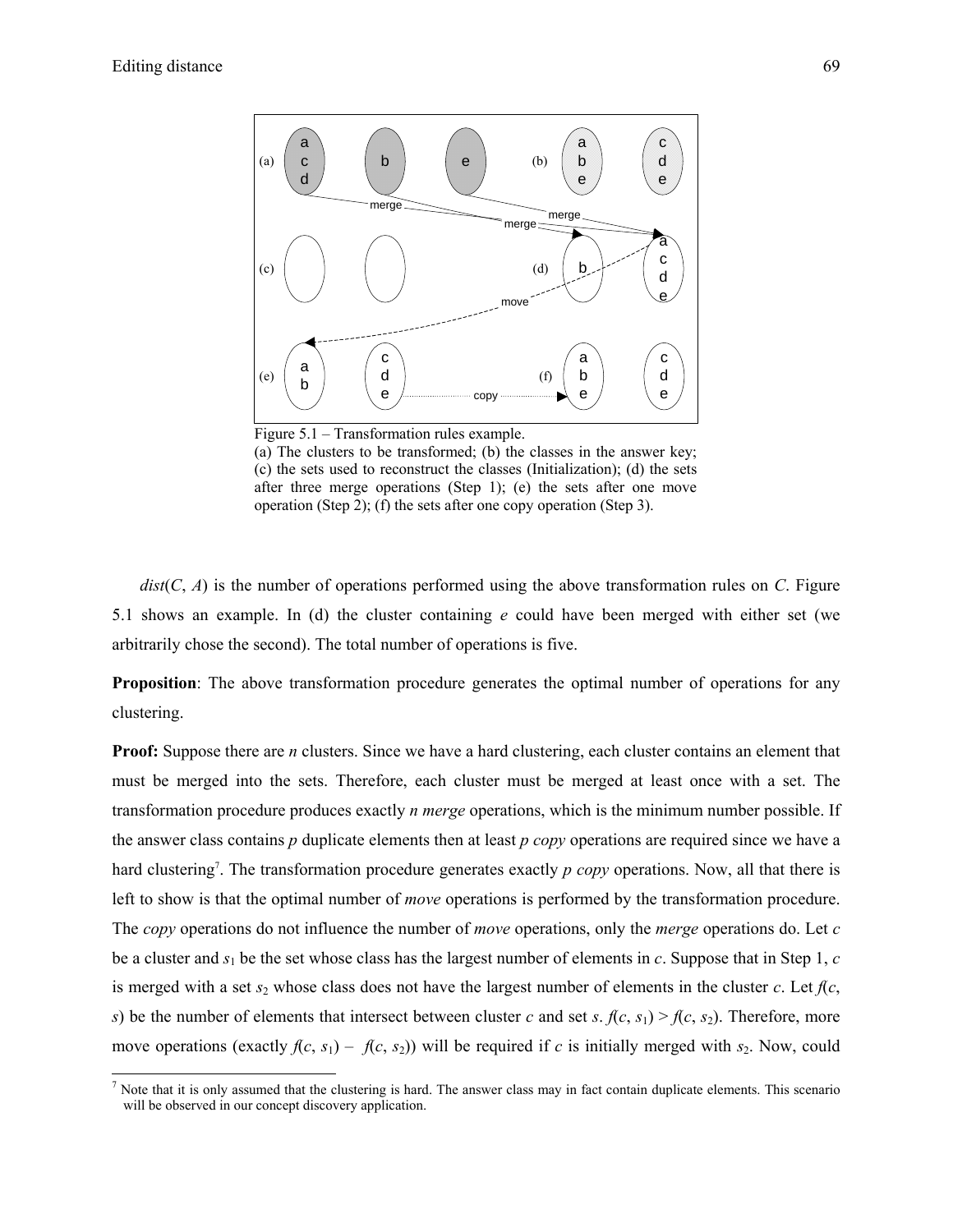

Figure 5.2 – Counter-example to transformation rules' optimality for soft clusterings.

The upper rectangle shows the four editing operations performed by the transformation rules while the lower rectangle shows that the transformation is possible using three editing operations. (a) and (e) The clusters to be transformed; (b) and (f) the classes in the answer key; (c) and (g) the sets after two *merge* operations; (d) the sets after two *copy* operations; (h) the sets after one *copy* operation.

there be fewer moves if Step 1 remains the same but then more merges are performed? Suppose in Step 1, cluster  $c_1$  is merged with set  $s_1$  and cluster  $c_2$  is merged with set  $s_2$ . Then, suppose we merge  $s_1$  into  $s_2$ . The elements of  $c_1$  that belong to  $s_1$  will now have to be moved or copied from  $s_2$  into  $s_1$ . But, since  $f(c_1, s_1) \ge$  $f(c_1, s_2)$  the number of moves and copies cannot be less then before the merge. Thus, at least one extra operation will occur with the extra *merge* operation. Hence, the number of operations performed by the transformation procedure is optimal.

Now, suppose that we have a soft clustering. The optimality claim no longer holds. The transformation rules may even use varying numbers of editing operations depending on its random choices in Step 1. Consider the example in Figure 5.2. The Steps  $(a) - (d)$  illustrate the four editing operations performed by the transformation rules when a particular random choice is made in Step 1. (e) –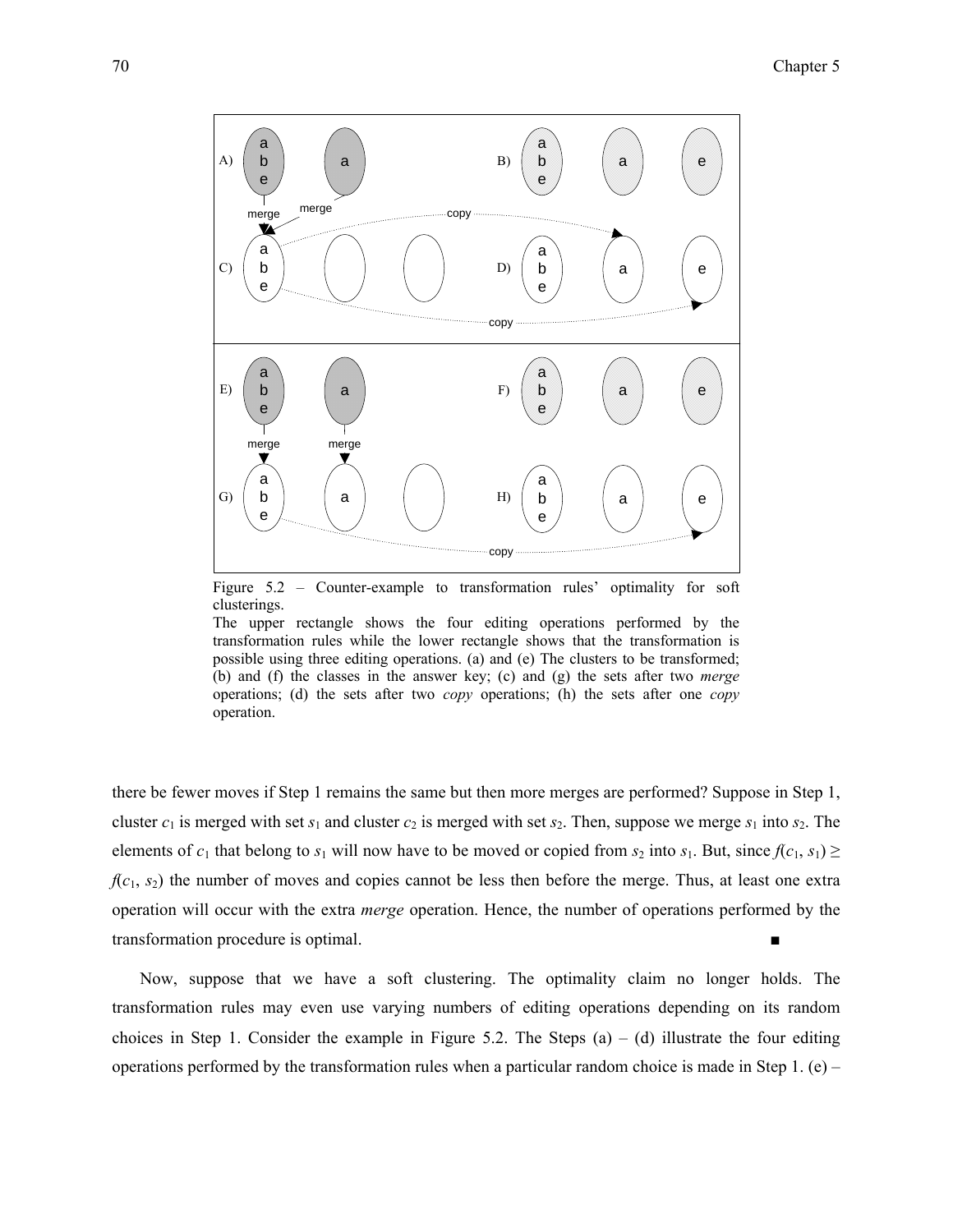

Figure 5.3 – Two examples of sets consistent with classes. (a) and (c) are sets consistent with the classes in (b) and (d) respectively.

(h) shows a transformation sequence that results in only three editing operations if the other choice in Step 1 was made.

#### **5.2.2 Consistent extension**

In some clustering applications, it is not reasonable to transform a clustering to be identical to the answer key *A*. For example, in concept discovery from textual data, some senses in *A* may not exist in the corpus used to generate *C*. In this dissertation, we will extract answer classes from WordNet for our concept discovery algorithm. In WordNet, the word *dog* belongs to both the *Person* and *Animal* classes. However, in the newspaper corpus that we use to discover concepts, the *Person* sense of *dog* is at best extremely rare. There is no reason to expect a clustering algorithm to discover this sense of *dog*.

For such data, we redefine the editing distance,  $dist(C, A)$ , as the number of operations required to make *C* consistent with *A*. We say that *C* is consistent with *A* if there is a one to one mapping between the clusters in *C* and the classes in *A* such that for each cluster  $c$  in  $C$ , all elements of  $c$  belong to the same class in *A*. Figure 5.3 illustrates an example. We now only allow the first two editing operations since the *copy* operation is no longer needed. The baseline distance *dist*(*B*, *A*) is now exactly the number of elements to be clustered since each element *e* only needs to be merged with the set that corresponds to a class that contains *e*.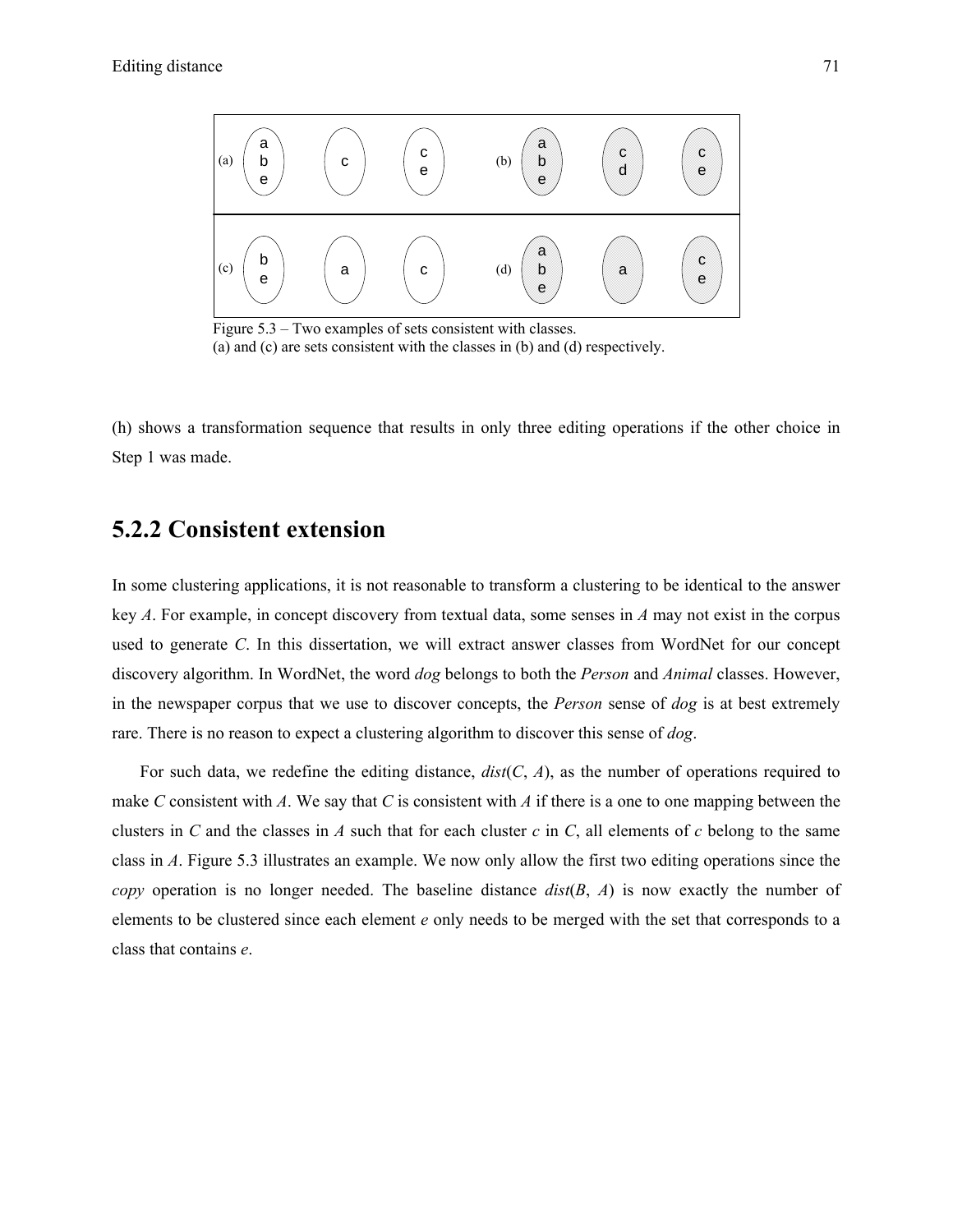## **5.3 Evaluating word senses**

The second evaluation methodology we propose is used to evaluate our word sense discovery extension to concept discovery. Below, we describe a method of obtaining the precision, recall and *F*-measure of a sense discovery output. We provide a mechanism for mapping a sense discovered by CBC to a WordNet synset and formulate whether the discovered sense is correct.

#### **5.3.1 Precision**

For each word in the sense discovery application, CBC outputs a list of clusters to which the word belongs (i.e. a soft clustering using Version 2 of Phase III of CBC). The goal is that each cluster corresponds to a sense of the word. The **precision** of a word measures the percentage of output clusters that actually correspond to a sense of the word. To compute this precision, we must define what it means for a cluster to correspond to a correct sense of a word. Consider the following output of CBC:

```
(palm 
   Nq19 0.21 (fir, douglas fir, pine, eucalyptus) 
   Nq570 0.14 (towel, cheesecloth, sponge, rag) 
   Nq3 0.12 (abdomen, thigh, buttock, wrist) 
)
```
Intuitively, Nq19 and Nq3 correspond to two correct senses of *palm* while Nq570 does not. To automatically determine whether a cluster corresponds to a correct sense of a word *w*, we map the cluster to a WordNet sense of *w*.

Let *S*(*w*) be the set of WordNet senses of a word *w* (each sense is a synset that contains *w*). We define  $simW(s, u)$ , the similarity between a synset *s* and a word *u*, as the maximum similarity between *s* and a sense of *u*:

$$
simW(s, u) = \max_{t \in S(u)} sim(s, t)
$$
 (Eq. 5.6)

where  $\sin(s, t)$  is defined in Eq. 3.1 on page 36.

Let  $c_k$  be the top-*k* members of a cluster *c*, where these are the *k* most similar members to the committee of *c*. We define the similarity between *s* and *c*,  $\sin C(s, c)$ , as the average similarity between *s* and the top-*k* members of *c*: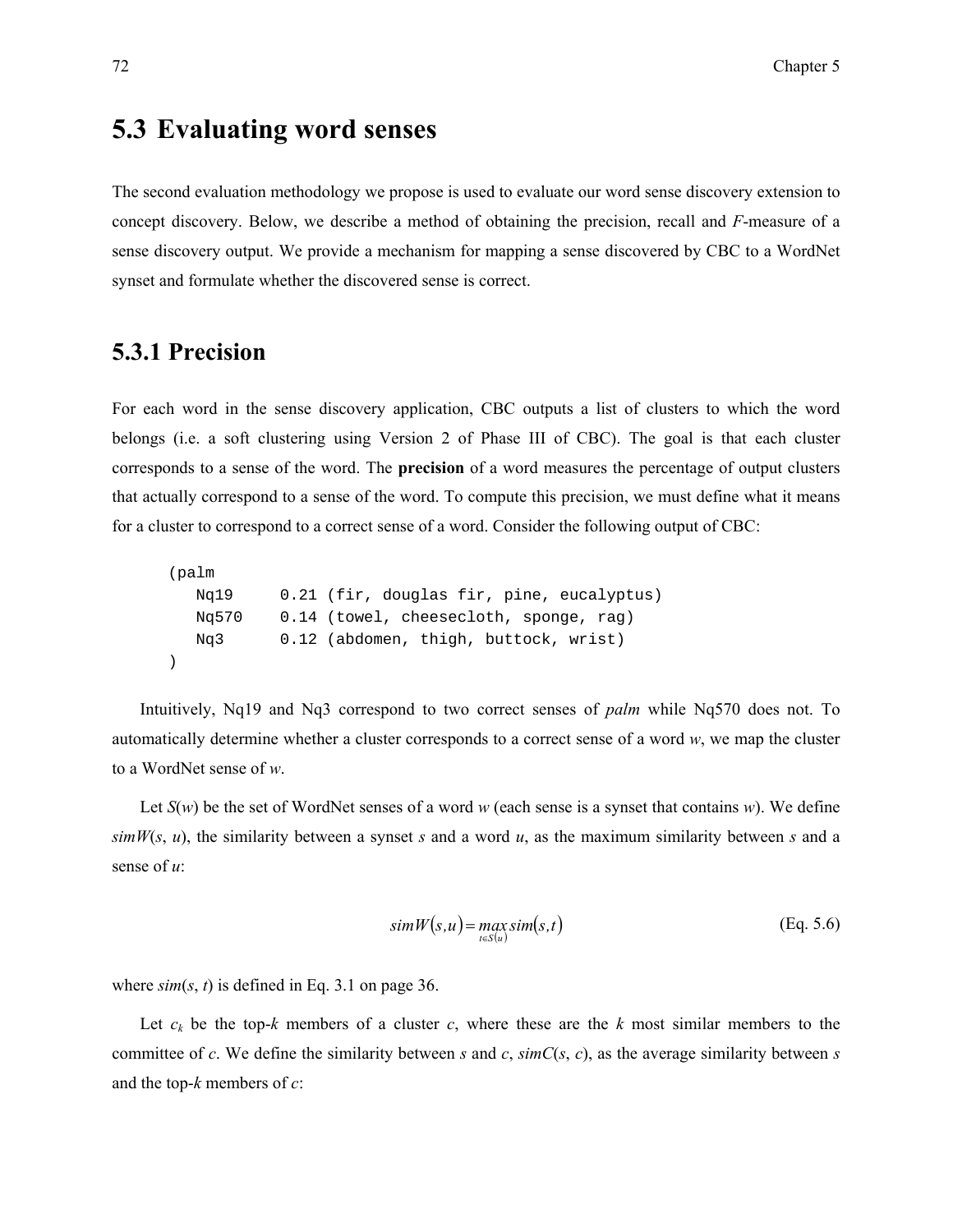$$
simC(s,c) = \frac{\sum_{u \in c_k} simW(s,u)}{k}
$$
 (Eq. 5.7)

Suppose a clustering algorithm assigns the word  $w$  to a cluster  $c$ . We say that  $c$  corresponds to a **correct sense** of *w* if the maximal average similarity between a synset containing *w* and the top-*k* members of *c* exceeds a threshold θ:

$$
\max_{s \in S(w)} simC(s, c) \ge \theta
$$
 (Eq. 5.8)

In our experiments, we set  $k = 4$  and varied the  $\theta$  values. The WordNet sense of *w* that corresponds to *c* is then:

$$
\underset{s \in S(w)}{\arg \max} \, \text{sim} \, C(s, c) \tag{Eq. 5.9}
$$

It is possible that multiple clusters to which *w* is assigned will correspond to the same WordNet sense. In this case, we only automatically count one of them as correct.

We define the **precision** of a word *w* as the percentage of correct clusters to which it is assigned. The precision of a clustering algorithm is the average precision of all the words.

In the *palm* example, using  $\theta = 0.25$ , Nq19 correctly maps to the *tree* sense of *palm* in WordNet with average similarity 0.644. The sense of *palm* that is most similar to *towel*, *cheesecloth*, *sponge* and *rag* is the *palm/body\_part*. However, the average similarity is only 0.093, which is less than the threshold 0.25. Therefore, Nq570 is incorrect. Nq3 correctly maps to *palm/body\_part* with average similarity 0.364. The precision of *palm* is 2/3. Figure 6.5, in our experimental results, shows the general effect of varying the value of θ on the clustering output of several algorithms.

#### **5.3.2 Recall**

The **recall** (completeness) of a word *w* measures the ratio between the correct clusters to which *w* is assigned and the actual number of senses in which *w* was used in the corpus. Clearly, there is no way to know the complete list of senses of a word in any non-trivial corpus. To address this problem, we pool the results of several clustering algorithms to construct the target senses. For a given word *w*, we use the union of the correct clusters of *w* discovered by a set of clustering algorithms as the target list of senses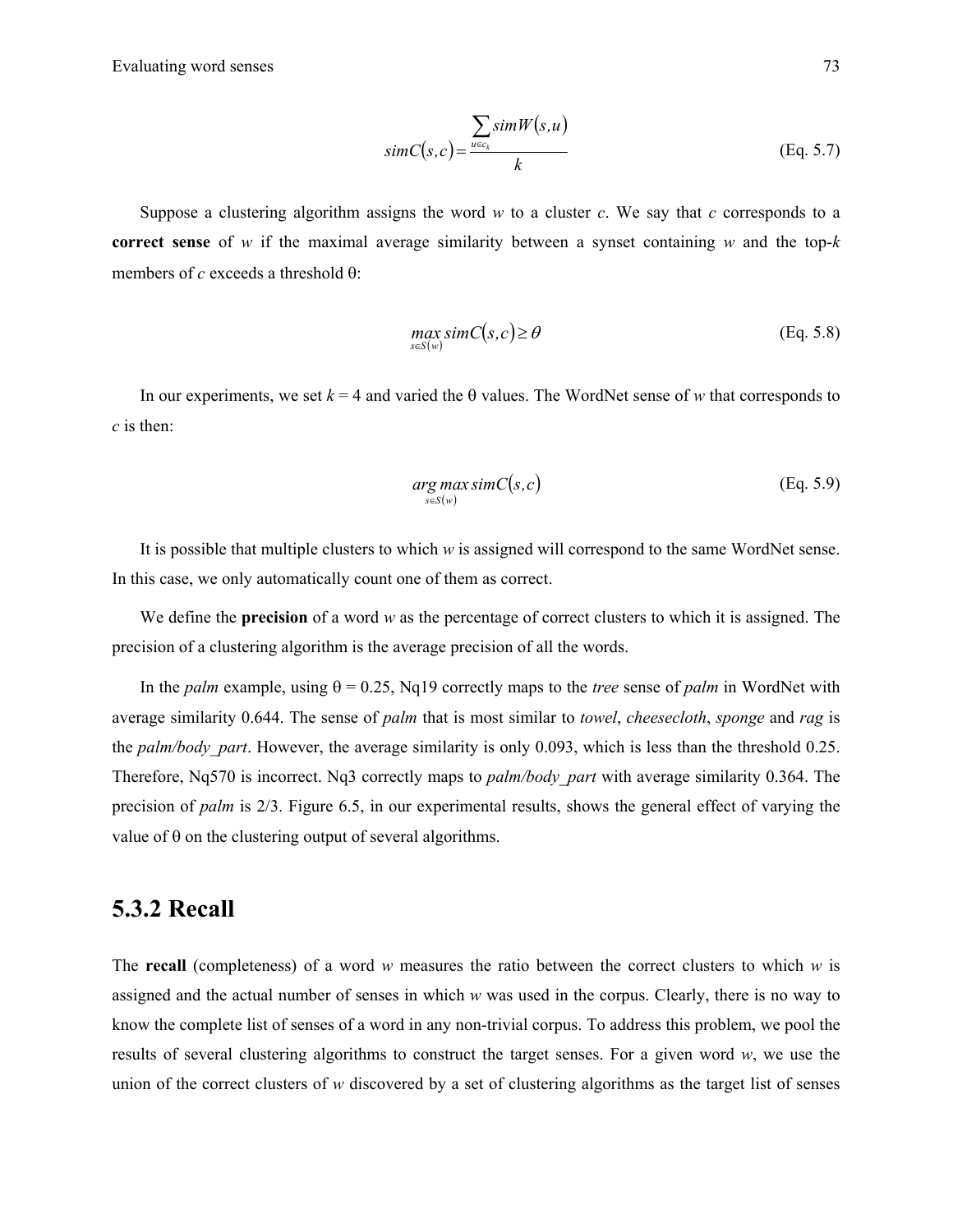for *w*. While this recall value is likely not the true recall, it does provide a relative ranking of the algorithms used to construct the pool of target senses.

Suppose another sense discovery algorithm outputs the following clusters for *palm*:

```
(palm 
    C1 0.23 (pine, oak, fir, redwood) 
    C2 0.10 (inch, meter, foot, yard) 
)
```
The clusters C1 and C2 are correctly mapped to *palm\_tree* and *palm/linear\_unit* senses of *palm*, respectively. The target senses for *palm* from the two algorithms are: *palm\_tree*, *palm/body\_part* and *palm/linear\_unit*. Therefore, the recall of *palm* is 2/3 for both algorithms.

The overall recall is the average recall of all words.

#### **5.3.3 F-measure**

It is sometimes useful to have a single measure that combines precision and recall aspects. One such measure is the *F*-measure (Shaw Jr., Burgin and Howell 1997), which is the harmonic mean of recall and precision:

$$
F = \frac{1}{\alpha \frac{1}{R} + (1 - \alpha) \frac{1}{P}}
$$
 (Eq. 5.10)

where *R* is the recall and *P* is the precision. Typically,  $\alpha = \frac{1}{2}$  is used:

$$
F = \frac{2RP}{R+P}
$$
 (Eq. 5.11)

*F* weighs low values of precision and recall more heavily than higher values. It is high when both precision and recall are high.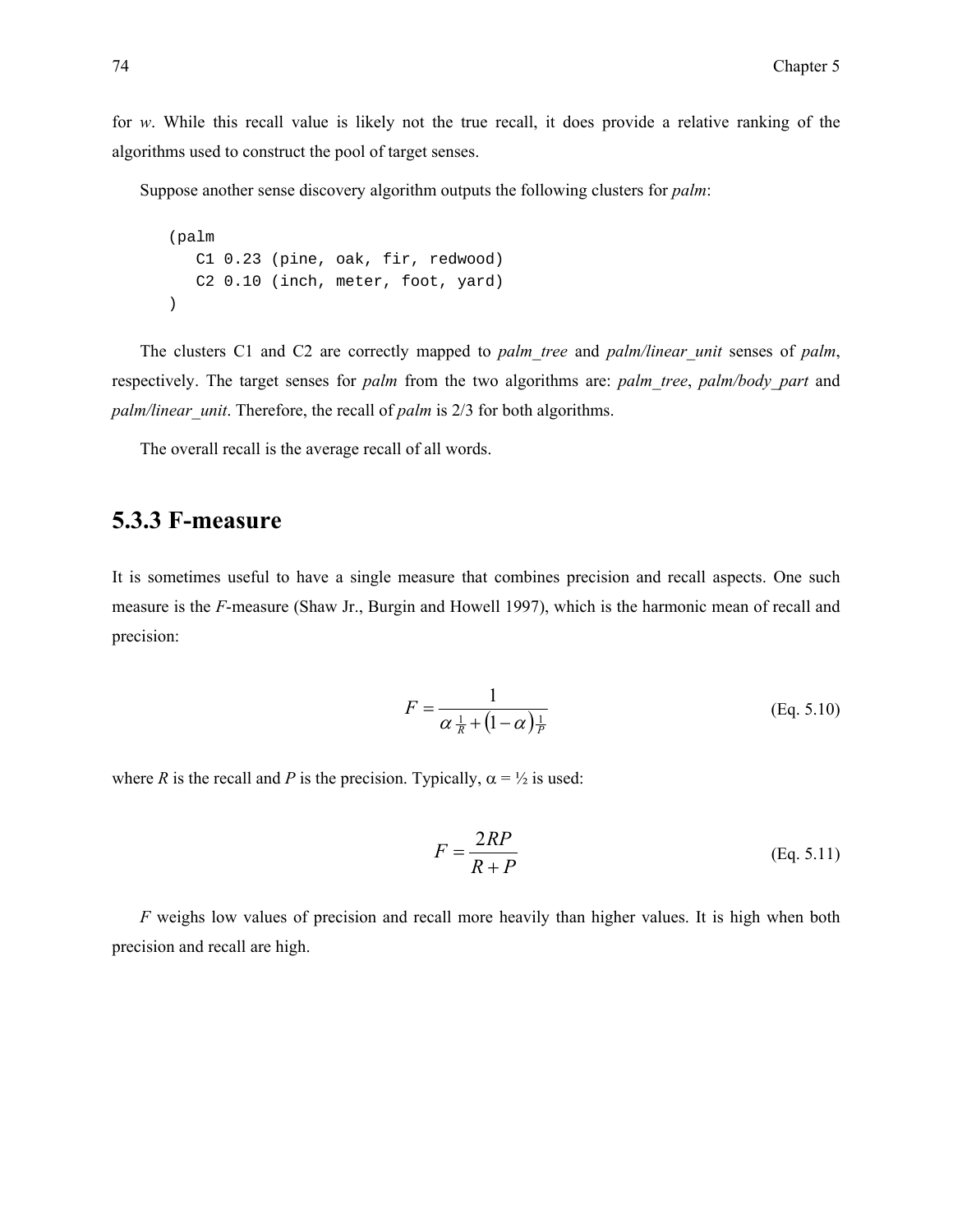# **5.4 Language Modeling**

As part of our evaluation of our concept discovery system, we will embed concepts in a language modeling task. The goal of language modeling is to predict sequences of words. Language models are key in applications such as speech recognition (Church 1988), machine translation (Brown et al. 1990), language identification (Dunning 1994), optical character recognition (OCR) (Hull and Srihari 1982), and spelling correction (Kernighan, Church and Gale 1990). In this section, we describe the *n*-gram language model and the standard perplexity evaluation metric. We proceed by describing predictive clustering, which is a language model that incorporates clusters with *n*-grams.

#### **5.4.1 Review**

Given all the words previously seen in some text, a language model estimates the probability of the next word:

$$
P(w_i | w_1, w_2, ..., w_{i-1})
$$
 (Eq. 5.12)

where  $w_k$  is the  $k^{\text{th}}$  word in the text. For large *i*, it becomes difficult to compute this probability. A typical estimation is to assume that  $w_i$  is dependent only on the previous  $n-1$  words:

$$
P(w_i | w_1, w_2, ..., w_{i-1}) \approx P(w_i | w_{i-n+1}, ..., w_{i-1})
$$
 (Eq. 5.13)

This model is referred to as an *n*-gram model. In a bigram model  $(n = 2)$ , the current word is dependant only on its previous word whereas, in a trigram model  $(n = 3)$ , it depends on its two previous words. *n*-gram models are very effective for language modeling. A typical problem encountered when using an *n*-gram model is zero probabilities. Suppose we use a trigram model to estimate the probability of a document. Many trigrams in the document will never have been seen before and consequently, Eq. 5.13 will yield a zero probability. This is referred to as the data sparseness problem. Smoothing algorithms such as Backoff (Katz 1987) and deleted interpolation (Jelinek and Mercer 1980) reserve probability mass for unseen events to avoid generating zero probability events.

Several techniques have been developed to improve upon the *n*-gram model: skipping, caching, sentence mixtures, and clustering (Goodman 2001). In skipping models, instead of using the previous *n* – 1 words as history, we condition on a displaced context. For example, instead of computing  $P(w_i | w_{i-2}, w_{i-1})$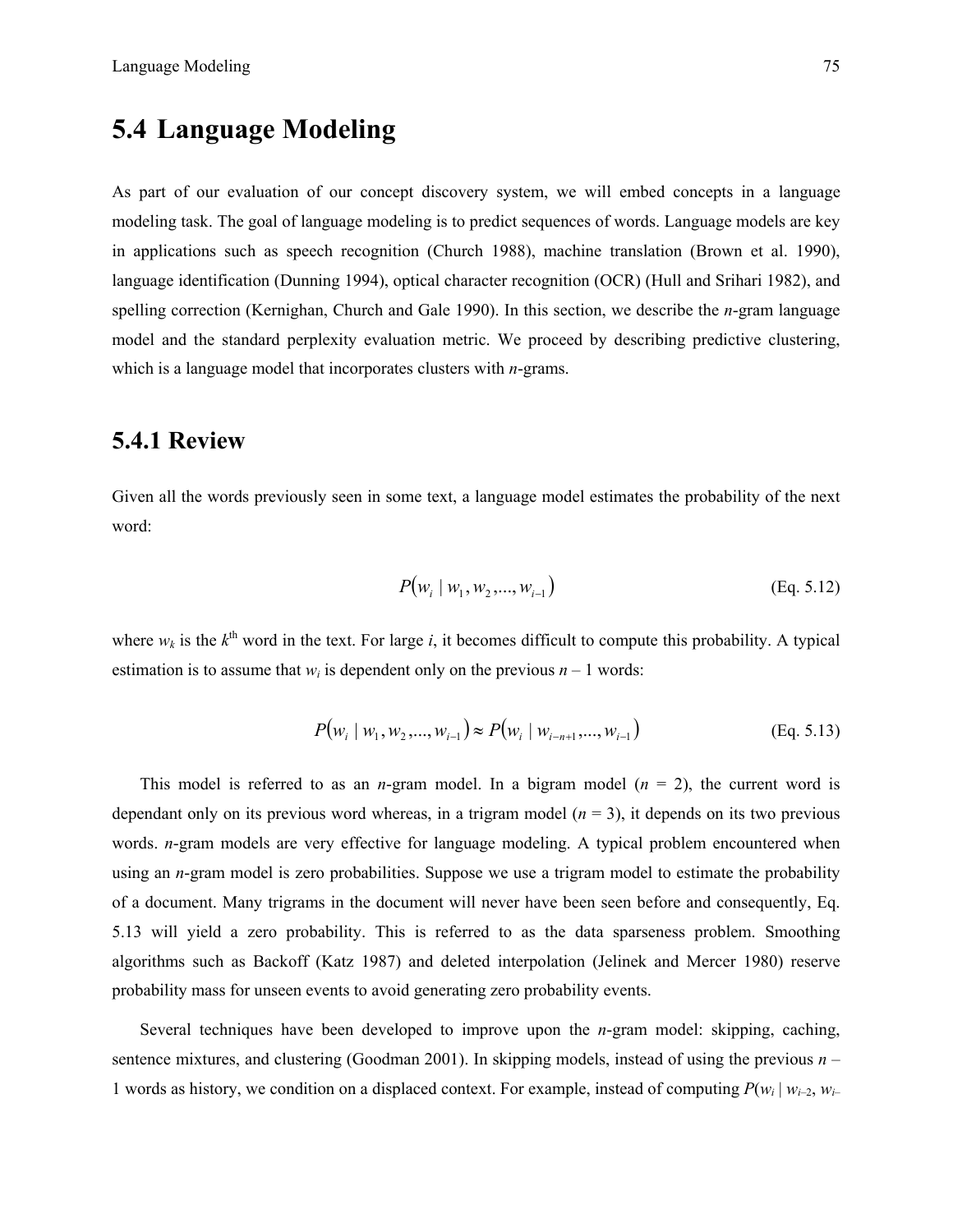1), we may compute  $P(w_i | w_{i-3}, w_{i-2})$ . In a caching model, it is assumed that the probability of a word increases if we have seen it recently. In a sentence mixture model, it is assumed that there are different types of sentences (e.g. general news story, financial statement, sports stat lines, etc.) and that these are then modelled separately. Each of these models, on its own, often performs worse than the standard *n*gram model. They are typically used in combination with the *n*-gram model or even with each other.

### **5.4.2 Perplexity**

Perplexity measures how well a model predicts some data. It is the standard measure for comparing the predictability of different language models over a corpus. From information theory, the entropy of a random variable *X*,  $H(X)$ , with probability mass function  $p(x)$ , is defined as:

$$
H(X) = -\sum_{x \in X} p(x) \log_2 p(x)
$$
 (Eq. 5.14)

*X* describes what we are predicting (e.g. words in language modeling). The *log*s calculated may be in any base. Using base 2 provides us with an intuitive description of entropy: it is a lower bound on the number of bits required to optimally encode *X*. A related measure, *cross-entropy*, is useful in comparing an unknown probability mass function  $p(x)$  with an approximation  $m(x)$ . Cross-entropy,  $H(p, m)$ , is defined as:

$$
H(p,m) = -\sum_{x \in X} p(x) \log_2 m(x)
$$
 (Eq. 5.15)

Cross-entropy gives us an upper bound on the true entropy of *X*,  $H(p, m) \ge H(X)$ . But, we do not know  $p(x)$ . A model X is stationary if  $p(x)$  does not change over time and ergodic if  $p(x)$  is aperiodic and irreducible. If *X* is stationary and ergodic, then the cross-entropy may be simplified to (Cover and Thomas 1991):

$$
H(p,m) = \lim_{n \to \infty} -\frac{1}{n} \log_2 m(x_1 x_2 x_3 ... x_n)
$$
 (Eq. 5.16)

Now, we can obtain an upper bound on  $H(X)$  without knowing  $p(x)$ . For finite strings, we only get an approximation to *H*(*p*, *m*). A related measure, *cross-perplexity*, is defined as: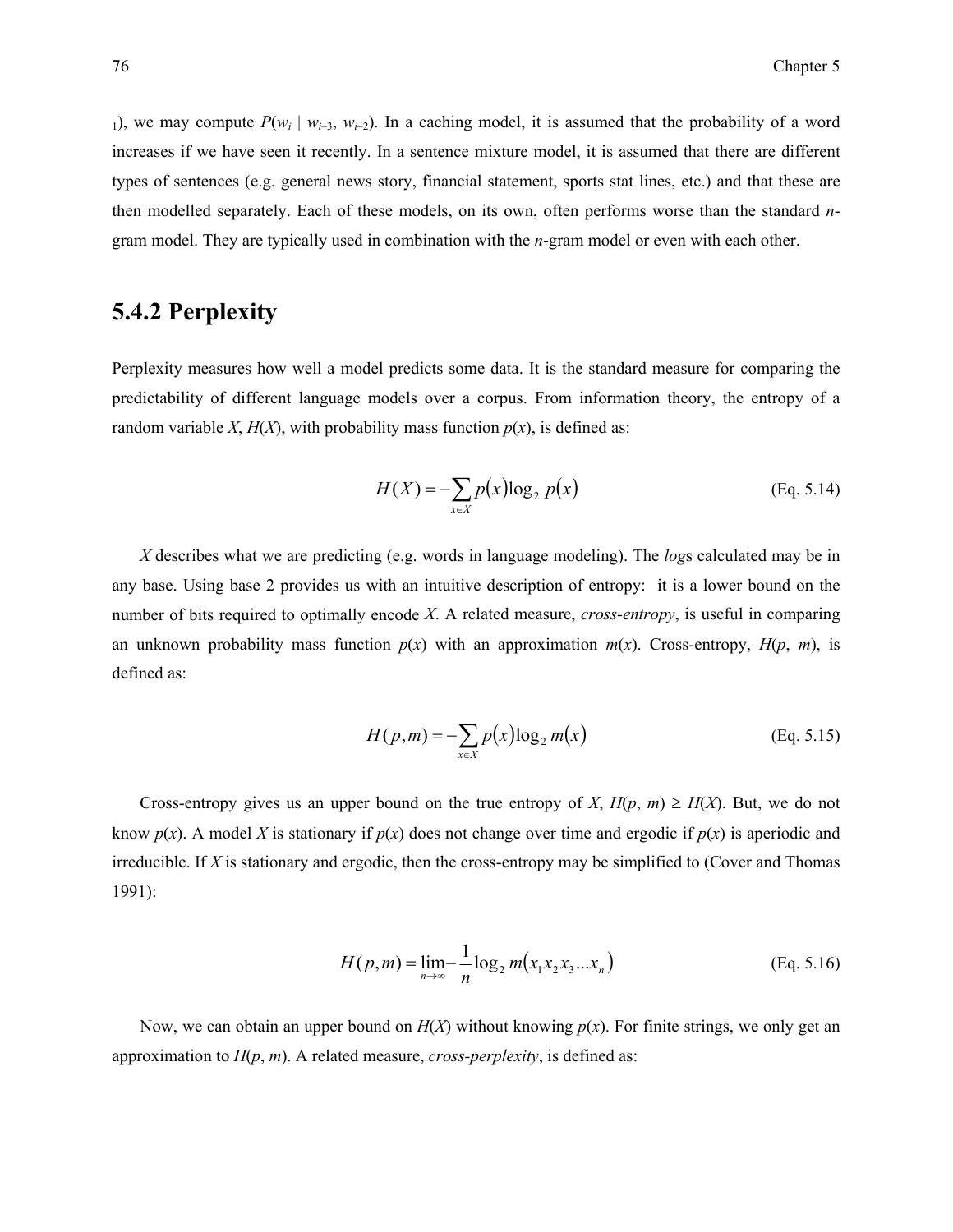$$
perplexity(p,m) = 2^{H(p,m)} \tag{Eq. 5.17}
$$

To be consistent with the literature, we now refer to this measure as simply perplexity, although cross-perplexity is the correct term. Roughly speaking, the perplexity of a random variable *X* measures the number of weighted decisions that must be made by the model *X*. If *X* predicts words, then perplexity measures the number of weighted choices we have for a word at any point in time.

Now, let *W* be a random variable describing words. The true probability mass function,  $p(w)$ , is unknown. Let us define  $m(w)$ , an approximation to  $p(w)$ , as an *n*-gram model. Since Markov models such as *n*-gram models are stationary and ergodic, the simplified cross-entropy formula applies. Then, the cross-entropy of our model may be computed as:

$$
H(p,m) = \lim_{n \to \infty} -\frac{1}{n} \log_2 m(w_1 w_2 w_3 ... w_n)
$$
 (Eq. 5.18)

Using a testing corpus *L* with a finite number of words *n*, we approximate  $H(p, m)$  with:

$$
H(p,m) = -\frac{1}{n} \sum_{w \in L} \log_2 m(w)
$$
 (Eq. 5.19)

where *w* is a word in *L*. The better the language model, the more predictive the model will be of a testing corpus (i.e. the lower *H*(*p*, *m*) will be). Given two language models and a training corpus, we have the probability mass function  $m_1(w)$  for the first model and  $m_2(w)$  for the second model. After computing the perplexity of each probability mass function on a same test set, we say that the first language model is better than the second if:

$$
H(p, m_1) < H(p, m_2) \tag{Eq. 5.20}
$$

or

$$
2^{H(p,m_1)} < 2^{H(p,m_2)} \tag{Eq. 5.21}
$$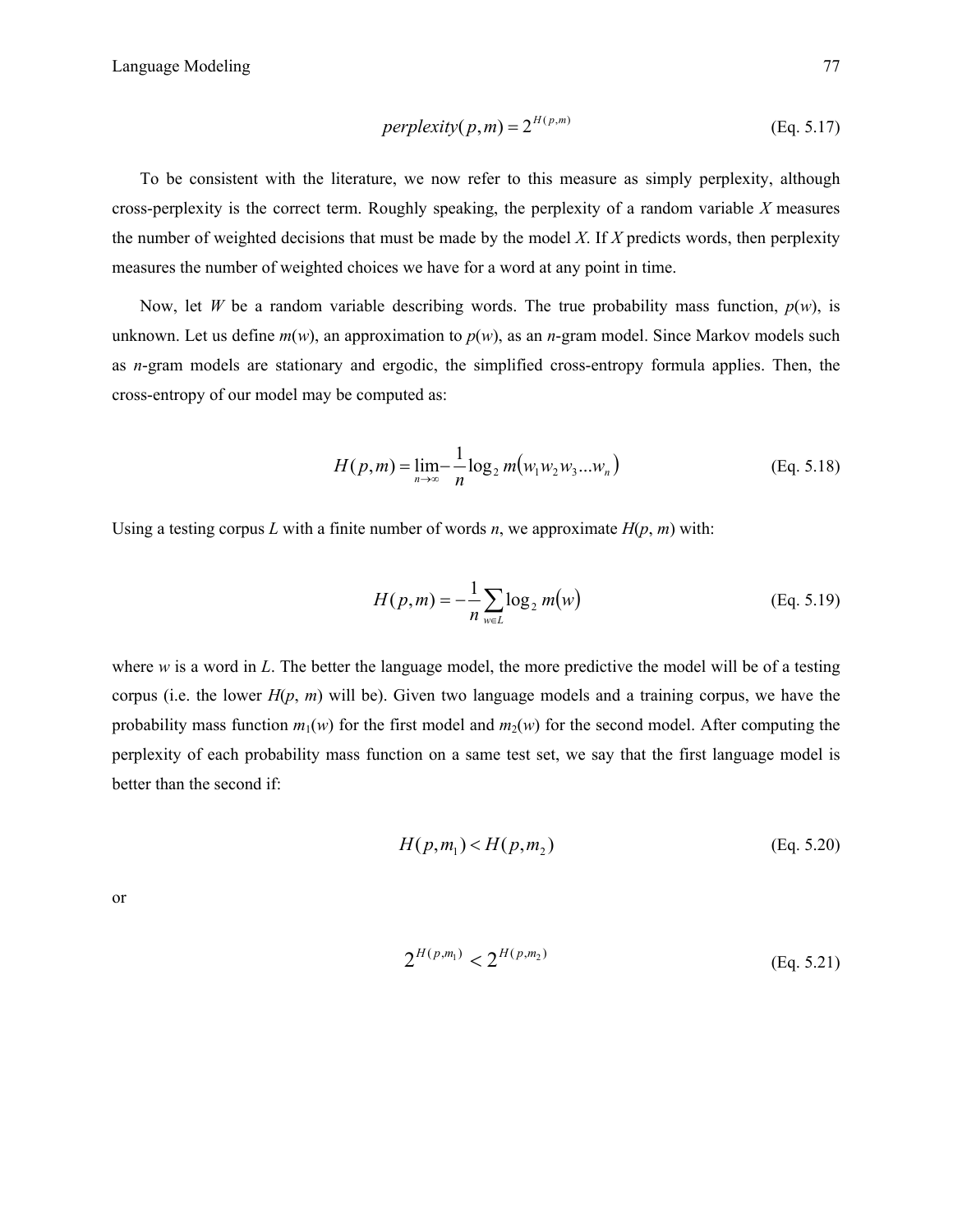### **5.4.3 Predictive Clustering**

Clusters may be used in language models to relieve the data sparseness. Suppose we have seen strings like *drink Pepsi* and *drink cola*. Even though *drink Sprite* may never have been seen, we may hypothesize that *Sprite* can indeed follow *drink* since *Sprite* is very similar to *Pepsi* and *cola*. Let *Wi* be the cluster that contains word  $w_i$ . Predictive clustering is a language model that incorporates clusters as follows (Goodman and Gao 2000):

$$
P(w_i | w_{i-n+1},..., w_{i-1}) = P(W_i | w_{i-n+1},..., w_{i-1})
$$
  
×  $P(w_i | w_{i-n+1},..., w_{i-1}, W_i)$  (Eq. 5.22)

Suppose we have a trigram model and that *BEVERAGE* is the cluster that contains the word *Sprite*. Then, predictive clustering computes the probability of *Sprite* in the string *He drinks Sprite* as:

$$
P(Sprite | Hedrinks) = P(BEVERAGE | Hedrinks) \times P(Sprite | Hedrinks BEVERAGE)
$$

It is important to note that the above equality is true only with a hard clustering. That is, each element must belong to only one cluster.

Given a clustering, the probability model of Eq. 5.22 may be estimated using a training corpus. For a set of *s* clusterings, we may generate *s* language models and compare them using the perplexity measure described in the previous section. A better clustering will generate a language model with lower perplexity than the other language models.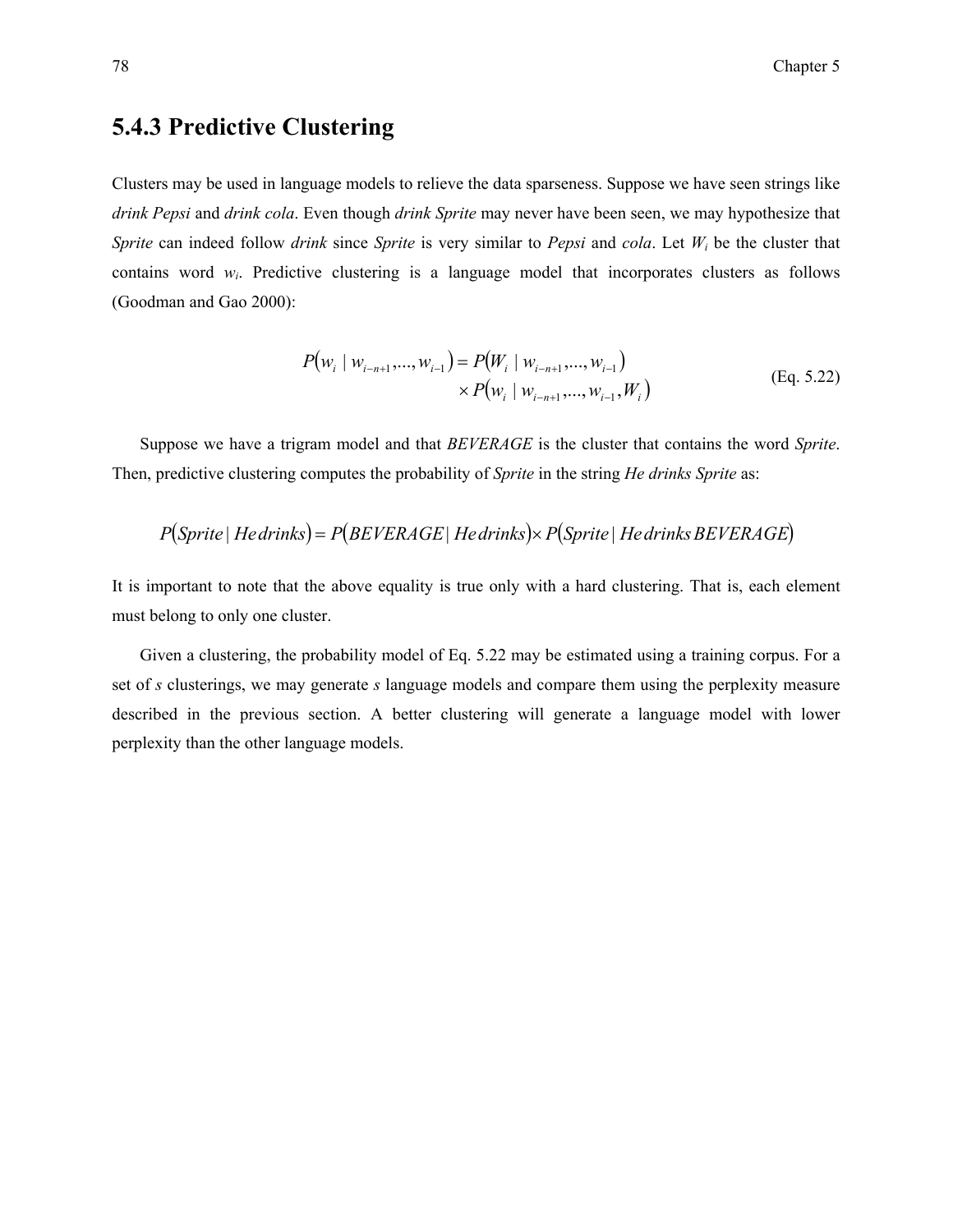# **Chapter 6**

# 6 **Experimental Results**

We experimented with CBC in the document clustering and concept discovery tasks described in Section 4.4. In this chapter, we describe the data sets used for document clustering and concept discovery and we apply the evaluation methodologies presented in the previous chapter. We will compare CBC's results with those of the clustering algorithms reviewed in Chapter 2 and we will inspect a sample of CBC's outputs.

# **6.1 Document clustering**

In this section, the test data used in our document clustering system is first described. We then apply the editing distance evaluation methodology from Section 5.2.1 to the clustering outputs obtained from CBC and the algorithms from Chapter 2. We proceed by evaluating the robustness of CBC by studying the effect of some of its clustering parameters on clustering output. Finally, we present an illustrative example of a CBC output on a small data set consisting of the research papers presented at the 2001 SIGIR conference.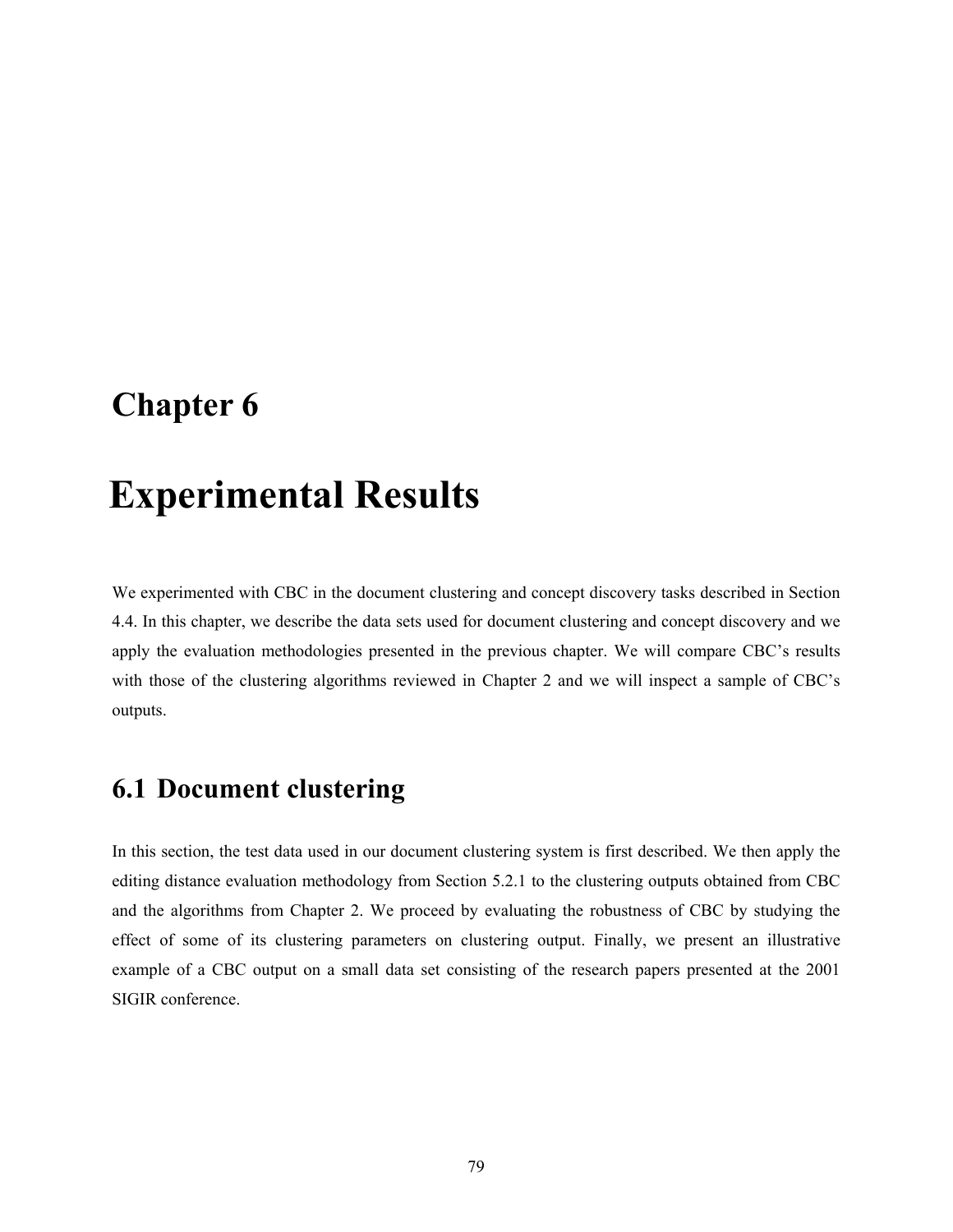Table 6.1 – Document clustering test data sets. The number of classes in each test data set and the number of elements in their largest and smallest classes.

| <b>DATA SET</b> | <b>TOTAL</b><br><b>Docs</b> | TOTAL.<br><b>CLASSES</b> | <b>LARGEST</b><br><b>CLASS</b> | <i>SMALLEST</i><br><b>CLASS</b> |
|-----------------|-----------------------------|--------------------------|--------------------------------|---------------------------------|
| Reuters         | 2745                        | 92                       | 1045                           |                                 |
| $20$ -news      | 18828                       | 20                       | 999                            | 628                             |

#### **6.1.1 Experimental setup**

We conducted document clustering experiments with two data sets: Reuters-21578 V1.2<sup>8</sup> and 20news-18828<sup>9</sup>. Table 6.1 describes for each data set the total number of documents, the number of classes, and the number of elements in their largest and smallest classes. For the Reuters corpus, we selected the 2745 documents that:

- 1) are assigned one or more topics;
- 2) have the attribute LEWISSPLIT="TEST"; and
- 3) have  $\langle BODY \rangle$  and  $\langle BODY \rangle$  tags.

The 20news-18828 data set contains 18,828 newsgroup articles partitioned nearly evenly across 20 different newsgroups. We will now use Reuters to refer to the Reuters-21578 V1.2 data set and 20-news to refer to the 20news-18828 data set.

#### **6.1.2 Cluster evaluation**

l

We clustered the data sets using CBC and the clustering algorithms of Chapter 2 and applied the evaluation methodology from Section 5.2.1. Table 6.2 shows the results. The columns are our editing distance-based evaluation measure. On the 20-news data set, our implementation of Chameleon was unable to complete in reasonable time. For *K*-means, we used *K*=1000 over five iterations for 20-news and *K*=50 over eight iterations for Reuters. For Buckshot, we used *K*=80 for 20-news and *K*=50 for Reuters, each over eight iterations. For the 20-news corpus, CBC spends the vast majority of the time

<sup>&</sup>lt;sup>8</sup> Available at http://www.research.att.com/~lewis/reuters21578.html.

<sup>&</sup>lt;sup>9</sup> Available at <u>http://www.ai.mit.edu/people/jrennie/20\_newsgroups/</u>.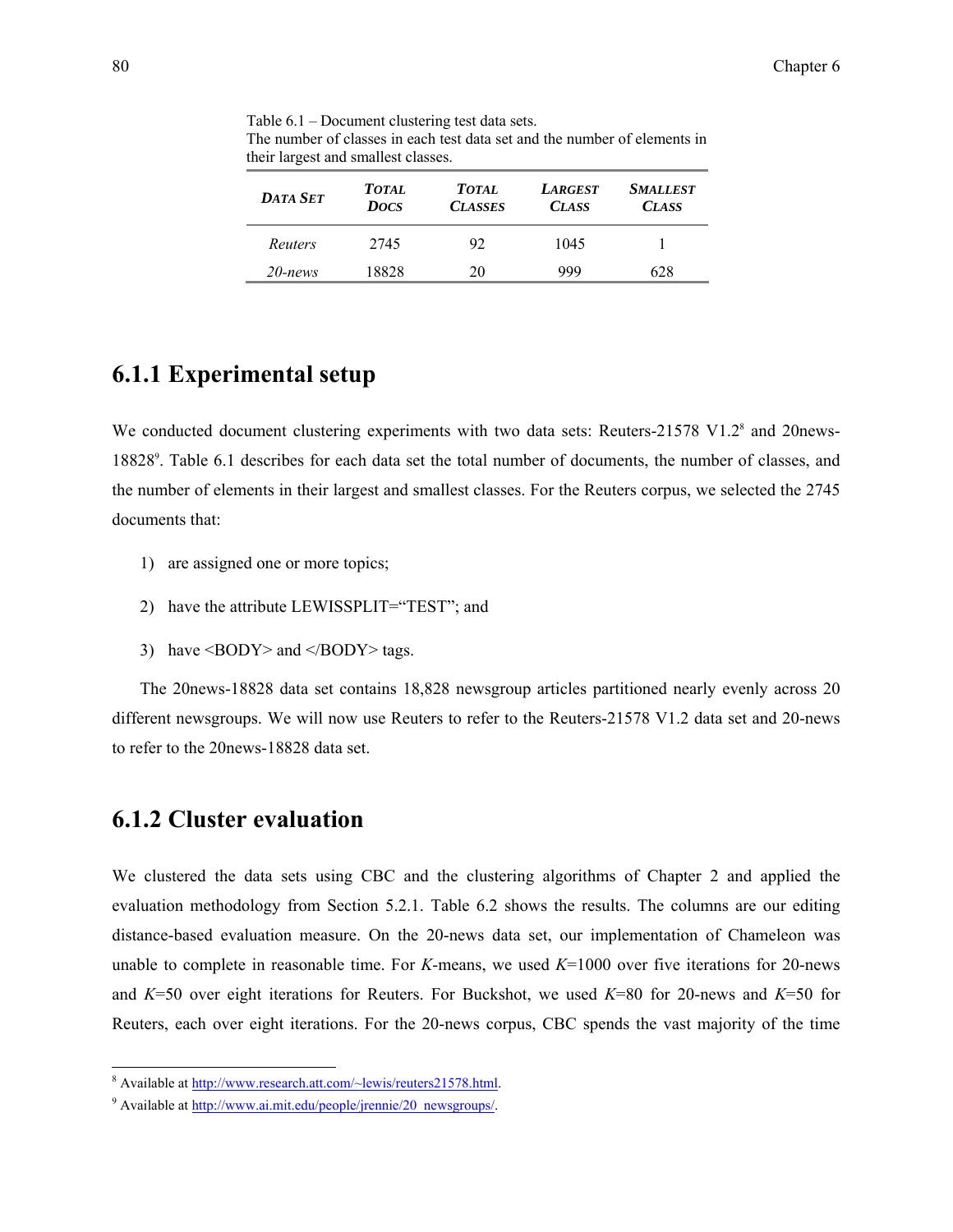|  |                                    |  |  | Table $6.2$ – Cluster quality $(\%)$ of various clustering |
|--|------------------------------------|--|--|------------------------------------------------------------|
|  | algorithms on document clustering. |  |  |                                                            |

|            | The quality is computed using the Reuters and 20-news |  |  |  |
|------------|-------------------------------------------------------|--|--|--|
| data sets. |                                                       |  |  |  |

|                          | <b>REUTERS</b> | $20$ -NEWS |
|--------------------------|----------------|------------|
| CBC                      | 65.00          | 74.18      |
| K-means                  | 62.38          | 70.04      |
| <b>Buckshot</b>          | 62.03          | 65.96      |
| <b>Bisecting K-means</b> | 60.80          | 58.52      |
| Chameleon                | 58.67          | n/a        |
| Average-link             | 63.00          | 70.43      |
| Complete-link            | 46.22          | 64.23      |
| Single-link              | 31.53          | 5.30       |

finding the top similar documents (38 minutes) and computing the similarity between documents and committee centroids (119 minutes). The rest of the computation, which includes clustering the top-20 similar documents for every one of the 18828 documents and sorting the clusters, took less than 5 minutes. We used a Pentium III 750MHz processor and 1GB of memory. CBC outperforms each algorithm. Its closest competitors were average-link and *K*-means, which CBC beat by 3.75% and 4.14% respectively. The algorithms performed better on the 20-news corpus because that corpus contains much fewer classes (20 vs. 92) and many more examples (18,828 vs. 2745).

Buckshot has similar performance to *K*-means on the Reuters corpus; however it performs much worse on the 20-news corpus (see Table 6.2). This is because *K*-means performs well on this data set when *K* is large (e.g. *K*=1000) whereas Buckshot cannot have *K* higher than 137. On the Reuters corpus, the best clusters for *K*-means were obtained with  $K = 50$ , and Buckshot can have *K* as large as  $\sqrt{2745}$  = 52. However, as *K* approaches 52, Buckshot degenerates to the *K*-means algorithm, which explains why Buckshot has similar performance to *K*-means.

### **6.1.3 Clustering parameters**

CBC has several parameters that can affect its clustering output. We experimented with several of them. Below, we describe each parameter and its possible values: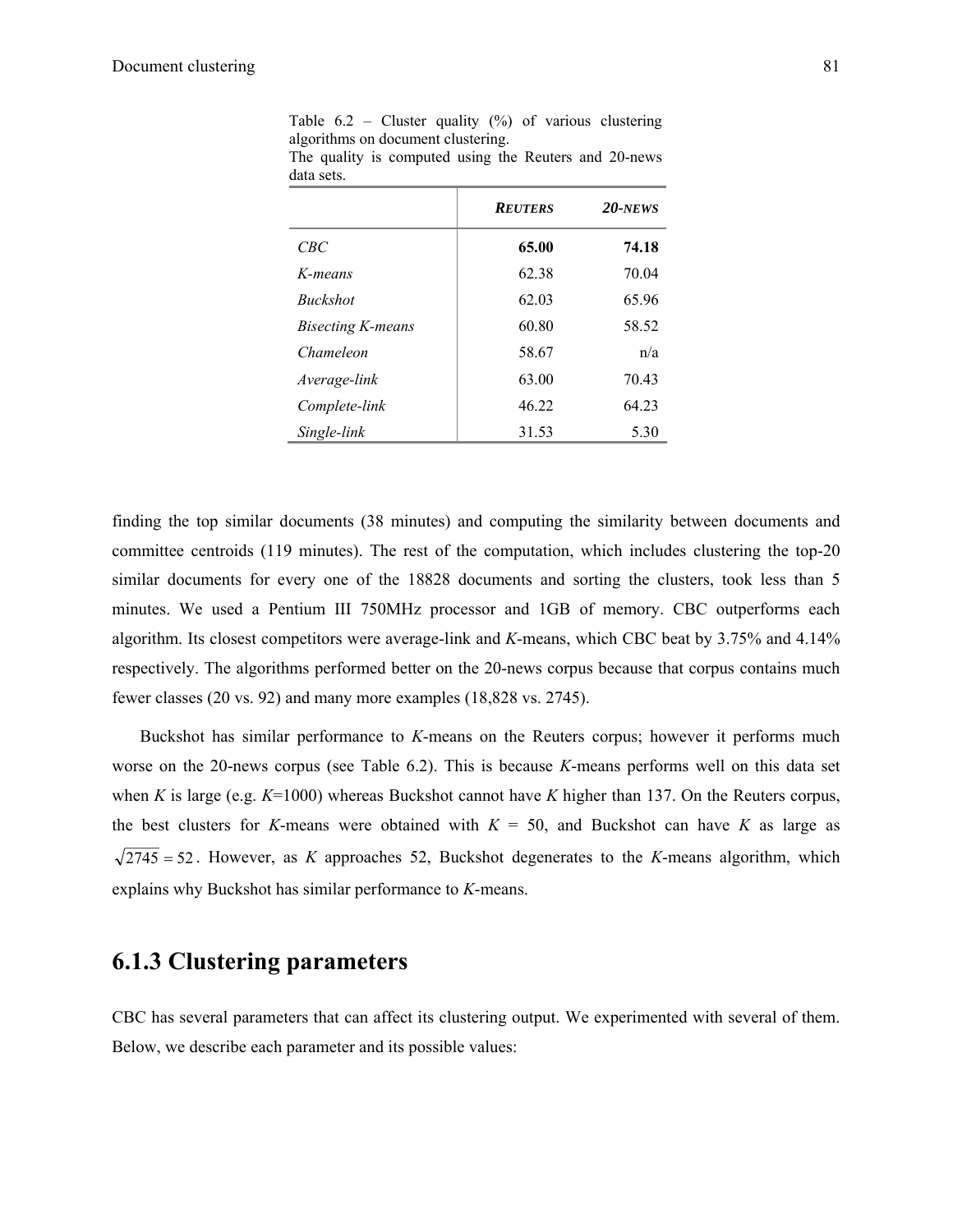- 1) **Vector Space Model**: (described in Section 3.3.2) This is the feature representation for the elements (e.g. documents) to be clustered. In the mutual-information model, the statistic for each element-feature pair is the pointwise mutual information between the element and the feature. In the term-frequency model, the statistic is simply the frequency of the element-feature pair. The term-frequency / inverse-document frequency (*tf-idf*) model combines the term-frequency model with the inverse of the percentage of documents in which the term occurs. The possible values of this parameter are:
	- a) MI : the mutual-information model;
	- b) TF : the term-frequency model, *tf*;
	- c) TFIDF1 : the *tf-idf* model: *tf-idf* =  $t f \times log idf$ ;
	- d) TFIDF2 : the *tf-idf* model using the formula: *tf-idf* =  $\sqrt{tf} \times \log idf$ .
- 2) **Stemming**: Stemming is the process of removing the common morphological and inflexional endings from words in English (described in Section 4.4.1). We use Porter's stemmer (Porter 1980). The possible values of this parameter are:
	- a) S- : terms are not stemmed;
	- b) S+ : terms are stemmed using Porter's stemmer.
- 3) **Stop Words**: Stop words are frequently occurring common words such as *be*, *at*, *a*, *with*, *for*, etc. These words are often insignificant and ignored. Our list of stop words contains about 200 words. The possible values of this parameter are:
	- a)  $W$  : no stop words are used as features;
	- b)  $W^+$  : all terms are used.
- 4) **Filtering**: Filtering is used to reduce the size of the feature vectors, making the similarity computations much faster, as described in Section 4.2.1.
	- a) F- : no term filtering is performed;
	- b)  $F^+$  : terms with  $MI< 0.5$  are deleted.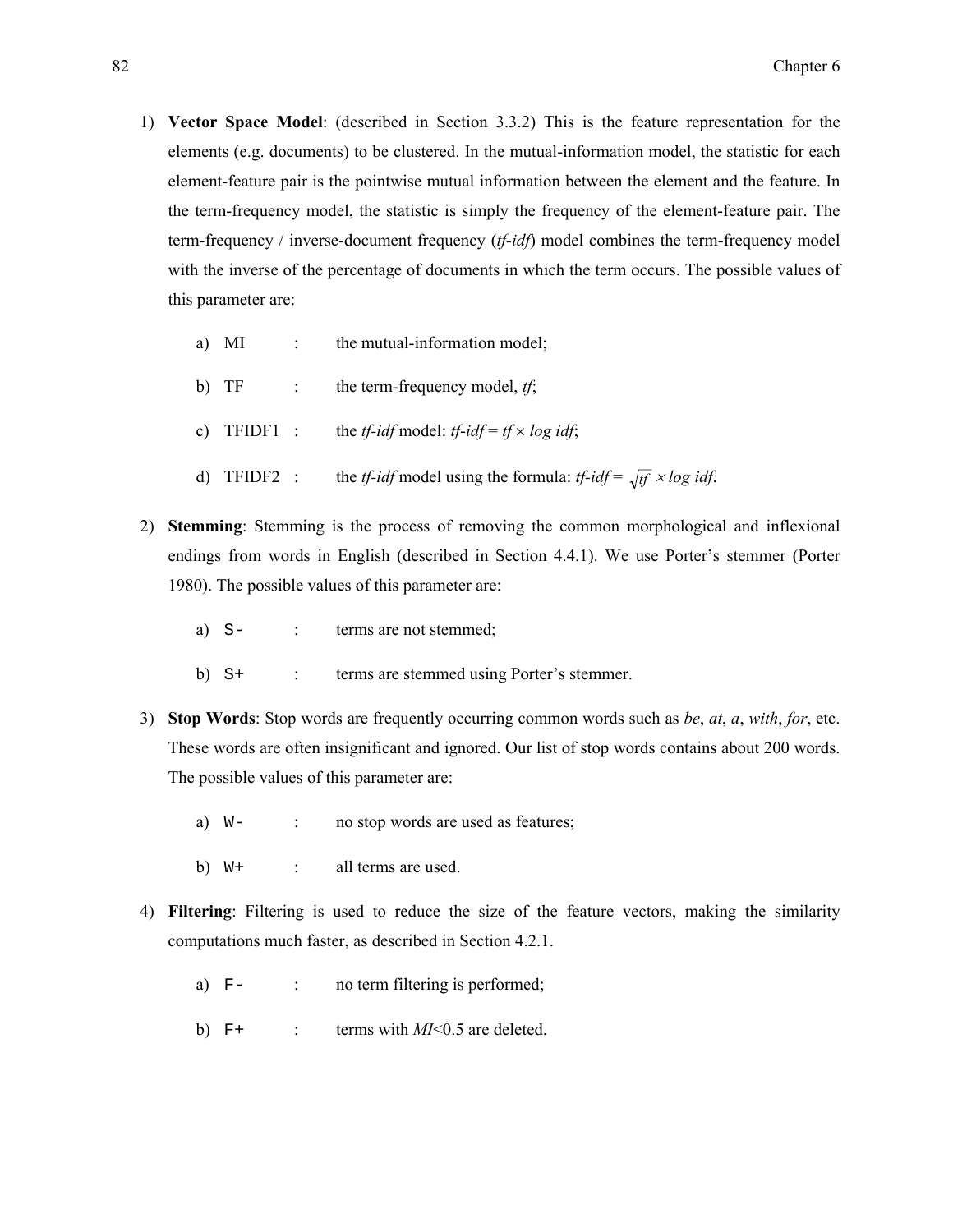

Figure 6.1 – CBC evaluation of cluster quality when varying clustering parameters. Cluster quality is obtained using the Reuters corpus.

We refer to an experiment using a string where the first position corresponds to the *Stemming*  parameter, the second position corresponds to the *Stop Words* parameter and the third position corresponds to the *Filtering* parameter. For example, experiment S+W-F+ means that terms are stemmed, stop words are ignored, and filtering is performed. The *Vector Space Model* parameter will always be explicitly given.

Figure 6.1 illustrates the quality of the clusters generated by CBC on the Reuters corpus while varying the clustering parameters. Most document clustering systems use *TFIDF1* as their vector space model; however, the *MI* model outperforms each model including *TFIDF1*. Furthermore, varying the other parameters on the *MI* model makes no significant difference on cluster quality, making CBC with *MI* more robust. *TF* performs the worst since terms with low discriminating power (e.g. *the* and *furthermore*) are not discounted. Although *TFIDF2* slightly outperforms *TFIDF1* on experiments S+W-F- and S+W-F+, it is clearly not as robust. Except for the *TF* model, stemming terms always produced better quality clusters.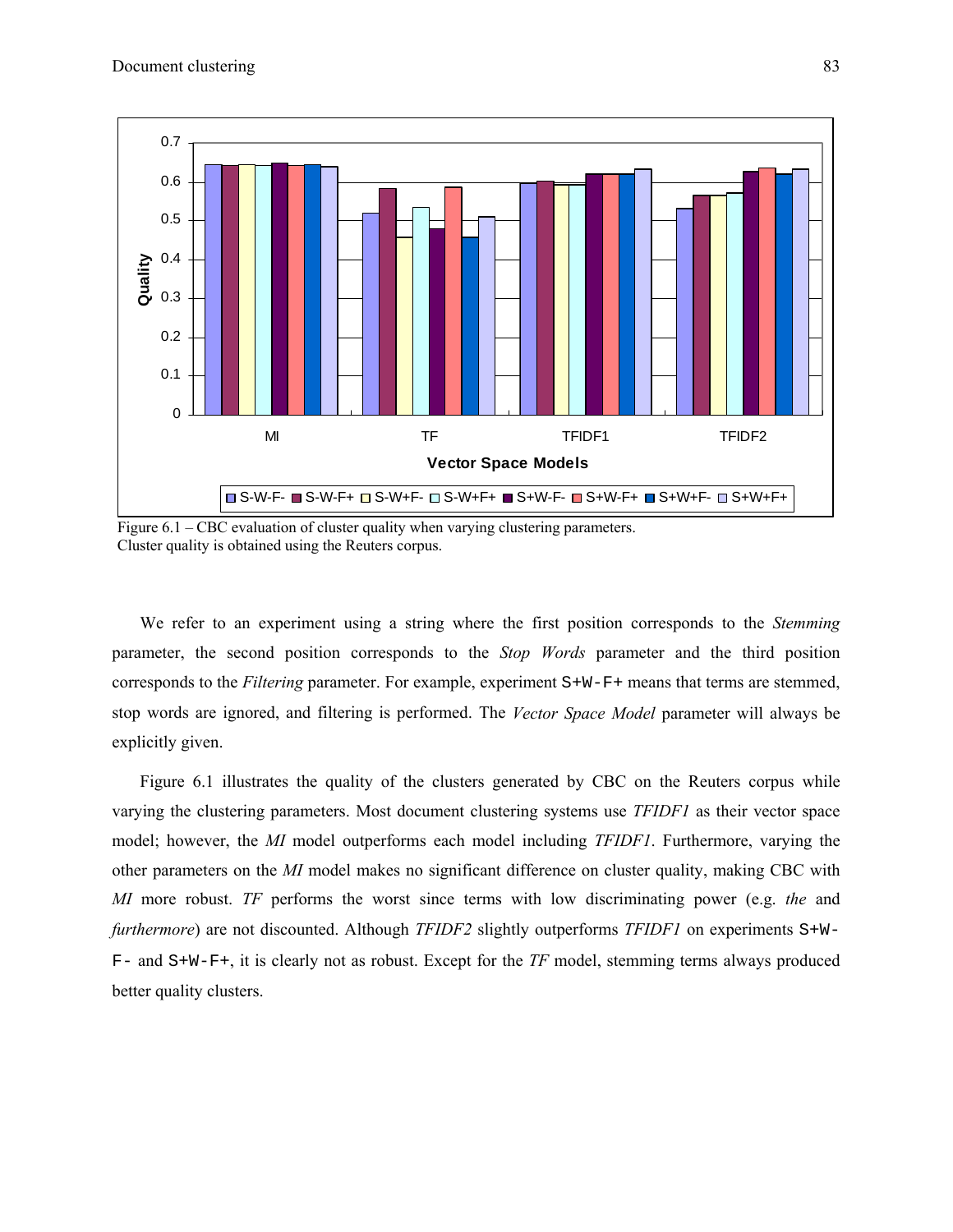Table 6.3 – Output of CBC applied to the 46 papers presented at SIGIR-2001.

The left column shows the clustered documents and the right column shows the top-7 features (stemmed terms) forming the cluster centroids.

| #  | <b>CLUSTER ELEMENTS</b>                                        | <b>TOP-7 FEATURES (STEMMED)</b>                               |
|----|----------------------------------------------------------------|---------------------------------------------------------------|
| 1  | Cat/017, Cat/019, Lrn/037                                      | text, featur, learn, categor, classif, approach, svm          |
| 2  | MS/035, Eval/011, MS/036, Sys/006, Cat/018                     | threshold, score, term, base, distribut, optim, scheme        |
| 3  | LM/015, LM/041, LM/016, CL/012, CL/013,<br>CL/014              | model, languag, translat, expans, estim, improv,<br>framework |
| 4  | US/029, US/028, US/027, Sys/008, Sum/024,<br>Eval/009, Lrn/038 | user, result, use, imag, system, search, index                |
| 5  | Web/030, Sys/007, MS/033, Eval/010                             | search, engin, page, web, link, best                          |
| 6  | Sum/002, Lrn/039, LM/042                                       | stori, new, event, time, process, applic, content             |
| 7  | Sum/003, Sum/004, Sum/025, LM/043, Sum/001                     | summar, term, text, summari, weight, scheme,<br>automat       |
| 8  | Lrn/040, Sys/005                                               | level, space, framework, vector, comput, recent               |
| 9  | QA/046, QA/044, QA/045, MS/034                                 | answer, question, perform, task, passag, larg, give           |
| 10 | RM/021, RM/022, RM/023, RM/020                                 | queri, languag, similar, data, framework, seri                |
| 11 | Web/032, Sum/026, Web/031                                      | link, algorithm, method, hyperlink, web, analyz,<br>identifi  |

Cat=Categorization, CL=CrossLingual, Eval=Evaluation, LM=LanguageModels, Lrn=Learning, MS=MetaSearch, QA=QuestionAnswering, RM=RetrievalModels, Sum=Summarization, Sys=Systems, US=UserStudies, Web=Web

#### **6.1.4 Illustrative example**

The results shown in Table 6.2 show that CBC outperforms the other clustering algorithms. However, by simply looking at the numbers in that table, it is difficult to get an appreciation for the quality of the clustering. When clustering words, we can inspect a sample of the clustering to get an intuitive idea of its quality. This is because humans have prior knowledge about the meaning of words. For document clustering, we would have to supplement a sample of the clustering with the content of the documents clustered, which is too large. For our illustrative example, we therefore used a smaller data set.

We collected the titles and abstracts for the 46 papers presented at SIGIR-2001 and clustered them using CBC. For each paper, we used as part of its filename the session name in which it was presented at the conference and a number representing the order in which it appears in the proceedings. For example, Cat/017 refers to a paper that was presented in the *Categorization* session and that was the 17<sup>th</sup> paper in the proceedings. The resulting 11 clusters generated by CBC are shown in Table 6.3.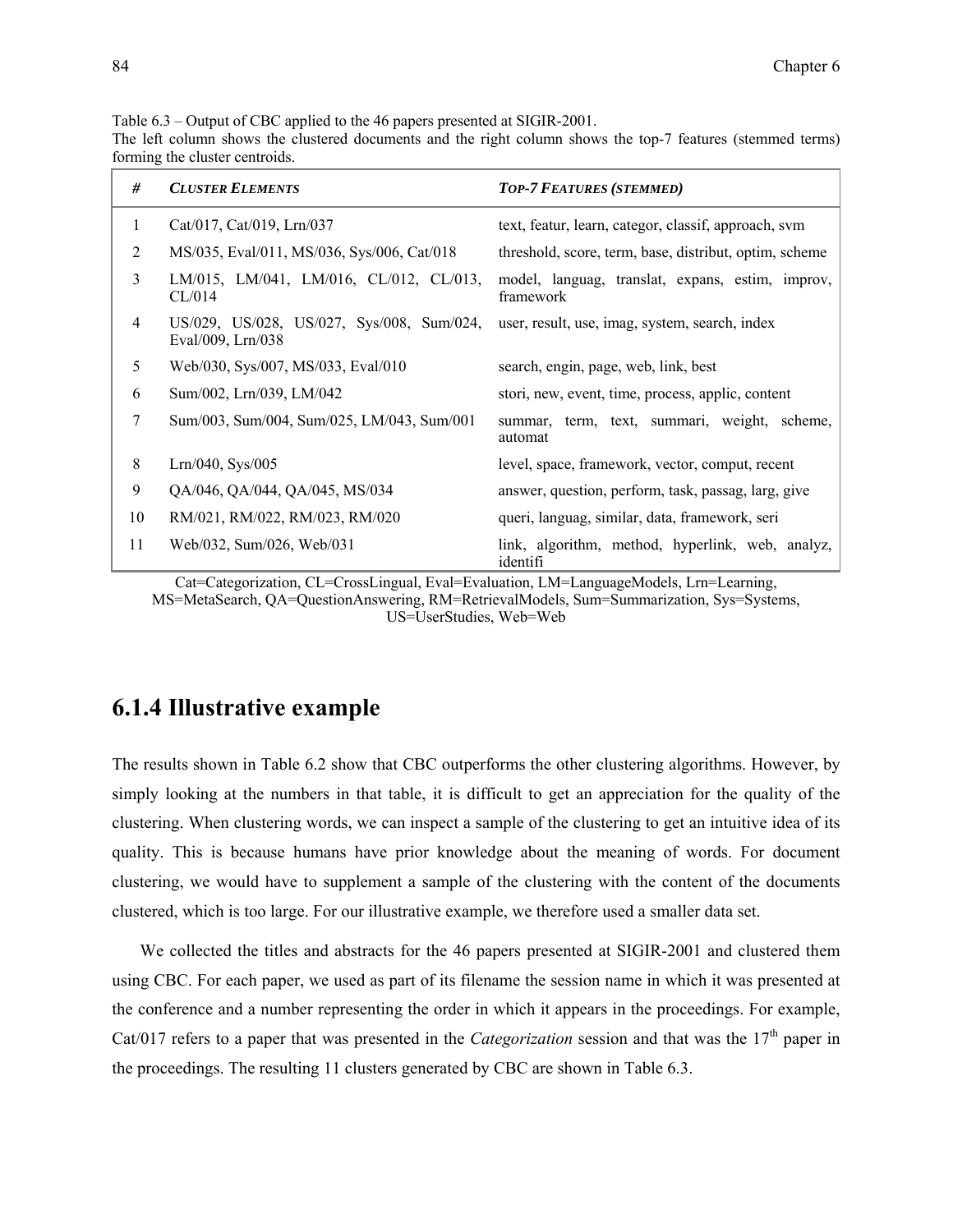The features of many of the automatically generated clusters clearly correspond to SIGIR-2001 session topics (e.g. clusters 1, 4, 7, 9, 10 and 11). Applying the editing distance evaluation methodology of Section 5.2.1 gives a quality of 32.60%. This score is fairly low for the following reasons:

- Some documents could potentially belong to more than one session. For example, Lrn/037 was clustered in the categorization cluster #1 because it deals with learning and text categorization (it is titled "A meta-learning approach for text categorization"). Using the sessions as the answer key, Lrn/037 will be counted as incorrect.
- CBC generates clusters that do not correspond to any session topic. For example, all papers in Cluster #6 have news stories as their application domain and the papers in Cluster #5 all deal with search engines.

# **6.2 Concept discovery**

In this section, we describe our experimental setup and present the results of evaluating CBC when it is used in concept discovery. To apply the editing distance evaluation methodology from Section 5.2, we need a test set and an answer class. However, unlike in document clustering, a standard test set does not exist for concept discovery. We therefore show how to construct one using the senses in WordNet. It is then possible to compare the outputs of CBC and the algorithms from Chapter 2 using the editing distance methodology.

To get an intuitive idea of the quality of CBC outputs we will analyze the quality of a random sample of concepts. We then proceed with evaluating the clustering algorithms by embedding them in predictive clustering language models and computing their relative perplexity, the standard evaluation used in language modeling, described in Section 5.4.2. We will show that the relative rankings of the clustering algorithms are similar for the language modeling evaluation and our editing distance evaluation on both document clustering and concept discovery.

Finally, we will experiment with the word sense discovery extension to concept discovery described in Section 4.4.2. We will apply the precision/recall methodology from Section 5.3 to the word senses generated by CBC and a subset of the clustering algorithms from Chapter 2. We will study the effect of two important thresholds in word sense discovery: the  $\theta$  threshold (Eq. 5.8) that defines a correct sense mapping to a WordNet synset and the  $\sigma$  threshold that determines how many senses a word will have. We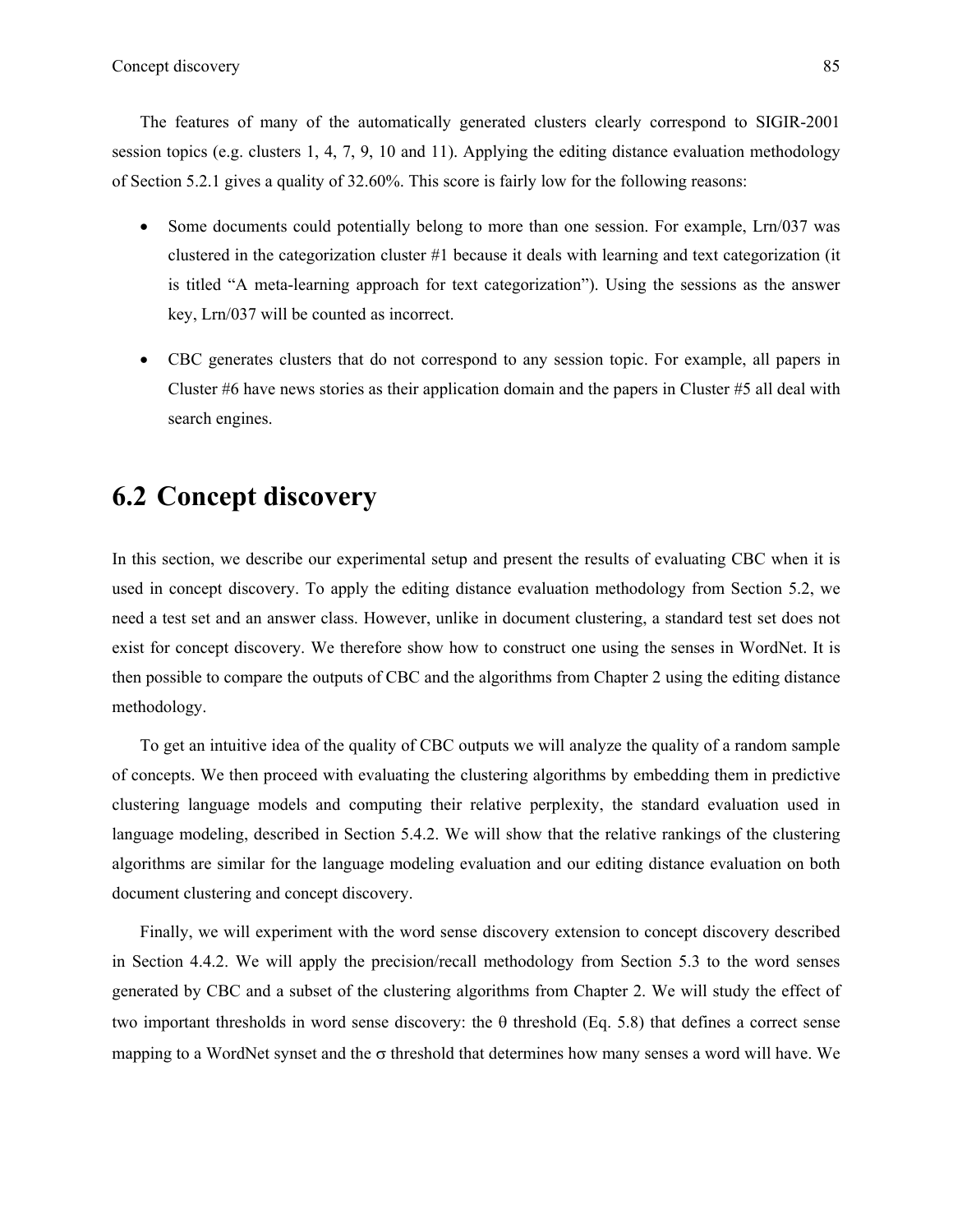| <b>DATA SET</b> | <b>TOTAL</b><br><b>WORDS</b> | M    | $\ldots$ , $\ldots$ , $\ldots$ , $\ldots$ , $\ldots$ , $\ldots$ , $\ldots$ , $\ldots$ , $\ldots$ , $\ldots$ , $\ldots$ , $\ldots$ , $\ldots$ , $\ldots$<br><b>AVG. FEATURES</b><br><b>PER WORD</b> | <b>TOTAL CLASSES</b> |
|-----------------|------------------------------|------|----------------------------------------------------------------------------------------------------------------------------------------------------------------------------------------------------|----------------------|
| $S_{13403}$     | 13403                        | 250  | 740.8                                                                                                                                                                                              | 202                  |
| 33566           | 3566                         | 3500 | 2218.3                                                                                                                                                                                             | 150                  |

Table 6.4 – Concept discovery test data sets. Properties of the test sets used for evaluating cluster quality of the concept discovery task.

will also perform a manual evaluation of a random sample of CBC concepts and compare our results with the automatic evaluation. We then conclude by inspecting the quality of several low-precision clusters.

#### **6.2.1 Experimental setup**

To extract target classes from WordNet, we first estimate the probability of a random word belonging to a subhierarchy (a synset and its hyponyms). As described in Section 3.1, we use the frequency counts of synsets in the SemCor corpus to get the estimated probabilities. Figure 3.1 illustrates an example WordNet hierarchy of synsets with their probabilities. A class is then defined as a maximal subhierarchy with probability less than a threshold (we used  $e^{-2}$ ).

We used Minipar, from Section 3.2, to parse about 1GB (144M words) of newspaper text from the TREC collection (1988 AP Newswire, 1989-90 LA Times, and 1991 San Jose Mercury) at a speed of about 500 words/second on a PIII-750 with 512MB memory. We collected the frequency counts of the grammatical relationships (contexts) output by Minipar and used them to compute the pointwise mutual information values from Section 3.3.2. The test set is constructed by intersecting the words in WordNet with the nouns in the corpus whose total mutual information with all of its contexts exceeds a threshold *m*. Since WordNet has a low coverage of proper names, we removed all capitalized nouns. We constructed two test sets:  $S_{13403}$  consisting of 13,403 words ( $m = 250$ ) and  $S_{3566}$  consisting of 3566 words (*m* = 3500). We then removed from the answer classes the words that did not occur in the test sets. Table 6.4 summarizes the test sets. The sizes of the WordNet answer classes vary considerably. For *S*13403 there are 99 classes that contain three words or less and the largest class contains 3246 words. For  $S_{3566}$ , 78 classes have three or less words and the largest class contains 1181 words.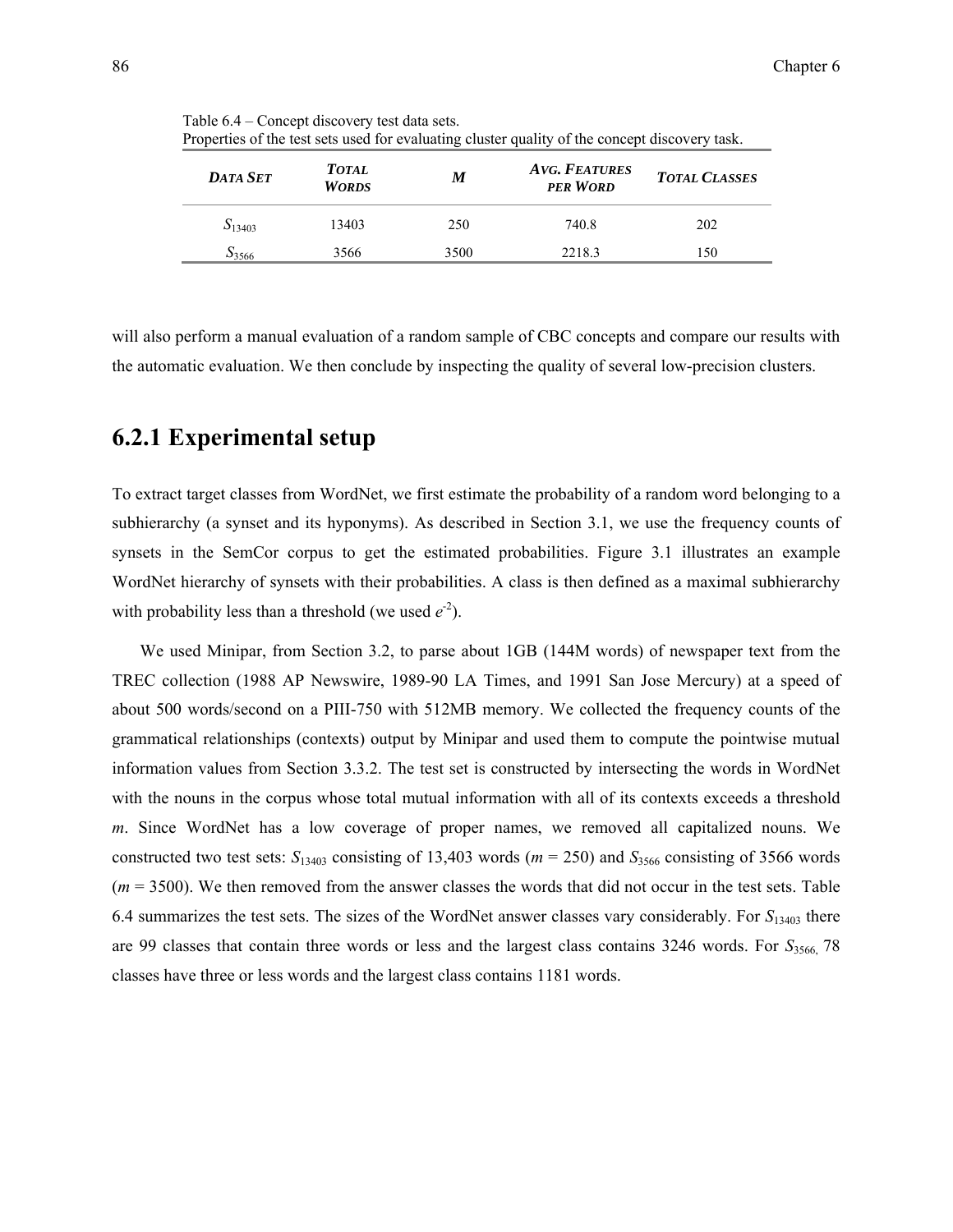| <b>ALGORITHM</b>     | S <sub>13403</sub> | $S_{3566}$ |
|----------------------|--------------------|------------|
| <b>CBC</b>           | 60.95              | 65.82      |
| K-means $(K=250)$    | 56.70              | 62.48      |
| <b>Buckshot</b>      | 56.26              | 63.15      |
| Bisecting $K$ -means | 43.44              | 61.10      |
| Chameleon            | n/a                | 60.82      |
| Average-link         | 56.26              | 62.62      |
| Complete-link        | 49.80              | 60.29      |
| Single-link          | 20.00              | 31.74      |

Table  $6.5$  – Cluster quality (%) of several clustering algorithms on  $S_{3566}$ and *S*13403.

#### **6.2.2 Cluster evaluation**

We clustered the test sets using CBC and the clustering algorithms of Chapter 2 and applied the evaluation methodology from Section 5.2. Table 6.5 shows the results. The columns are our editing distance-based evaluation measure. Test set *S*<sub>3566</sub> has a higher score for all algorithms because it has a higher number of average features per word than *S*13403.

For the *K*-means and Buckshot algorithms, we set the number of clusters (*K*) to 250 and the maximum number of iterations to 8. We used a sample size of 2000 for Buckshot. For the Bisecting *K*means algorithm, we applied the basic *K*-means algorithm twice  $(\alpha = 2 \text{ in Section 2.2.2})$  with a maximum of 8 iterations per split. Our implementation of Chameleon was unable to complete clustering *S*13403 in reasonable time due to its time complexity. *K*-means, Buckshot and average-link have very similar performance. CBC outperforms all algorithms on both data sets.

The relative ranking of the clustering algorithms according to cluster quality is nearly identical to that reported in our evaluation of document clustering in Table 6.2. This supports the editing distance evaluation methodology presented in Section 5.2. Figure 6.2 plots the cluster quality of both the document clustering test set 20-news, described in Section 6.1.1, and *S*13403 over several clustering algorithms. The shapes are nearly identical except for at the single-link point. On the 20-news test set, our implementation of single-link grouped every element into one large cluster.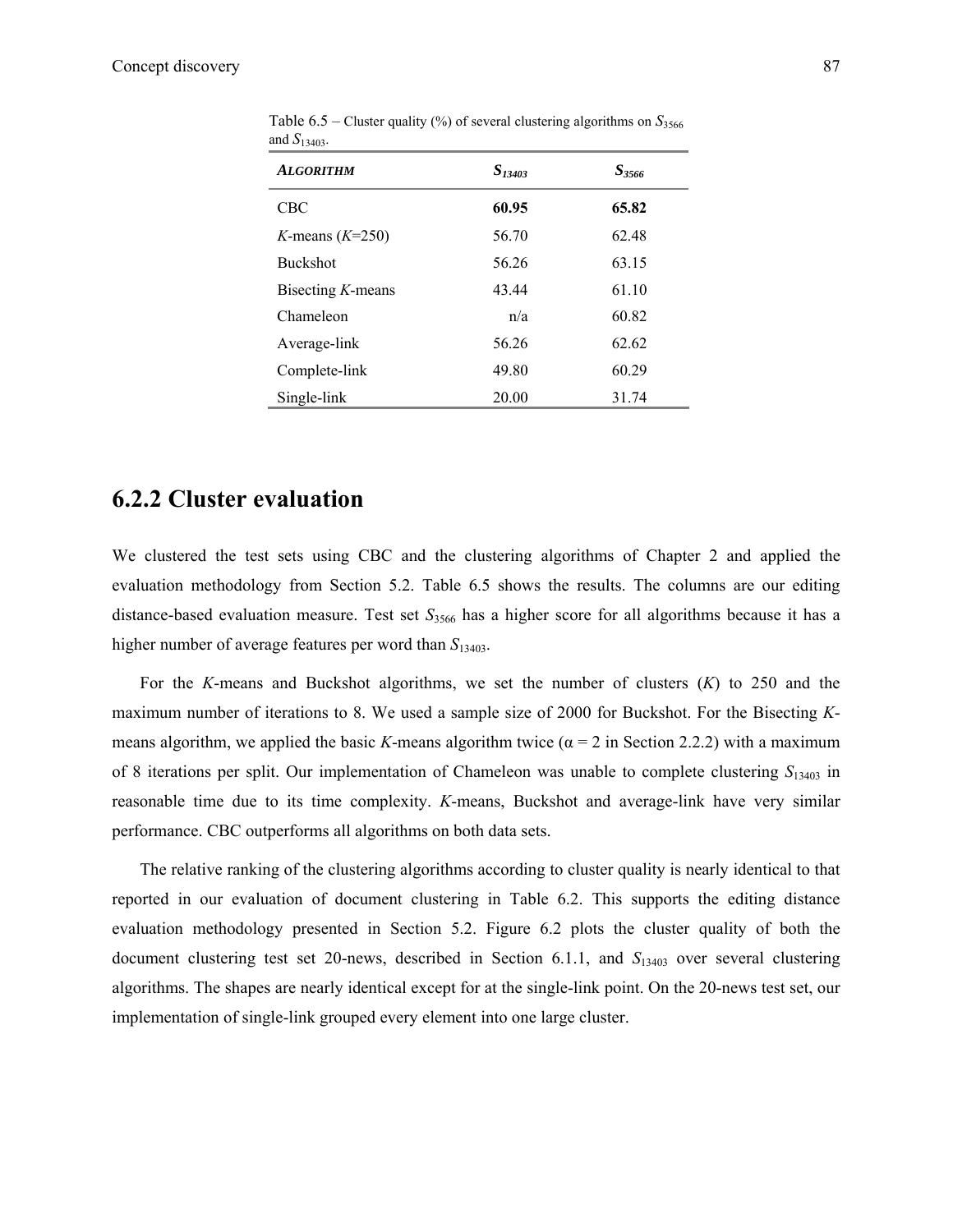

Figure 6.2 – Cluster quality comparison: document clustering vs. concept discovery. The cluster quality of the 20-news document clustering test set and the  $S<sub>13403</sub>$  concept discovery test set plotted over several clustering algorithms.

## **6.2.3 Manual Inspection**

Let *c* be a cluster and *wn*(*c*) be the WordNet class that has the largest intersection with *c*. The **precision** of *c* is defined as:

$$
precision(c) = \frac{|c \cap wn(c)|}{|c|} \tag{Eq. 6.1}
$$

Note that this measure of precision is different from the one presented in Section 5.3.1. That one will be used in our evaluation of word sense discovery in Section 6.2.6.

CBC discovered 943 clusters from  $S<sub>13403</sub>$ . We sorted them according to their precision using Eq. 6.1. Table 6.6 shows five of the clusters evenly distributed according to their precision ranking along with their Top-15 features with highest mutual-information. The words in the clusters are listed in descending order of their similarity to the cluster centroid. For each cluster *c*, we also include *wn*(*c*). The underlined words are in *wn*(*c*).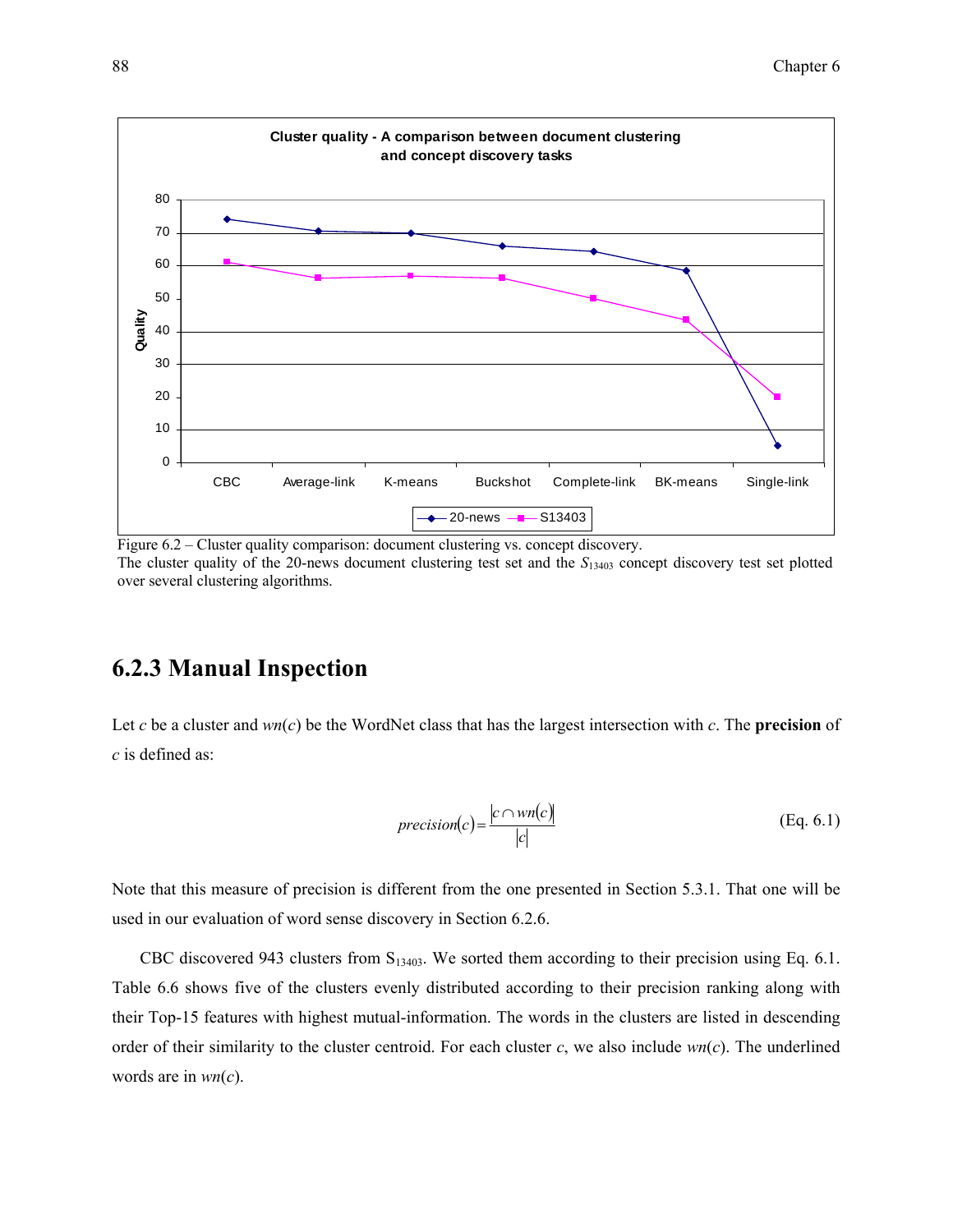Table  $6.6$  – Manual inspection of five of the 943 clusters discovered by CBC from  $S<sub>13403</sub>$ .

Columns include each cluster's members and features with top-15 highest mutual information as well as the WordNet classes that have the largest intersection with each cluster. The rank is the placement of the clusters in the precision-sorted list of all clusters.

|     | <b>RANK MEMBERS</b>                                                                                                                                                                                                        | <b>TOP-15 FEATURES</b>                                                                                                                                                                                                                                                                                                 | WN(C)                                                           |
|-----|----------------------------------------------------------------------------------------------------------------------------------------------------------------------------------------------------------------------------|------------------------------------------------------------------------------------------------------------------------------------------------------------------------------------------------------------------------------------------------------------------------------------------------------------------------|-----------------------------------------------------------------|
| 1   | handgun, revolver, shotgun,<br>pistol, rifle, machine gun,<br>sawed-off shotgun, submachine<br>gun, gun, automatic pistol,<br>automatic rifle, firearm, carbine,<br>ammunition, magnum,<br>cartridge, automatic, stopwatch | blast, barrel of _, brandish _, fire _,<br>point $\_,$ pull out $\_,$ $\_$ discharge, $\_$ fire, $\_$<br>go off, arm with $\_,$ fire with $\_,$ kill with $\_,$<br>open fire with __, shoot with __, threaten with                                                                                                     | artifact / artefact                                             |
| 236 | whitefly, pest, aphid, fruit fly,<br>termite, mosquito, cockroach,<br>flea, beetle, killer bee, maggot,<br>predator, mite, houseplant,<br>cricket                                                                          | control, infestation, larvae,<br>population, infestation of $\overline{\phantom{a}}$ , specie of $\overline{\phantom{a}}$ ,<br>swarm of __, attract __, breed __, eat __,<br>eradicate __, feed on __, get rid of __, repel __,<br>ward off                                                                            | animal / animate<br>being / beast / brute<br>/ creature / fauna |
| 471 | supervision, discipline,<br>oversight, control, governance,<br>decision making, jurisdiction                                                                                                                               | breakdown in $\_,$ lack of $\_,$ loss of $\_,$<br>assume __, exercise __, exert __, maintain __,<br>retain __, seize __, tighten __, bring under __,<br>operate under __, place under __, put under __,<br>remain under                                                                                                | act / human action /<br>human activity                          |
| 706 | blend, mix, mixture,<br>combination, juxtaposition,<br>combine, amalgam, sprinkle,<br>synthesis, hybrid, melange                                                                                                           | $\phi$ dip in __, marinate in __, pour in __, stir in __, group / grouping<br>use in $\_,$ add to $\_,$ pour $\_,$ stir $\_,$ curious<br>$\_,$ eclectic $\_,$ ethnic $\_,$ odd $\_,$ potent $\_,$<br>unique, unusual                                                                                                   |                                                                 |
| 941 | employee, client, patient,<br>applicant, tenant, individual,<br>participant, renter, volunteer,<br>recipient, caller, internee,<br>enrollee, giver                                                                         | benefit for $\_,$ care for $\_,$ housing for $\_,$<br>benefit to $\_,$ service to $\_,$ filed by $\_,$ paid by<br>$\frac{1}{\sqrt{2}}$ , use by $\frac{1}{\sqrt{2}}$ , provide for $\frac{1}{\sqrt{2}}$ , require for $\frac{1}{\sqrt{2}}$ .<br>give to $\_,$ offer to $\_,$ provide to $\_,$<br>disgruntled, indigent | worker                                                          |

The first cluster is clearly a cluster of firearms and the second is one of pests. In WordNet, the word *pest* is curiously only under the *person* hierarchy. The words *stopwatch* and *houseplant* do not belong to the clusters but they have low similarity to their cluster centroid. The third cluster represents some kind of control. In WordNet, the legal power sense of *jurisdiction* is not a hyponym of *social control* as are *supervision*, *oversight* and *governance*. The fourth cluster is about mixtures. The words *blend* and *mix* as the event of mixing are present in WordNet but not as the result of mixing. The last cluster is about consumers. Here is the *consumer* class in WordNet:

addict, alcoholic, big spender, buyer, client, concert-goer, consumer, customer, cutter, diner, drinker, drug addict, drug user, drunk, eater, feeder, fungi, head, heroin addict, home buyer, junkie, junky, lush, nonsmoker, patron, policyholder, purchaser, reader, regular, shopper, smoker, spender, subscriber, sucker, taker, user, vegetarian, wearer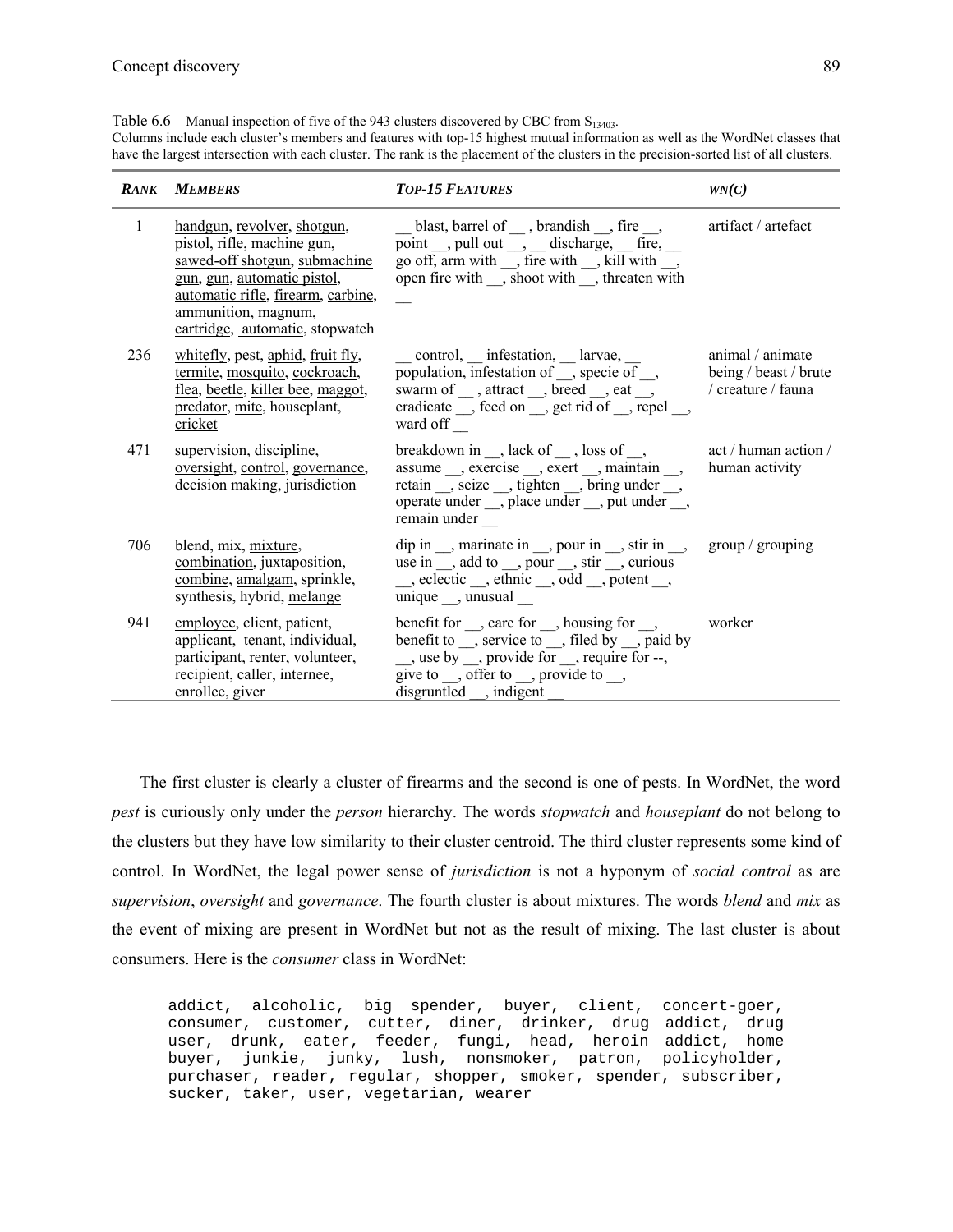| <b>ALGORITHMS</b>    | CLUSTERS THAT HAVE THE LARGEST INTERSECTION WITH THE WORDNET CELL CLASS.                                                                                                                                                                                                                                                                                                                                                                                                                                                                                                                          |
|----------------------|---------------------------------------------------------------------------------------------------------------------------------------------------------------------------------------------------------------------------------------------------------------------------------------------------------------------------------------------------------------------------------------------------------------------------------------------------------------------------------------------------------------------------------------------------------------------------------------------------|
| <b>CBC</b>           | white blood cell, red blood cell, brain cell, cell, blood cell, cancer cell, nerve cell, embryo,<br>neuron                                                                                                                                                                                                                                                                                                                                                                                                                                                                                        |
| $K$ -means           | cadaver, meteorite, secretion, receptor, serum, handwriting, cancer cell, thyroid, body part,<br>hemoglobin, red blood cell, nerve cell, urine, gene, chromosome, embryo, plasma, heart<br>valve, saliva, ovary, white blood cell, intestine, lymph node, sperm, heart, colon, cell,<br>blood, bowel, brain cell, central nervous system, spinal cord, blood cell, cornea, bladder,<br>prostate, semen, brain, spleen, organ, nervous system, pancreas, tissue, marrow, liver, lung,<br>marrow, kidney                                                                                            |
| Buckshot             | cadaver, vagina, meteorite, human body, secretion, lining, handwriting, cancer cell, womb,<br>vein, bloodstream, body part, eyesight, polyp, coronary artery, thyroid, membrane, red<br>blood cell, plasma, gene, gland, embryo, saliva, nerve cell, chromosome, skin, white blood<br>cell, ovary, sperm, uterus, blood, intestine, heart, spinal cord, cell, bowel, colon, blood<br>vessel, lymph node, brain cell, central nervous system, blood cell, semen, cornea, prostate,<br>organ, brain, bladder, spleen, nervous system, tissue, pancreas, marrow, liver, lung, bone<br>marrow, kidney |
| Bisecting $K$ -means | picket line, police academy, sphere of influence, bloodstream, trance, sandbox, downtown,<br>mountain, camera, boutique, kitchen sink, kiln, embassy, cellblock, voting booth, drawer,<br>cell, skylight, bookcase, cupboard, ballpark, roof, stadium, clubhouse, tub, bathtub,<br>classroom, toilet, kitchen, bathroom,                                                                                                                                                                                                                                                                          |
| <b>WordNet Class</b> | blood cell, brain cell, cancer cell, cell, cone, egg, nerve cell, neuron, red blood cell, rod,<br>sperm, white blood cell                                                                                                                                                                                                                                                                                                                                                                                                                                                                         |

Table 6.7 – A comparison of clusters representing the *cell* concept. The comparison is for several clustering algorithms using  $S_{13403}$ .

In our cluster, only the word *client* belongs to WordNet's *consumer* class. The cluster is ranked very low because WordNet failed to consider words like *patient*, *tenant* and *renter* as consumers. Table 6.6 shows that even low ranking CBC clusters are fairly coherent.

Table 6.7 shows the clusters containing the word *cell* that are discovered by various clustering algorithms from *S*13403. The underlined words represent the words that belong to the *cell* class in WordNet. The CBC cluster corresponds almost exactly to WordNet's *cell* class. *K*-means and Buckshot produced fairly coherent clusters. The cluster constructed by Bisecting *K*-means is obviously of inferior quality. This is consistent with the fact that Bisecting *K*-means has a much lower score on *S*13403 compared to CBC, *K*-means and Buckshot.

#### **6.2.4 Language Modeling**

We embedded the outputs obtained in Section 6.2.2 for several clustering algorithms into predictive clustering language modeling, described in Section 5.4.3. The algorithms we used were CBC, *K*-means,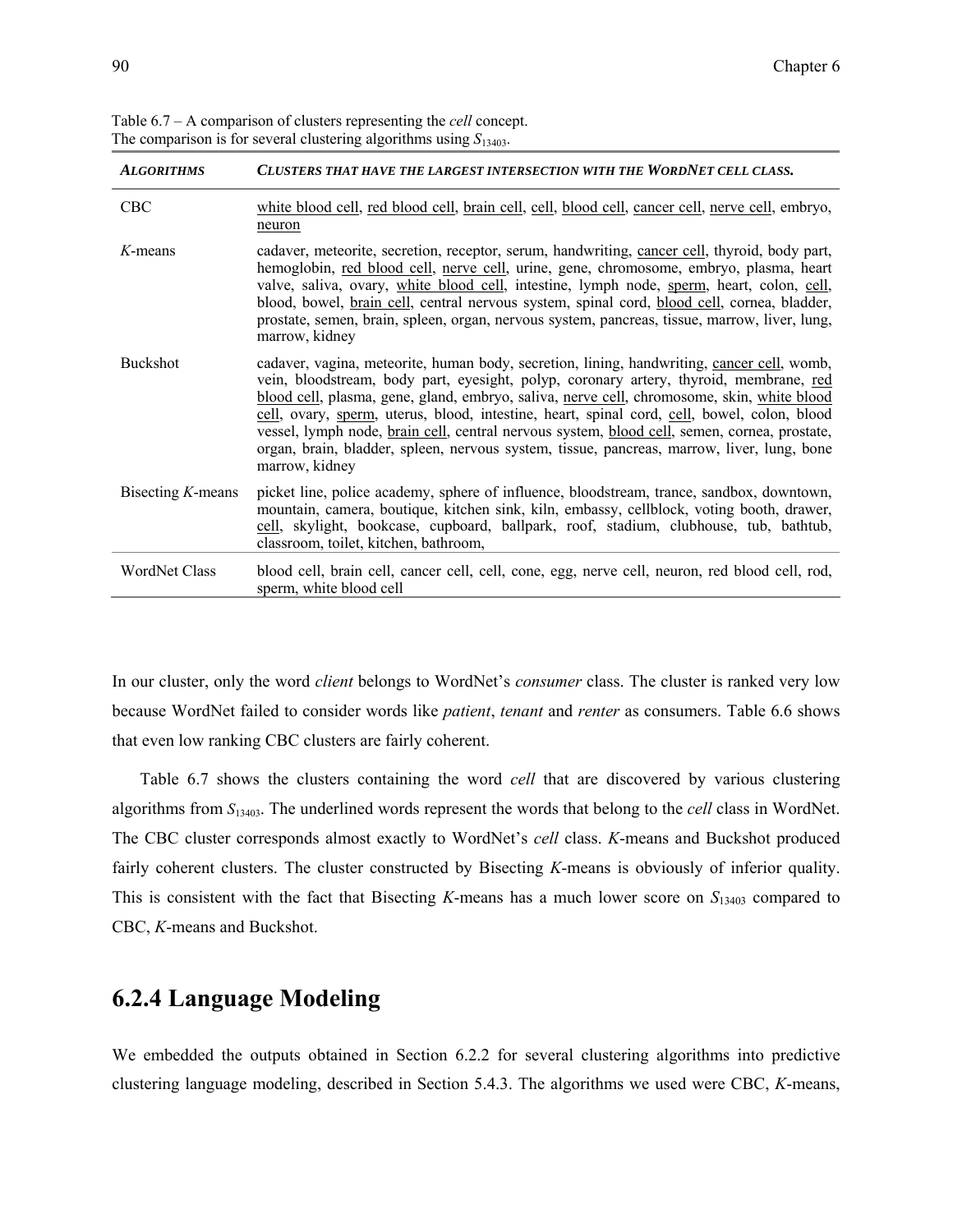| <b>TRAINING</b><br><b>SET</b> | <b>FILE NAMES</b>    | <b>SIZE</b><br>(MB) | <b>WORDS</b> |
|-------------------------------|----------------------|---------------------|--------------|
| $T_5$                         | SJM 001 - SJM 005    | 5                   | 589,724      |
| $T_{10}$                      | SJM 001 - SJM 010    | 10                  | 1,143,800    |
| $T_{25}$                      | SJM 001 - SJM 025    | 25                  | 2,871,660    |
| $T_{50}$                      | SJM 001-SJM 050      | 50                  | 5,710,310    |
| $T_{75}$                      | SJM 001 - SJM 075    | 75                  | 8,544,940    |
| $T_{100}$                     | $SIM$ 001 $-SJM$ 100 | 100                 | 11,368,700   |

Table 6.8 – Language modeling training sets. The training sets are drawn from the 1991 San Jose Mercury corpus.

Buckshot, Bisecting *K*-means, and average-link. The predictive clustering models were trained using the 1991 San Jose Mercury files, a subset of the TREC corpus. The six training sets extracted from these files are described in Table 6.8.

Each predictive clustering model uses trigrams and Katz' backoff for smoothing for zero-probability events (Katz 1987). We employed the standard trigram language model with Katz' backoff as a baseline for our evaluation. We computed the perplexity (see Section 5.4.2) of each language model over each training set. The perplexity is computed using a testing set consisting of the SJM\_298 and SJM\_299 files (about 219, 454 words).

Figure 6.3 shows the relative perplexity of each predictive clustering model with the standard trigram model. Each curve represents a language model and each point represents the difference in perplexity between that point's model and the standard trigram model. The lower the perplexity, the better the model.

All algorithms converge towards the standard trigram model as more training data is available. This is expected since clusters are most useful when data is sparse. As additional training data is available, more trigrams in the test set will have been seen during training. With smaller training sets, the quality of clustering is more apparent. All algorithms, apart from CBC, have higher perplexity than the standard trigram model. A poor clustering smoothes across unrelated words and produces higher perplexity whereas a good clustering smoothes across related (or similar) words and lowers perplexity.

Both the training sets and testing set are taken from the 1991 San Jose Mercury files. We applied the same methodology to a comparable (i.e. news story domain) but different test set consisting of files AP881206 and AP881209 from the 1988 AP Newswire corpus (approximately 244,606 words). The training data remains the same. Figure 6.4 shows the results. The shapes of the curves are similar to those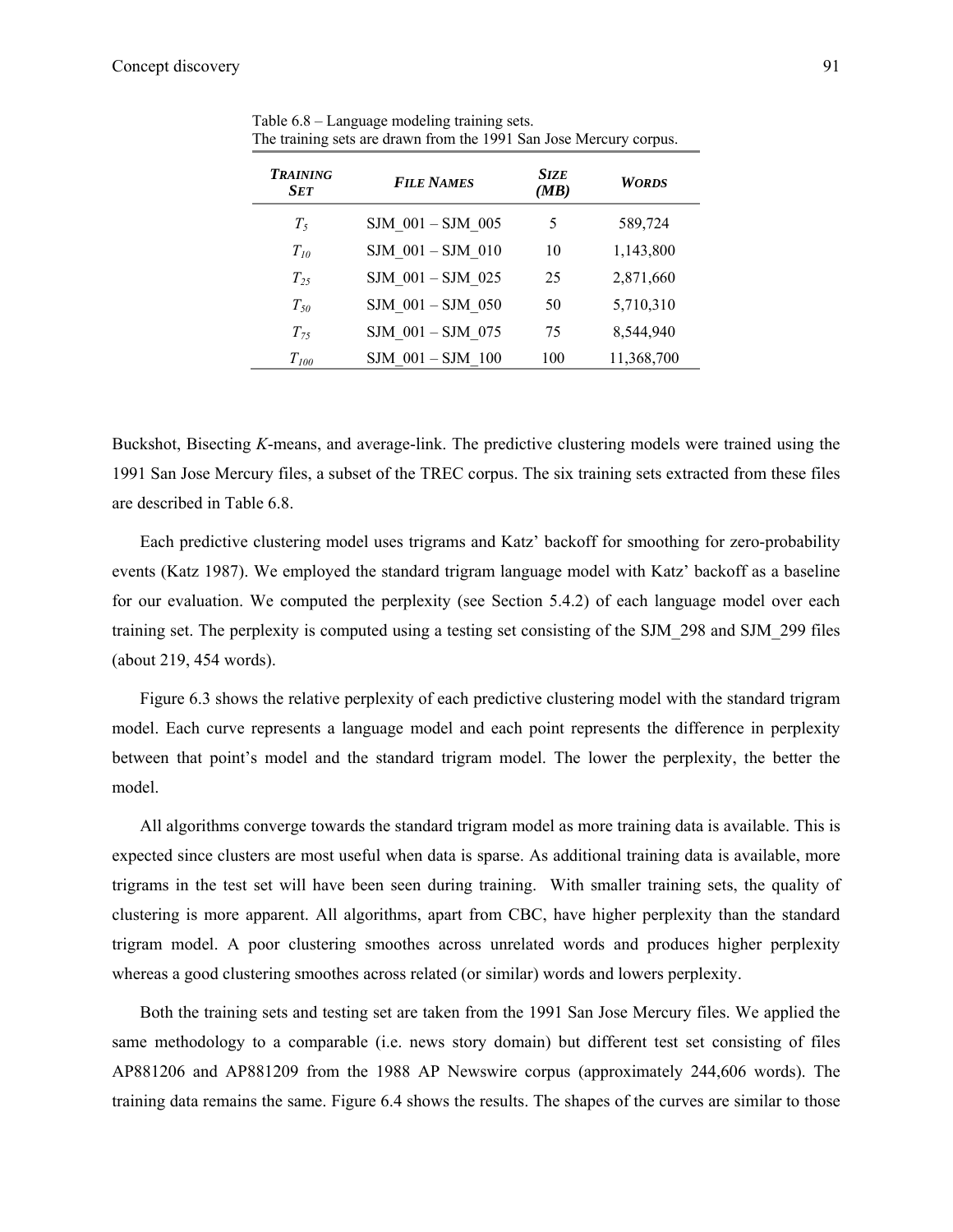

Figure 6.3 – Relative perplexity of predictive clustering on the SJM test set. The predictive clustering language models use CBC, *K*-means, Buckshot, Bisecting *K*-means, and average-link clustering. Each point represents the difference between that model's perplexity and the standard trigram model's perplexity. Katz' backoff smoothing is used for all models.

in Figure 6.3 and the relative rankings are also the same. However, there is a larger gap in relative perplexity with smaller training data. There are more unseen trigrams in the AP test set so the clusters are more important than in the SJM test set. The absolute values of perplexity are significantly worse on the AP test set: 413 for AP vs. 194 for SJM.

The relative ranking of the clustering algorithms in Figure 6.3 and Figure 6.4 remains the same as those reported in Table 6.5 for  $S_{3566}$  and similar to those reported in Table 6.2.

## **6.2.5 Sample concepts**

Appendix A lists 30 of the concepts discovered by CBC on the ACQUAINT corpus, which is three times larger than the TREC corpus described in Section 6.1.1. It consists of roughly 375 million words correlating to about 3 GB of data. The text is drawn from three newswire sources: Xinhua News Service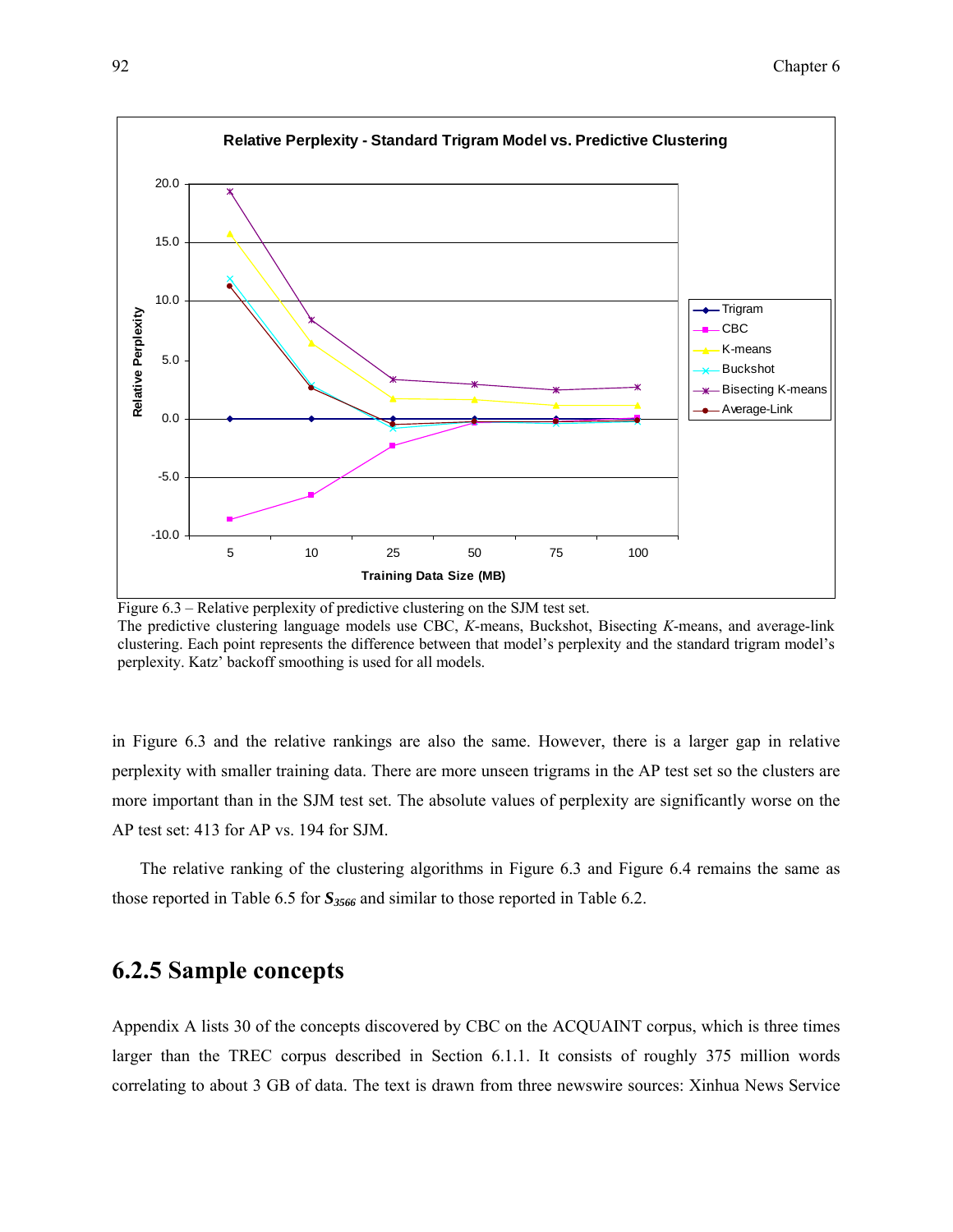

Figure 6.4 – Relative perplexity of predictive clustering on the AP newswire test set. The predictive clustering language models use CBC, *K*-means, Buckshot, Bisecting *K*-means, and average-link clustering. Each point represents the difference between that models perplexity and the standard trigram model's perplexity. Katz' backoff smoothing is used for all models.

(People's Republic of China) (1996-2000), the New York Times News Service (1998-2000), and the Associated Press Worldstream News Service (1998-2000). The sample shown in Appendix A includes only the words that have a similarity  $\geq 0.15$  with the centroid of a cluster (i.e.  $\sigma = 0.15$  for the algorithm presented in Section 4.2.3).

## **6.2.6 Word sense discovery**

## **Experimental setup**

We used the same 1GB TREC collection as described in Section 6.1.1. We applied the precision/recall evaluation methodology described in Section 5.3 using the test set consisting of 13,403 words,  $S_{13403}$ .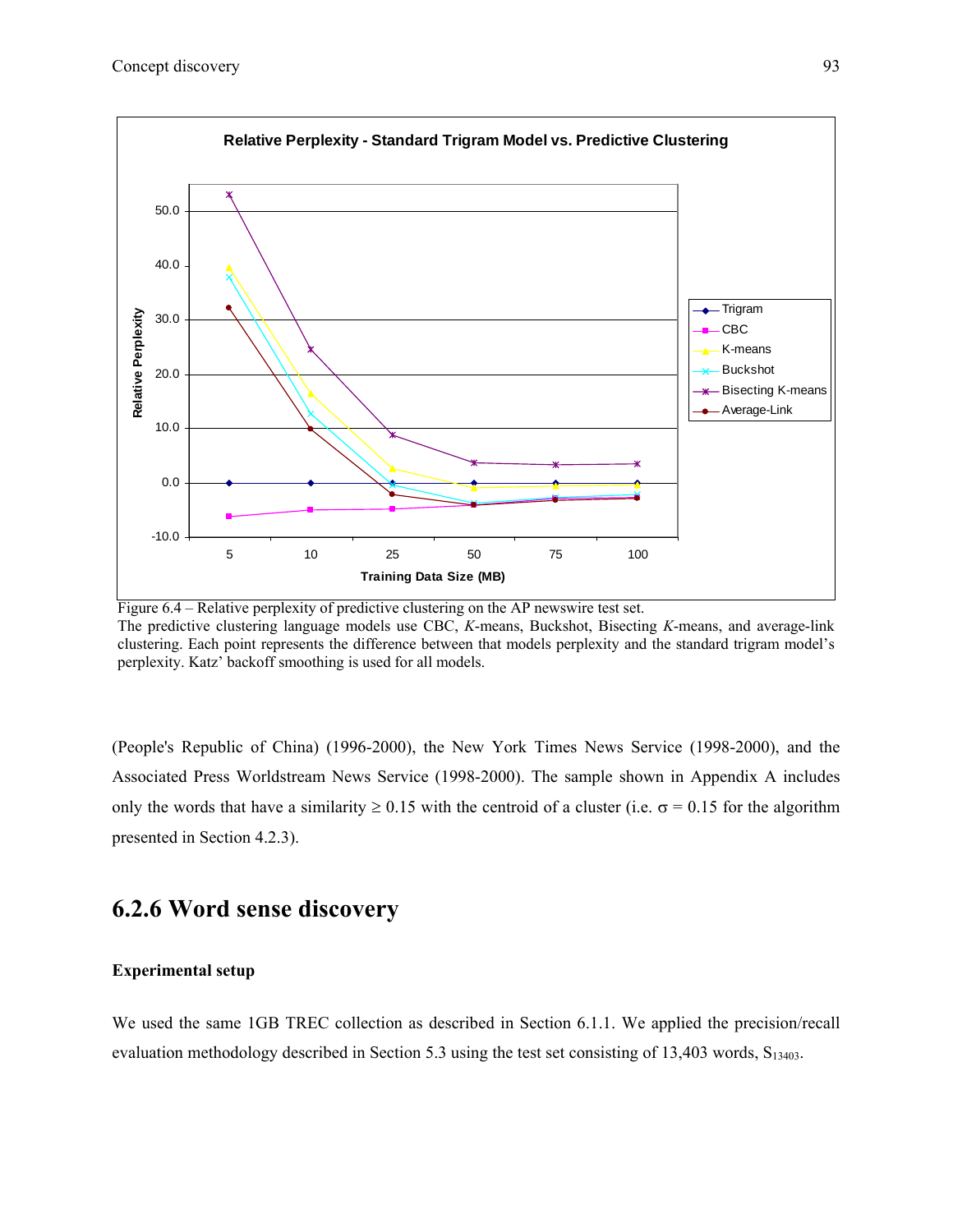| <b>ALGORITHM</b>  | <b>PRECISION</b> (%) | $RECALL$ (%) | $F$ -MEASURE $(\% )$ |
|-------------------|----------------------|--------------|----------------------|
| <b>CBC</b>        | 60.8                 | 50.8         | 55.4                 |
| <b>UNICON</b>     | 53.3                 | 45.5         | 49.2                 |
| <b>Buckshot</b>   | 52.6                 | 45.2         | 48.6                 |
| K-means           | 48.0                 | 44.2         | 46.0                 |
| Bisecting K-means | 33.8                 | 31.8         | 32.8                 |
| Average-link      | 50.0                 | 41.0         | 45.0                 |

Table  $6.9$  – Precision, Recall and *F*-measure on  $S<sub>13403</sub>$  for various algorithms. The evaluation parameters are  $\sigma = 0.18$  and  $\theta = 0.25$ .

We modified the average-link, *K*-means, Bisecting *K*-means and Buckshot algorithms reviewed in Chapter 2 since these algorithms only assign each element to a single cluster. For each of these algorithms, the modification is as follows:

Apply the algorithm as described in Chapter 2 For each cluster *c* returned by the algorithm Create a centroid for *c* using all elements assigned to it Apply *MK*-means using the above centroids

where *MK*-means is the *K*-means algorithm, using the above centroids as initial centroids, except that each element is assigned to its most similar cluster plus all other clusters with which it has similarity greater than  $\sigma$ . We then use these modified algorithms to discover senses.

These clustering algorithms were not designed for sense discovery. Like UNICON, when assigning an element to a cluster, they do not remove the overlapping features from the element. Thus, a word is often assigned to multiple clusters that are similar. Also, as discussed in Section 4.2.3, an infrequent sense of a word, like the life sense of *plant*, will likely not be discovered.

### **Word Sense Evaluation**

We ran CBC and the modified clustering algorithms described above on the data set  $S<sub>13403</sub>$  and applied the precision/recall evaluation methodology from Section 5.3. Appendix B lists a 1% random sample of the polysemous words discovered by CBC. Table 6.9 shows the results of our experiment. For Buckshot and *K*-means, we set the number of clusters to 250 and the maximum number of iterations to 8. For the Bisecting *K*-means algorithm, we applied the basic *K*-means algorithm twice ( $\alpha = 2$ ) with a maximum of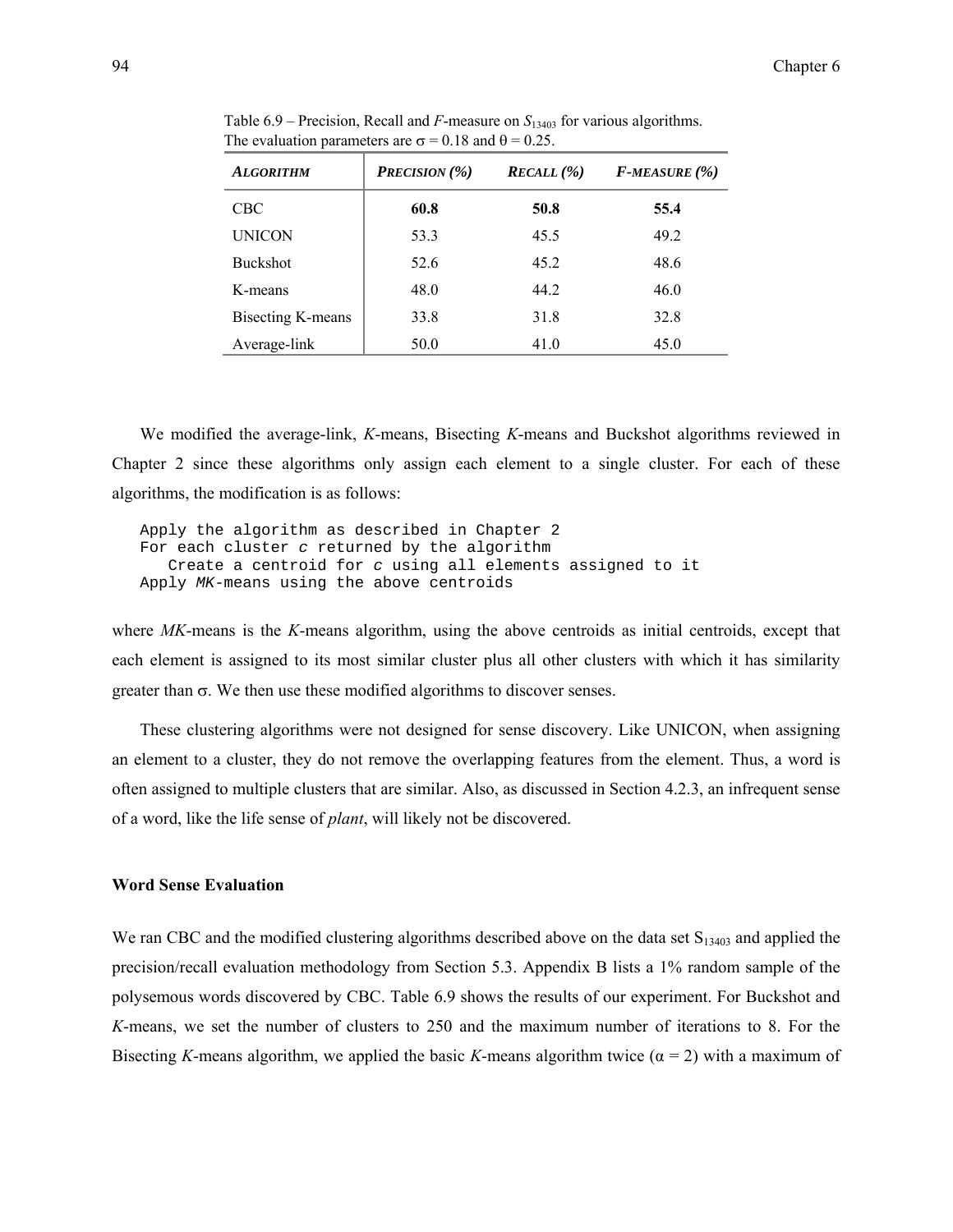

Figure 6.5 – *F*-measure of several algorithms with  $\sigma$  = 0.18 and varying  $\theta$  thresholds.

8 iterations per split. CBC returned 943 clusters and outperformed the next best algorithm by 7.5% on precision and 5.3% on recall.

In Section 5.3.1, we stated that a cluster corresponds to a correct sense of a word *w* if its maximum  $simC$  similarity with any synset in  $S(w)$  exceeds a threshold  $\theta$  (Eq. 5.8). Figure 6.5 shows our experiments using different values of θ. The higher the θ value, the stricter we are in defining correct senses. Naturally, the systems' *F*-measures decrease when  $\theta$  increases. The relative ranking of the algorithms is not sensitive to the choice of θ values. CBC has higher *F*-measure for all θ thresholds.

For all sense discovery algorithms, we assign an element to a cluster if their similarity exceeds a threshold  $\sigma$ . The value of  $\sigma$  does not affect the first sense returned by the algorithms for each word because each word is always assigned to its most similar cluster. We experimented with different values of  $\sigma$  and present the results in Figure 6.6. With a lower  $\sigma$  value, words are assigned to more clusters. Consequently, the precision decreases while recall increases. CBC has higher *F*-measure for all σ thresholds.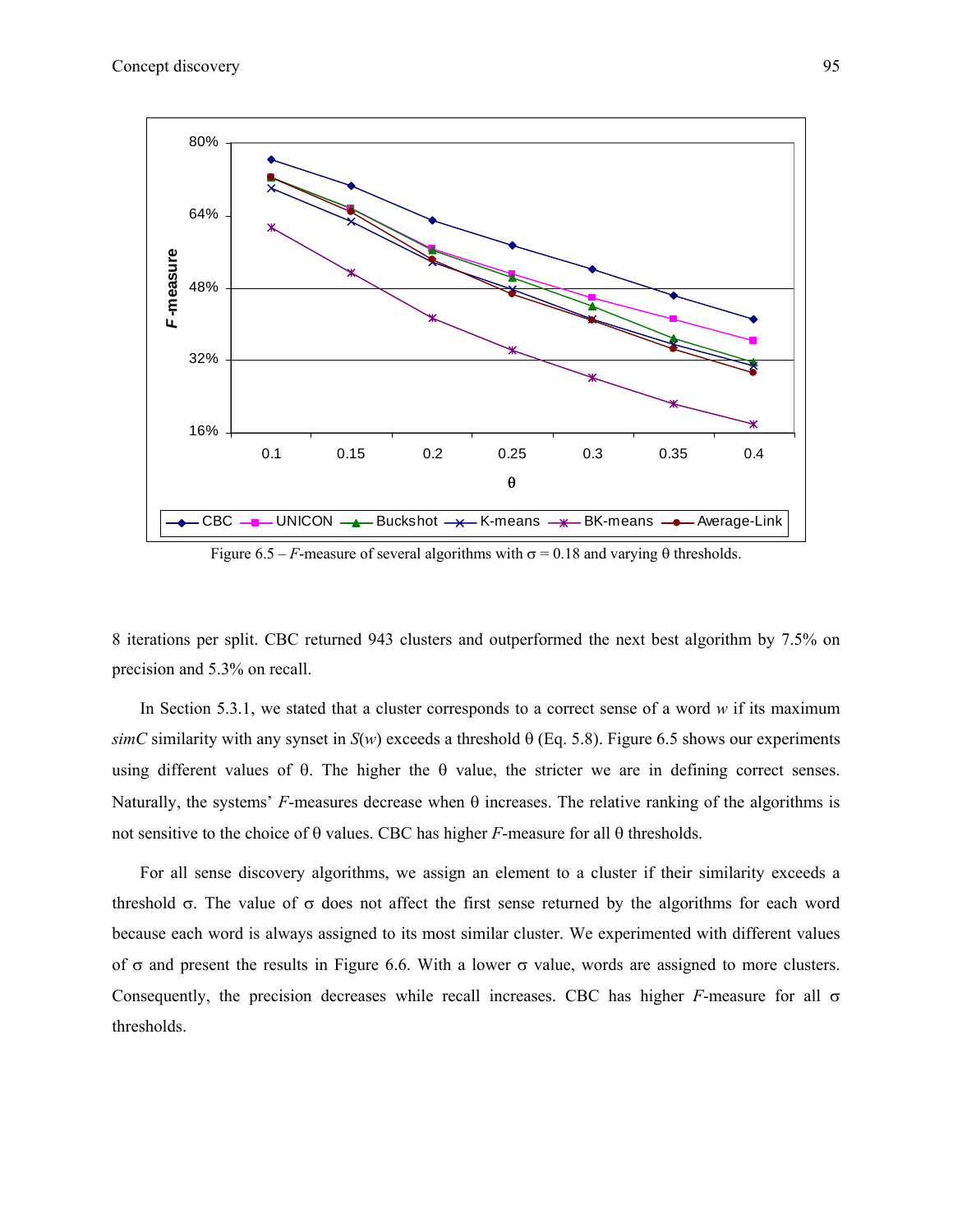

Figure 6.6 – *F*-measure of several algorithms with  $\theta$  = 0.25 and varying  $\sigma$  thresholds.

### **Manual Evaluation**

We manually evaluated a 1% random sample of the test data consisting of 133 words with 168 senses. Here is an example of the instances that would be manually judged for the words *aria*, *capital* and *device*:

| aria    | $S_1$ : song, ballad, folk song, tune                                |
|---------|----------------------------------------------------------------------|
|         | capital $S_1$ : money, donation, funding, honorarium                 |
| capital | $S_2$ : camp, shantytown, township, slum                             |
| device  | $S_1$ : camera, transmitter, sensor, electronic device               |
| device  | $S_2$ : equipment, test equipment, microcomputer, video<br>equipment |

For each discovered sense of a word, we include its top-4 most similar words. Appendix C lists all the instances that were manually judged. The evaluation consists of assigning a tag to each sense as follows:

- $\sqrt{ }$ : The list of top-4 words describes a sense of the word that has not yet been seen
- ×: The list of top-4 words does not describe a sense of the word
- +: The list of top-4 words describes a sense of the word that has already been seen (duplicate sense)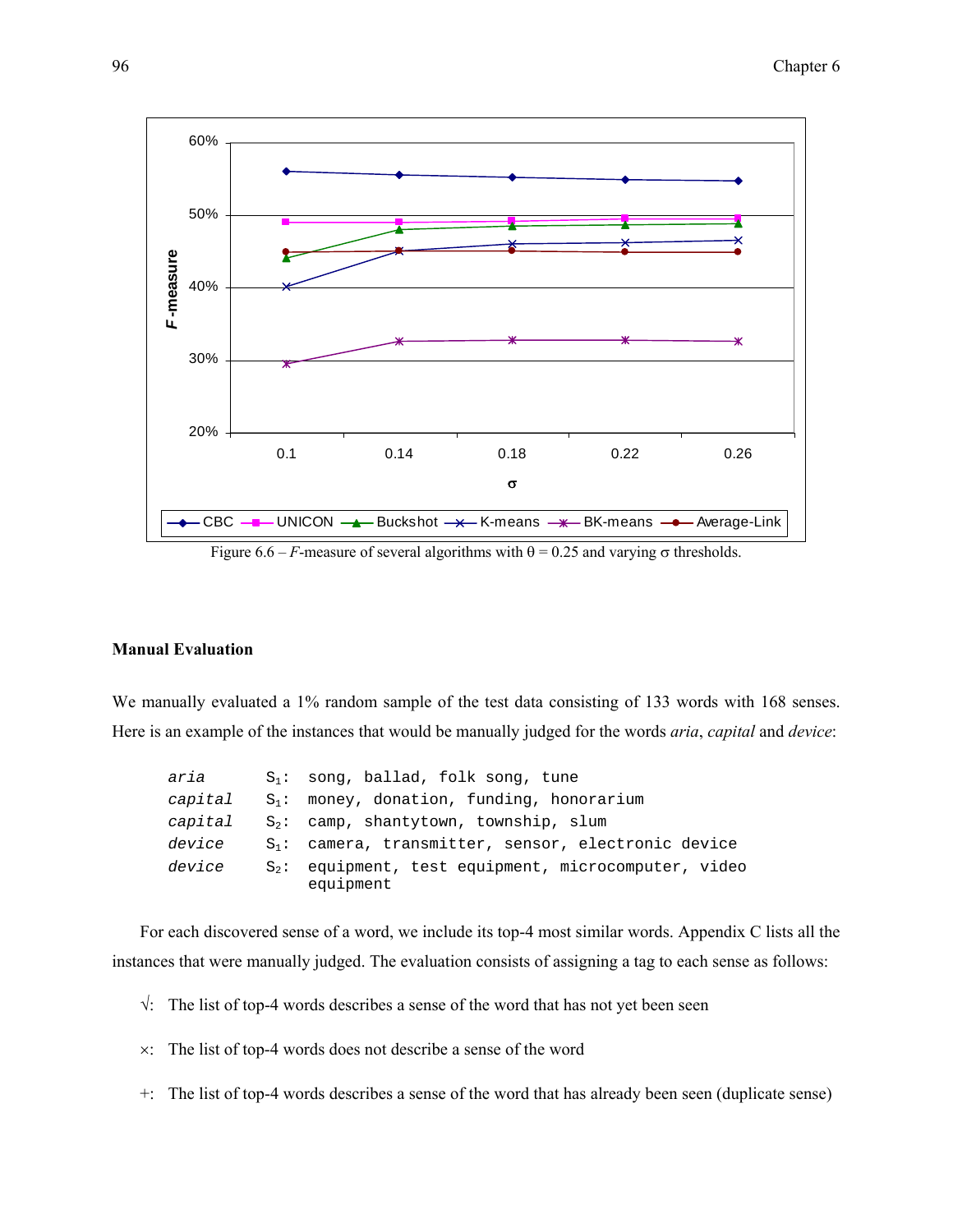|                              | <b>MANUAL EVALUATION</b> |    |  |
|------------------------------|--------------------------|----|--|
|                              |                          | ×  |  |
|                              | 104                      |    |  |
| <i>Automatic</i><br>$\times$ | 17                       | 41 |  |
|                              |                          |    |  |

Table 6.10 – Confusion matrix of manual vs. automatic evaluations. The comparison is of a 1% random sample of the data set.

The S<sub>2</sub> sense of *device* is an example of a sense that is evaluated with the duplicate sense tag.

Table 6.10 compares the agreements/disagreements between our manual and automatic evaluations. Our manual evaluation agreed with the automatic evaluation 88.1% of the time. This suggests that the evaluation methodology is reliable.

Most of the disagreements (17 out of 20) were on senses that were incorrect according to the automatic evaluation but correct in the manual evaluation. The automatic evaluation misclassified these because sometimes WordNet misses a sense of a word and because of the organization of the WordNet hierarchy. Some words in WordNet should have high similarity (e.g. *elected official* and *legislator*) but they are not close to each other in the hierarchy.

Our manual evaluation of the sample gave a precision of 72.0%. The automatic evaluation of the same sample gave 63.1% precision. Of the 13,403 words in the test data, CBC found 2869 of them polysemous.

### **Discussion**

We computed the average precision for each cluster, which is the percentage of elements in a cluster that correctly correspond to a WordNet sense according to Eq. 5.8. We inspected the low-precision clusters and found that they were low for three main reasons.

First, some clusters suffer from part-of-speech confusion. Many of the nouns in our data set can also be used as verbs and adjectives. Since the feature vector of a word is constructed from all instances of that word (including its noun, verb and adjective usage), CBC outputs contain clusters of verbs and adjectives. For example, the following cluster contains 112 adjectives: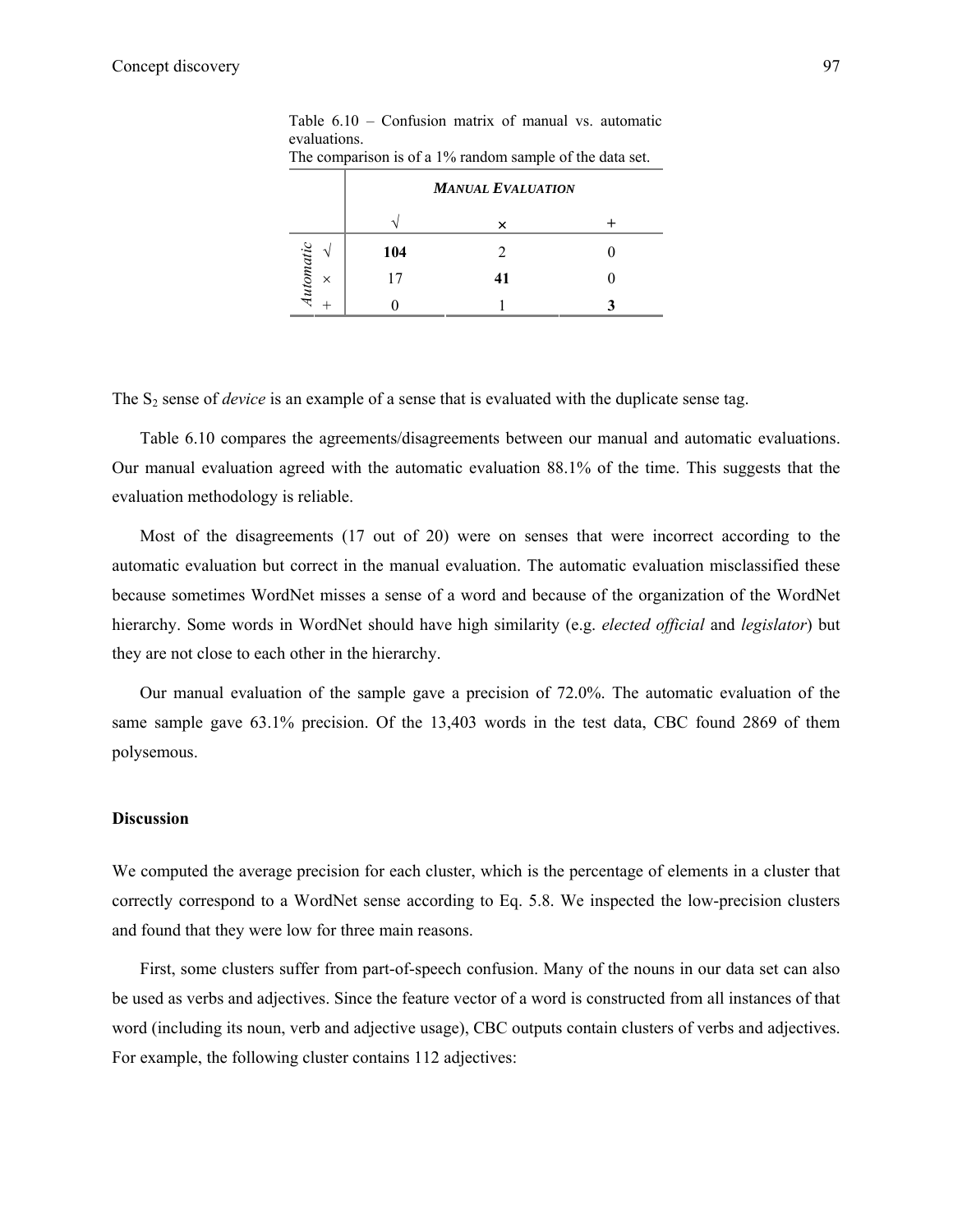weird, stupid, silly, old, bad, simple, normal, wrong, wild, good, romantic, tough, special, small, real, smart, ...

The noun senses of all of these words in WordNet are not similar. Therefore, the cluster has a very low 2.6% precision. In hindsight, we should have removed the verb and adjective usage features.

Secondly, CBC outputs some clusters of proper nouns. If a word that first occurs as a common noun also has a proper-noun usage it will not be removed from the test data. For the same reasons as the partof-speech confusion problem, CBC discovers proper noun clusters but gets them evaluated as if they were common nouns (since WordNet contains few proper nouns). For example, the following cluster has an average precision of 10%:

blue jay, expo, angel, mariner, cub, brave, pirate, twin, athletics, brewer

Finally, some concepts discovered by CBC are completely missing from WordNet. For example, the following cluster of government departments has a low precision of 3.3% because WordNet does not have a synset that subsumes these words:

public works, city planning, forestry, finance, tourism, agriculture, health, affair, social welfare, transport, labor, communication, environment, immigration, public service, transportation, urban planning, fishery, aviation, telecommunication, mental health, procurement, intelligence, custom, higher education, recreation, preservation, lottery, correction, scouting

Somewhat surprisingly, all of the low-precision clusters that we inspected are reasonably good. At first sight, we thought the following cluster was bad:

shamrock, nestle, dart, partnership, haft, consortium, blockbuster, whirlpool, delta, hallmark, rosewood, odyssey, bass, forte, cascade, citadel, metropolitan, hooker

Here are some of the features of the centroid of this cluster:

product,  $\equiv$  customer, work at  $\equiv$ , leave  $\equiv$ ,  $\equiv$  announced,  $\equiv$ disclosed, \_\_ introduced, etc.

By looking at the features, we realized that it is mostly a cluster of company names.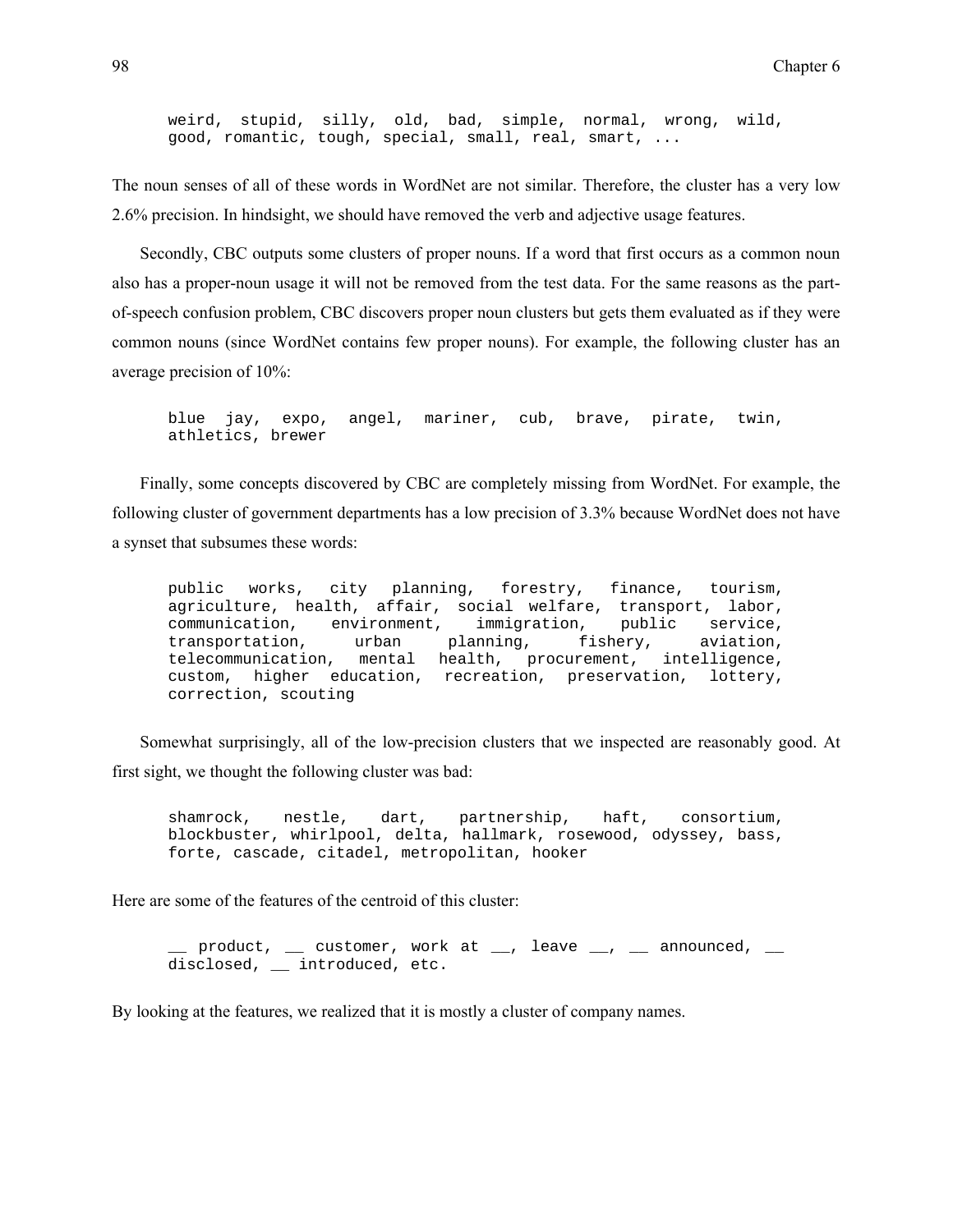# **Chapter 7**

# 7 **Conclusions**

We proposed a general-purpose clustering algorithm called CBC (Clustering By Committee) from which we organized documents according to topics and from which we discovered concepts and word senses. We explored the value of these systems by experimenting with two novel evaluation methodologies that defined what a word sense is and defined the quality of a clustering output.

# **7.1 Contributions**

The main contribution of this dissertation is the general purpose clustering algorithm CBC. It addresses the general goal of clustering, which is to group data elements such that the intra-group similarities are high and the inter-group similarities are low. Using sets of representative elements called committees, CBC attempts to discover cluster centroids that unambiguously describe the members of a possible class. The algorithm initially discovers committees that are well scattered in the similarity space. It then proceeds by assigning elements to their most similar clusters. After assigning an element to a cluster, CBC removes their overlapping features from the element before assigning it to another cluster. This allows CBC to discover the less frequent senses of a word and to avoid discovering duplicate senses.

We explored CBC's use in learning from textual data by applying it to the tasks of document clustering and concept discovery. Document clustering is practical in many information retrieval tasks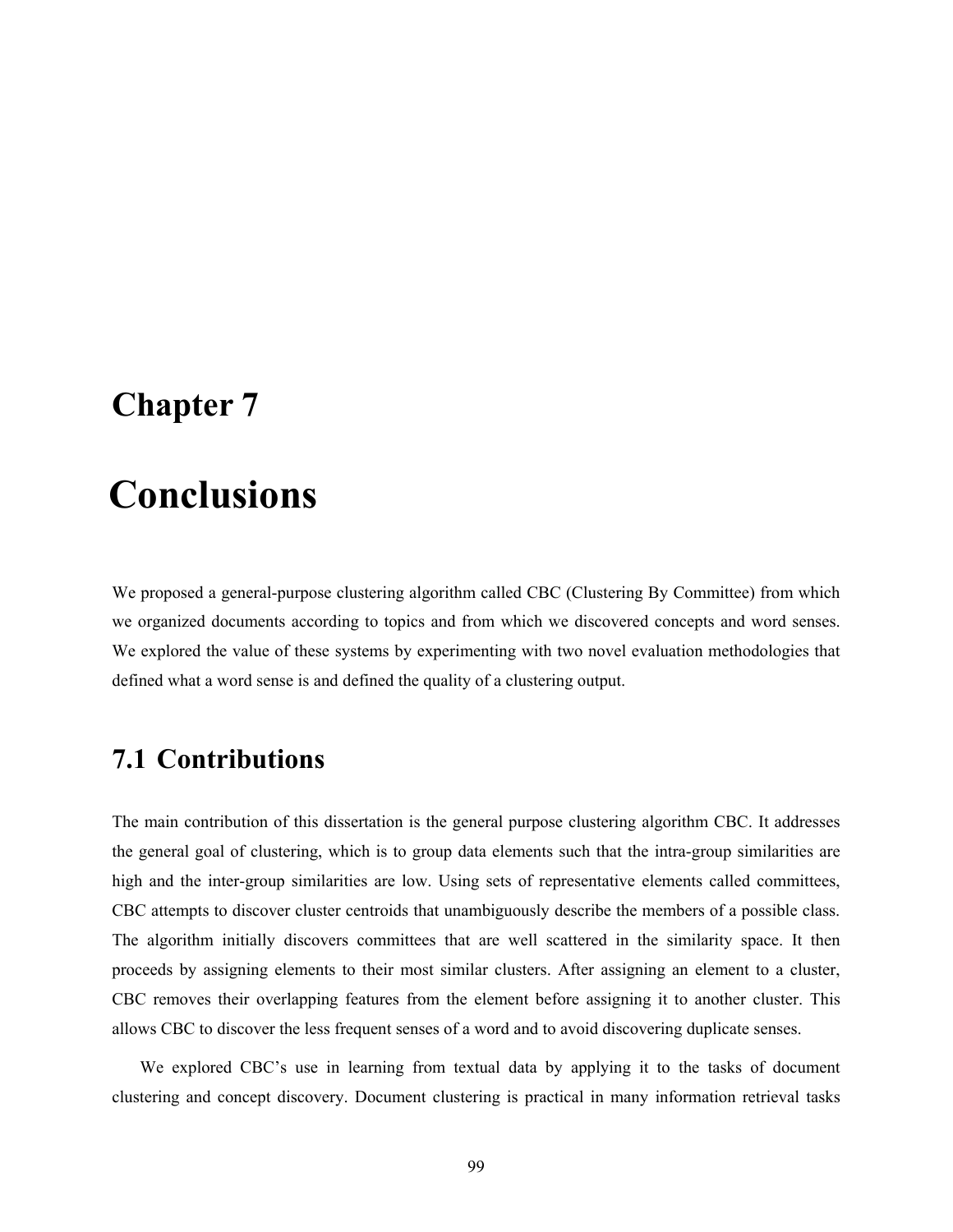such as document browsing and the organization and viewing of retrieval results. Apart from the CBC algorithm itself, the concept and word sense discovery system is the next largest contribution from this work as it may become an important resource in the natural language processing and data mining communities. Broad-coverage lexical resources such as WordNet are extremely useful but are mostly hand generated. They often include many rare senses while missing domain-specific senses. Automatically generating them is useful for many applications such as word sense disambiguation, question answering and ontology construction. CBC was shown to outperform several common clustering strategies in both document clustering and concept discovery tasks.

Evaluating clustering results has remained a very challenging task. We presented two novel evaluation methodologies to automatically evaluate clustering output. These methodologies provided measures that are more intuitive and easier to interpret than previous measures. The first is based on the editing distance between output clusters and a manually constructed answer key. It defines how much work is necessary in order to convert from one to the other. Intuitively, it determines the percentage of savings of using the clustering result to construct an answer key versus constructing it from scratch (i.e. a baseline clustering). The experiments conducted using various testing sets and by a separate evaluation using language modeling resulted in similar rankings of the clustering algorithms. CBC consistently outperformed all other algorithms.

The second methodology is specific to word sense discovery. It measures the precision and recall of the senses discovered by CBC using WordNet as the gold standard of senses. We provided a mechanism for mapping a sense discovered by CBC to a WordNet synset and formulated whether the discovered sense is a correct sense. In our experiments, CBC surpassed the next best algorithm by 7.5% on precision and 5.3% on recall. A manual evaluation of a 1% sample of the concepts discovered by CBC agreed 88.1% of the time with the automatic evaluation supporting the reliability of the evaluation methodology. 85% of the disagreements were on senses that were incorrect according to the automatic evaluation but correct in the manual evaluation. These disagreements were mostly due to lackings in the WordNet hierarchy.

We studied the effect of various CBC parameters on clustering quality. Using the mutual-information vector space model, CBC is robust to design choices such as stemming terms, removing stop words, filtering, and the minimum similarity threshold for assigning elements to clusters in our soft clustering model. We also showed that CBC generates reasonable clusters even when using a minuscule corpus such as the 46 papers presented at SIGIR-2001. Finally, in a manual inspection of the concepts and senses generated from the TREC corpus, we showed that even the lowest ranking CBC clusters are fairly coherent.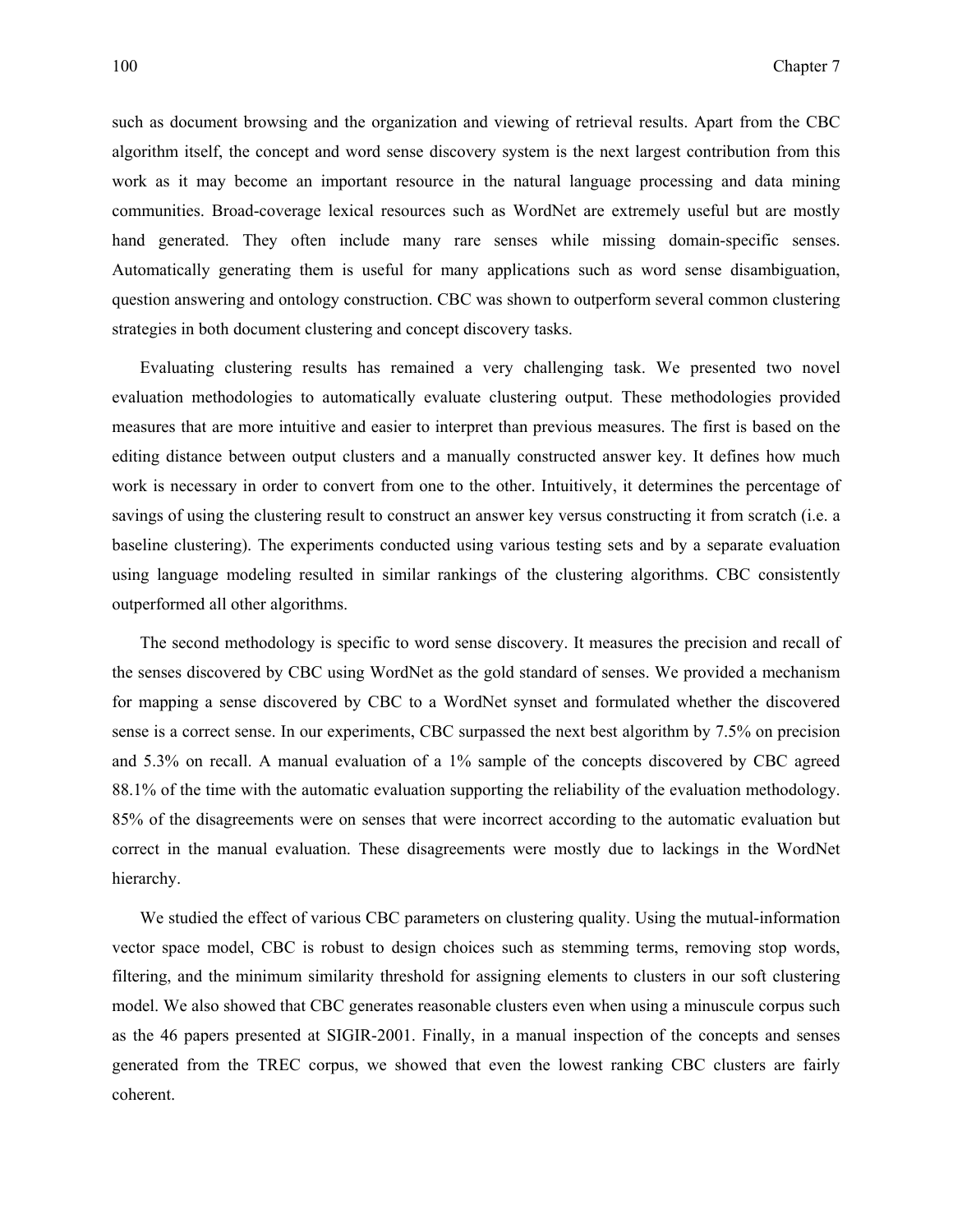# **7.2 Future work**

CBC is already being used by several research groups in the world. One group is looking at clustering French words. Without a French parser, the feature representation must be modified from our concept discovery application. A simple approach is to use proximity features. This approach assumes that words can be characterized by the words that surround them. Instead of representing each word by the contexts in which it occurs, we may represent each word by the words that surround it. Consider the following sentence:

Edmonton won the seventh **game** at home, and then went 11-0 last year en route to their fourth Cup in five seasons.

In our concept discovery application, the word *game* in this sentence would have the following features: - *V*:*obj*:*N:win*, *N:det:D:the*, and *N:adj:A:seventh*. Using a proximity window of two words, the features of *game* would be *-2:the*, *-1:seventh*, *+1:at*, and *+2:home*. Using a similarity measure like (Lin 1998b) to generate a similarity matrix of words using proximity features yields comparable results to using dependency features. It is therefore expected that reasonable results would be obtained by applying CBC to a French corpus using proximity features.

CBC may also be used in word sense disambiguation (WSD). The goal of WSD is to resolve the ambiguity of polysemous words in text. For example, the following two sentences depict two different senses of the word *chair*:

If I threw 500 **chairs** in 900 games, that would be one thing, but I've thrown one and now I'm the **chair**-thrower. Support of those candidates is not dependent on whether they support me for caucus **chair**.

Typical WSD systems disambiguate a word by tagging it with a WordNet synset. A standard hand-coded testing corpus called SemCor (Miller, Chodorow, Landes and Leacock 1994) is usually used for evaluating systems. CBC offers the capability of disambiguating senses in an unsupervised manner. Given a polysemous word *w* in a parsed sentence, we can use *w*'s local features to assign it to an existing concept. Using Eq. 5.9, we can map this concept to a WordNet synset and assign that sense to *w*.

A group is looking at CBC's discovered concepts as a first step in identifying a large number of words (particularly polysemous words) for an automatically created ontology representing complex entities that have different perspectives (e.g. a *chair* can be something to sit on or the head of a group; an *ensemble* can be a musical group or a clothing outfit). Another group is looking at clustering web pages.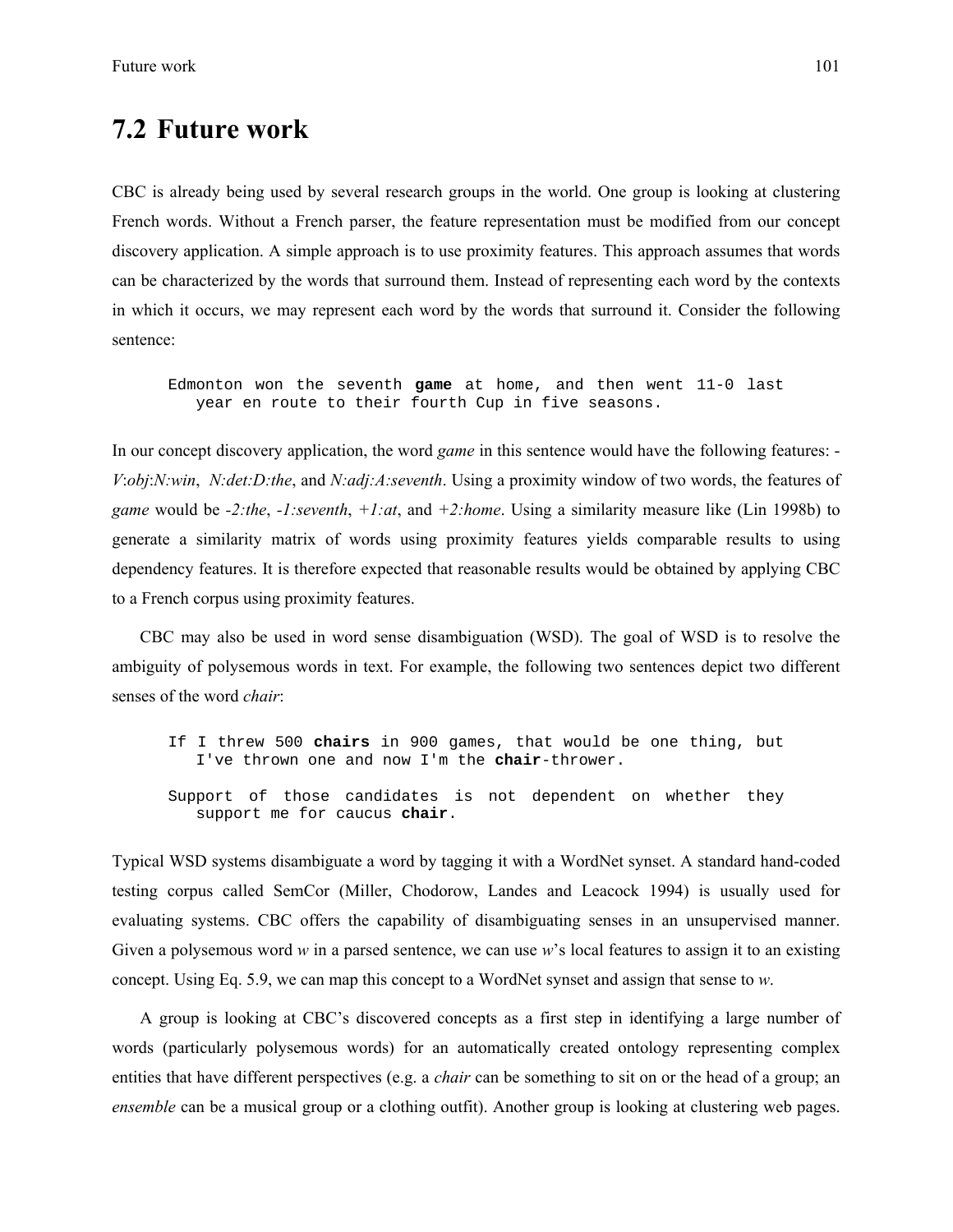Here, the bag-of-words model might not be sufficient for representing small pages. Additional features that include the topology of the website in which the page exists may help.

In earlier work, we presented an algorithm, called DIRT (Discovery of Inference Rules from Text), to automatically learn paraphrase expressions from text (Lin and Pantel 2001b). It is a generalization of previous algorithms used for finding similar words (Hindle 1990; Pereira, Tishby and Lee 1993; Lin 1998b). These algorithms use the Distributional Hypothesis, which states that words that occurred in the same contexts tend to have similar meanings (Harris 1985). Instead of applying the Distributional Hypothesis to words, we applied it to paths in dependency trees. Essentially, if two paths tend to link the same sets of words, we hypothesized that their meanings are similar. A path is an expression that represents a binary relationship between two nouns and we generated an inference rule for each pair of similar paths. For example, Table 7.1 lists the 50 most similar paths to "*X solves Y*" generated by DIRT.

Consider the following parse tree for the sentence *John found a solution to the problem*:



John found a solution to the problem.

An example of a path extracted by DIRT for this sentence is between *John* and *problem*:  $N:subj:V$  $\leftarrow$  find  $\rightarrow$   $\sqrt{V:obj:N}$   $\rightarrow$  solution  $\rightarrow$   $N:to:N$ . The left and right sides (*X* and *Y*) of the path are called slot fillers. For this particular sentence, the path has two fillers (features):  $X = John$  and  $Y = problem$ . Using a large corpus, we can collect all the paths along with their features into a feature database as described in Section 3.3.1. CBC may then be directly applied using the database.

CBC may also be useful in question answering. Falcon (Pasca and Harabagiu 2001), one of the top question answering systems, uses an answer type taxonomy that is linked to WordNet synsets. Given a query, the system identifies an answer type (i.e. a specific semantic category) and prefers answers contained in the WordNet synsets linked to that type. One serious limitation of WordNet in this context is that it does not contain many proper nouns. For example, the *composer* synset in WordNet contains names like Mozart and Beethoven, but it is more illustrative than a complete listing. CBC concepts do not have this limitation. CBC also has the advantage that its concepts are specific to the domain of the text used to generate them. This is useful for domain specific question answering systems.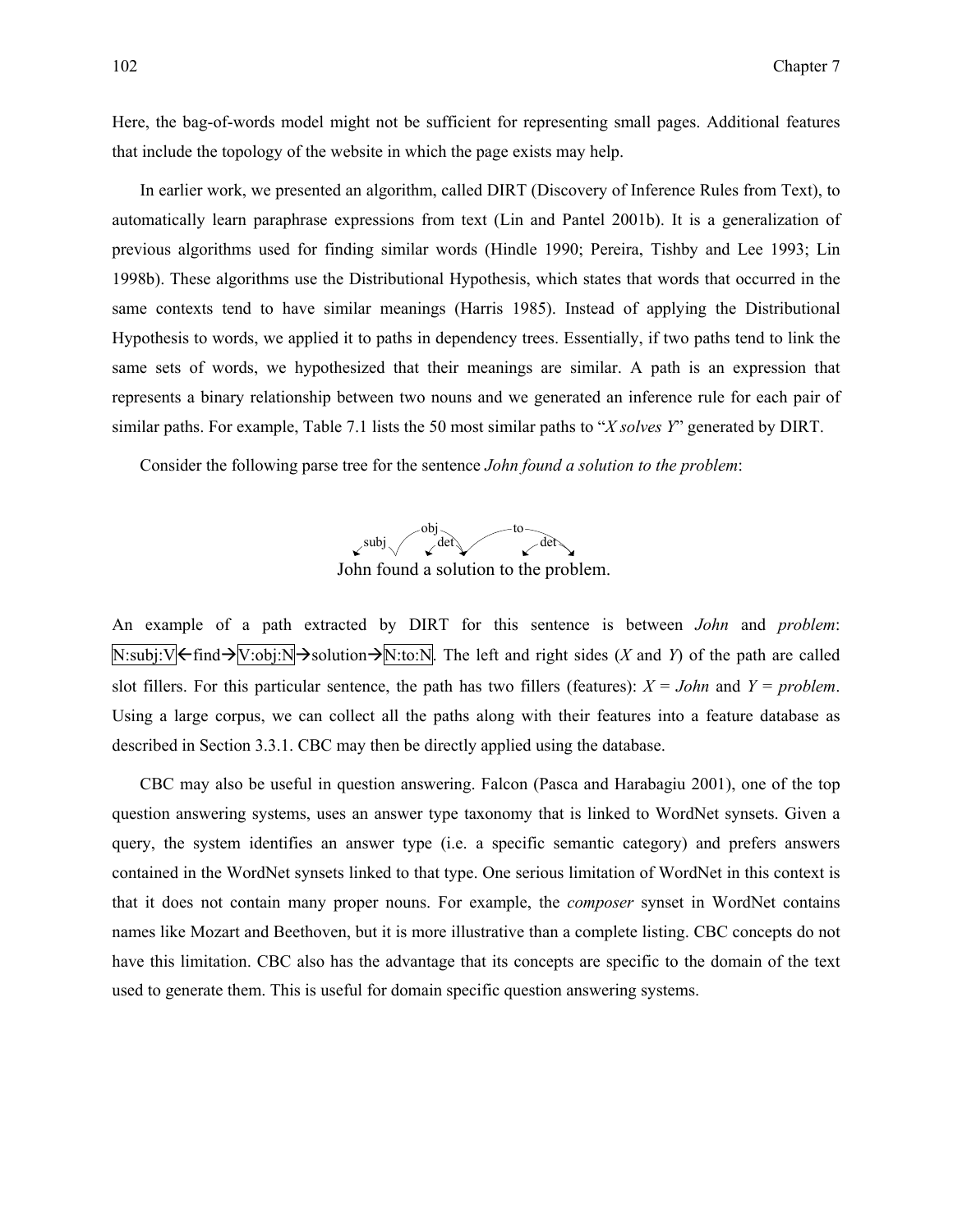|    | Table $7.1 - 1$ op-50 most similar paths to $X$ solves $Yo$ generated by DIRT. |                                |                                     |
|----|--------------------------------------------------------------------------------|--------------------------------|-------------------------------------|
| 1. | Y is solved by X                                                               | 1.                             | X clears up Y                       |
| 2. | X resolves Y                                                                   | $2_{-}$                        | *X creates Y                        |
| 3. | X finds a solution to Y                                                        | 3.                             | *Y leads to X                       |
| 4. | X tries to solve Y                                                             | $\mathbf{4}_{1}$               | Y is eased between X                |
| 5. | X deals with Y                                                                 | 5.                             | X gets down to Y                    |
| 6. | Y is resolved by X                                                             | 6.                             | X worsens Y                         |
| 7. | X addresses Y                                                                  | $7_{\scriptscriptstyle{\sim}}$ | X ends Y                            |
| 8. | X seeks a solution to Y                                                        | 8.                             | *X blames something for Y           |
| 9. | X do something about Y                                                         | 9.                             | X bridges Y                         |
|    | 10. X solution to Y                                                            |                                | 10. X averts Y                      |
|    | 11. Y is resolved in $X$                                                       |                                | 11. *X talks about Y                |
|    | 12. Y is solved through X                                                      |                                | 12. X grapples with Y               |
|    | 13. X rectifies Y                                                              |                                | 13. *X leads to Y                   |
|    | 14. X copes with Y                                                             |                                | 14. X avoids Y                      |
|    | 15. X overcomes Y                                                              |                                | 15. X solves Y problem              |
|    | 16. X eases Y                                                                  |                                | 16. X combats Y                     |
|    | 17. X tackles Y                                                                |                                | 17. X handles Y                     |
|    | 18. X alleviates Y                                                             |                                | 18. X faces Y                       |
|    | 19. X corrects Y                                                               |                                | 19. X eliminates Y                  |
|    | 20. X is a solution to Y                                                       |                                | 20. Y is settled by X               |
|    | 21. X makes Y worse                                                            |                                | 21. *X thinks about Y               |
|    | 22. X irons out Y                                                              |                                | 22. X comes up with a solution to Y |

Table 7.1 – Top-50 most similar paths to "*X solves Y*" generated by DIRT.

Text contains a wealth of knowledge about who we are, what we know, how we think, and how we communicate. We are just beginning to tap into the information that is available in the tales we read to our children, the narratives that capture our thoughts, and the stories that shape our world. In this dissertation, we presented some recent advances in automatically acquiring knowledge from text. It is, however, just a drop in the bucket of the vast information available in text.

23. \*Y is blamed for X 23. X offers a solution to Y 24. X wrestles with Y 24. X helps somebody solve Y

25. X comes to grip with Y 25. \*Y is put behind X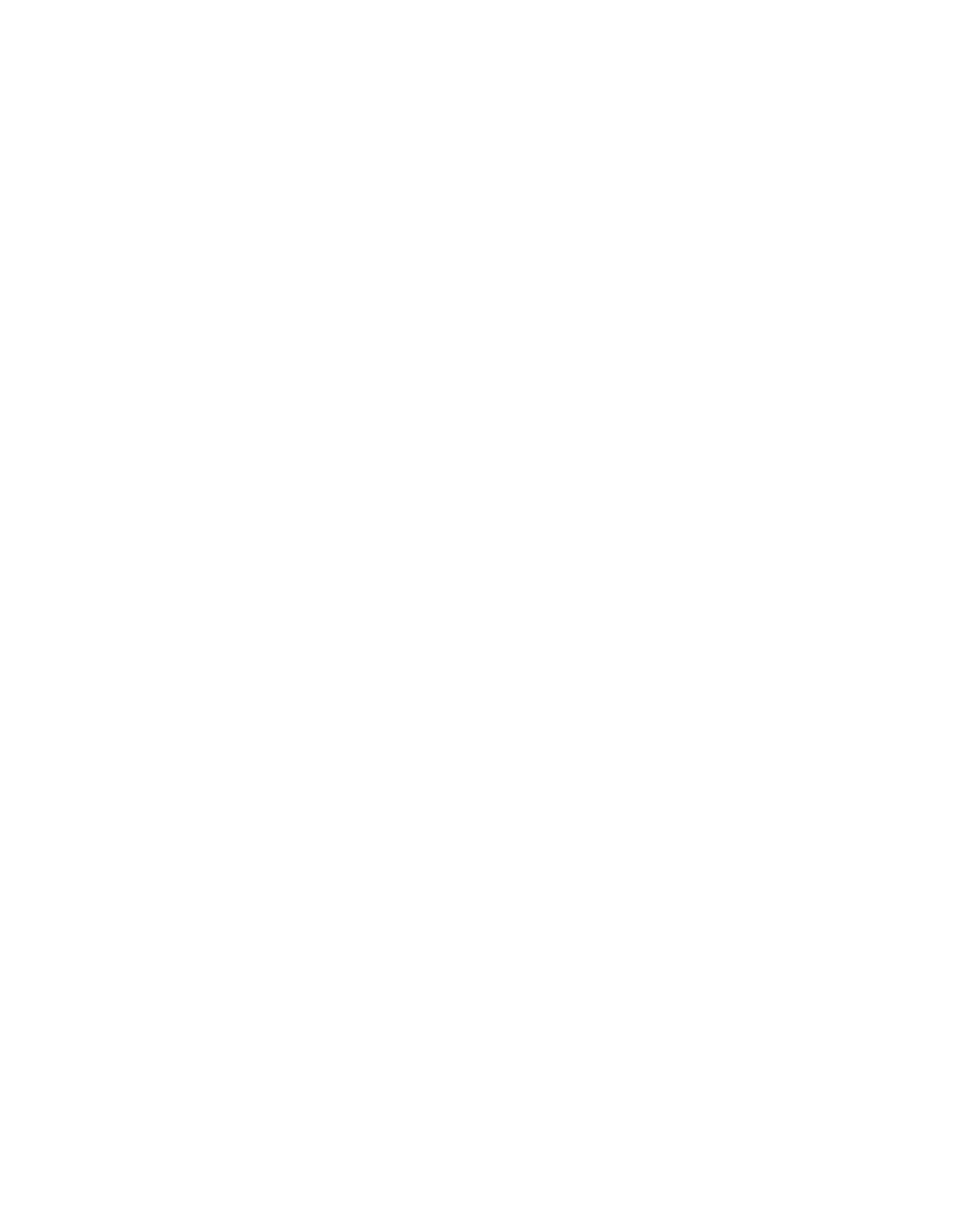# **Bibliography**

- Agrawal, R.; Gehrke, J.; Gunopulos, D.; and Raghavan, P. 1998. Automatic subspace clustering of high dimensional data for data mining applications. In *Proceedings of ACM SIGMOD International Conference on Management of Data 1998*. 94–105. Seattle, Washington.
- Aho, A. V.; Sethi, R.; and Ullman, J. D. 1986. *Compilers Principles, Techniques and Tools*. Addison-Wesley.
- Anderberg, M. R. 1973. *Cluster Analysis for* Applications. Academic Press.
- Ankerst, M; Breunig, M.M.; Kriegel, H.-P.; and Sander, J. 1999. OPTICS: Ordering Points To Identify the Clustering Structure. In *Proceedings of ACM SIGMOD International Conference on Management of Data 1999*. 49–60. Philadelphia, PA.
- Baeza-Yates, R. A. 1992. Introduction to data structures and algorithms related to information retrieval. In Frakes, W. B. and Baeza-Yates, R. A. (Eds.) *Information Retrieval: Data Structures and Algorithms*. Prentice Hall. pp. 13–27.
- Berwick, R. C. 1991. Principles of principle-based parsing. In Berwick, B. C.; Abney, S. P.; and Tenny, C. (Eds.), *Principle-Based Parsing Computation and Psycholinguistics*. pp. 1–38. Kluwer Academic Publishers.
- Brown, P. F.; Cocke, J.; Pietra, S. A. D.; Pietra, V. J. D.; Jelinek, F.; Lafferty, J. D.; Mercer, R. L.; and Roosin, P. S. 1990. A statistical approach to machine translation. *Computational Linguistics*, 16(2): 79–85.
- Buckley, C. and Lewit, A. F. 1985. Optimization of inverted vector searches. In *Proceedings of SIGIR-85*. pp. 97–110. Montreal, Canada.
- Charniak, E. 2000. A maximum-entropy-inspired parser. In *Proceedings of NAACL-00*. pp. 132–139. Seattle, WA.
- Church, K. 1988. *Phonological Parsing in Speech Recognition*. Kluwer.
- Church, K. and Hanks, P. 1989. Word association norms, mutual information, and lexicography. In *Proceedings of ACL-89*. pp. 76–83. Vancouver, Canada.
- Collins, M. J. 1996. A new statistical parser based on bigram lexical dependencies. In *Proceedings of ACL-96*. pp. 184–191. Santa Cruz, CA.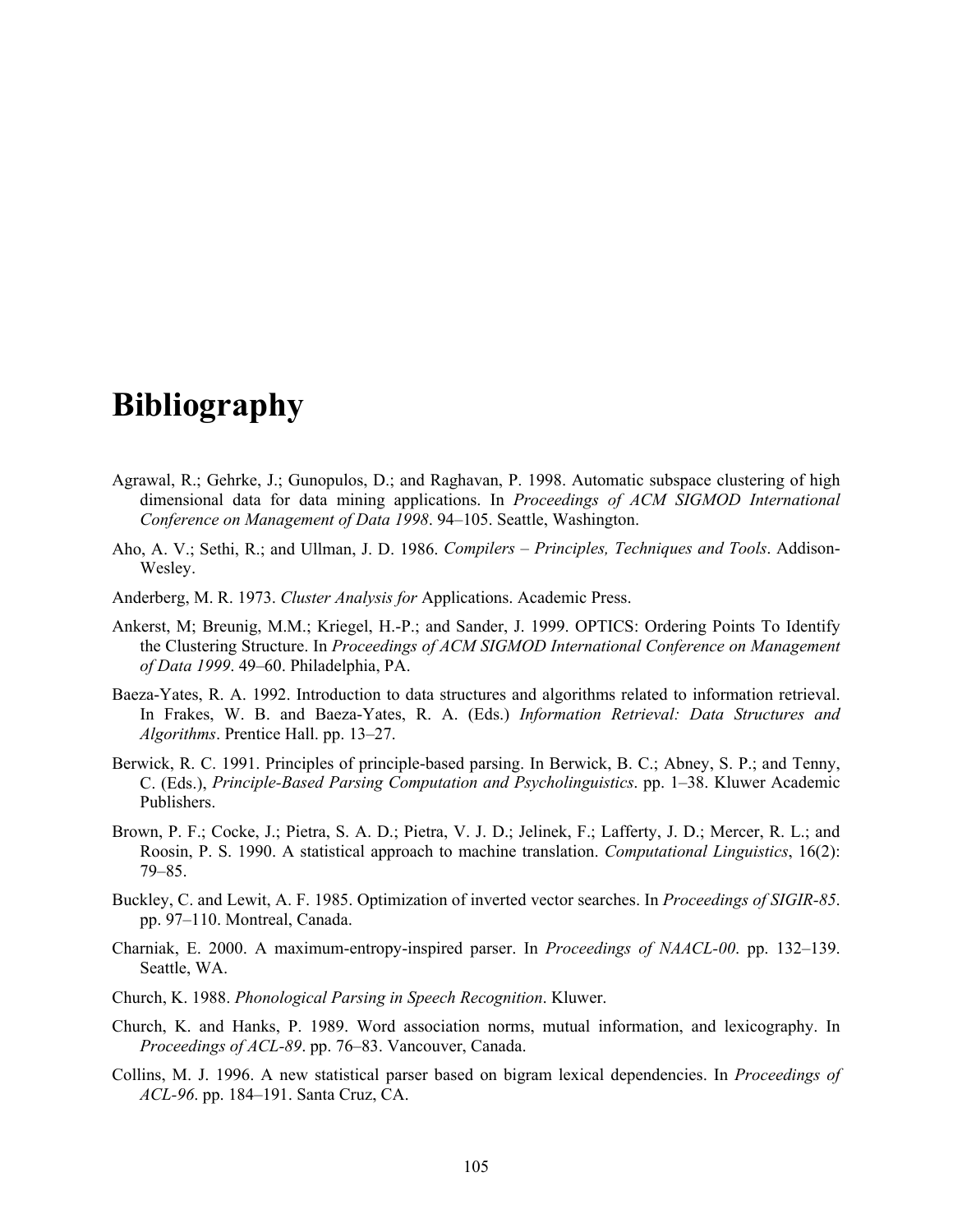- Cover, T. M. and Thomas, J. A. 1991. *Elements of Information Theory*. Wiley, New York.
- Cutting, D. R.; Karger, D.; Pedersen, J.; and Tukey, J. W. 1992. Scatter/Gather: A cluster-based approach to browsing large document collections. In *Proceedings of SIGIR-92*. pp. 318–329. Copenhagen, Denmark.
- Dunning, T. 1994. Statistical identication of language. *Technical Report 94-273*, Computing Research Laboratory, New Mexico State University.
- Ester, M.; Kriegel, H.-P.; Sander, J.; and Xu, X. 1996. A density-based algorithm for discovering clusters in large spatial databases with noise. In *Proceedings of the Second International Conference on Knowledge Discovery and Data Mining*. 226–231. Portland, OR.
- Frakes, W. B. and Baeza-Yates, R. A. 1992. *Information Retrieval: Data Structure and Algorithms*. Prentice Hall.
- Goodman. J. 2001. A bit of progress in language modeling. *Computer Speech and Language*, 15:403– 434.
- Goodman. J. and Gao, J. 2000. Language model compression by predictive clustering. In Proceedings of *International Conference on Spoken Language Processing*. Beijing, China.
- Guha, S.; Rastogi, R.; and Shim, K. 1998. Cure: An efficient clustering algorithm for large databases. In *Proceedings of SIGMOD-98*. pp. 73–84. Seattle, WA.
- Guha, S.; Rastogi, R.; and Kyuseok, S. 1999. ROCK: A robust clustering algorithm for categorical attributes. In *Proceedings of ICDE'99*. pp. 512–521. Sydney, Australia.
- Han, J. and Kamber, M. 2001. *Data Mining Concepts and Techniques*. Morgan Kaufmann.
- Harris, Z. 1985. Distributional structure. In: Katz, J. J. (ed.) *The Philosophy of Linguistics*. New York: Oxford University Press. pp. 26–47.
- Hearst, M. A. and Pedersen, J. O. 1996. Reexamining the cluster hypothesis: Scatter/Gather on retrieval results. In *Proceedings of SIGIR-96*. pp. 76–84. Zurich, Switzerland.
- Hindle, D. 1990. Noun classification from predicate-argument structures. In *Proceedings of ACL-90*. pp. 268–275. Pittsburgh, PA.
- Hull, J. J. and Srihari, S. N. 1982. Experiments in text recognition with binary n-gram and viterbi algorithms. *IEEE Transactions on Pattern Analysis and Machine Intelligence*, 4(5):520–530.
- Jain, A. K. and Dubes, R. C. 1988. *Algorithms for Clustering Data*. Prentice-Hall.
- Jain, A. K.; Murty, M. N.; and Flynn, P. J. 1999. Data clustering: a review. *ACM Computing Surveys*, 31(3):264–323.
- Jardine, N. and van Rijsbergen, C. J. 1971. The use of hierarchical clustering in information retrieval. *Information Storage and Retreival*, 7:217–240.
- Jelinek, F. and Mercer, R. L. 1980. Interpolated estimation of Markov source parameters from sparse data. In *Proceedings of the Workshop on Pattern Recognition in Practice*. pp. 381–397. Amsterdam, Holland.
- Karypis, G.; Han, E.-H.; and Kumar, V. 1999. Chameleon: A hierarchical clustering algorithm using dynamic modeling. *IEEE Computer: Special Issue on Data Analysis and Mining*, 32(8):68–75.
- Katz, S. 1987. Estimation of probabilities from sparse data for the langauge model component of a speech recognizer. *IEEE Transactions on Acoustics, Speech and Signal Processing*, 35(3):400–401.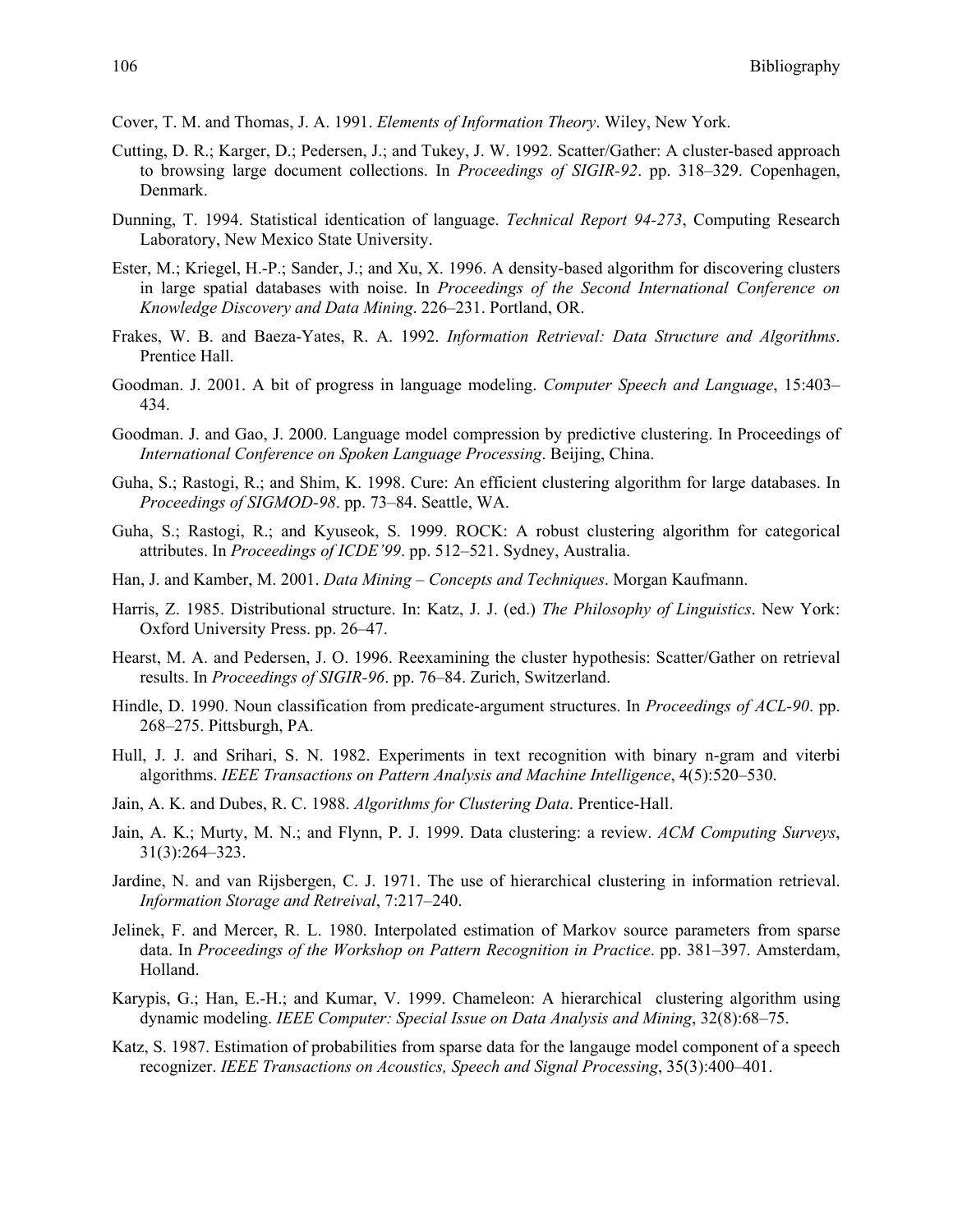- Kaufmann, L. and Rousseeuw, P. J. 1987. Clustering by means of medoids. In Dodge, Y. (Ed.) *Statistical Data Analysis based on the L 1 Norm*. pp. 405–416. Elsevier/North Holland, Amsterdam.
- Kaufmann, L. and Rousseeuw, P. J. 1990. *Finding Groups in Data: an Introdution to Cluster Analysis*. John Wiley and Sons.
- Kernighan, M.; Church, K.; and Gale, W. A. 1990. A spelling correction program based on a noisy channel model. In *Proceedings of COLING-90*. pp. 205–210. Helsinki, Finland.
- King, B. 1967. Step-wise clustering procedures. *Journal of the American Statistical Association*, 69:86– 101.
- Koller, D. and Sahami, M. 1997. Hierarchically classifying documents using very few words. In *Proceedings of ICML-97*. pp. 170–176. Nashville, TN.
- Landes, S.; Leacock, C.; and Tengi, R. I. 1998. Building semantic concordances. In Fellbaum, C. (Ed.) *WordNet: An Electronic Lexical Database*. pp. 199–216. MIT Press.
- Leacock, C.; Chodorow, M.; and Miller, G. A. 1998. Using corpus statistics and WordNet relations for sense identification. *Computational Linguistics*, 24(1):147–165.
- Lee, L. and Pereira, F. 1999. Distributional similarity models: Clustering vs. nearest neighbors. In *Proceedings of ACL-99*. pp. 33–40. College Park, MD.
- Lin, D. 1993. Parsing without overgeneration. In *Proceedings of ACL-93*. pp. 112–120. Columbus, OH.
- Lin, D. 1997. Using syntactic dependency as local context to resolve word sense ambiguity. In *Proceedings of ACL-97*. pp. 64–71. Madrid, Spain.
- Lin, D. 1998a. Extracting collocations from text corpora. *Workshop on Computational Terminology*. pp. 57–63. Montreal, Canada.
- Lin, D. 1998b. Automatic retrieval and clustering of similar words. In *Proceedings of COLING/ACL-98*. pp. 768–774. Montreal, Canada.
- Lin, D. 1998c. Dependency-based evaluation of MINIPAR. In *Workshop on the Evaluation of Parsing Systems*. Granada, Spain.
- Lin, D. and Pantel, P. 2001a. Induction of semantic classes from natural language text. In *Proceedings of SIGKDD-01*. pp. 317–322. San Francisco, CA.
- Lin, D. and Pantel, P. 2001b. Discovery of inference rules for question answering. *Natural Language Engineering* 7(4):343–360.
- Lin, D. and Pantel, P. 2002. Concept discovery from text. In *Proceedings of COLING-2002*. pp. 577–583. Taipei, Taiwan.
- Manning, C. D. and Schütze, H. 1999. *Foundations of Statistical Natural Language Processing*. MIT Press.
- McQueen, J. 1967. Some methods for classification and analysis of multivariate observations. In *Proceedings of 5th Berkeley Symposium on Mathematics, Statistics and Probability*, 1:281–298.
- Miller, G. 1990. WordNet: An online lexical database. *International Journal of Lexicography*, 3(4).
- Miller, G.; Chodorow, M.; Landes, S.; and Leacock, C. 1994. Using a semantic concordance for sense identification. In *Proceedings of the ARPA Human Language Technology Workshop*. pp. 240–243. San Francisco, CA.
- Nagy, G. 1968. State of the art in pattern recognition. In *Proceedings of IEEE*, 56(5):836–862.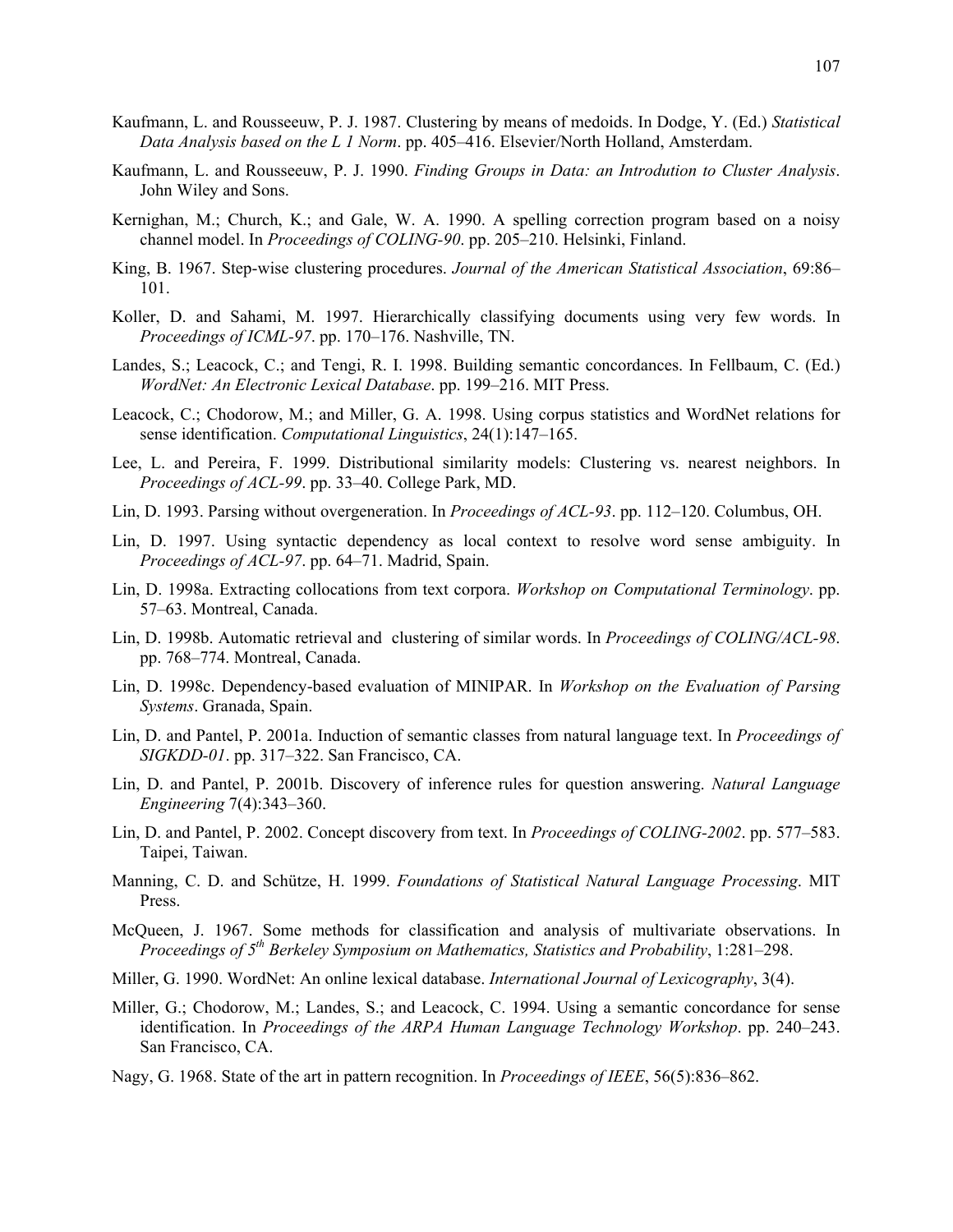- Pantel, P. and Lin, D. 1998. SpamCop A spam classification & organization program. In *Proceedings of AAAI-98 Workshop on Learning for Text Categorization*. pp. 95–98. Madison, Wisconsin.
- Pantel, P. and Lin, D. 2000. An unsupervised approach to prepositional phrase attachment using contextually similar words. In *Proceedings of ACL-00*. pp. 101–108. Hong Kong.
- Pantel, P. and Lin, D. 2002. Discovering word senses from text. In *Proceedings of ACM SIGKDD Conference on Knowledge Discovery and Data Mining 2002*. pp. 613–619. Edmonton, Canada.
- Pantel, P. and Lin, D. 2002. Document clustering with committees. In *Proceedings of ACM SIGIR Conference on Research and Development in Information Retrieval 2002*. pp. 199–206. Tampere, Finland.
- Pasca, M. and Harabagiu, S. 2001. The informative role of WordNet in open-domain question answering. In *Proceedings of NAACL-01 Workshop on WordNet and Other Lexical Resources*. pp. 138–143. Pittsburgh, PA.
- Pereira, F.; Tishby, N.; and Lee, L. 1993. Distributional clustering of English words. In *Proceedings of ACL-93*. pp. 183–190. Columbus, Ohio.
- Porter, M. F. 1980. An algorithm for suffix stripping. In *Proceedings of SIGIR-80*. pp. 318–327. Cambridge, England.
- Resnik, P. 1998. Semantic similarity in a taxonomy: An information-based measure and its application to problems of ambiguity in natural language. *Journal of AI Research*, 11:95–130.
- Salton, G. and McGill, M. J. 1983. *Introduction to Modern Information Retrieval*. McGraw Hill.
- Sampson, G. 1995. *English for the Computer The SUSANNE Corpus and Analytic Scheme*. Clarendon Press. Oxford, England.
- Shaw Jr., W. M.; Burgin, R.; and Howell, P. 1997. Performance standards and evaluations in IR test collections: Cluster-based retrieval methods. *Information Processing and Management*, 33:1–14.
- Sneath, P. H. A. and Sokal, R. R. 1973. *Numerical Taxonomy: The Principles and Practice of Numerical Classification*. Freeman. London, UK.
- Steinbach, M.; Karypis, G.; and Kumar, V. 2000. A comparison of document clustering techniques. *Technical Report #00-034*. Department of Computer Science and Engineering, University of Minnesota.
- van Rijsbergen, C. J. 1979. *Information Retrieval*, second edition. London: Buttersworth. Available at: http://www.dcs.gla.ac.uk/Keith/Preface.html.
- Wagstaff, K. and Cardie, C. 2000. Clustering with instance-level constraints. In *Proceedings of ICML-00*. pp. 1103–1110. Palo Alto, CA.
- Zhang, T.; Ramakrishnan, R.; and Livny, M. 1996. BIRCH: An efficient data clustering method for very large databases. In *Proceedings of SIGMOD-96*. pp. 103–113. Montreal, Canada.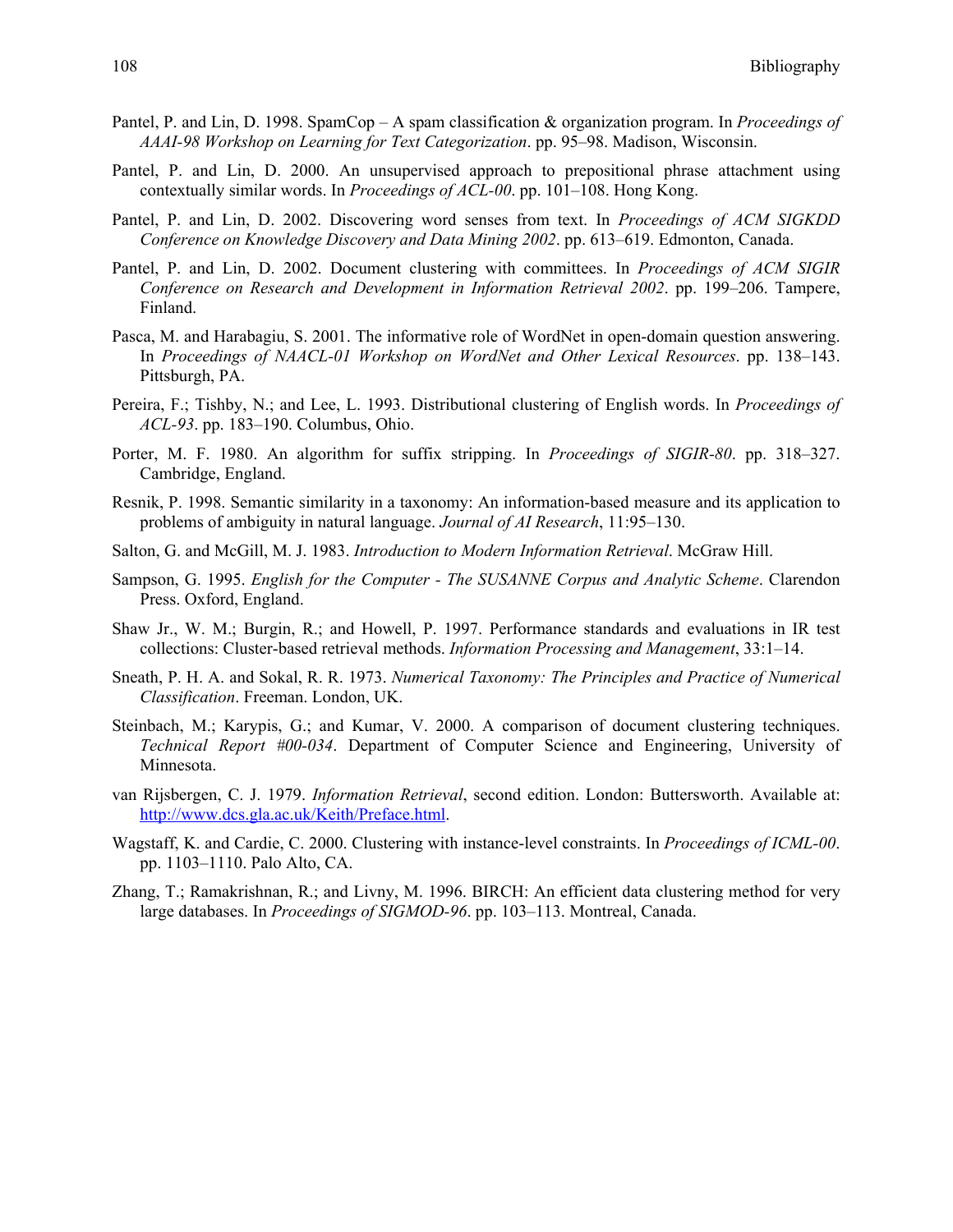**Appendices**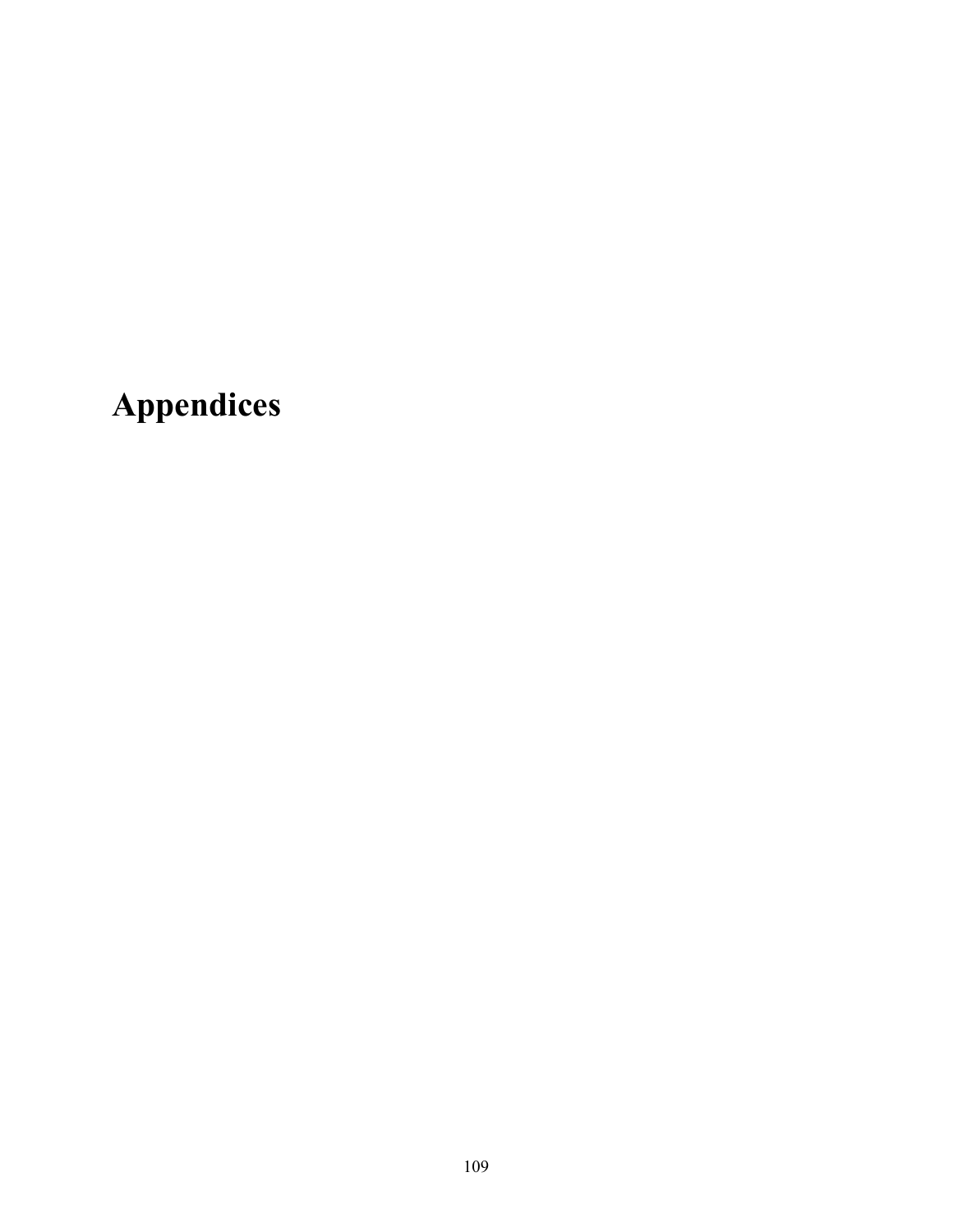# **Appendix A**

*Sample of 30 concepts discovered by CBC on the 3GB ACQUINT corpus – only words with similarity* ≥ *0.15 with a cluster centroid are listed* 

- Nq0: chili powder, baking powder, paprika, cayenne pepper, curry powder, baking soda, turmeric, allspice, salt, cumin, sugar, cayenne, oregano, nutmeg, pepper, Nq6: Cinnamon, black pepper, garlic salt, powder, brown sugar, cornstarch, thyme, coriander, Ginger, mustard, fennel seed, cumin seed, white pepper, coriander seed, flour, seasoned salt, vanilla, cardamom, vanilla extract, peppercorn, cornmeal, flake, clove, seasoning, honey, paste, Herb, mustard seed, spice, molasses, saffron, SAGE, yeast, mace, cocoa, cheese
- Nq2: Cleveland Indians, Houston Astros, San Diego Padres, Detroit Tigers, Philadelphia Phillies, Pittsburgh Pirates, Cincinnati Reds, Milwaukee Brewers, St. Louis Cardinals, Arizona Diamondbacks, Los Angeles Dodgers, New York Mets, Boston Red Sox, Chicago Cubs, New York Yankees, Atlanta Braves, Baltimore Orioles, Colorado Rockies, Toronto Blue Jays, San Francisco Giants, Texas Rangers, Oakland Athletics, Kansas City Royals, Yankee, Florida Marlins, Anaheim Angels, Chicago White Sox, Seattle Mariners, Tampa Bay Devil Rays, Mets, dodger, Minnesota Twins, Astros, Montreal Expos, Red Sox, brave, Ranger, Giants, White Sox, cub, Padre, diamondback, Orioles, A's, Phillies, mariner, angel, marlin, cardinal, Tampa Bay Lightning, blue jay, Calgary Flames, Washington Capitals, California Angels, devil ray, Indian, Royals, New York Giants, expo, Carolina Hurricanes, red, Columbus Crew, pirate, Toronto Maple Leafs, Yomiuri Giants, Dallas Stars, New York-New Jersey MetroStars, Rockies, Edmonton Oilers, brewer, Sox, Detroit Red Wings, Seibu Lions, Washington Redskins, Boston Bruins, Indianapolis Colts, Ottawa Senators, Colorado Avalanche, Arizona Cardinals, Green Bay Packers, New Jersey Devils, Buffalo Sabres, Los Angeles Kings, Phoenix Coyotes, St. Louis Blues, tiger, Pittsburgh Penguins, Brooklyn Dodgers, Seattle Seahawks, Tampa Bay Mutiny, San Francisco 49ers, Baltimore Ravens, twin, Boston Braves, Washington Senators, Kinder Bologna, ARIZONA, oriole
- Nq5: Mike Richter, Tommy Salo, John Vanbiesbrouck, Curtis Joseph, Chris Osgood, Steve Shields, Tom Barrasso, Guy

Hebert, Arturs Irbe, Byron Dafoe, Patrick Roy, Bill Ranford, Ed Belfour, Grant Fuhr, Dominik Hasek, Martin Brodeur, Mike Vernon, Ron Tugnutt, Sean Burke, Zach Thornton, Jocelyn Thibault, Kevin Hartman, Felix Potvin, Hasek, Nikolai Khabibulin, Stephane Fiset, Jamie Storr, Olaf Kolzig, Belfour, Roman Turek, Fiset, Salo, Damian Rhodes, Richter, Dan Cloutier, Dafoe, Jorge Campos, Osgood, Hebert, Storr, Barrasso, Kolzig, Gao Hong, Rob Tallas, Peter Schmeichel, Khabibulin, Roy, Brodeur, Briana Scurry, Ranford, Vanbiesbrouck, Walter Zenga, Schmeichel, Grahame, Taffarel, Turek

- onion, tomato, cucumber, bell pepper, carrot, red onion, eggplant, green onion, scallion, shallot, garlic, celery, potato, zucchini, red bell pepper, red pepper, leek, green pepper, plum tomato, garlic clove, fennel, cilantro, spinach, chilies, water chestnut, radish, bean sprout, cabbage, JALAPENO, beet, turnip, parsnip, bay leaf, green bean, chervil, winter squash, Vidalia onion, Pimento, hardboiled egg, mushroom, lettuce, asparagus, Basil, chive, pineapple, pancetta, tomatillo, black olive, avocado, sweet potato, snow pea, okra, cantaloupe, chorizo, ARUGULA, artichoke, broccoli, lima bean, plantain, Swiss chard, Cauliflower, brussels sprout, vegetable, lemongrass, lemon, Dill, shiitake mushroom, mango, nectarine, olive, pear, hot pepper, Apple, rhubarb, breadcrumb, TOMATOES, endive, watercress, melon, egg, cherry tomato, chiles, radicchio, Kale, watermelon, mesclun, pumpkin, papaya, bok choy, romaine lettuce, anchovy, fava bean, string bean, peach, green olive, sauerkraut, yuca, Collard, blueberry, kumquat, fig, ROMAINE, ricotta, chard, pinto bean, chili pepper, chili, collard greens, Quince, root vegetable, veggie, plum, BERRY, lime, tofu, passion fruit, Feta, iceberg lettuce, anise, tortellini, sparerib, cranberry, wild rice, matzo, grapefruit, vanilla bean, sweet corn, chutney, persimmon, Tamarind, pomegranate, smoked salmon, salad, corn, YAM, Chinese cabbage, morel, chanterelle, Chipotle, POTATOES, caper, sorrel, kernel, raw meat, ground beef, ORANGE, blackberry, fruit, julienne, truffle, Grand Marnier, licorice, green, corned beef, salsa, tangerine, white wine
- Nq10: table tennis, judo, water polo, weightlifting, gymnastics, volleyball, Badminton, archery, field hockey, taekwondo, handball, rowing, soccer, tennis, cycling, track and field, pentathlon, swimming, softball, takraw, wushu, fencing, diving, triathlon, karate, athletics, lacrosse, yachting, billiards, chess, Bowling, swimming event, under-21, snooker, Shooting,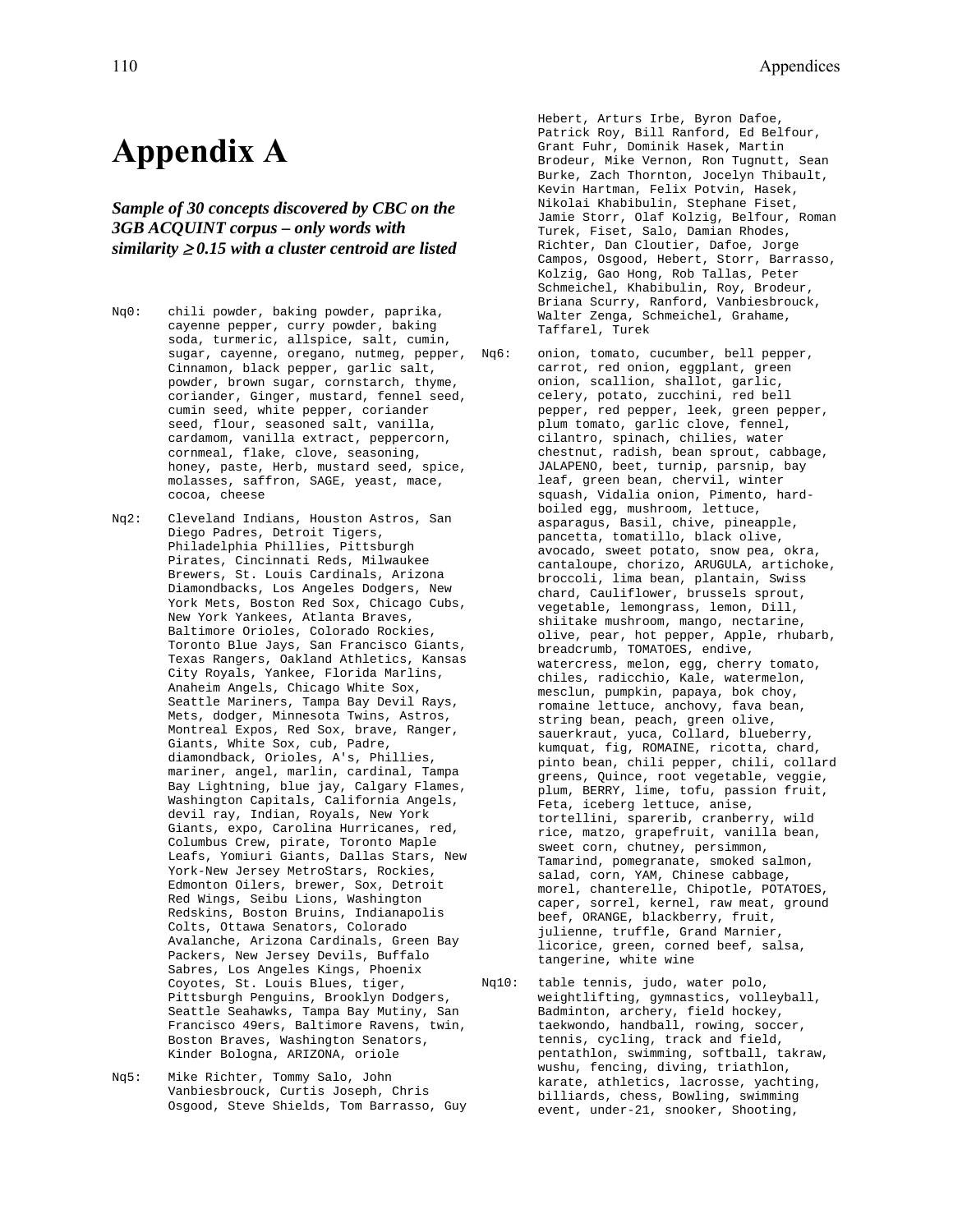croquet, equestrian, squash, threemeter, ice skating, track

- Nq12: nausea, dizziness, vomiting, diarrhea, stomachache, pain, fever, headache, skin rash, shortness, constipation, palpitation, fatigue, chest pain, insomnia, symptom, sore throat, upset stomach, memory loss, dehydration, disorientation, drowsiness, numbness, indigestion, jaundice, irritability, tiredness, coughing, cough, irritation, ache, cold, exhaustion, skin disease, panic attack, LETHARGY, weakness, anxiety, bronchitis, seizure, sweating, infection, depression, hot flash, psychosis, rash, Breathing, hallucination
- Nq13: computer science, anthropology, sociology, mechanical engineering, zoology, chemical engineering, comparative literature, biology, mathematics, Science, economics, political science, psychology, electrical engineering, Engineering, linguistics, geology, social science, literature, physic, biochemistry, chemistry, physics, liberal arts, math, botany, astronomy, Microbiology, Criminology, astrophysics, molecular biology, geography, agronomy, journalism, pharmacology, physical education, civil engineering, social work, physiology, natural science, theology, fine arts, Archaeology, architecture, environmental science, neuroscience, information science, medicine, English, nursing, civics, communication, earth science, political economy, education, philosophy, accounting, archeology, geophysics, ecology, Oceanography, elementary education, art, paleontology, hydrology, fine art, folklore, humanity, anatomy, FINANCE, language, ethic, theory, algebra, HEALTH, special education, bioethics
- Nq14: Cezanne, Gauguin, Renoir, Manet, Matisse, Gogh, Chagall, Monet, Picasso, Degas, van Gogh, Modigliani, Bonnard, Giacometti, Mondrian, Rembrandt, Miro, Kooning, Ingres, Rothko, Vincent van Gogh, Claude Monet, Delacroix, Vermeer, Klee, Jackson Pollock, Pollock, Goya, Van Dyck, Dali, Rodin, Leger, Norman Rockwell, Heade, Andy Warhol, Calder, Warhol, Caravaggio, Salvador Dali, Jasper Johns, Michelangelo
- Nq15: multiple sclerosis, diabetes, Parkinson's disease, OSTEOPOROSIS, cardiovascular disease, Parkinson's, rheumatoid arthritis, heart disease, disease, ASTHMA, cancer, hypertension, lupus, high blood pressure, arthritis, emphysema, epilepsy, cystic fibrosis, leukemia, hemophilia, DISORDER, congestive heart failure, Alzheimer, myeloma, glaucoma, schizophrenia, lung cancer, illness, infection, anemia,

liver disease, muscular dystrophy, colon cancer, narcolepsy, depression, obesity, syndrome, angina, kidney disease, cirrhosis, ADHD, osteoarthritis, heart failure, dementia, ailment, stroke, psoriasis, ALS, manic depression, allergy, autism, bronchitis, atherosclerosis, bipolar disorder, lymphoma, ulcer, skin cancer, alcoholism, heart attack, clinical depression, migraine, mental illness, cataract, apnea, sclerosis, eye disease, infertility, heart condition, reflux, asthma attack, SIDS, genetic disease, anxiety disorder, neurological disease, fibrillation, virus, neurological disorder, diarrhea, nearsightedness, anorexia, hay fever, bulimia, pregnancy, degeneration, cholesterol, INJURY, gout, C, back pain, carcinoma, complication, condition, failure

Nq23: Yale Law School, Harvard Business School, Harvard Law School, Brown University, Harvard, City College, Harvard University, Morehouse College, Amherst College, Yale university, Yale, New York University, Columbia University, University of Chicago, University of Wisconsin, Stanford University, Ohio State University, Boston University, University of Southern California, MIT, University of Virginia, Massachusetts Institute of Technology, Northwestern University, University of Michigan, Georgetown University, University of Texas, Syracuse University, Michigan State University, Princeton, law school, George Washington University, University of Georgia, Williams College, Rutgers University, London School of Economics, Emory University, Indiana University, Cornell University, American University, Hunter College, Queens College, Princeton University, University of Minnesota, Smith College, University of Kansas, University of Washington, Cambridge University, Dartmouth College, Tufts University, Louisiana State University, University of North Carolina, Southern Methodist University, Harvard College, University of Maryland, Oxford University, Howard University, Northeastern University, school of law, San Francisco State University, Duke University, California State University, University of Arizona, Cornell, Juilliard School, Vanderbilt University, University of New Hampshire, University of Toronto, University of Massachusetts, Rice University, State University of New York, University of Missouri, University of Utah, Juilliard, Arizona State University, Columbia, Oxford, Iowa State University, Georgia State University, University of New Mexico, University of Tennessee, Brandeis University, Vassar, Dartmouth, University of Florida, University of Alabama, Trinity College, Texas Christian University, University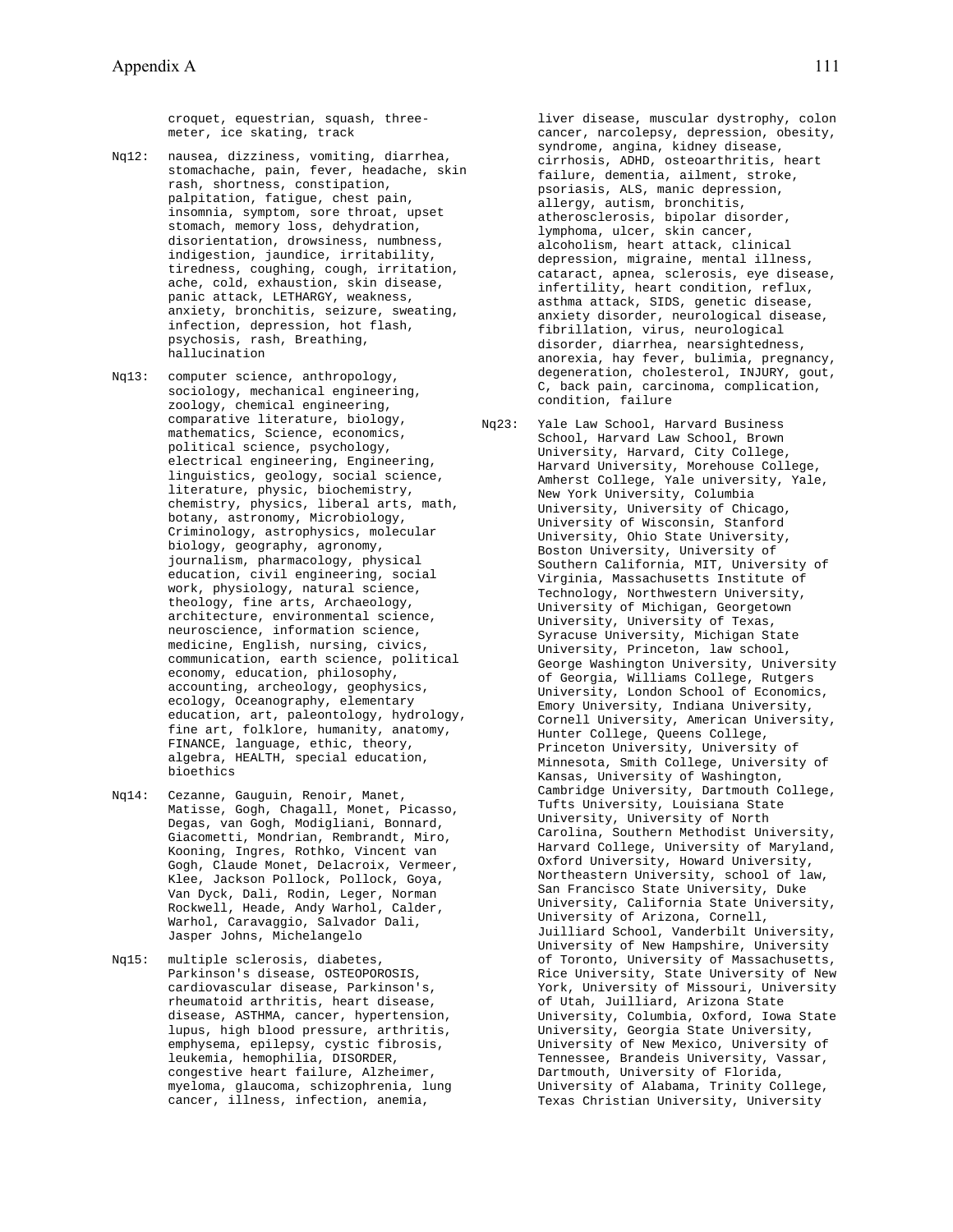of Dayton, academy, art school, University of Miami, Pennsylvania State University, Barnard College, Wellesley College, University of Connecticut, Brigham Young University, UC Berkeley, University of Oklahoma, NYU, Carnegie Mellon University, Fordham University, Culinary Institute of America, air force academy, University of Wyoming, U.S. Naval Academy, naval academy, Baylor University, University of Notre Dame, University of Oregon, City University of New York, Hebrew University, University of Mississippi, school of music, University of Nebraska, Temple University, Kansas State University, Georgetown, University of Arkansas, Eton, University of South Carolina, Ohio University, CAMBRIDGE, Catholic University, Tehran University, Florida State University, West Point, Hofstra University, UT, Brandeis, North Carolina State University, University of Maine, Wharton School, University of Cincinnati, Florida International University, Berkeley, Seton Hall University

Nq29: Conchita Martinez, Arantxa Sanchez Vicario, Mary Pierce, Nathalie Tauziat, Jana Novotna, Amanda Coetzer, Iva Majoli, Arantxa Sanchez-Vicario, Lindsay Davenport, Anke Huber, Monica Seles, Julie Halard-Decugis, Carlos Moya, Yevgeny Kafelnikov, Sandrine Testud, Irina Spirlea, Felix Mantilla, Venus Williams, Martina Hingis, Henrieta Nagyova, Dominique Van Roost, Sarah Pitkowski, Steffi Graf, Richard Krajicek, Nathalie Dechy, Goran Ivanisevic, Barbara Paulus, Francisco Clavet, Patty Schnyder, Karol Kucera, Wayne Ferreira, Alex Corretja, Tim Henman, Alberto Berasategui, NATASHA ZVEREVA, American Lindsay Davenport, Cedric Pioline, Gustavo Kuerten, Jerome Golmard, Andre Agassi, Brenda Schultz-McCarthy, Patrick Rafter, Marcelo Rios, Albert Costa, Jonas Bjorkman, Sergi Bruguera, Ai Sugiyama, Thomas Enqvist, Chanda Rubin, Magdalena Maleeva, Michael Chang, Carlos Costa, Amy Frazier, Thomas Muster, Petr Korda, Serena Williams, Lisa Raymond, Ruxandra Dragomir, Magnus Norman, Alexandra Fusai, Marc Rosset, Amelie Mauresmo, Arnaud Boetsch, American Todd Martin, Sabine Appelmans, American Michael Chang, Slava Dosedel, Greg Rusedski, Hernan Gumy, Anna Kournikova, Fabrice Santoro, Nicolas Kiefer, Tommy Haas, Mary Joe Fernandez, Anne-Gaelle Sidot, Karina Habsudova, Bohdan Ulihrach, Magui Serna, Elena Likhovtseva, Byron Black, Andrea Gaudenzi, Magnus Gustafsson, Gabriela Sabatini, Barbara Schett, Alberto Costa, Thomas Johansson, Tamarine Tanasugarn, Malivai Washington, Guillaume Raoux, Dominik Hrbaty, Andrei Medvedev, Silvia Farina, Mariano Puerta, Sebastien Grosjean, Galo Blanco, Yayuk Basuki,

Martin Damm, Pete Sampras, Marat Safin, Vincent Spadea, Russian Yevgeny Kafelnikov, Karim Alami, Helena Sukova, ROGER FEDERER, Corina Morariu, Nicolas Escude, Jiri Novak, Nicolas Lapentti, Kimiko Date, Guy Forget, Jacco Eltingh, Arnaud Clement, Peter Nicol, Daniel Vacek, Julian Alonso, Jennifer Capriati, Paul Haarhuis, Todd Martin, American Pete Sampras, Mariano Zabaleta, Mahesh Bhupathi, Brett Steven, Florencia Labat, David Prinosil, Rodney Eyles, Javier Sanchez, Kimberly Po, Gianluca Pozzi, Sargis Sargsian, Michael Stich, Filip Dewulf, Michelle Martin, Magnus Larsson, Jansher Khan, Jeff Tarango, Grant Stafford, Elena Dementieva, Daniel Nestor, Hicham Arazi, Davide Sanguinetti, Mikael Tillstrom, Zhang Ning, American Andre Agassi, Kim Clijsters, Vince Spadea, Mirjana Lucic, John Higgins, Justin Gimelstob, Poul-Erik Hoyer-Larsen, seed, Kristie Boogert

- Nq30: manslaughter, racketeering, grand larceny, burglary, sexual assault, larceny, ENDANGERMENT, theft, robbery, mail fraud, fraud, assault, extortion, homicide, conspiracy, crime, bribery, embezzlement, armed robbery, sodomy, securities fraud, forgery, assault and battery, tax evasion, treason, money laundering, corruption, perjury, breach of trust, child abuse, offense, possession, violation, genocide, tampering, shoplifting, espionage, bribe-taking, count, indecency, insider trading, sedition, terrorism, DWI, obstruction, stolen property, contempt of court, violence, battery, spying, carjackings, subversion, fraud charge, solicitation, Blackmail, mischief, murder charge, graft, bombing, enrichment
- Nq39: shirt, jacket, sweater, pant, polo shirt, windbreaker, sweatshirt, trouser, pullover, blouse, T-shirt, jean, turtleneck, Cardigan, sweat pants, blue jean, skirt, leather jacket, overcoat, sneaker, tunic, dress shirt, pantsuit, legging, miniskirts, coat, waistcoat, poncho, hat, undershirt, raincoat, tights, dark glasses, loafer, parka, bellbottoms, hot pants, suit, dress, leotards, sandal, bandanna, mitten, camisole, knickers, bandana, baseball cap, tennis shoe, corduroy, mink coat, pants suit, evening gown, rubber boot, cocktail dress, coverall, bodice, shoe, smock, sarong, cowboy hat, nightgown, trench coat, suspender, miniskirt, cloth, bodysuit, bustier, headband, moccasin, khaki, straw hat, cowboy boot, capris, evening dress, fur coat, caftan, evening bag, bathrobe, bow tie, sombrero, necktie, hosiery, combat boot, wristband, ski mask, sleeve, frock, kimono, halter, slicker, sari, kilt, running shoe, ball gown, TOP, chino, brassiere, tote bag, tux, sheath, lapel, petticoat, cap, G-string, wedding dress,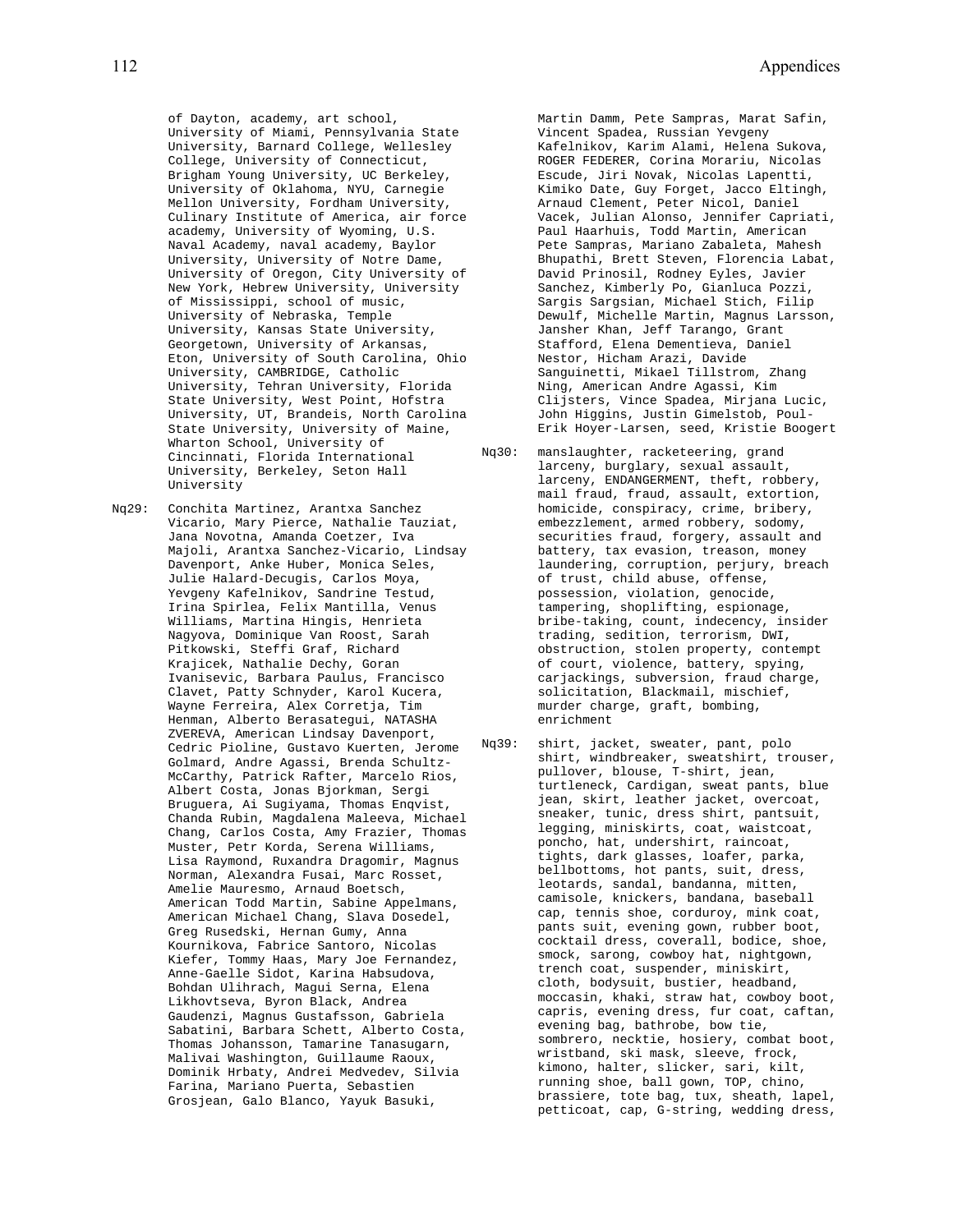waistband, SHORT, bloomers, clothes, wedding gown, slipcover, Stetson, clothing, name tag, handkerchief, belt buckle, shoulder pad, breech, duster, body armor, neckline, cleat, spacesuit, life jacket, toupee, drawstring, pocket watch, finery, bulletproof vest, sportswear, black tie, docker, lingerie, stiletto, wader, Bolero, getup, headgear, face mask

- Nq46: Lennox Lewis, George Foreman, Evander Holyfield, Michael Moorer, Riddick Bowe, Mike Tyson, Larry Holmes, Oscar De La Hoya, Oliver McCall, Buster Douglas, Tyson, Holyfield, Francois Botha, Felix Quartey, Sugar Ray Leonard, De La Hoya, Roy Jones Jr., Axel Schulz, Pernell Whitaker, Arturo Gatti, Henry Akinwande, Muhammad Ali, Shannon Briggs, Trinidad, Orlin Norris, Joe Frazier, Lou Savarese, Rocky Marciano, Vaughn Bean, Bowe, Roberto Duran, Shane Mosley, Joe Louis, David Reid, Quartey, Sonny Liston, Fernando Vargas, Oba Carr, Roy Jones, Moorer, Andrew Golota, Johnny Tapia, Akinwande, Botha, Michael Grant, Tszyu, Tua, Ali, Jack Dempsey
- Nq70: clarinet, flute, saxophone, violin, guitar, oboe, banjo, Cello, trombone, harmonica, piano, mandolin, trumpet, drum, harp, electric guitar, tuba, INSTRUMENT, acoustic guitar, sax, percussion, woodwind, keyboard, viola, bagpipe, accordion, Bass, steel guitar, fiddle, cymbal
- Nq162: Indian Ocean, Red Sea, Mediterranean, South China Sea, Aegean Sea, gulf, Aegean, Pacific, Atlantic, Adriatic, Black Sea, Baltic Sea, Mediterranean Sea, Caribbean, Pacific Ocean, Adriatic Sea, Gulf of Mexico, Caspian Sea, Bay of Bengal, East China Sea, sea, South Atlantic, Yellow Sea, Beibu Gulf, Atlantic Ocean, Bering Sea, Caribbean Sea, North Atlantic, Arabian Peninsula, South Pacific, North Pacific, Baltic, Manila Bay, Western Pacific, strait, Barents Sea, English Channel, North Sea
- Nq172: pink, red, turquoise, blue, purple, green, yellow, beige, ORANGE, taupe, color, white, lavender, fuchsia, brown, gray, Black, mauve, royal blue, VIOLET, chartreuse, deep red, teal, dark red, Aqua, gold, burgundy, lilac, crimson, black and white, garnet
- Nq202: Antelope, deer, rhino, elephant, giraffe, Leopard, Bengal tiger, tiger, rhinoceros, elk, cheetah, snow leopard, gazelle, wild boar, black bear, zebra, bighorn sheep, bison, lion, hippo, bear, panda, brown bear, wolf, gray wolf, Red Deer, macaque, moose, mastodon, gorilla, blue whale, Gibbon, pheasant, kangaroo, elephant population, golden eagle, sperm whale, bighorn
- Nq326: novel, book, memoir, biography, essay, autobiography, poem, short story, novella, magazine article, monograph, film, fiction, picture book, nonfiction, cookbook, tome, literary work, diary, best seller, anthology, Treatise, documentary, writing, movie, bestseller, bibliography, poetry, Good Book, prose, screenplay, newspaper clipping, libretto, manuscript, love letter, paperback, trilogy, life story, glossary, travelogue, yearbook, piece of work, newspaper article, reminiscence, scrapbook, literature, script, reportage, Satanic Verses, LOLITA
- Trinidad, Lewis, Julio Cesar Chavez, Ike Nq474: Manitoba, Saskatchewan, British Columbia, Alberta, Ontario, New Brunswick, Newfoundland, Quebec, Nova Scotia, Prince Edward Island
	- Nq475: master's degree, bachelor's degree, doctorate, law degree, Ph.D, degree, B.A, MBA, laude, honorary degree, diploma, B.S, knighthood, MASTER
	- Nq743: orchestra, ensemble, troupe, choir, symphony orchestra, opera company, ballet company, band, sextet, jazz band, chamber orchestra, chorus, bagpiper, dance band, military band, theater company, musical group, festival, cast
	- Nq744: commotion, brouhaha, hubbub, hullabaloo, fuss, firestorm, excitement, mess, hysteria, ruckus, flap, tempest, scare, fanfare, clamor
	- Nq745: crocodile, alligator, snake, lizard, spider, scorpion, tarantula, hyena, rattlesnake, gecko, python
- Arabian Sea, Sea of Japan, Persian Gulf, Nq746: protein, gene, enzyme, receptor, molecule, antibody, leptin, telomerase, peptide, chemical compound, neurotransmitter, dopamine, antigen, serotonin, hemoglobin, mutation, amino acid, angiogenesis, interferon, nitric oxide, electric current, brain wave, isotope, mitochondria, chromosome, RNA, Y chromosome, fatty acid, antifreeze, Herceptin, taxol
	- Nq832: fame, stardom, notoriety, prominence, respectability, renown, popularity, celebrity, glory, success, immortality, Recognition, wealth
	- Nq944: width, length, size, height, diameter, thickness, circumference, depth, surface area, speed, weight, distance
	- Nq1107: juggler, acrobat, dancer, magician, puppeteer, comedian, Clown, entertainer, belly dancer, movie star, celebrity, comic, photographer, ventriloquist
	- Nq1367: hearsay, innuendo, misinformation, conjecture, propaganda, gossip
	- Nq1372: ravine, gully, crevasse, ditch, gorge, CANYON, BAY, crater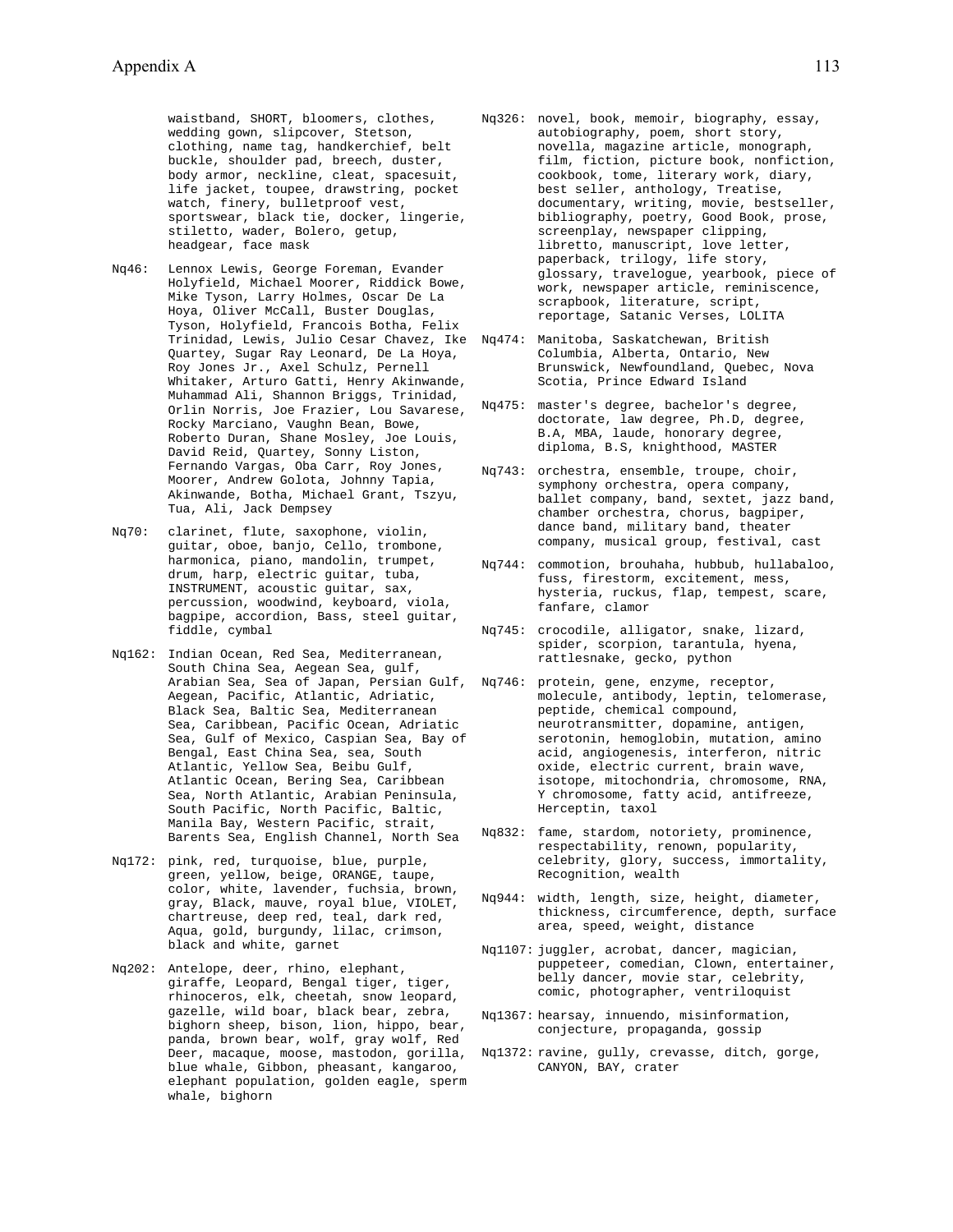# **Appendix B**

## *1% random sample of the polysemous words discovered by CBC on S13403*

| argument      |                                                                                                |                                  |  |
|---------------|------------------------------------------------------------------------------------------------|----------------------------------|--|
|               | Nq623 0.34                                                                                     | (tug-of-war, custody battle,     |  |
|               |                                                                                                | wrangling, public debate)        |  |
|               | Nq729 0.18                                                                                     | (assertion, suggestion, notion,  |  |
|               |                                                                                                | contention)                      |  |
| beating       |                                                                                                |                                  |  |
| Nq712         | 0.31                                                                                           | (mutilation, cannibalism,        |  |
|               |                                                                                                | strangulation, torture)          |  |
| Nq594         | $\ensuremath{\text{0}}\xspace$ .<br>$\ensuremath{\text{1}}\xspace\ensuremath{\text{4}}\xspace$ | (annihilation, deportation,      |  |
|               |                                                                                                | extermination, persecution)      |  |
| Nq636         | 0.12                                                                                           | (spasm, twinge, contraction)     |  |
| buoyancy      |                                                                                                |                                  |  |
| Ng573         | 0.19                                                                                           | (fluctuation, volatility,        |  |
|               |                                                                                                |                                  |  |
|               |                                                                                                | gyration, run-up)                |  |
|               | Nq628 0.16                                                                                     | (cohesion, coherence,            |  |
|               |                                                                                                | continuity, predictability)      |  |
| challenger    |                                                                                                |                                  |  |
|               | Nq181 0.25                                                                                     | (candidate, nominee, opponent,   |  |
|               |                                                                                                | contender)                       |  |
|               | Nq564 0.11                                                                                     | (shuttle, spacecraft, spaceship, |  |
|               |                                                                                                | discovery)                       |  |
| communication |                                                                                                |                                  |  |
|               | Nq335 0.32                                                                                     | (avionics, electronic warfare,   |  |
|               |                                                                                                | sonar, propulsion)               |  |
|               | Nq798 0.20                                                                                     | (teamwork, coordination,         |  |
|               |                                                                                                | interaction, bonding)            |  |
|               | Nq442 0.19                                                                                     | (city planning, public works,    |  |
|               |                                                                                                | forestry, social welfare)        |  |
|               | Nq364 0.13                                                                                     | (telex, fax, electronic mail,    |  |
|               |                                                                                                | facsimile)                       |  |
|               | Nq306 0.11                                                                                     | (logging, drilling, mining)      |  |
| cost cutting  |                                                                                                |                                  |  |
|               | Nq726 0.30                                                                                     | (damage control, stabilization,  |  |
|               |                                                                                                | cost cutting, eradication)       |  |
|               | Nq107 0.13                                                                                     | (revenue, earnings, profit,      |  |
|               |                                                                                                | income)                          |  |
| delegate      |                                                                                                |                                  |  |
| Ng541         | 0.25                                                                                           | (executive council, standing     |  |
|               |                                                                                                | committee, general assembly,     |  |
|               |                                                                                                | legislative assembly)            |  |
|               | Nq61 0.18                                                                                      | (legislator, lawmaker, leader,   |  |
|               |                                                                                                | official)                        |  |
| domination    |                                                                                                |                                  |  |
|               | Nq454 0.30                                                                                     | (supremacy, preeminence,         |  |
|               |                                                                                                | dominance, primacy)              |  |
|               | Nq562 0.19                                                                                     | (imperialism, colonialism,       |  |
|               |                                                                                                | fascism, totalitarianism)        |  |
| equilibrium   |                                                                                                |                                  |  |
|               | Nq771 0.27                                                                                     | (equilibrium, reciprocity,       |  |
|               |                                                                                                | parity, coexistence)             |  |
| Ng334         | 0.11                                                                                           | (tranquility, tranquillity,      |  |
|               |                                                                                                | serenity, stillness)             |  |
| Nq536         | 0.11                                                                                           | (shamble, flux, disarray, limbo) |  |
| firmness      |                                                                                                |                                  |  |
| Nq628         | 0.15                                                                                           | (cohesion, coherence,            |  |
|               |                                                                                                | continuity, predictability)      |  |
| Nq573         | 0.12                                                                                           | (fluctuation, volatility,        |  |
|               |                                                                                                | gyration, run-up)                |  |
|               |                                                                                                |                                  |  |

| gasoline          |            |                                                               |  |  |
|-------------------|------------|---------------------------------------------------------------|--|--|
|                   | Ng14 0.43  | (natural gas, diesel fuel,                                    |  |  |
| Ng540 0.11        |            | gasoline, heating oil)<br>(cooking oil, dairy product,        |  |  |
|                   |            | legume, cereal)                                               |  |  |
| head of state     |            |                                                               |  |  |
| Ng872 0.32        |            | (cabinet minister, finance<br>minister, head of state)        |  |  |
| Nq100 0.11        |            | (organization, group,<br>government, coalition)               |  |  |
| imprisonment      |            |                                                               |  |  |
| Ng594 0.23        |            | (annihilation, deportation,<br>extermination, persecution)    |  |  |
| Nq200 0.21        |            | (prison term, penalty, sentence,<br>fine)                     |  |  |
| judge             |            |                                                               |  |  |
| Nq826 0.37        |            | (military court, tribunal,<br>magistrate)                     |  |  |
|                   | Ng418 0.17 | (auditor, appraiser, accountant,<br>adjuster)                 |  |  |
| logic             |            |                                                               |  |  |
| Nq628 0.18        |            | (cohesion, coherence,<br>continuity, predictability)          |  |  |
| Nq827             | 0.13       | (gist, crux, good part, thrust)                               |  |  |
| Ng706             | 0.10       | (genetic engineering,                                         |  |  |
|                   |            | biotechnology, artificial<br>intelligence, computer           |  |  |
|                   |            | technology)                                                   |  |  |
| Nq209 0.10        |            | (strategy, policy, method,<br>tactic)                         |  |  |
| military training |            |                                                               |  |  |
|                   |            | Nq687 0.19 (vocational training, tutoring,                    |  |  |
|                   |            | vocational education,<br>retraining)                          |  |  |
| Ng158 0.10        |            | (equipment, computer,                                         |  |  |
|                   |            | technology, system)                                           |  |  |
| neutron           |            |                                                               |  |  |
| Ng444 0.41        |            | (neutron, electron, neutrino,<br>proton)                      |  |  |
| Ng735 0.11        |            | (ultraviolet light, ultraviolet<br>radiation, magnetic field, |  |  |
|                   |            | radio wave)                                                   |  |  |
| pan               |            |                                                               |  |  |
| Nq83              | 0.41       | (skillet, saucepan, frying pan,<br>casserole)                 |  |  |
| Ng50              | 0.11       | (machete, ax, hatchet, baseball<br>bat)                       |  |  |
| plank             |            |                                                               |  |  |
| Nq613             |            | 0.14 (armoire, bookcase, dining<br>table, paneling)           |  |  |
| Nq135 0.13        |            | (concrete, brick, marble, tile)                               |  |  |
| privilege         |            |                                                               |  |  |
| Ng810 0.25        |            | (prerogative, legal right, right<br>to vote, discretion)      |  |  |
| Ng269             | 0.11       | (plaudit, accolade, kudos,<br>commendation)                   |  |  |
| real estate agent |            |                                                               |  |  |
| Ng553 0.23        |            | (real estate broker,                                          |  |  |
|                   |            | stockbroker, businesswoman,<br>insurance broker)              |  |  |
| Nq268             | 0.12       | (resident, citizen, voter,<br>homeowner)                      |  |  |
| robbery           |            |                                                               |  |  |
| Nq817 0.35        |            | (stolen property, mischief,                                   |  |  |
|                   |            | trespass, battery)                                            |  |  |
| Nq712 0.18        |            | (mutilation, cannibalism,<br>strangulation, torture)          |  |  |
| Nq80              | 0.10       | (accident, earthquake,<br>explosion, quake)                   |  |  |
|                   |            |                                                               |  |  |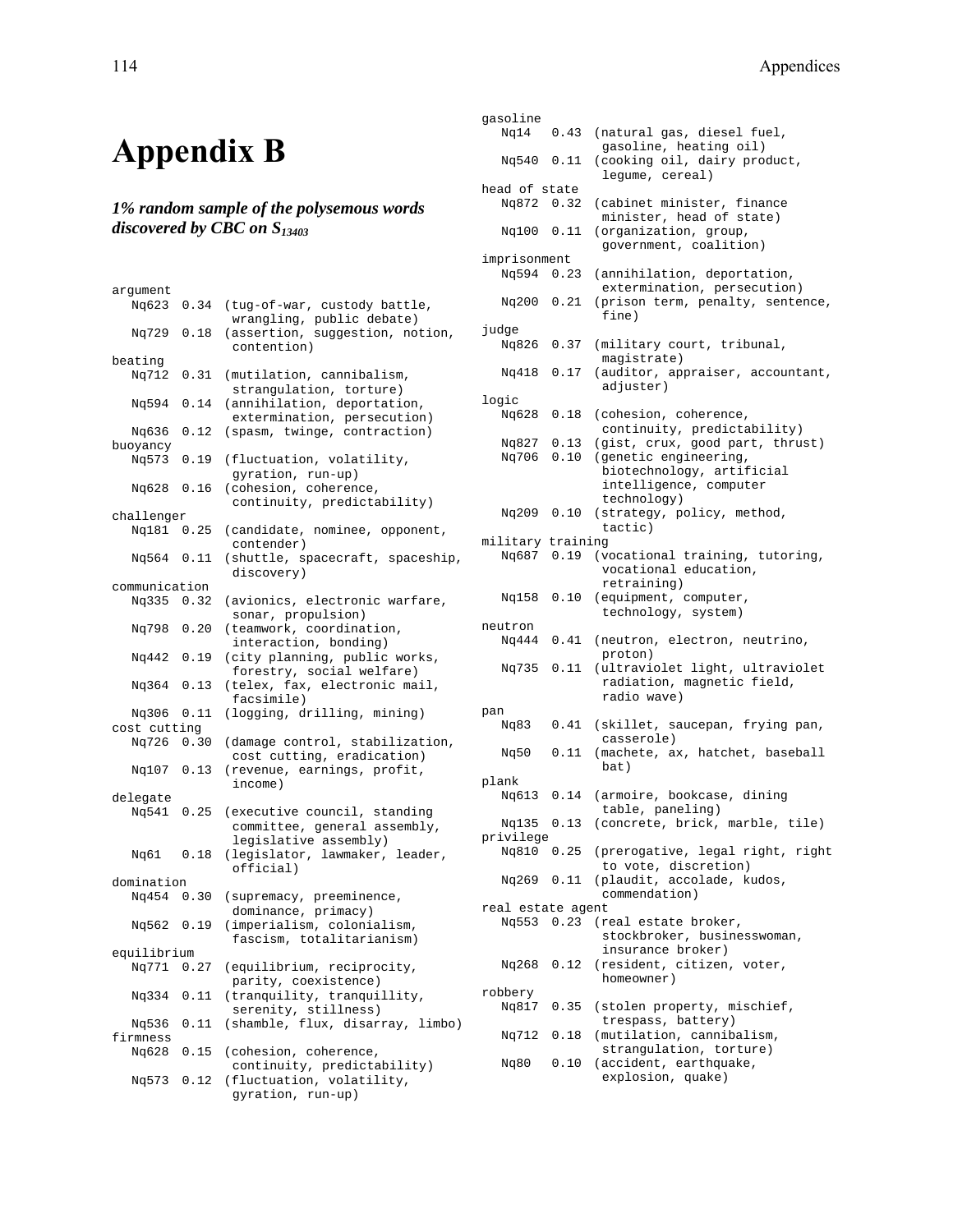| sewing       |      |                                  |
|--------------|------|----------------------------------|
|              |      |                                  |
| Ng754 0.15   |      | (carpentry, woodworking,         |
|              |      | interior design, gardening)      |
| Ng287 0.14   |      | (free time, leeway, extra time,  |
|              |      | leisure time)                    |
| sound system |      |                                  |
| Ng304 0.17   |      | (public address system,          |
|              |      | loudspeaker, megaphone,          |
|              |      | bullhorn)                        |
| Ng158 0.14   |      |                                  |
|              |      | (equipment, computer,            |
|              |      | technology, system)              |
| styrofoam    |      |                                  |
| Ng397 0.24   |      | (polystyrene, polyethylene,      |
|              |      | fiberglass, foam)                |
| Ng85 0.11    |      | (container, bottle, bag, jar)    |
| theology     |      |                                  |
| Ng2          | 0.32 | (mechanical engineering,         |
|              |      | political science,               |
|              |      |                                  |
|              |      | anthropology, sociology)         |
| Ng209 0.11   |      | (strategy, policy, method,       |
|              |      | tactic)                          |
| tumble       |      |                                  |
| Ng573 0.12   |      | (fluctuation, volatility,        |
|              |      | gyration, run-up)                |
| Ng803 0.10   |      | (jaunt, detour, trek, jog)       |
| water        |      |                                  |
|              |      |                                  |
| Ng721 0.37   |      | (liquid, blood, moisture, water) |
| Ng361 0.20   |      | (ocean, pond, lagoon, creek)     |
| Ng593 0.10   |      | (tide, surf, wave, swell)        |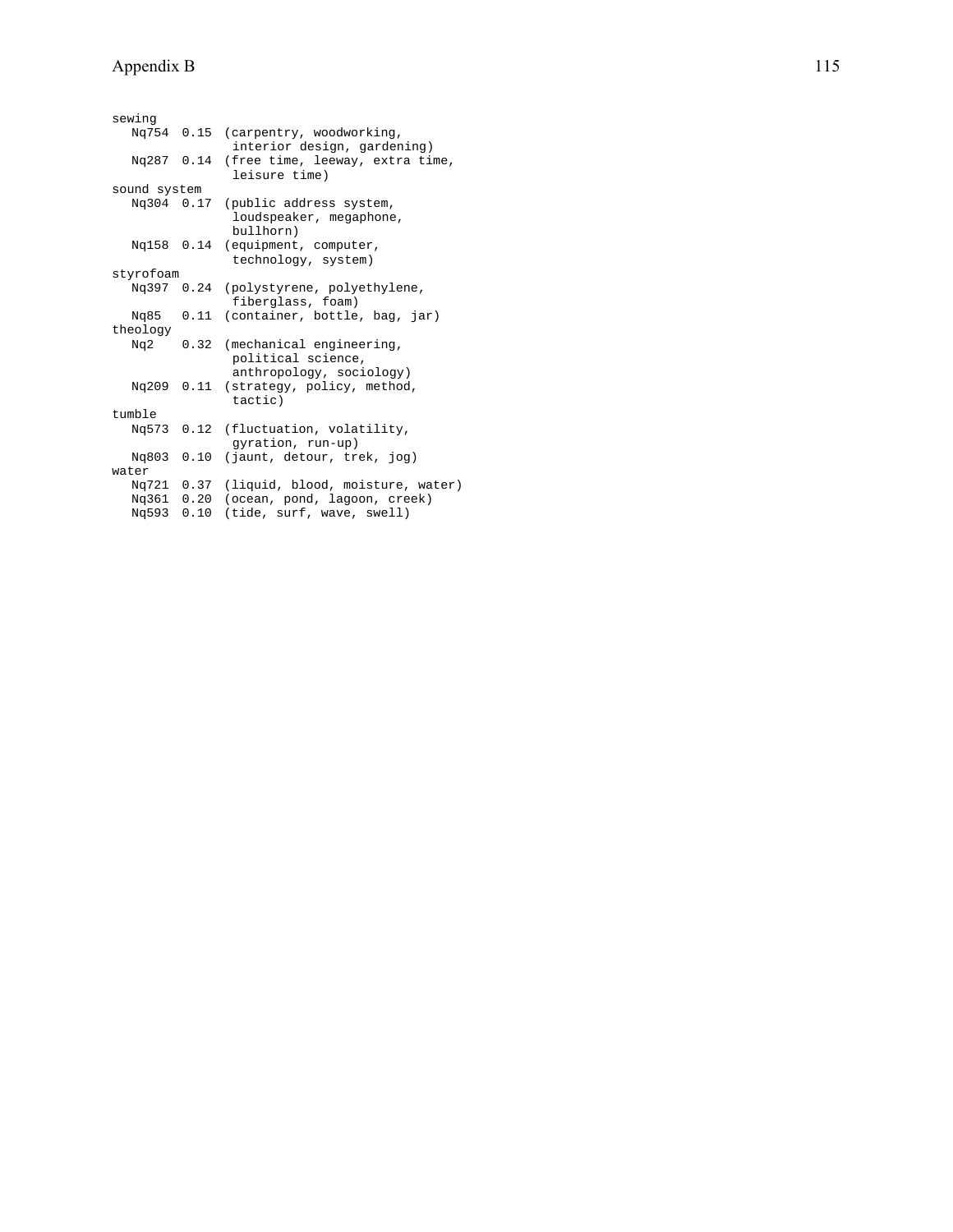# **Appendix C**

### *1% random sample of the senses discovered by CBC on S13403 used for our manual evaluation*

acronym S1: last name, first name, surname, title agenda S1: guideline, framework, timetable, blueprint S2: ideology, dogma, orthodoxy, principle alternative S1: option, way, means, solution anti-Semitism  $S_1$ : racism, bigotry, prejudice, sexism aria  $S_1$ : song, ballad, folk song, tune assist S1: kiss, hug, embrace, pat avant garde S1: life, archeology, professional life, folklore ballet dancer S1: singer, musician, artist, guitarist basketball S1: football, soccer, baseball, volleyball belly S<sub>1</sub>: leg, neck, arm, chest black bear S1: deer, rabbit, squirrel, coyote bluster S1: nonsense, lie, fabrication, baloney borough  $S_1$ : city, country, state, community breeze  $S_1$ : sea breeze, air mass, gust, weather S2: shock wave, ripple, tremor, shudder bull.  $S_1$ : torero, bruin, cougar, sea king S<sub>2</sub>: horse, elephant, donkey, camel cab S1: car, pickup truck, van, patrol car capital S1: money, donation, funding, honorarium S<sub>2</sub>: camp, shantytown, township, slum

```
caster 
     S1: toying, tipster, swinger, stopgap 
     S2: equipment, test equipment, 
        microcomputer, video equipment 
chalet 
     S1: home, apartment, duplex, condominium 
chicken broth 
     S1: chicken stock, soy sauce, broth, tomato 
        sauce 
circumstance 
    S_1: condition, situation, economic
        condition, financial condition 
     S2: free time, cash, extra time, credit 
    S_3: identity, whereabouts, motive, presence
closed session 
    S_1: meeting, session, conference, news
        conference 
collector 
    S<sub>1</sub>: enthusiast, buff, fan, lover
commuter 
     S1: motorist, passenger, tourist, traveler 
condor 
    S<sub>1</sub>: bald eagle, owl, bird, whooping crane
contaminant 
    S_1: chemical, pesticide, substance,
        pollutant 
cornea 
     S1: kidney, bone marrow, liver, pancreas 
cover charge 
    S<sub>1</sub>: fee, property tax, cost, payment
crossing 
     S1: train station, railroad station, railway 
        station, hotel 
cynic 
     S1: critic, proponent, opponent, advocate 
debut 
     S1: premiere, preview, opening, world 
        premiere 
demonstration 
     S1: sit-in, protest, work stoppage, protest 
        march 
devotion 
     S1: commitment, loyalty, dedication, 
        allegiance 
disco 
     S1: discotheque, nightclub, club, theater 
     S2: reggae, funk, jazz, blue 
dividing line 
    S<sub>1</sub>: border, frontier, boundary, county line
drawer
```
S1: freezer, closet, pantry, locker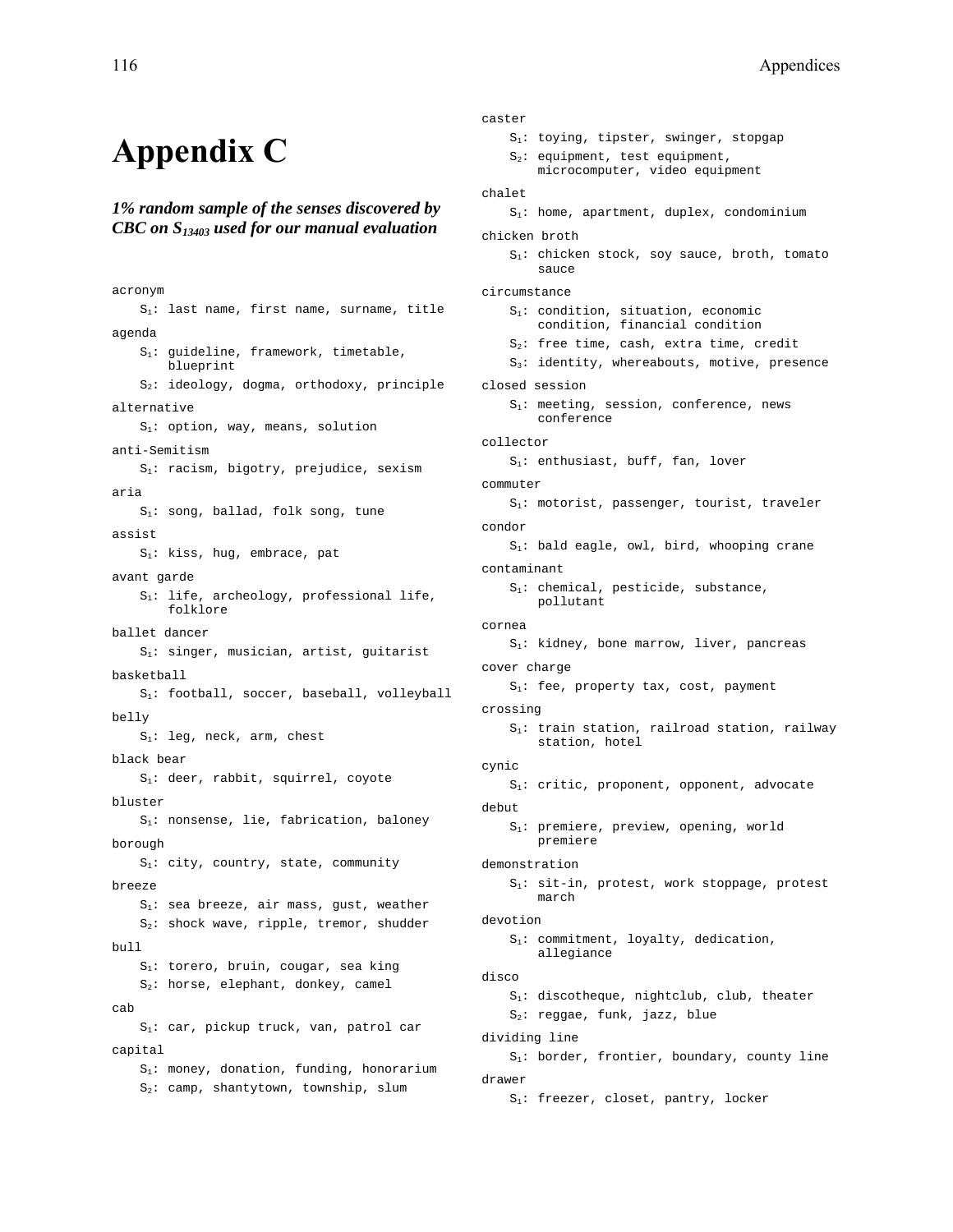duration S1: extent, magnitude, severity, scope elected official S1: member, lawmaker, legislator, activist enchilada  $S_1$ : taco, burrito, tamale, sandwich eroding S1: toying, tipster, swinger, stopgap  $S_2$ : asset, investment, real property, penny stock exertion S1: toying, tipster, swinger, stopgap  $S_2$ : stress, exhaustion, strain, hardship facsimile machine  $S_1$ : equipment, test equipment, microcomputer, video equipment feature film  $S_1$ : movie, film, comedy, documentary film final period S1: quarter, first period, first half, overtime flag S<sub>1</sub>: banner, balloon, streamer, national flag  $S_2$ : ancestry, descent, heritage, culture foil  $S_1$ : plastic wrap, wax paper, aluminum foil, cheesecloth foster home S<sub>1</sub>: shelter, hospice, center, soup kitchen frosting  $S_1$ : icing, whipped cream, cream, glaze garbage truck S<sub>1</sub>: truck, school bus, vehicle, tractor trailer girder S1: wall, door, tile roof, sliding door good will S1: peace, reconciliation, conciliation, mutual understanding  $S_2$ : courage, determination, patience, strength greenhouse S<sub>1</sub>: swimming pool, pool, tennis court, sauna gum S1: candy, chewing gum, popcorn, candy bar hard hat S<sub>1</sub>: glove, goggles, helmet, face mask heat exhaustion S1: illness, infection, ailment, health problem

honoree

- S1: member, lawmaker, legislator, elected official
- $S_2$ : award, trophy, honorary degree

#### human rights

 S1: freedom, civil liberty, human right, civil right

#### imaging

- S1: equipment, test equipment, microcomputer, video equipment
- indian reservation
	- S<sub>1</sub>: property, site, piece of land, timberland
- inquiry
	- S1: study, audit, medical report, police investigation
- international
	- S1: mutual fund, fund, municipal bond, certificate of deposit

#### jakes

S<sub>1</sub>: organization, group, government, business organization

#### justice

- $S_1$ : judge, tribunal, military court, magistrate
- S2: equilibrium, parity, reciprocity, neutrality
- labor market
	- S<sub>1</sub>: market, business, housing industry, stock market
- lawsuit

S1: allegation, case, charge, complaint

- letdown
	- S<sub>1</sub>: spasm, contraction, cramp, twinge
	- $S_2$ : need, demand, challenge, financial loss

#### line

- S1: compliance, accordance, conformity, noncompliance
- S2: track, fairway
- log cabin
	- S1: house, cottage, bungalow, farmhouse
- machinist
	- S1: flight attendant, personnel, beautician, ticket agent

#### manse

S1: home, apartment, duplex, condominium

```
matter
```
 $S_1$ : issue, question, topic, agenda item

```
mental hospital
```
 S1: psychiatric hospital, mental institution, institution, ward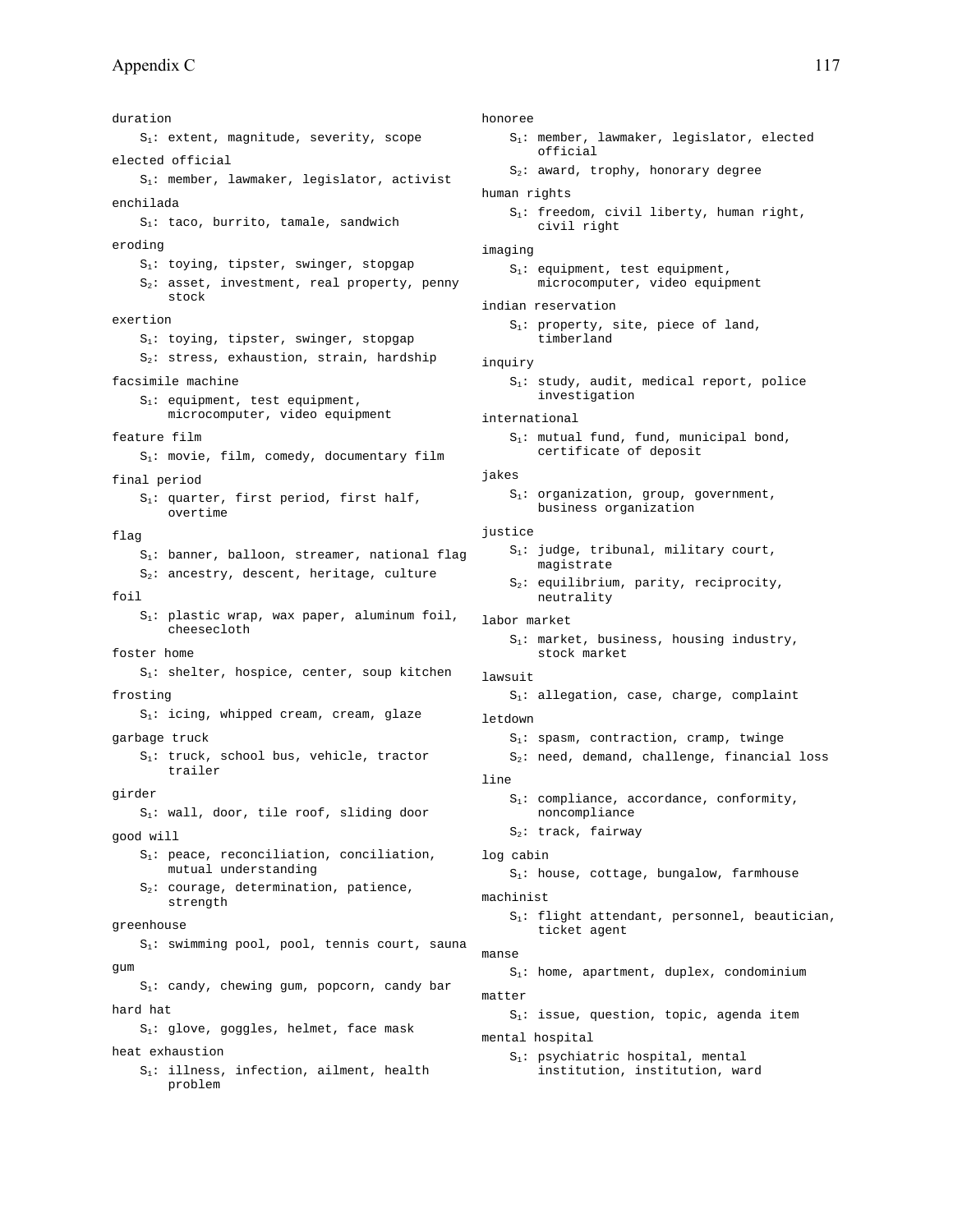militant S1: guerrilla, rebel, insurgent, extremist mitigation S1: study, audit, medical report, police investigation mosaic S<sub>1</sub>: pottery, piece, figurine, object musical S1: movie, film, comedy, feature film neglect  $S_1$ : indifference, apathy, complacency, carelessness  $S_2$ : battery, false imprisonment, possession, assault noise level S1: blood pressure, cholesterol, blood sugar, intake obscurity S1: disarray, chaos, limbo, flux onlooker S1: protester, demonstrator, marcher, student outdoors S1: free time, cash, extra time, credit paintbrush S1: shovel, spade, rake, broom part  $S_1$ : much, most, portion, square foot S<sub>2</sub>: goods, product, consumer goods, semiconductor pear S1: peach, nectarine, apricot, apple personal loan S1: mortgage, loan, second mortgage, credit card pigment S1: resin, coating, fiber, polymer playing field S1: volleyball court, basketball court, picnic area, playground S<sub>2</sub>: equilibrium, parity, reciprocity, justice political scientist S1: historian, sociologist, expert, economist potter S1: adage, proverb, maxim, aphorism press agent S1: company, retailer, distributor, consulting company

#### production

- S1: gross national product, output, export, labor force
- $S_2$ : transportation, distribution, storage, processing
- S3: exposure, concentration, use, toxicity
- S4: premiere, preview, opening, world premiere
- provocation

```
 S1: sabotage, bribe
```
- pusher
	- $S_1$ : drug trafficker, trafficker, offender, smuggler
- radiologist
	- S1: doctor, physician, psychiatrist, psychologist

#### read

- S<sub>1</sub>: burn, scratch, cut, turn
- redemption
	- S1: offering, purchase, repurchase, issuance
	- S2: bankruptcy, foreclosure, liquidation, insolvency
- religious order
	- $S_1$ : organization, group, government, business organization

### resin

- S1: coating, fiber, polymer, packaging S<sub>2</sub>: coal, charcoal, liquid, wood
- rich man
	- $S_1$ : toying, tipster, swinger, stopgap
	- S2: liar, traitor, thief, criminal
	- S3: wife, daughter, husband, father

#### roll call

 $S_1$ : meeting, session, conference, news conference

#### runoff

- S<sub>1</sub>: election, primary election, balloting, primary
- $S_2$ : tap water, well water, seawater, syrup

#### saturation

- S1: toying, tipster, swinger, stopgap
- S<sub>2</sub>: need, demand, challenge, financial loss scourge

S1: infestation, plague, epidemic, swarm

#### secretary of state

- $S_1$ : commissioner, commander, representative, secretary
- $S_2$ : governorship, lieutenant governor, judgeship, presidency
- S3: member, lawmaker, legislator, elected official

#### serenade

S1: concerto, quartet, sonata, symphony